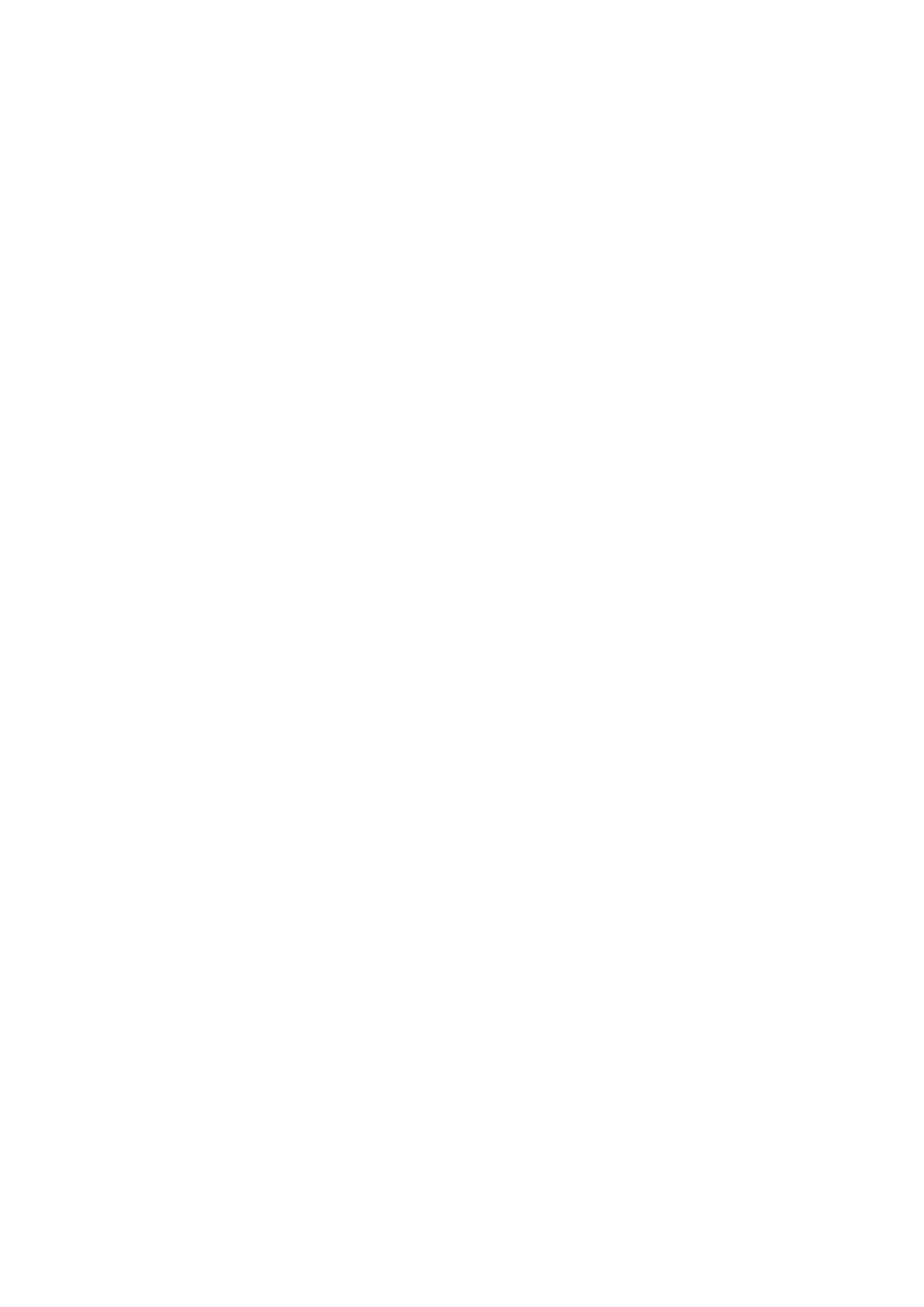#### **Abstract**

<span id="page-2-0"></span>*The global financial crisis which developed in 2008 arguably had the potential to undermine the stability of the entire financial system of modern capitalist economies. Although there have been economic and financial crises at both regional and international levels before, this crisis was somewhat different in its breadth and depth. It was also unique due to the sheer level of the cost of governments' responses to it.*

*It was clear during the crisis that mainstream economic opinion was unable to accurately predict how far the crisis would spread. Therefore, a post-crisis analysis might prove more fruitful when using heterodox approaches to political economy. The writings of Marx, and Marxist analysts, have been propelled into greater prominence since the crisis broke out and offer some convincing analyses of the modern capitalist system and the broader causes and consequences of crises of this system, including the global financial crisis. Based on Gramscian theories of hegemony, the regulation approach has been developed as a toolkit to help understand how the capitalist system is able to evolve counter-cyclical responses. These responses enable capitalism to withstand repeated systemic shocks and continue to persist and expand despite the very real human pain which these shocks can create.* 

*Here, the regulation approach is used as a method of analysis and offers unique insights into how the crisis developed as part of a broader financialist regime of accumulation, which saw financialism and shareholder-driven market*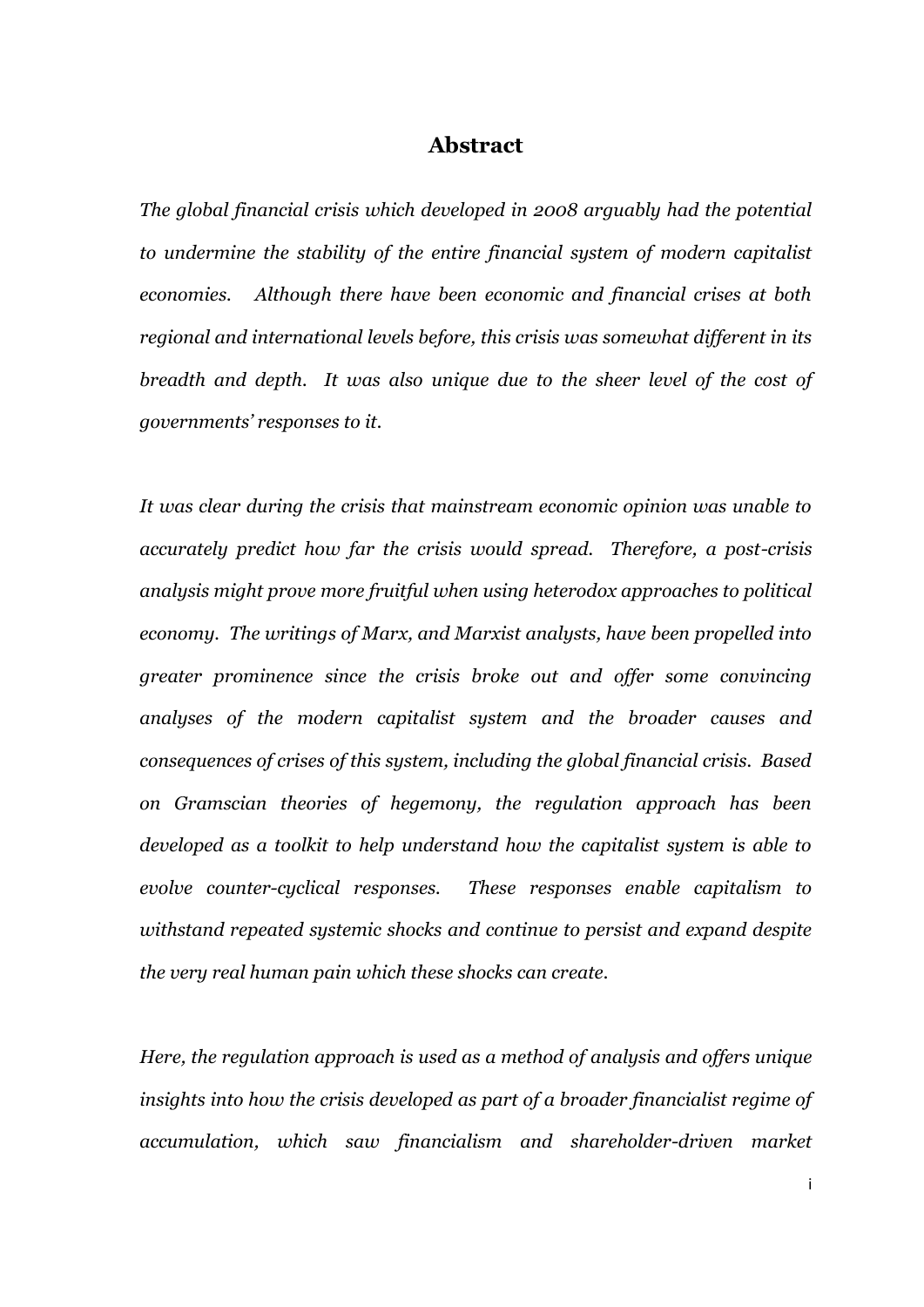*behaviour come to dominate the capitalist system globally. The regulation approach shows how social policies, in particular those relating to unemployment, co-evolve with regimes of accumulation in order to provide foils to counter-hegemonic projects developing during times of economic crisis. This will be demonstrated to be a valid proposition, with the New Zealand government's unemployment-related policies (before and after the crisis) used as a case study to test the approach's validity.*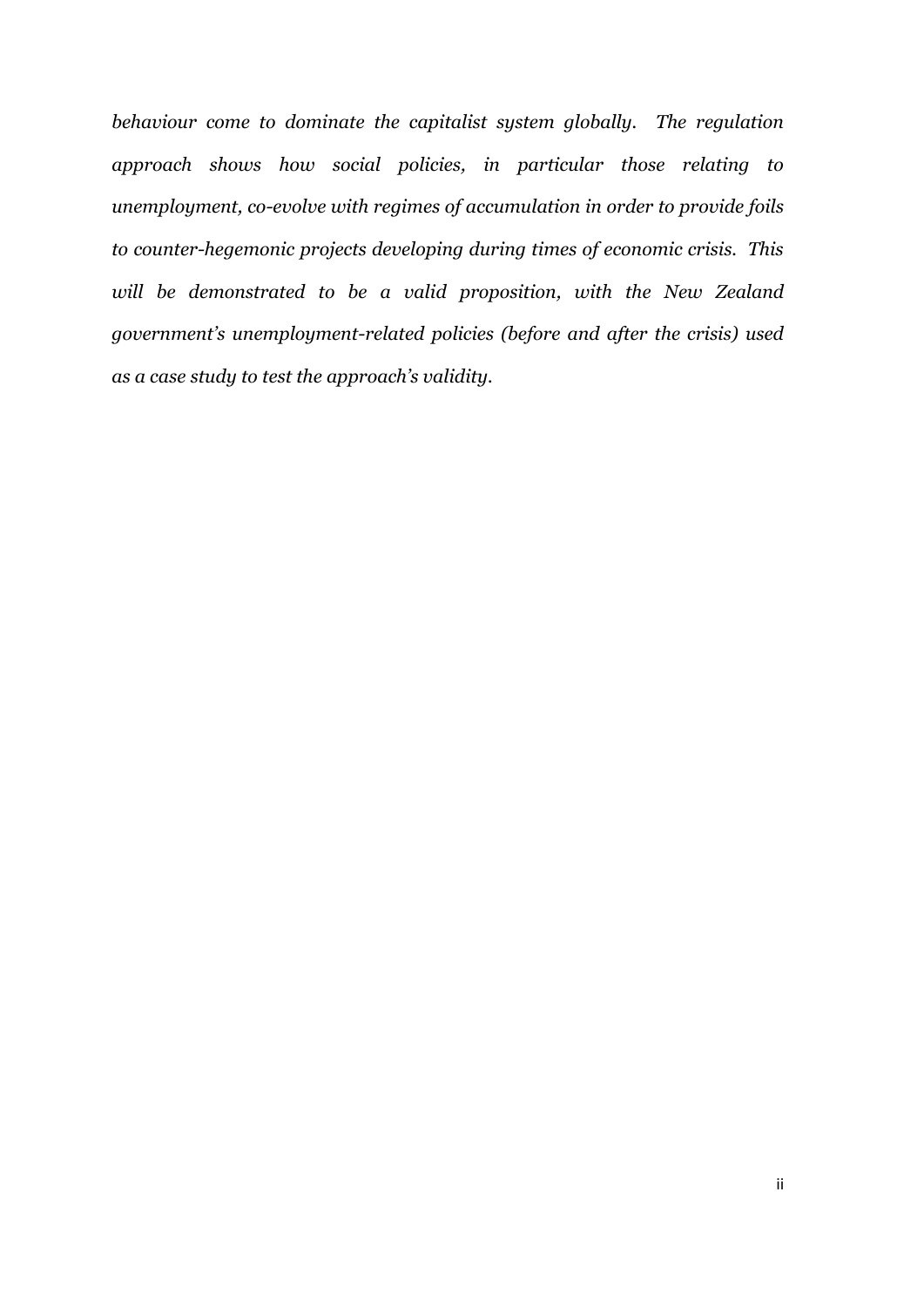# Thank you to Bryce Edwards, John Allen, Pat Caswell, Shane, and James.

*It seems a strange and interesting fact that the works which have exerted the greatest and most permanent influence are those of which it is most difficult to give a final and conclusive interpretation.*

James Creed Meredith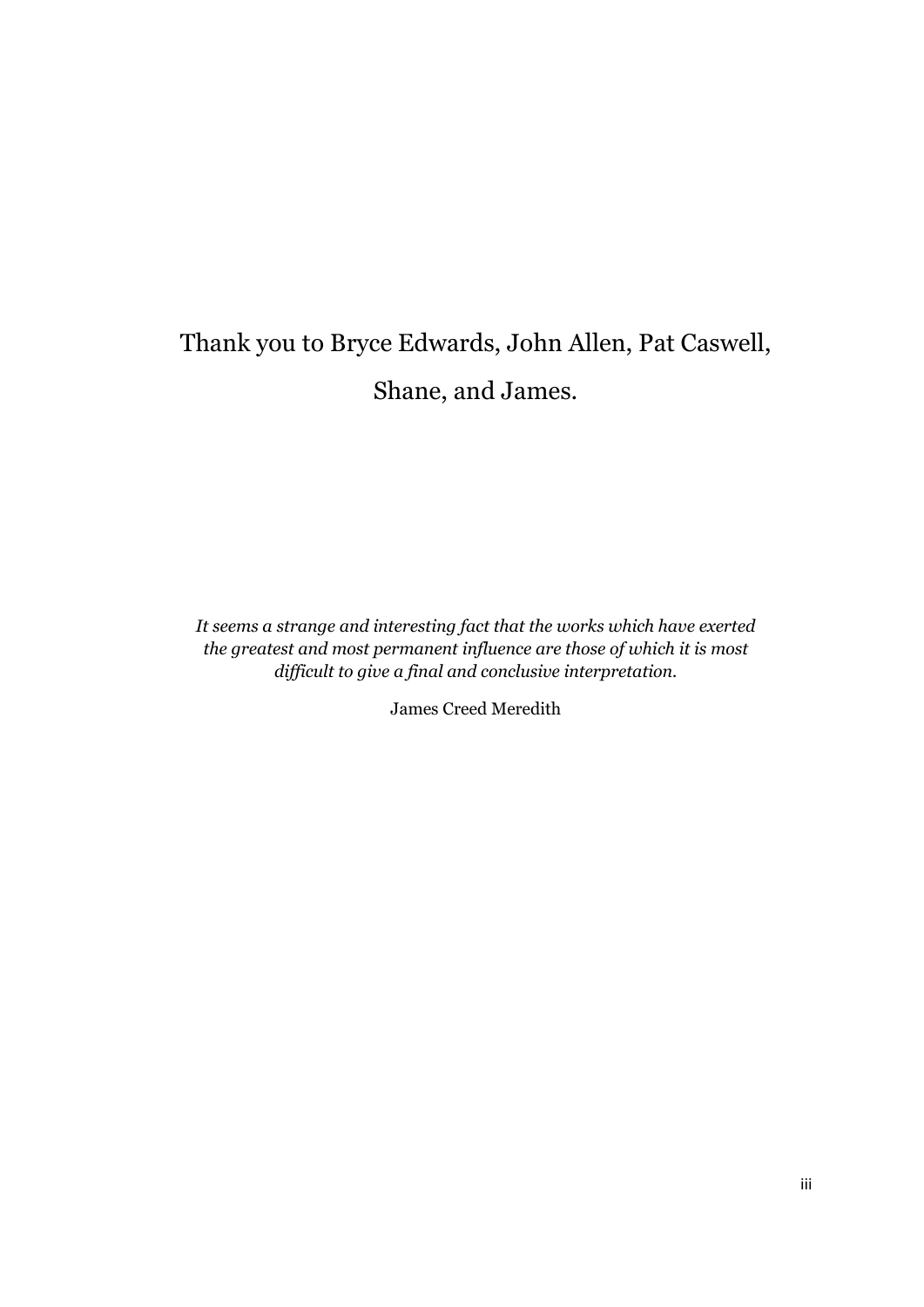## **Contents**

| Chapter One: Developing a theoretical lens for the analysis of state action  7                                                                       |  |
|------------------------------------------------------------------------------------------------------------------------------------------------------|--|
|                                                                                                                                                      |  |
|                                                                                                                                                      |  |
|                                                                                                                                                      |  |
|                                                                                                                                                      |  |
|                                                                                                                                                      |  |
|                                                                                                                                                      |  |
|                                                                                                                                                      |  |
|                                                                                                                                                      |  |
|                                                                                                                                                      |  |
|                                                                                                                                                      |  |
| Chapter Two: Finance-led capitalism as a regime of accumulation and the                                                                              |  |
|                                                                                                                                                      |  |
|                                                                                                                                                      |  |
|                                                                                                                                                      |  |
|                                                                                                                                                      |  |
|                                                                                                                                                      |  |
|                                                                                                                                                      |  |
| <b>Chapter Three: Transnational historical materialism: Marx meets Gramsci</b><br>in Holland (and how this relates to the global financial crisis)58 |  |
|                                                                                                                                                      |  |
|                                                                                                                                                      |  |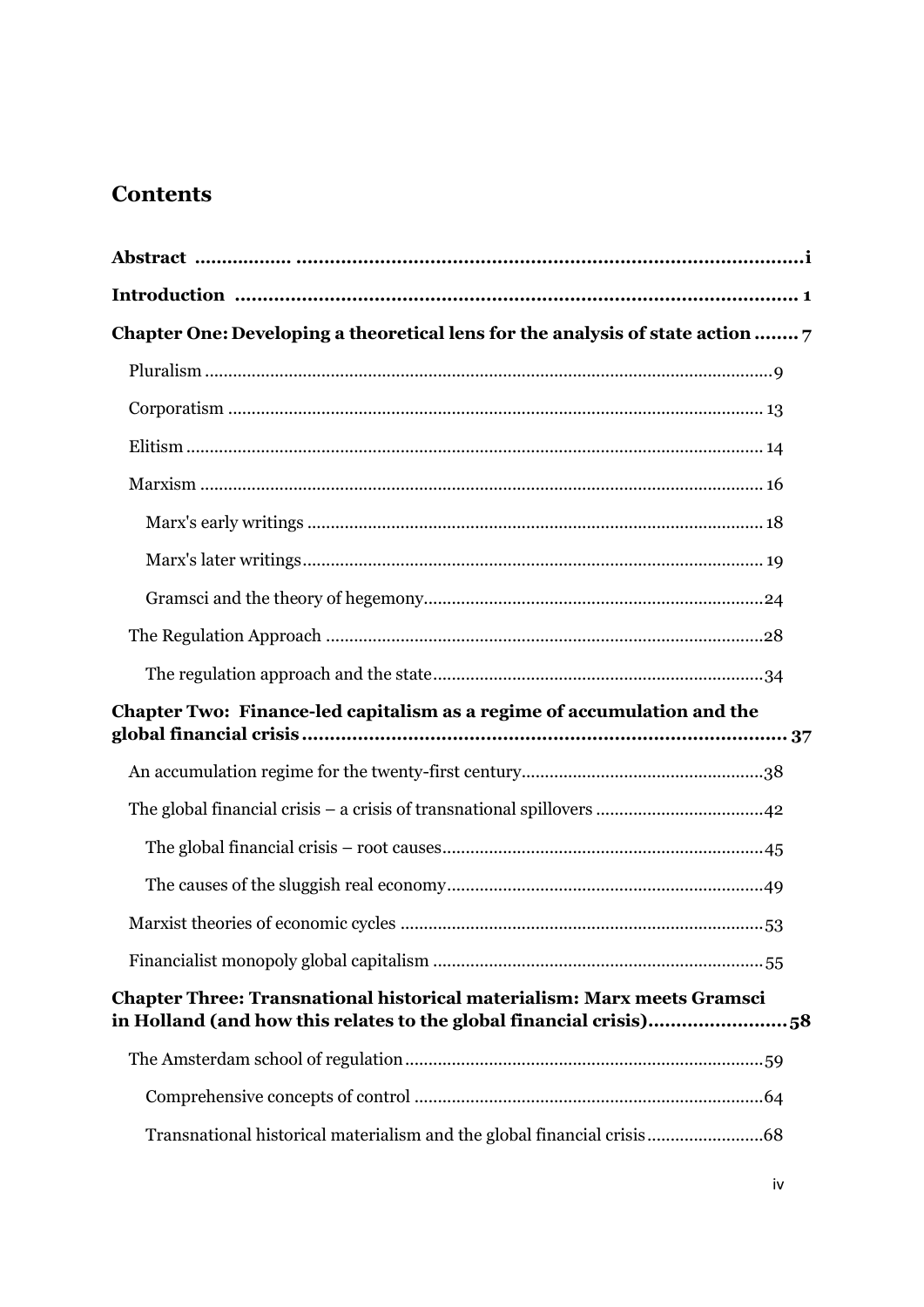| <b>Chapter Four: Regulationist interpretations of unemployment-related social</b>                                                         |
|-------------------------------------------------------------------------------------------------------------------------------------------|
| Regulationist understanding of social policy: Fordism and the Keynesian National                                                          |
|                                                                                                                                           |
|                                                                                                                                           |
| Chapter Five: Unemployment-related policies in New Zealand, pre and post                                                                  |
| The development of unemployment policies in New Zealand – tending towards                                                                 |
|                                                                                                                                           |
|                                                                                                                                           |
|                                                                                                                                           |
| New Zealand government unemployment policies post the global financial crisis108                                                          |
| Chapter Six: A foil to a counter-hegemonic project? New Zealand's<br>unemployment policies 2008-2011, the global financial crisis and the |
|                                                                                                                                           |
| New Zealand's unemployment-related policies and the global financial crisis119                                                            |
|                                                                                                                                           |
| Conclusion                                                                                                                                |
|                                                                                                                                           |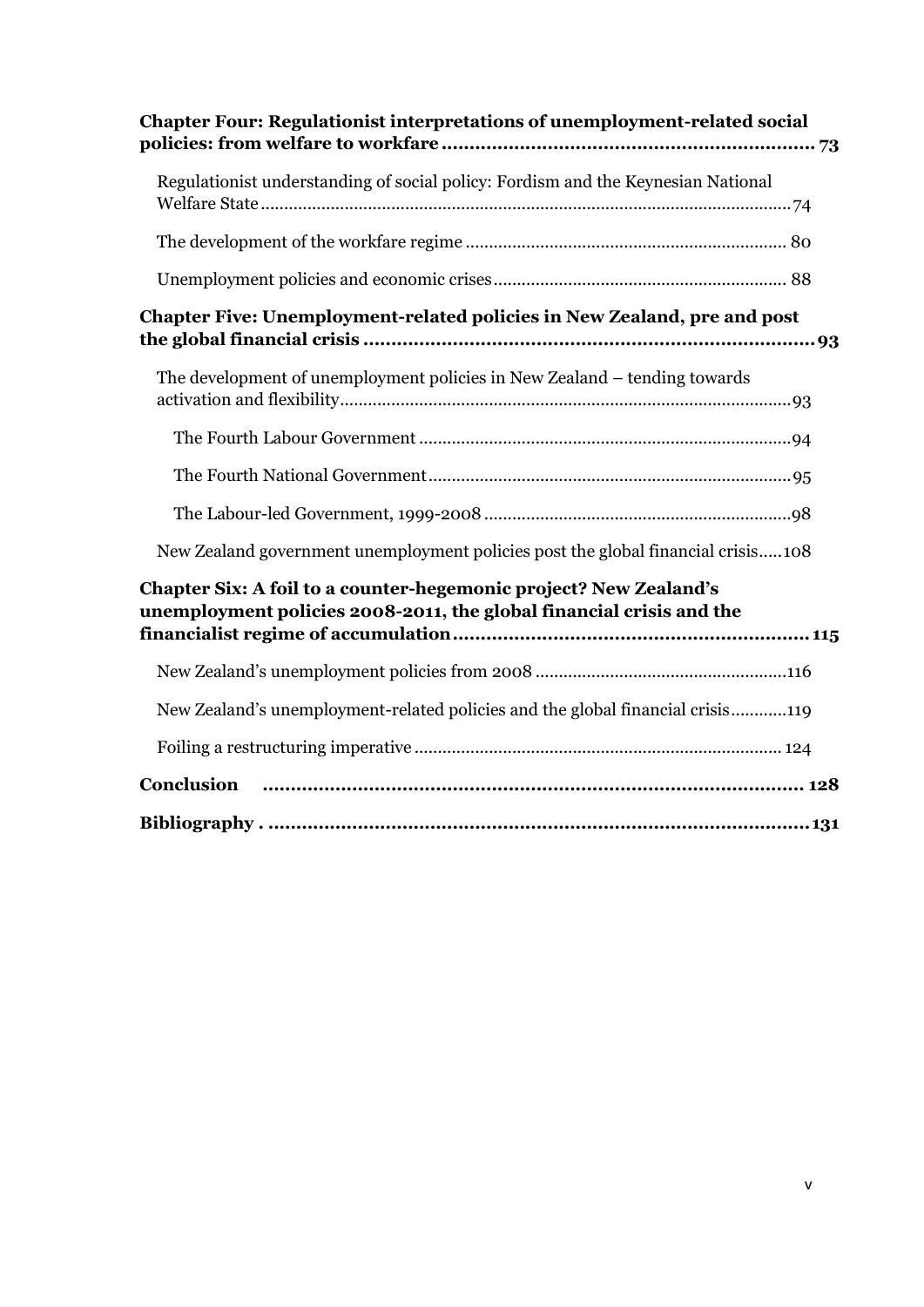#### **Introduction**

<span id="page-7-0"></span>Beginning in 2008, the world experienced the most widespread and damaging economic crisis since the Great Depression of the 1930s. The global financial crisis followed a significant boom period which occurred in the majority of developed countries, and peaked in the Northern Hemisphere summer of 2007. During the boom, there was rapid and extraordinary growth in property and commodity prices, which dovetailed with an explosion of growth in the financial sector. The crisis that followed was widespread and felt across the globe with few, if any, economies spared from its impacts. Government advisors were generally of the opinion that without state intervention, the entire financial system would collapse. Questions began to be asked as to what role the state should and does play in causing, and responding to, economic and financial crises.

Governments around the world (with varying urgency) implemented short-term responses to the economic crisis, from increasing infrastructure spending, to injecting capital into large financial institutions considered "too large to fail", to guaranteeing bank deposits. Much of the theory behind these actions can broadly be described as Keynesian and was modelled on responses to the Great Depression. As business confidence and consumer spending shrunk, the spectre of widespread and mass unemployment loomed. The crisis was so deep and severe that it caused many, both within and outside of state apparatus, to search for explanations and ask whether the causes of the problems were in fact systemic. This led to some asking if the answers were to be found outside of what could be considered mainstream political economy. For example, the then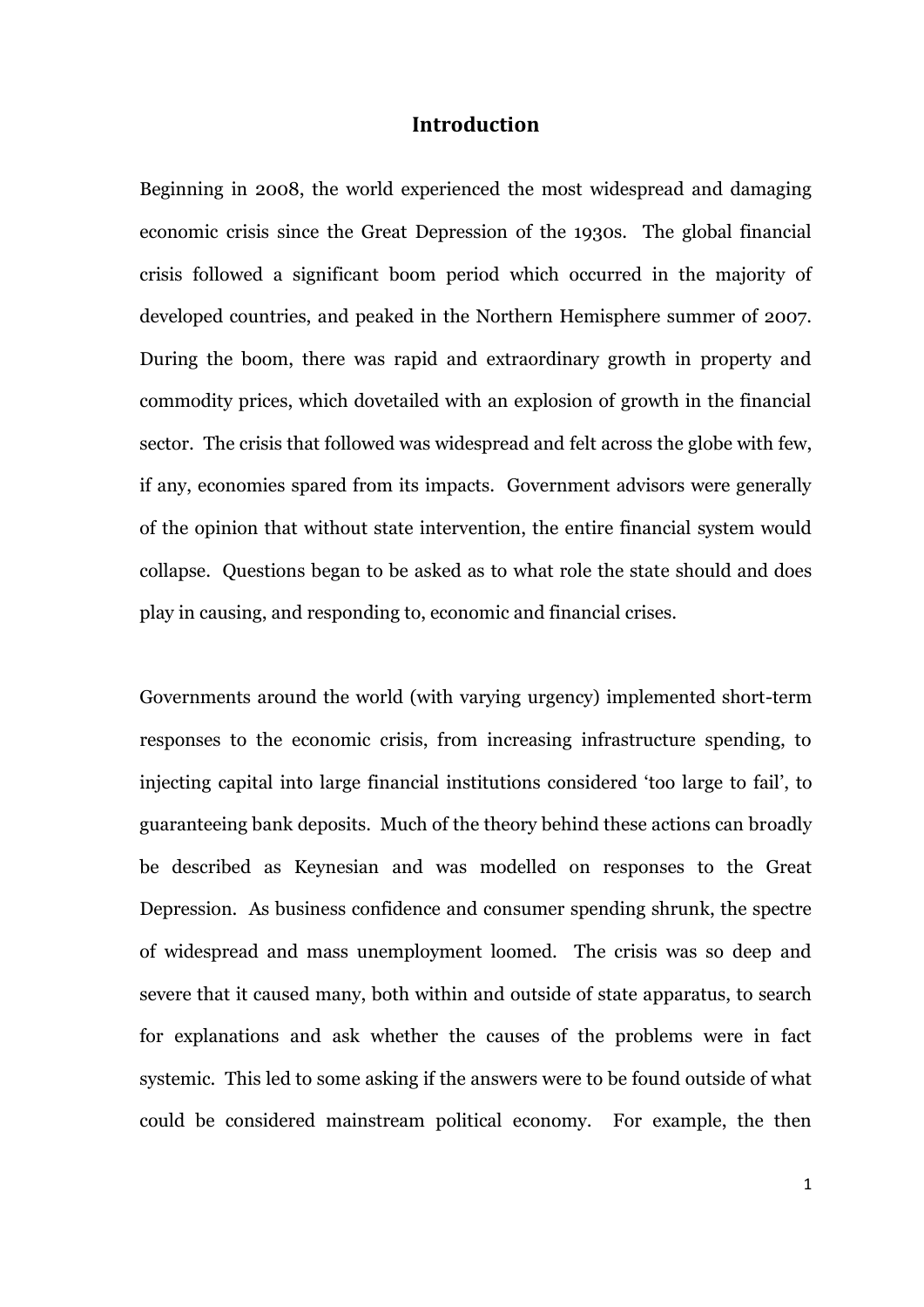French Minister of Finance, Christine Legarde considered that the crisis led to 'the breaking down of a doctrine',<sup>1</sup> the head of the International Monetary Fund considered that in September 2008, "we were very close… to a total collapse of the world economy' (cited in Roper, 2011:20), and the then French President Nicolas Sarkozy stated "*le laissez-faire, c'est finis*" (Callinicos, 20102).

This thesis seeks to explore various heterodox theories relating to political economy in order to better understand the causes of, and governments' responses to, the global financial crisis, in particular in relation to the problem of unemployment. One obvious alternative to prevailing political economic thought is that developed by Karl Marx (1818-1883) and subsequent Marxist writers. According to broadly Marxist state theory, the state does not act as a completely neutral agent within capitalist societies. The state is not autonomous of the economic system, in that it is generally dependent on the capitalist system to provide it with the means to continue in perpetuity. Policies implemented are likely to reflect the state's dual functions under capitalism: to provide stable conditions for the accumulation of capital and to maintain social stability whilst eliciting the consent of the people to the process of accumulation and the broader capitalist system.

One Marxist who tried to grapple with the problem of the ongoing survival of the capitalist system, which by its nature leads to great inequalities and instability,

1

<sup>1</sup> BBC documentary series, *The Love of Money,* first broadcast 17-24 September 2009, BBC Two, United Kingdom. See <http://www.bbc.co.uk/programmes/b00mqmjs>

<sup>2</sup> Cited in English, but see also BBC documentary series, *The Love of Money,* first broadcast 17-24 September 2009, BBC Two, United Kingdom. See <http://www.bbc.co.uk/programmes/b00mqmjs>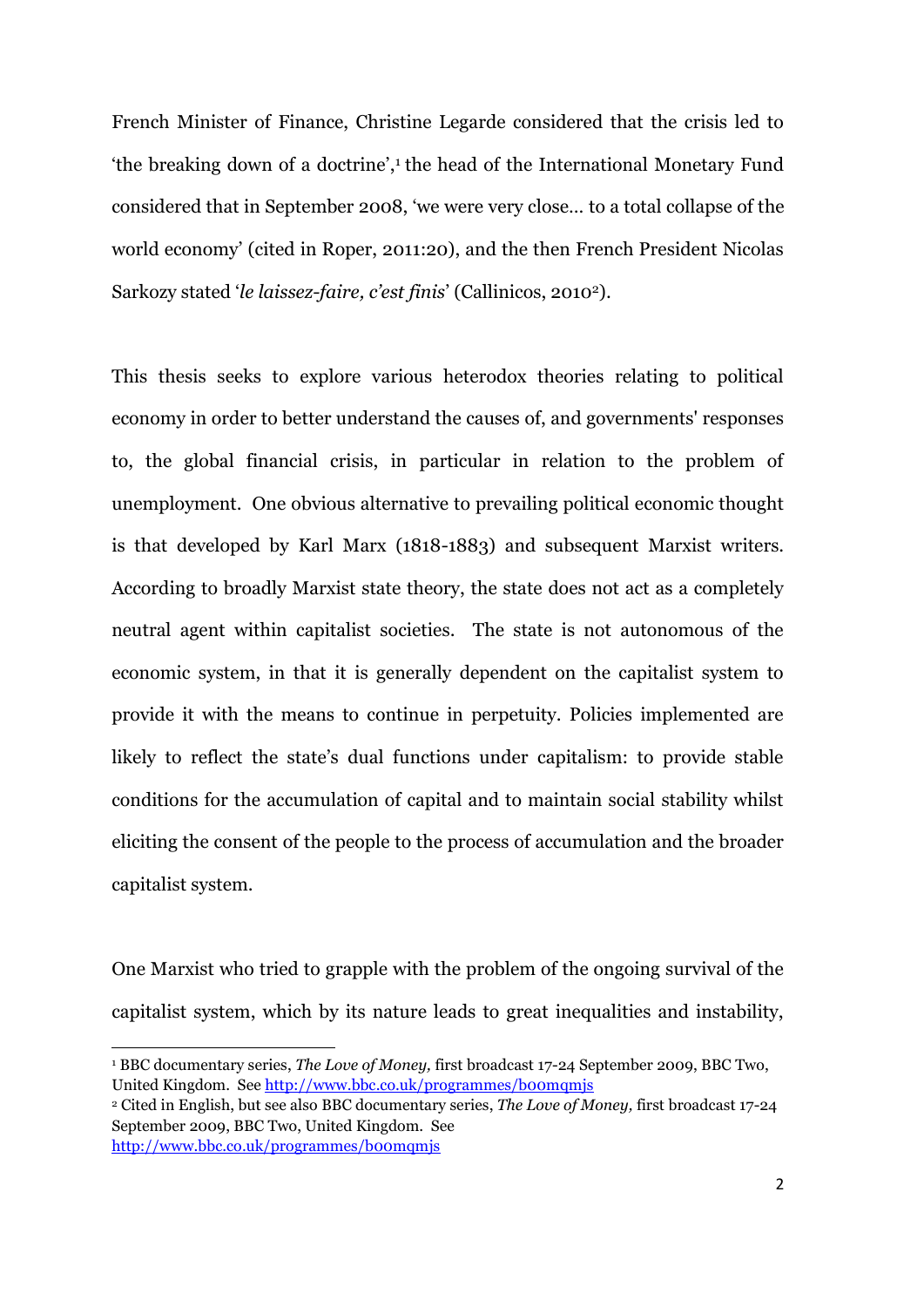was Antonio Gramsci (1891-1937). Gramsci considered that classical Marxist thought did not provide adequate account of how the capitalist system was able to develop, and continue to develop. He sought to explain (amongst other things) why the proletariat uprising had not occurred, and why, in fact, the vast majority of the population appeared to accept a system based on alienation and inequality without question. In answer to this, he developed his theory of hegemony. Gramsci's hegemonic theory was based around the capitalist state having two main levers at its disposal in its role of supporting the capitalist economy: coercion and consent. He considered that the capitalist system is able to continue to persist as it takes on a form of accepted wisdom in that it becomes part of the collective cultural 'common sense'. Gramsci's writings, however, did not receive a great deal of academic attention for a large part of the twentieth century. The concepts which Gramsci developed have undergone something of a renaissance over the last 40 years, when his ideas were rediscovered and were able to shed light on contemporary economic and political developments.

In the 1970s, a school of thought was developed by a group of French economists who also sought to explain how the capitalist system continued to survive, in spite of it being predicated on the inherently unstable foundations of competition. Capitalism, by definition, creates winners and, importantly, losers. In order for such an economic system to continue, and indeed expand, it must be supported by economic and extra-economic mechanisms. The school used broad Marxist concepts, combined with Gramscian theories of hegemony, and applied them to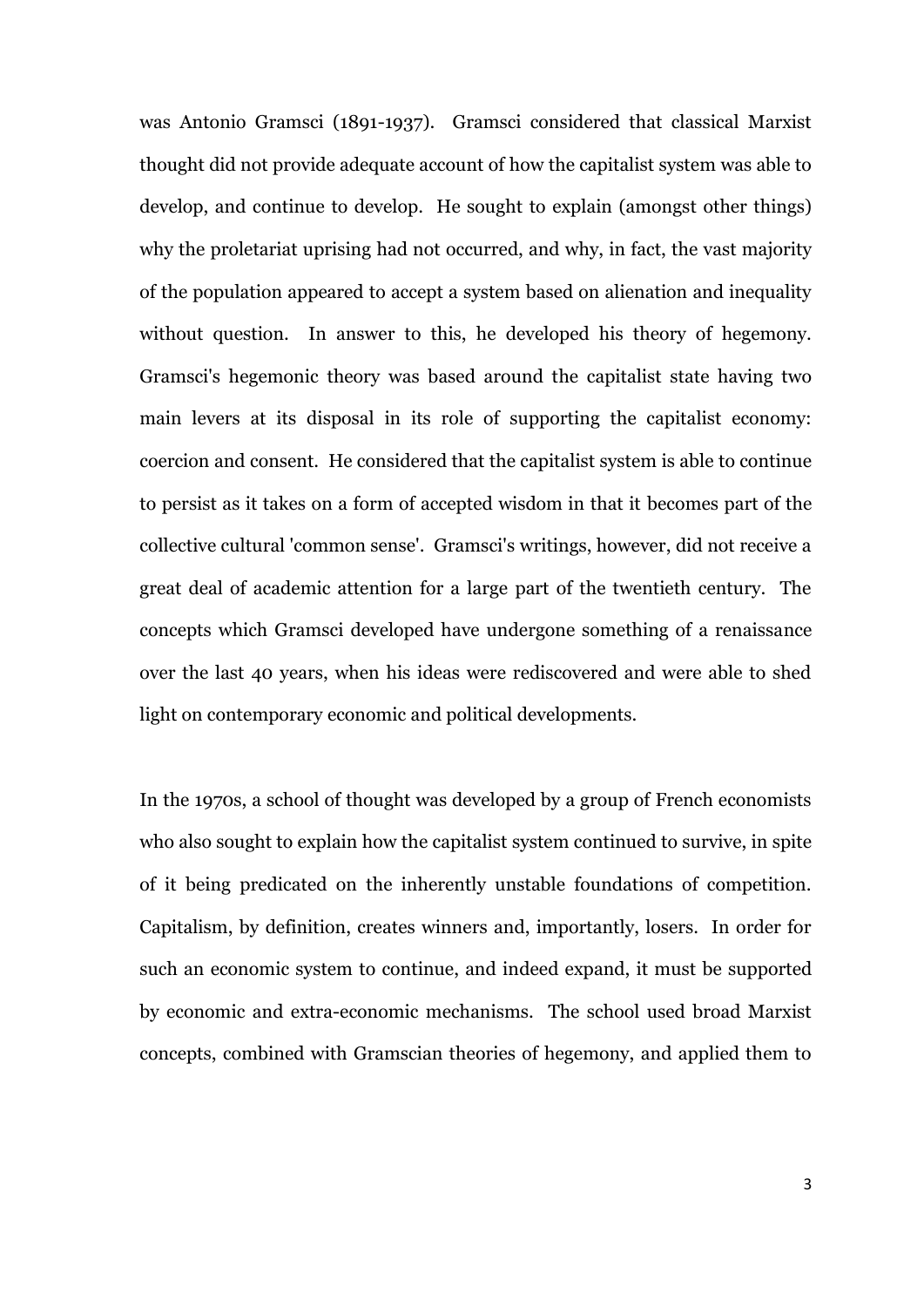specific periods in capitalist development, such as American Fordism.3 Their ideas became known as the regulation approach. The approach has since been further developed and used as a toolkit with which to analyse specific crises and changes in the capitalist system. The theory"s effectiveness and usefulness lie in the way it is able to credibly explain and understand the economic system as a very real social construction, rather than simply as a set of abstract laws (as in orthodox economic analyses). Does the regulation approach tell us anything about the causes of the global financial crisis and does it provide tools for the analysis of state actions in response to the crisis? In order to answer this question, it will be necessary to develop a case study using real examples of state reactions to the crisis. Here, the New Zealand state's response to the global financial crisis from 2008 onwards will be examined, specifically in relation to social policy, and namely the problem of unemployment. Roper considers the national and global recession to be of the "utmost significance" when examining the policy programmes implemented by the New Zealand Government from 2008 (2011:20).

Following the November 2008 general election in New Zealand, a new government was formed, led by the National Party with support (in the form of confidence and supply agreements) from the Māori Party, ACT and United Future. The Government's initial focus was on providing a planned response to

1

<sup>3</sup> American Fordism was the label given to the capitalist production methods which developed in the second quarter of the twentieth century. It was so-named after the American car manufacturer Henry Ford, who perfected the factory assembly-line method of production. His ideas led to mass production of consumables becoming the dominant production system for the majority of the century. This shift in manufacturing led to changes in employment relations and labour laws, and social and economic policies. Fordism as a system of mass production and mass consumption grew out of the United States and spread across most of the developed world.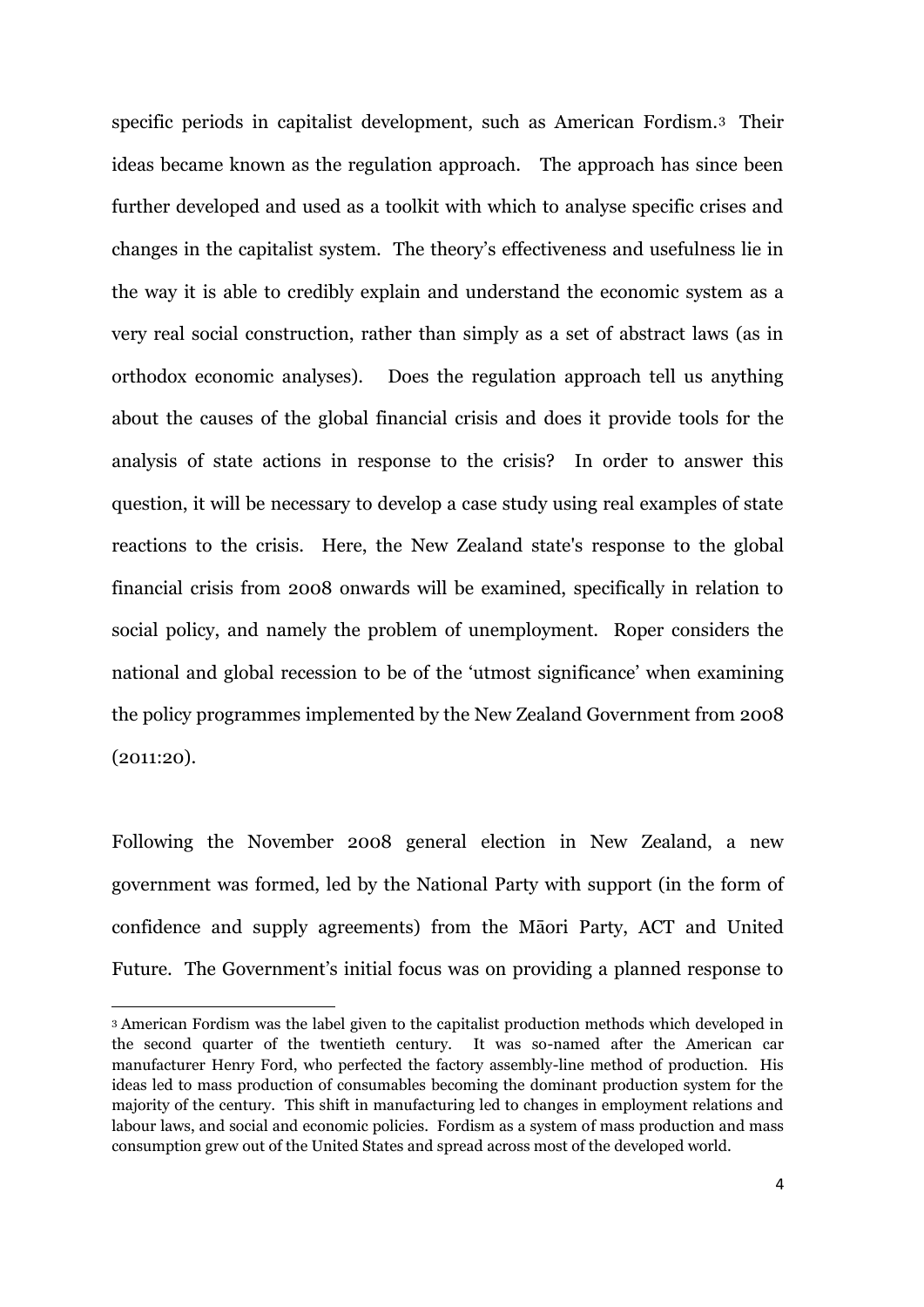the economic crisis, whilst maintaining tight controls on public spending.4 This extended into its social policies relating to unemployment, with what it called an "unrelenting focus on work", and implementing a number of changes with the concept of "work first" as the underlying driver. This approach saw an increased emphasis being placed on mechanisms on the supply-side of the labour market such as "activating" the unemployed to move into work through financial sanctions, coupled with the tightening of benefit eligibility.<sup>5</sup>

These policies, as well as other programmes and policies implemented during National"s 2008-2011 term, will be shown to demonstrate that economic and extra-economic levers are pulled by states in response to crises as counter-cyclical measures. These measures are undertaken in order to ensure that accumulation is able to continue and act as a foil to a counter-hegemonic project developing. The New Zealand government's social policy responses to the economic crisis have been predicated on the necessity for a continuation of conditions required for increased capital accumulation, and more specifically, for the ongoing development of the global financialist regime of accumulation and neoliberal mode of political regulation. The work of regulationist writers, in particular those belonging to a sub-branch dubbed the Amsterdam school, provides a useful set of tools with which to examine the causes of, and government responses to, the global financial crisis. The Amsterdam school is particularly helpful in relation to

**.** 

<sup>4</sup> Key, John. Speech: Budget 2009 – The Road to Recovery, 29 May 2009. Available at [http://www.beehive.govt.nz/speech/speech+budget+2009+%e2%80%93+road+recovery](http://www.beehive.govt.nz/speech/speech+budget+2009+–+road+recovery) (accessed 26 April 2010

<sup>5</sup> Key, John. *Speech from the Throne*, 9 December 2008. Available at <http://www.beehive.govt.nz/speech/speech+throne+0> (accessed 26 April 2010). Bennett, Paula. *Future Focus Bill First Reading speech*, 30 March 2010. Available at [http://www.beehive.govt.nz/speech/paula+bennett+future+focus+first+reading+speech+30+ma](http://www.beehive.govt.nz/speech/paula+bennett+future+focus+first+reading+speech+30+march+2010) [rch+2010](http://www.beehive.govt.nz/speech/paula+bennett+future+focus+first+reading+speech+30+march+2010) (accessed 26 April 2010)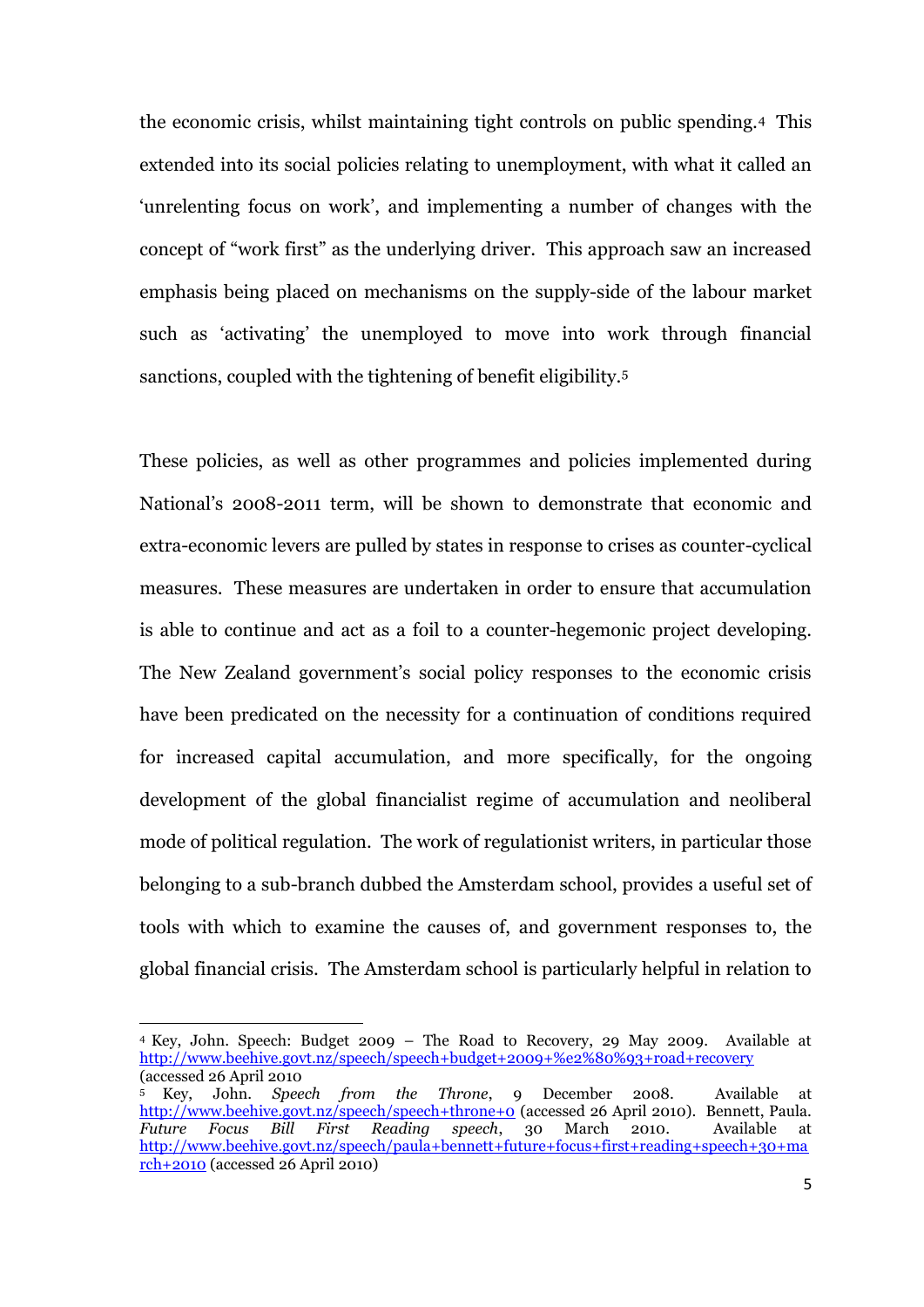unemployment-related welfare policies. Utilising such theories will shed light on the dynamics and motivations of governments introducing a new array of policies in an attempt to deal with the problem of unemployment in the post global financial crisis era.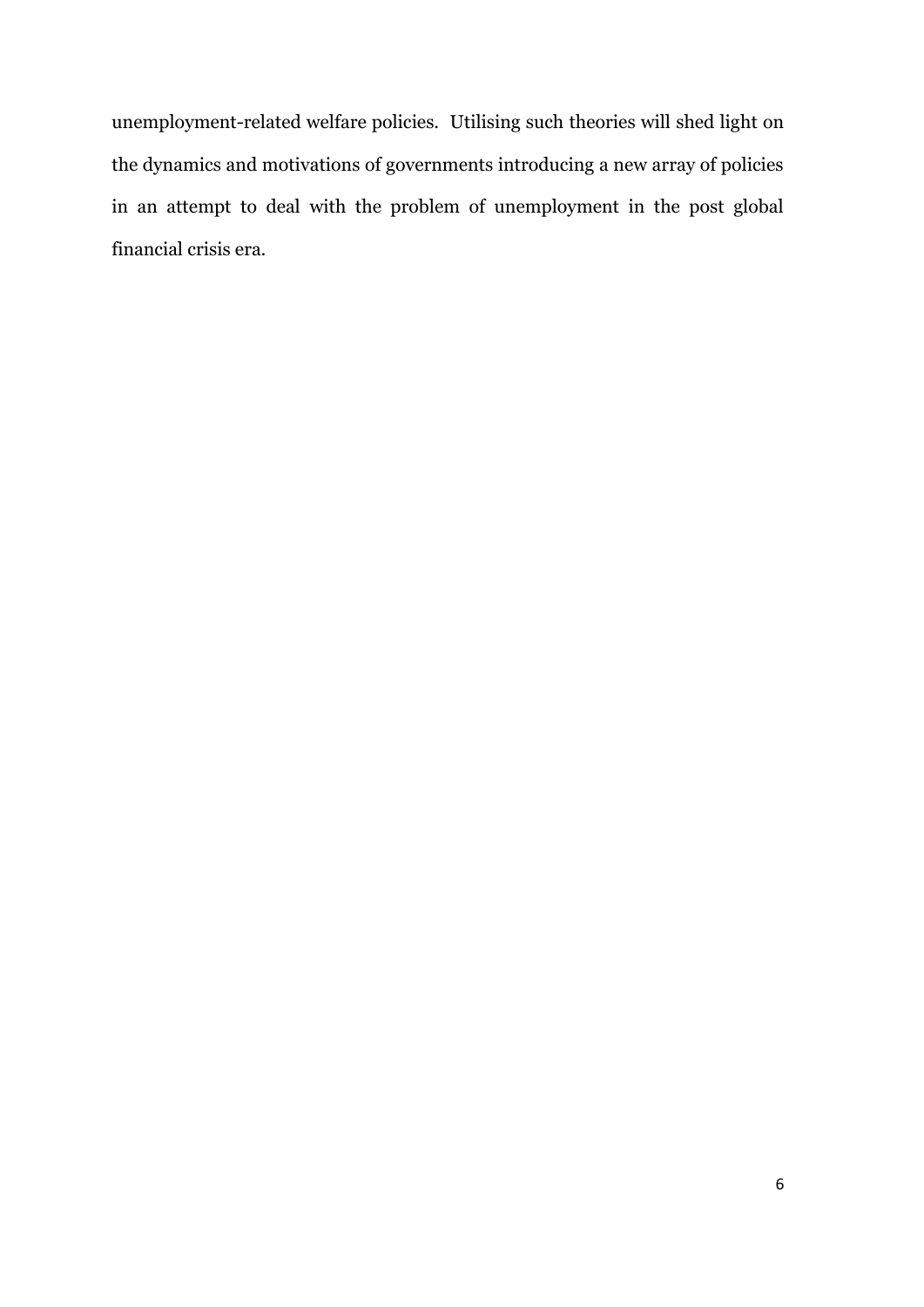### <span id="page-13-0"></span>**Chapter One: Developing a theoretical lens for the analysis of state action**

State actions do not occur in a vacuum. When governments choose to act towards or interact with society as a whole, they do so within the existing structures of that society. This will include the economic structure as well as prevailing paradigms within the populace, civil society and the state itself. In order to better understand the actions of the state, it is necessary to understand the prevailing conditions in which the state is acting.

Analysing state action requires one to use a theoretical framework within which the state"s acts can be assessed, and there are numerous such frameworks available for use. These frameworks, or different theories of the state, have been developed over time and there are generally competing theories within each overarching framework (as will be shown). Patrick Moloney explains that "theories of the state connect with larger systems of thought (ideologies) that both explain and evaluate social and political life. They embody distinct value systems and different practical commitments to the world" (1997:317). In order to better analyse state actions in relation to a specific period or event (such as the global financial crisis), or even regarding a particular issue (such as unemployment), a comprehensive framework will be required which has been tested over time but still remains relevant in the twenty-first century global political economy.

Do Marxist theories of the state fit these criteria? Although Marxist theories are still considered unorthodox, the failure of the Soviet-style Communist states in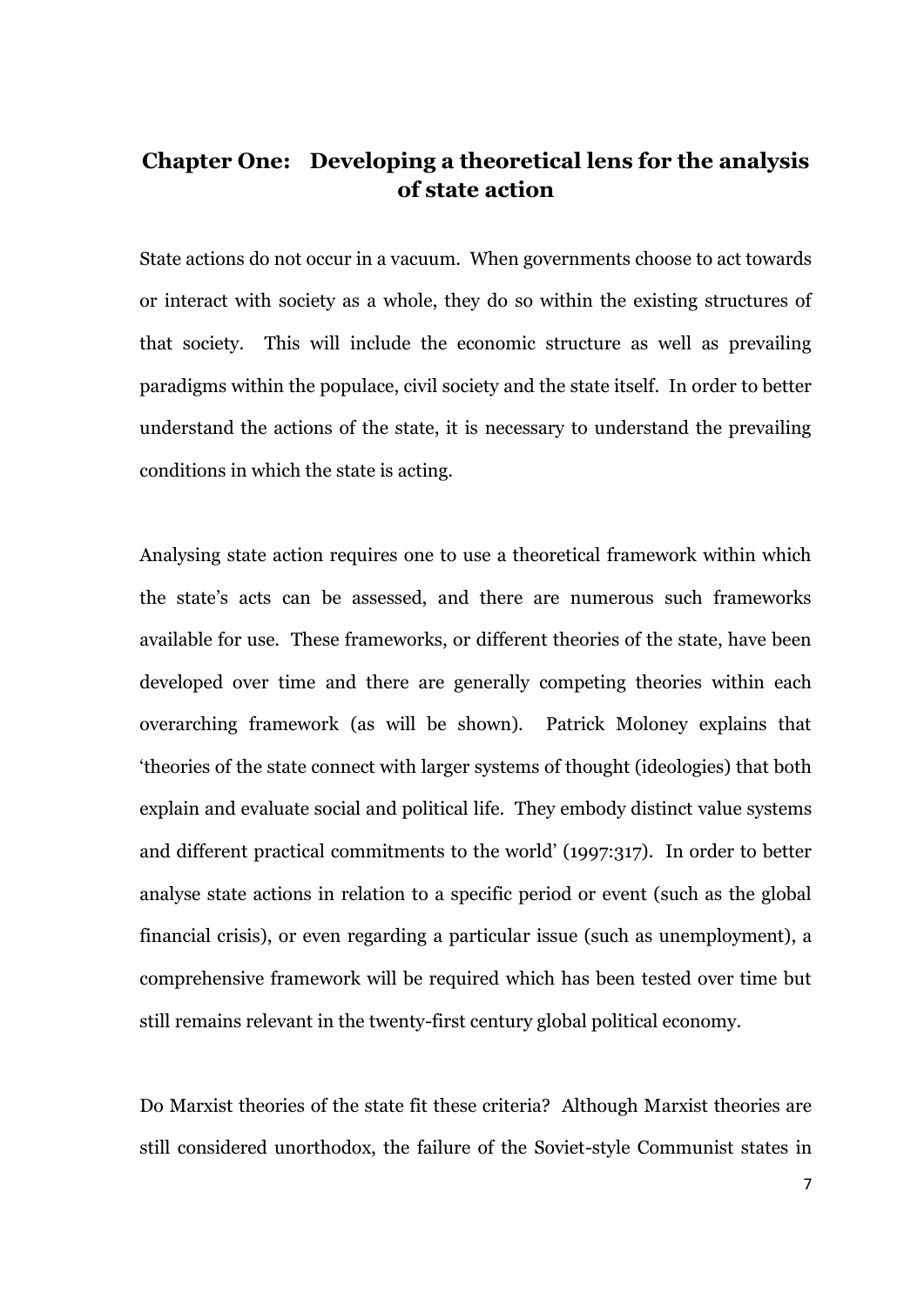the late twentieth century has perhaps allowed Marxism some space to be considered more objectively, without the tarnish of the brutal authoritarian regimes established under its guise. Many consider Marx to be just as relevant today as he was when he was alive. Writing in reference to the *Communist Manifesto*, the English political scientist Gareth Stedman Jones considers that:

At the start of a new millennium and against a background of endless chatter about globalization and deregulation, [the *Manifesto*] looks as powerful and contemporary a picture of our own world as it might have appeared to those reading it in 1848 (2002:5).

It will be shown, however, that understanding Marxist and Marxian state theories is no mean feat. There are many competing theories within the framework itself, and some of Marx and Engels"s own explanations leave something to be desired. To be able to use Marxist and Marxian state theories effectively and convincingly, they need to be unpacked and compared with other competing state theories in order to test their validity. And although Marx"s own works still resonate strongly with the modern world, it will be shown that newer frameworks based on the Marxist tradition have developed which provide even better lenses for the analysis of capitalist state actions.

With this approach in mind, this chapter seeks to explore some of the main theories used when explaining how states operate within, through, and against society. In order to better understand Marxist theories and the sub-branches of Marxian thought, after an examination of the dominant theories of pluralism, corporatism, and elitism, a more in-depth analysis of Marxist state theory will be provided, covering the development of the (several) Marxian theories of the state. This will include classical Marxism, through to "evolutionary" strategic-relational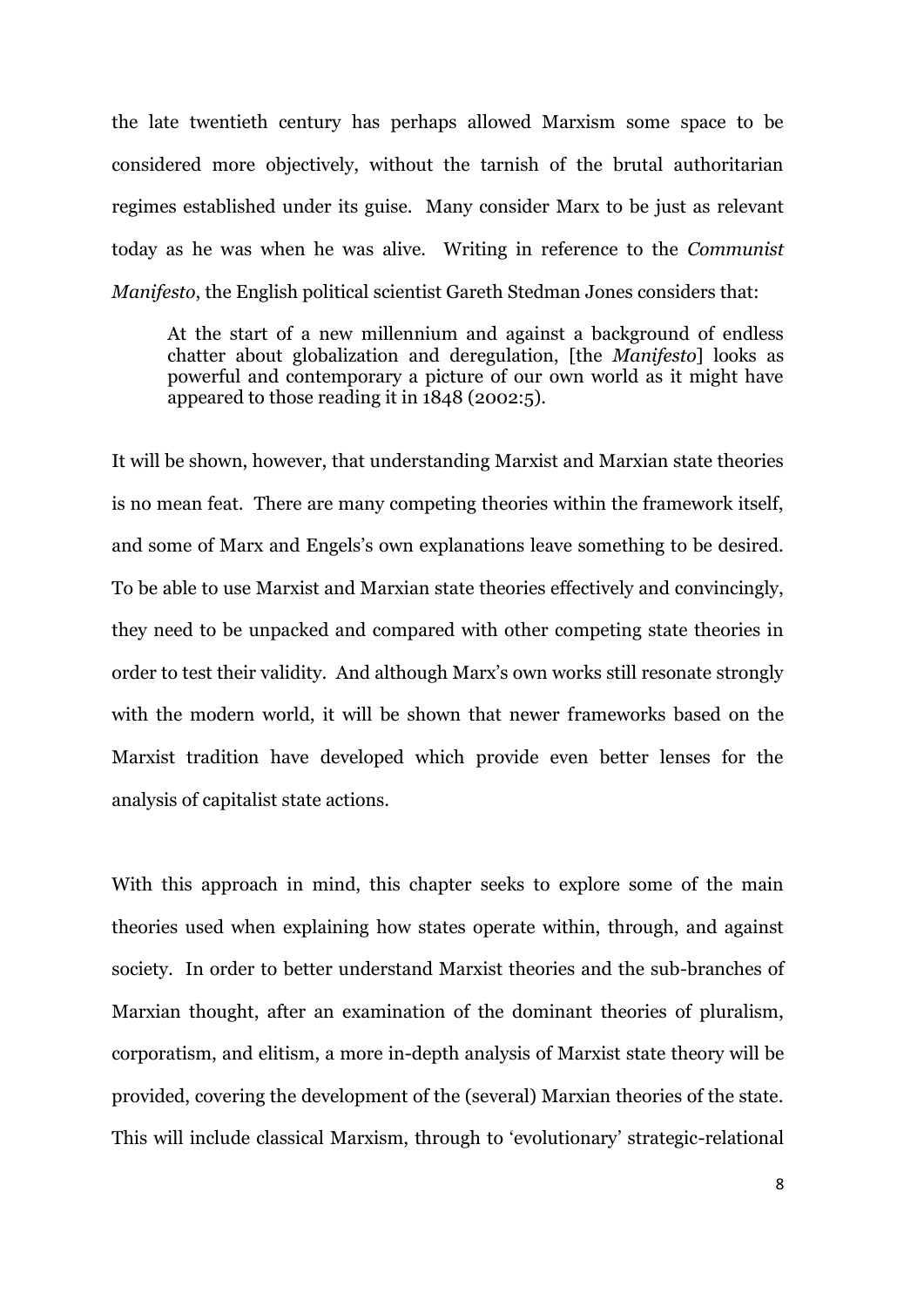theory, Gramscian hegemonic theory and finally the regulation approach. It is argued that Marxian state theories, Gramscian hegemonic theories, and ultimately the regulation approach, provide more convincing and compelling arguments than those which might be considered more mainstream.

#### <span id="page-15-0"></span>**Pluralism**

Pluralism (and latterly neopluralism) has been the predominant theory of the state and society since it was developed in the United States in the 1950s and 1960s. Some authors see the theory as having developed from the social contract theories of Hobbes and, in particular, Locke (Heywood, 2002). Hobbes" and Locke's theories were based on the premise (here grossly abbreviated) that humans exist individually in a 'state of nature', and that in order to live better individually, they come together collectively to form a society, which is ruled according to a social contract – we surrender our individual sovereignty to that of an authority in order to provide us with protection from other individuals. However, the individuals in society can revoke this surrender at any time and this provides the incentive for the ruler (whether that be an elected representative, a monarch or a dictator) to act according to the interests of the society at large. The important point to note is that pluralism is based on the actions and wants of individuals and groups of individuals. This is also the theoretical underpinning for liberal and neo-liberal thought which is also grounded on the theories of Locke – so, pluralism and liberalism are natural bedfellows and have together become the dominant intellectual political paradigms of modern Western societies.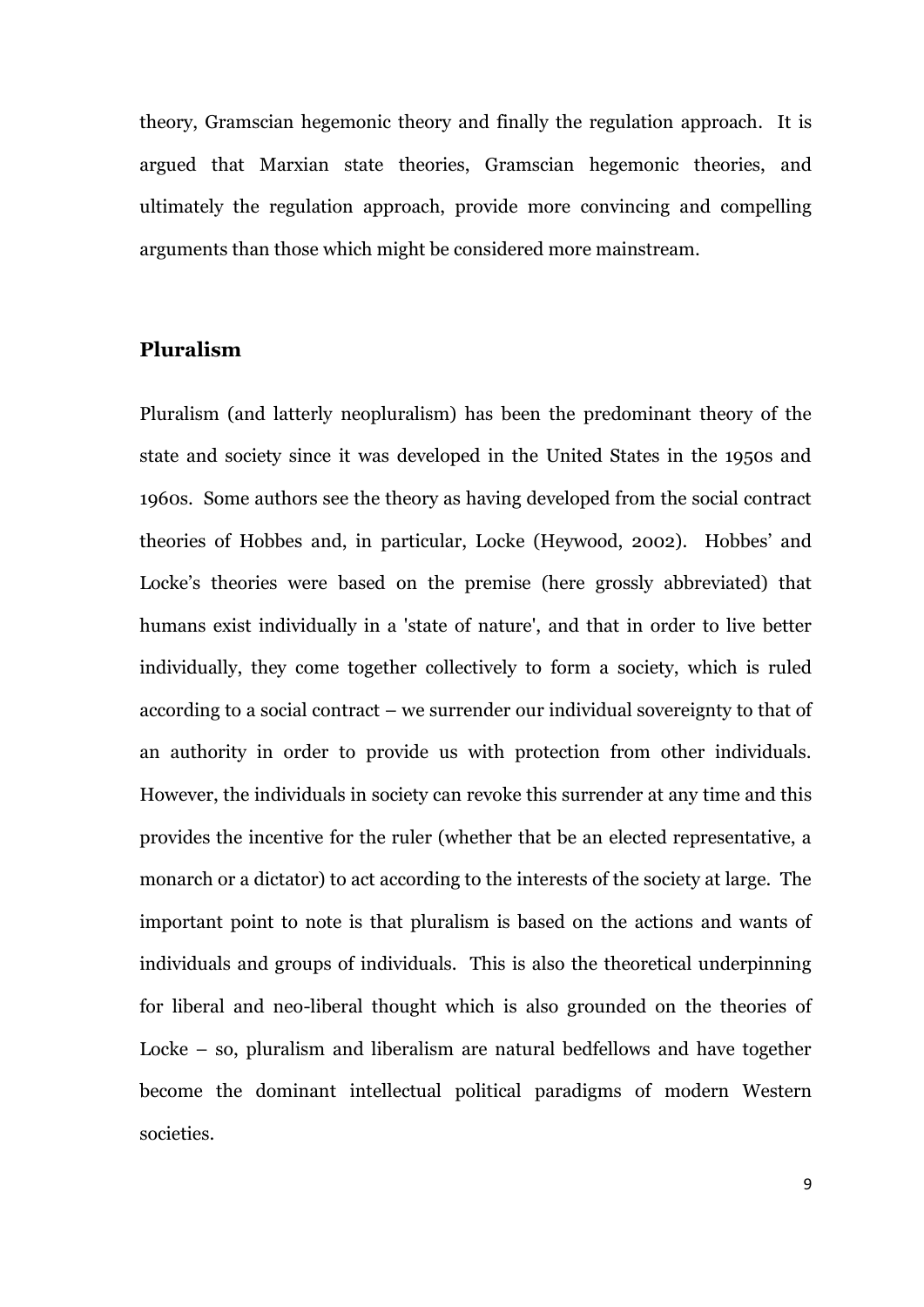This emphasis on the importance of the individual and competing interests between individuals is what underlies pluralist theory. The name comes from the idea that within a society, there are a plural number of actors (whether these are individuals or groups of individuals) all with interests that vary and can compete for dominance. When it comes to the actions of the state, pluralism holds that these competing individuals or interest groups all have equal potential to influence the power of the state to further the interests of that individual or group. The groups jockey to hold sway over the state and state apparatus. This leads to state behaviour being dynamic and variable: "Ultimately…the state is only a weather vane that is blown in whatever direction the public at large dictates' (Heywood, 2002:90). The pluralist state exists within pluralist societies – that is, modern liberal democracies. Observing the seemingly constant shifting of state action in reaction to the pressure exerted on it by competing societal groups, pluralism assumes that the state is a neutral actor: "The state is not biased in favour of any particular interest or group, and it does not have an interest of its own that is separate from those of society" (Heywood, 2002: 90). Or, put another way: "like wax impressed by a signet ring, the state was seen as a passive and malleable entity whose form reflected, at any given moment, the traces left on it by its most recent and decisive encounters with external societal forces" (Moloney, 1997:319).

Pluralist theory has a tendency to equate and conflate the state with government. Pluralism defines the state as the government, in that the government becomes the ultimate source of state power, derived from the plural interests of the citizenry.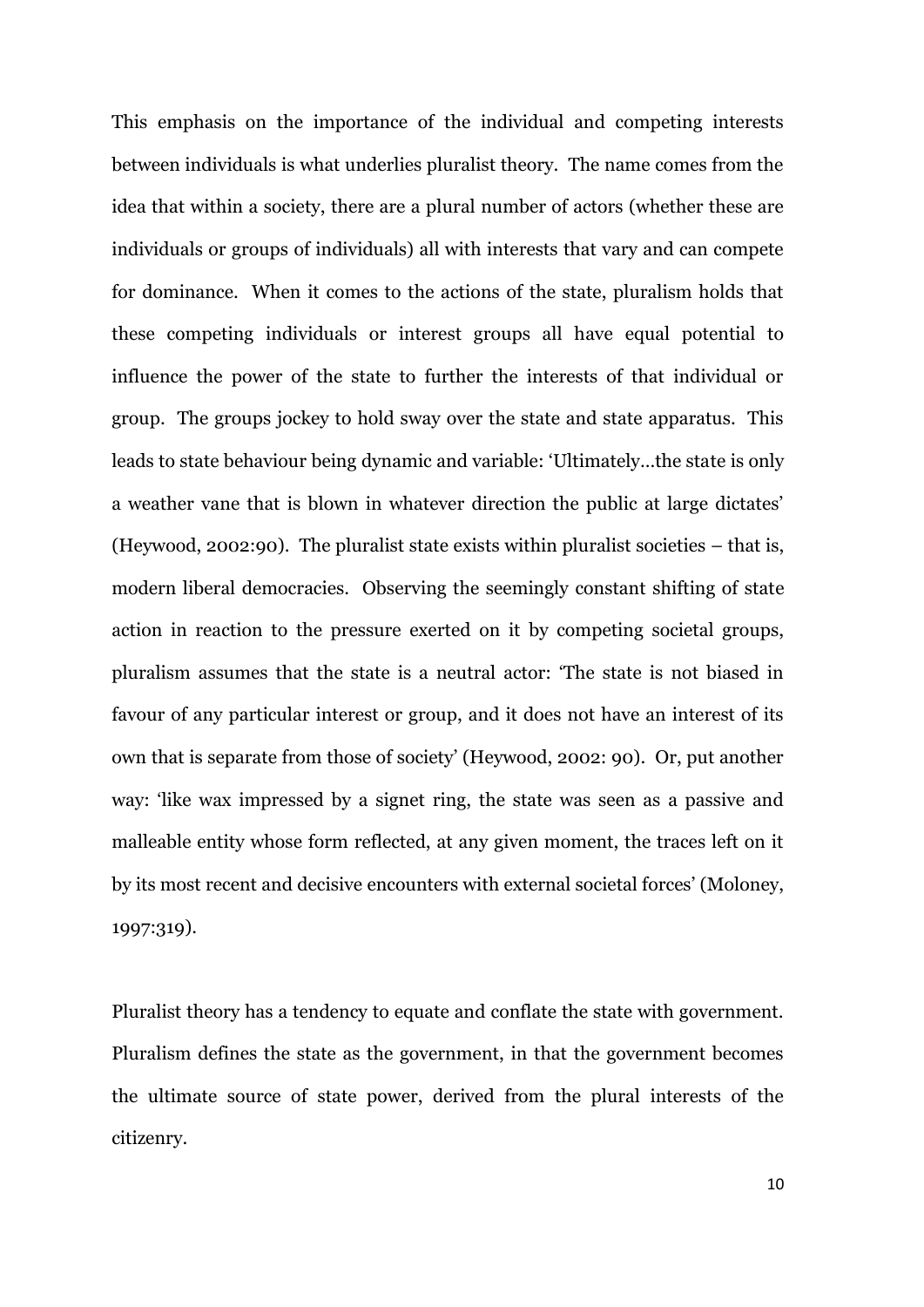One of the most obvious criticisms of pluralist state theory is that it is based on the flawed assumption that all societal groups have equal access to, and ability to exert influence on, state/government actors and apparatuses. As stated by the neo-pluralist Richard Mulgan, "not only are there differences in influence between different sectors, depending on their resources, but also within each sector those with greater resources tend to be more effective than those with less' (1993:137). Examples can be found in New Zealand of the different influence of competing interest groups. Political sociologist Brian Roper (1993) describes how business interests have had a disproportionate influence on state policy formation in the latter half of the twentieth century, and Shaun Goldfinch and Roper (1993) have examined more particularly the influence of the Business Roundtable on government decision-making. Even using a pluralist approach to analysing the role of the state in New Zealand, Mulgan admits that "the political playing field is permanently tilted in favour of business interests" (1993:139).

Another criticism of the classical pluralist approach is that government actors and institutions do not, in reality, maintain a neutral standpoint. According to the public choice school of thought, those acting within government (in the executive, legislative and judicial branches) pursue their own interests and agendas, and this pursuit of individual interests is reflected in public policy decisions and political actions (Bertram, 1993:47-48).

In response to this criticism, the pluralist approach has evolved somewhat into neo-pluralism, which provides a more convincing theory of the role of the government and the state. As stated by Heywood: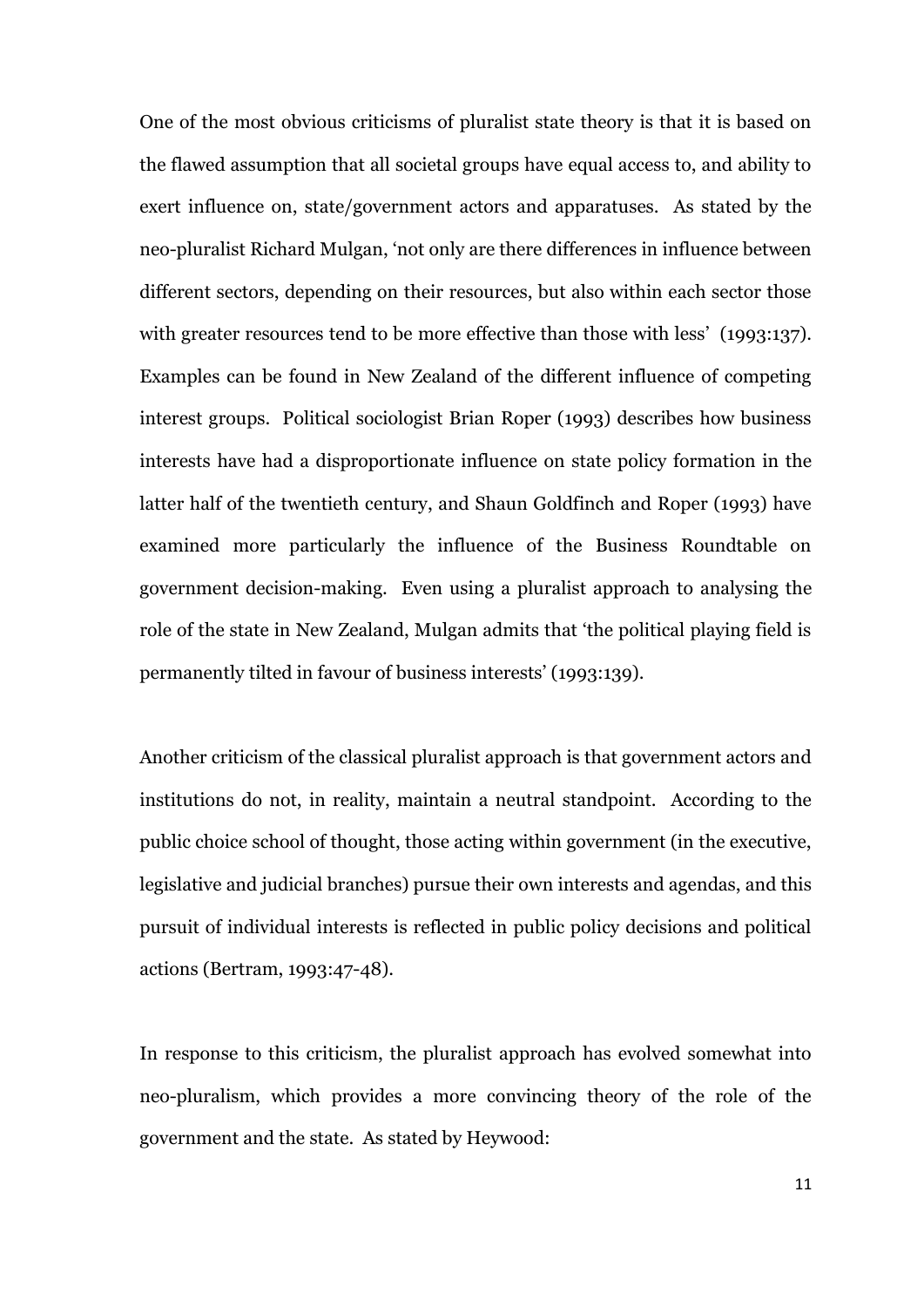Neopluralists… have acknowledged that business enjoys a "privileged position" in relation to government that other groups clearly cannot rival… Moreover, neopluralists have accepted that the state can and does forge its own sectional interests. In this way, a state elite, composed of senior civil servants, judges, police chiefs, military leaders and so on, may be seen to pursue either the bureaucratic interests of their sector of the state or the interests of client groups (2002:90).

Even with the admission that corporate bodies hold a "special" place within modern liberal democracies, pluralism and neo-pluralism lack the tools to be able to explain the behaviour of governments within an overall societal structure. They assume that individuals are able to pursue their own interests in the first and last instance; that the confines of the system within which individuals operate are entered into willingly and that individuals are able to change their positions within society at will. Moloney considers that "compared with other theories, pluralism is a relatively unsophisticated model whose simplicity derives from its literal and sympathetic reading of liberal democratic practices. Methodologically, it begins and ends with individuals and the preferences they pursue" (1997:325). Pluralism considers the state as being flexible and reactive to the pressures exerted on it by individuals and groups of individuals. This ignores the constraints placed on the state and the individual by the economic structure, societal relations and prevailing ideologies that exist within modern capitalist societies. Bastiaan van Apeldoorn discusses the tendency of pluralism to be actor-centric at the cost of examining any underlying social structures and in so doing, leaving little room for conceptualising how the state and the social structures came to be, and indeed how they might change in the future (2004b).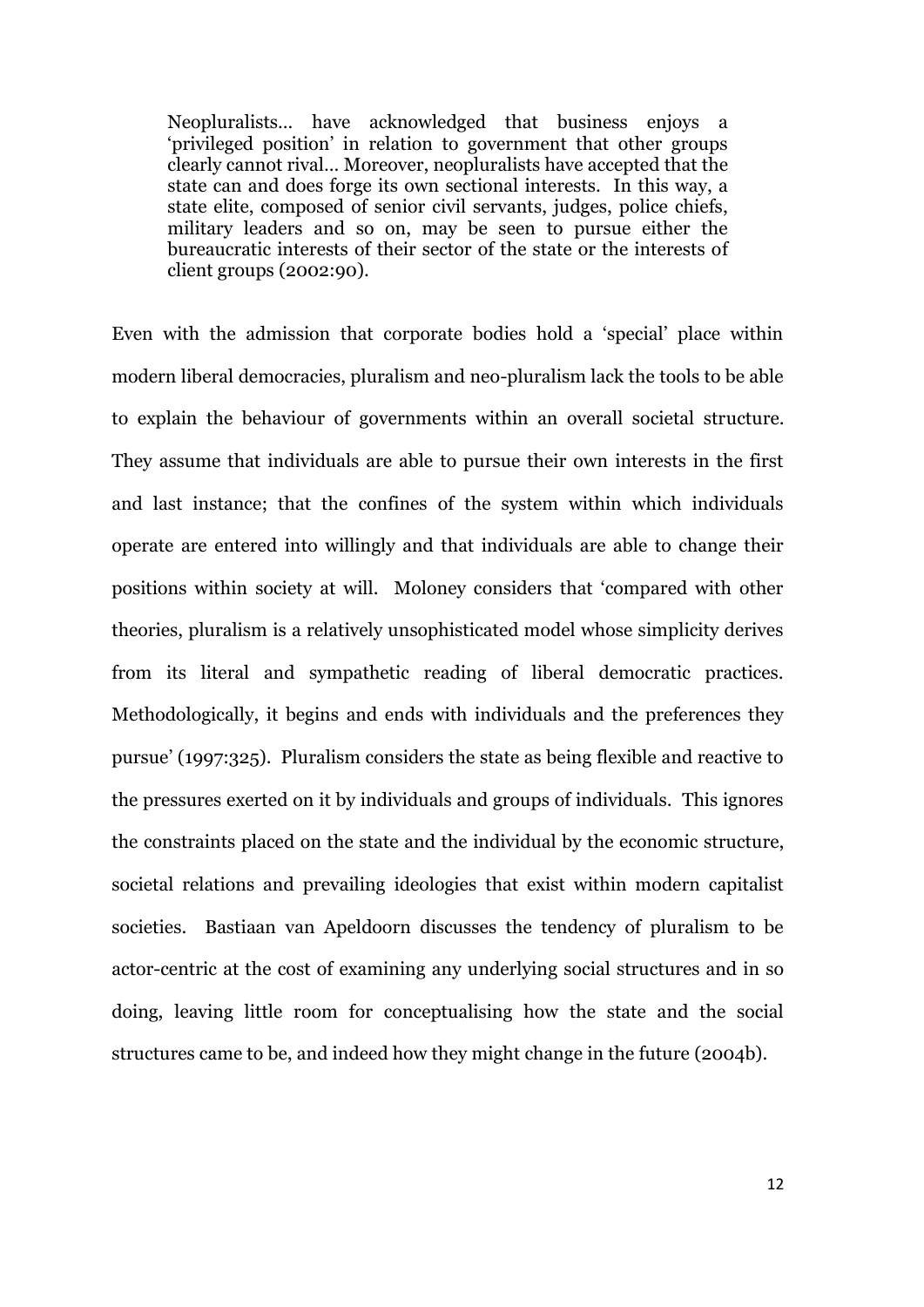#### <span id="page-19-0"></span>**Corporatism**

Corporatism developed as a theory of government in response to the problems associated with pluralist thought, in particular the concept that all groups have free and equal access to the decision-making, resource-allocation and policy development processes. The corporatist theory focuses on social relationships and relational interests and conceives that these relationships develop into interest groups or corporations which have an 'integral' role in public administration (Cawson, 1986). Not only are these corporatist groups consulted with by a particular government but they actually play an active role in the development of public policy. These authors emphasise negotiation, bargaining, mutual interaction and co-ordination (Cawson, 1986; Grant, 1985; Rothstein, 1987; Traxler, 2004). As a theory, corporatism has been used primarily to describe the development of wage and labour regulation in social democratic countries since the end of the Second World War.

Corporatism shares some common elements with classical Marxist thought, in particular through recognising the unequal influence wielded by different interest groups on political decisions; an emphasis on the importance of political economy, particularly in advanced capitalist societies; and a focus on the divisions of capital and labour that relate to political economic development. This last fact has meant that much corporatist writing has placed an inordinate amount of energy to examining the role of trade unions in wage and labour public policy developments. In fact, some corporatist authors assume that, by definition, corporatism is the specific study of trade union influence on the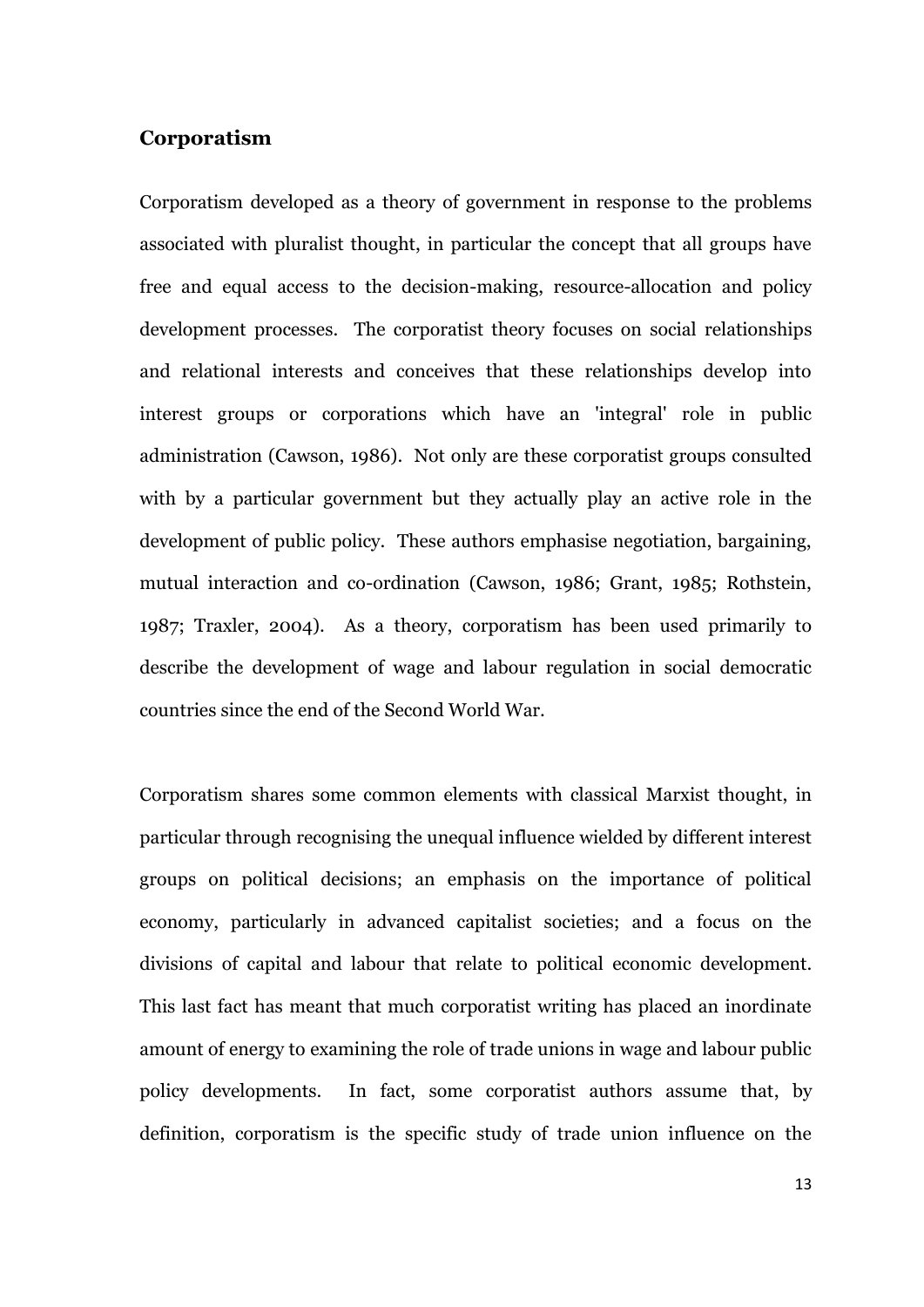political economy of modern developed states. As Wyn Grant observes, there is actually no agreement between academics as to what corporatism and neocorporatism actually are and what the theories encompass (1985:2). An example of this is the fairly fundamental disagreement as to the role of class in advanced capitalist societies (Cawson, 1986:8-9; cf. Rothstein, 1987:306).

Although corporatist theory can provide a useful lens for analysing some specific areas of government action and policy development (for example, labour and trade regulation), it fails to provide a necessary overarching framework for the analysis of the state. This is because corporatism examines negotiations that occur between government, capital and labour – rather than providing an overall conception of system which gives rise to such negotiations. As is the case with pluralism, the state and government as concepts are interchangeable under corporatism (which some corporatist writers are well aware of) (Grant, 1985).

#### <span id="page-20-0"></span>**Elitism**

Elitist theory was developed in the early twentieth century and sought to explain how ostensibly democratic societies were in fact anything but, as modern democracies in reality tend to be dominated by a small group of political elites and actual, meaningful participation in the democratic process is simply a pipedream for the majority of the populace. The leading thinkers in relation to early elitist theory were Gaetano Mosca, Vilfreto Pareto, Robert Michels, Max Weber and Joseph Schumpeter (Best and Higley, 2009). The people or groups which comprise the political elite vary 'among societies and within them over time' (Best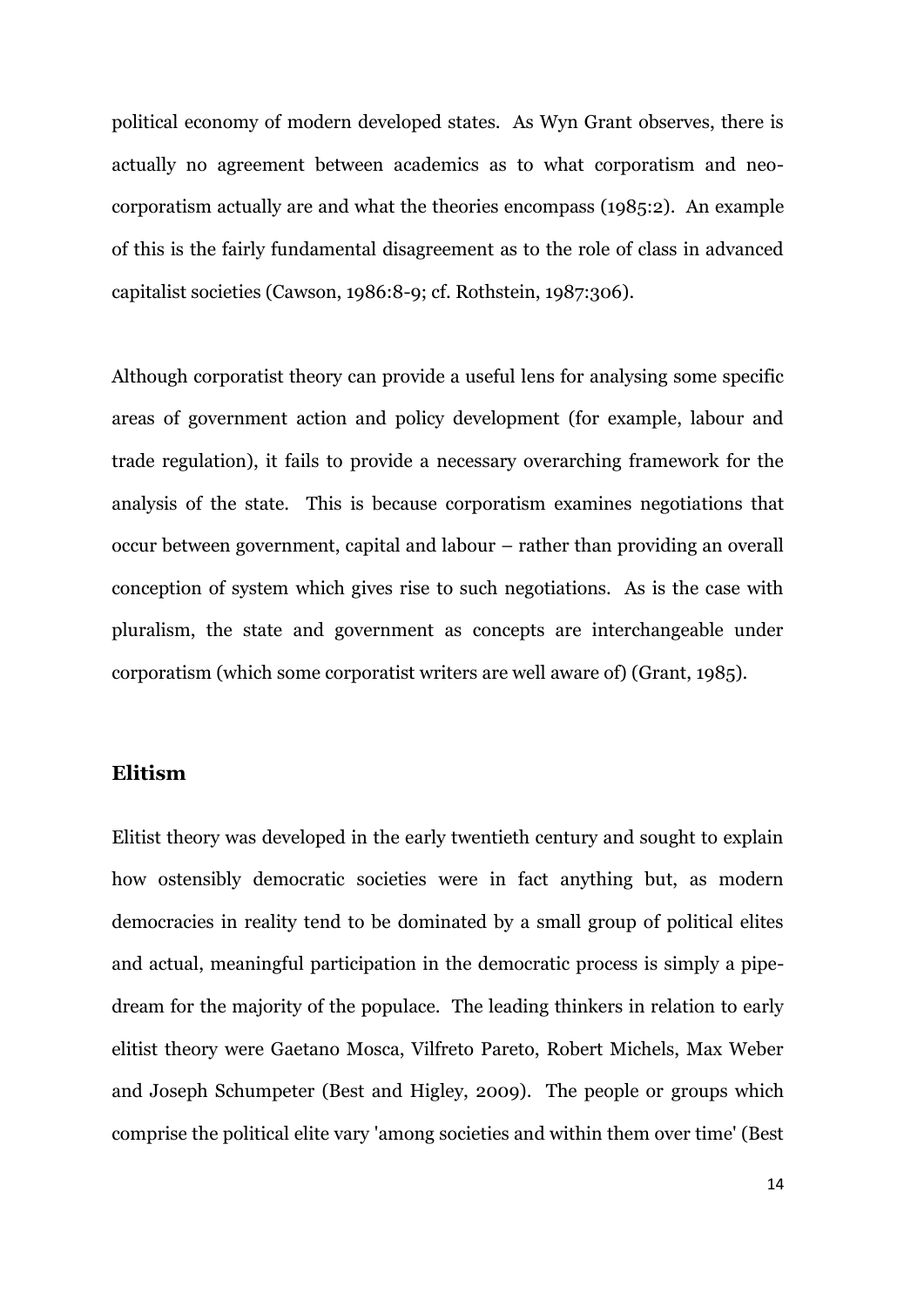and Higley, 2009). However, it has commonly been accepted that the political elite form a stratum with shared goals and norms.

Best and Higley observe that an elite political class has been of declining importance in many modern democracies over the last twenty years. They point to the rising power of individuals and how individual political leaders tend to dominate the modern political landscape – that is, personality politics. They compare this to the equivalent rise in the importance of the chief executive in the private business sector (2009).

Elitism can tend to minimise other important influences on state and government action, including private business interests, lobby groups and the mass media. Although perhaps a useful tool when examining specific governments and how they are formed, it fails to provide an explanation of the role of the economic structure of a given society. More importantly, it ignores the political economy of modern capitalist states.

Elitism may well be alive and well in modern advanced capitalist states, but the theory in and of itself cannot explain the fundamental characteristics of the capitalist state in general, and how the actions of elites within particular states are guided explicitly and tacitly through powerful forces present in the capitalist systems within which they exercise their power.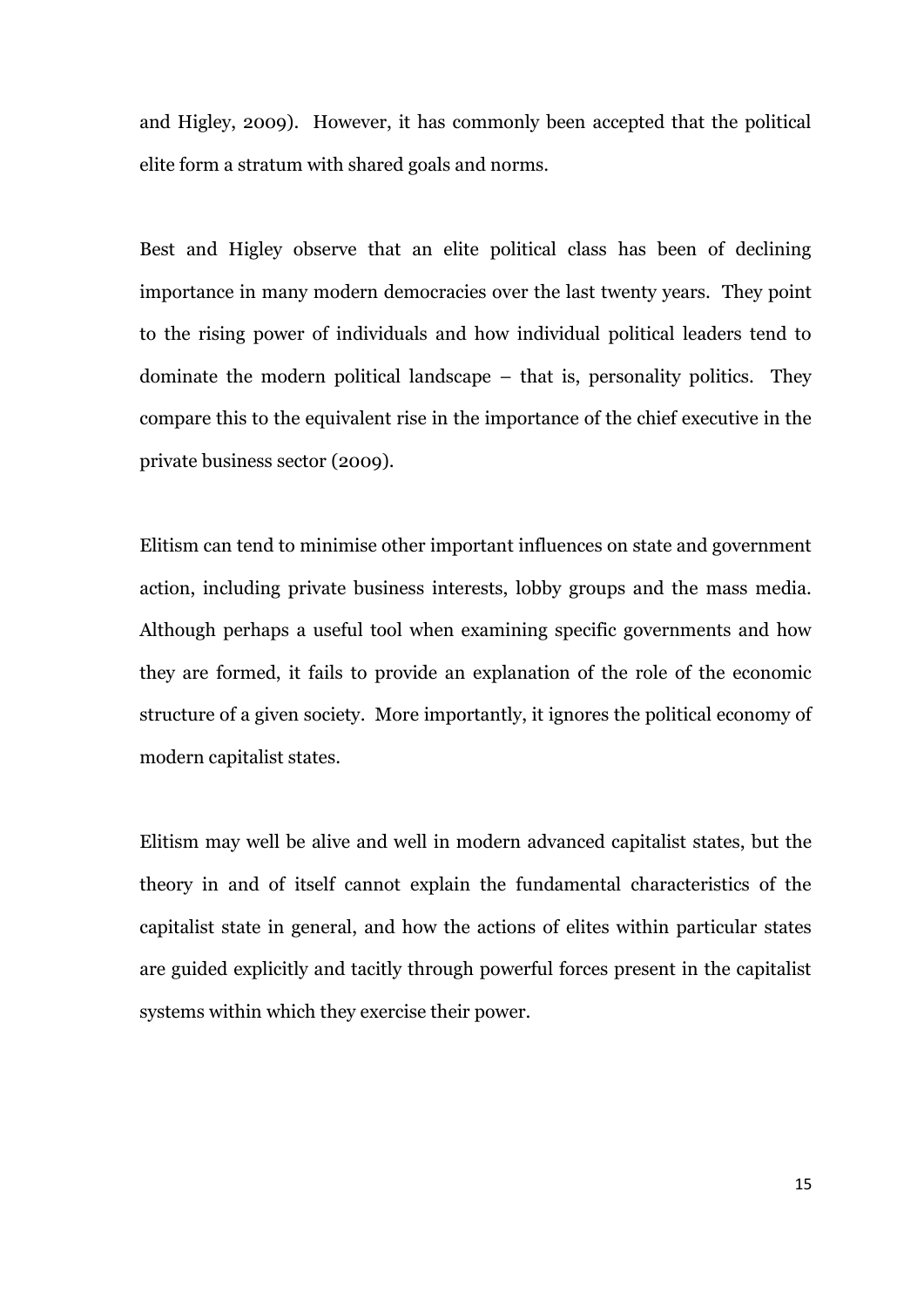#### <span id="page-22-0"></span>**Marxism**

The German philosopher Karl Marx (1818-1883) was, and still remains, one of the leading socialist thinkers. He expounded a sophisticated critique of modern capitalism. Although Marx and his colleague Friedrich Engels developed their theories in the late 19th Century, the concepts have managed to maintain a certain level of support and have been further developed since that time. At a very general level, Marxism provides an all-encompassing approach to the analysis of society, politics and economics based on a humanist and materialist interpretation of historical events and processes of change. Marxian interpretative tools have endured for over a century, when other theories have diminished in importance. There have been periods where the popularity of Marxist theory have waxed and waned (perhaps linked to capitalist economic cycles), and although Marxist theory could never be described as coming anything close to mainstream in the West, there are many aspects of Marxian critical analysis of modern capitalist society which remain compelling and enduring.

The search for an overarching "Marxist state theory" (in relation to the modern capitalist state) which can be used as a lens through which to analyse state action is one which is difficult, frustrating and in some ways, fruitless. The theory of the state provided by Karl Marx in his own writings is wholly unsatisfactory (Aglietta, 1979:26), with the task of the full analysis of the state in capitalist societies - as both a theoretical construct and as a practical, functioning thing – being left to those that would follow. Reviewing all the various Marxist interpretations of the state in capitalist societies becomes something like a battle with the hydra.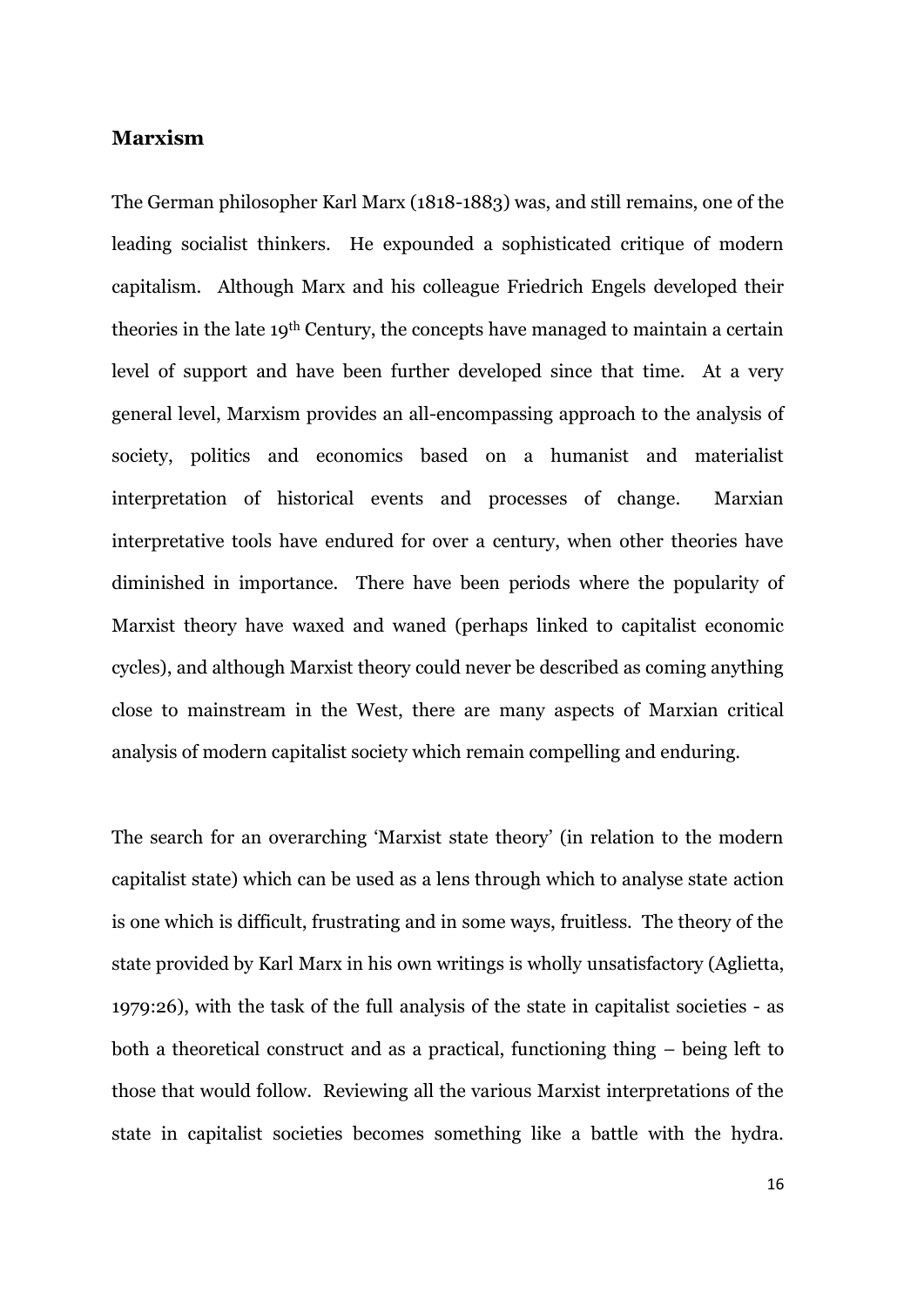Concepts of Marxian state theory include structuralism, instrumentalism, Gramscian hegemonic theory, semiotic Marxism, relative autonomistic theory, regulation theory and on the list goes. For all their differences, however, these various theories are still all 'Marxist'. Bob Jessop offers the following broad definition:

A Marxist theory of the capitalist state will be considered adequate to the extent that (a) it is founded on the specific qualities of capitalism as a mode of production, (b) it attributes a central role to class struggle in the process of capital accumulation, (c) it establishes the relations between the political and economic features of society without reducing one to the other or treating them as totally independent and autonomous, (d) it allows for historical and national differences in the forms and functions of the state in capitalist societies, and (e) it allows for the influence of noncapitalist classes and non-class forces in determining the nature of the state and the exercise of state power (1990:24-25).

This definition includes more factors than those which could be attributed to Marx"s own theory of the state in capitalist societies, particularly point (e), and point (c) was a bone of contention between Marxist writers for the best part of the twentieth century.

Marxist state theories can be extremely difficult to unpick when undertaking a review of them as "whilst Marxists may well rely implicitly upon certain conceptions and understandings of the state, they are notoriously bad at consigning these to the page" (Hay, 2005:60). Many of the theories are bound up in conceptual formulae that are reliant on the reader"s understanding of other Marxist concepts, including the theory of value and the tendency of the rate of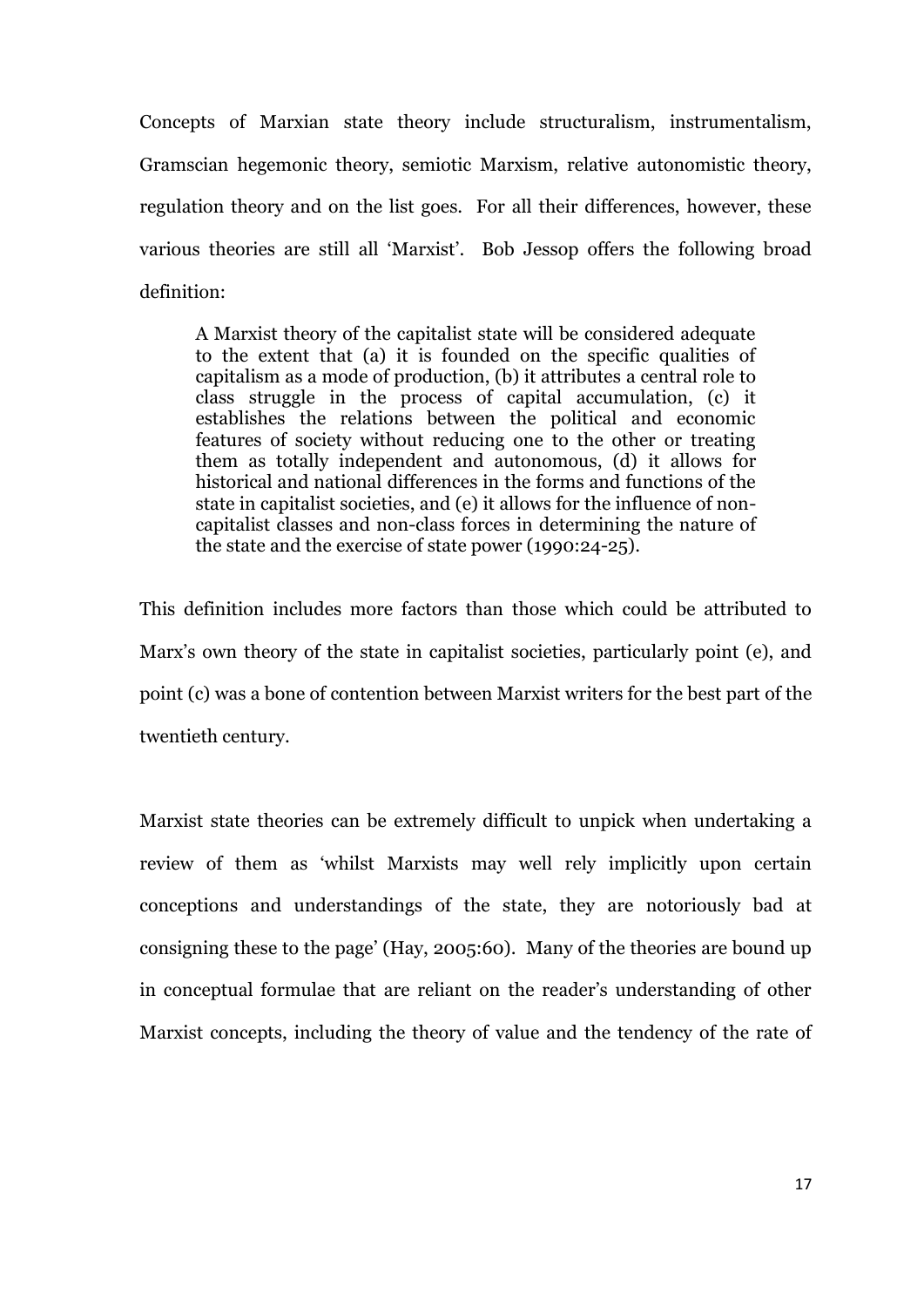profit to fall.6 It can be difficult to separate a theory of the state in all of this from the wider Marxian matrix of theories:

[Marx's] work on the state comprises a fragmented and unsystematic series of philosophical reflections, contemporary history, journalism, and incidental remarks. It is not surprising, therefore, that Marx rarely focuses directly on the complex relations among the state apparatus, state power, capital accumulation and its social preconditions" (Jessop, 1990:25).

Although generalisations can be made along the lines that "Marx viewed the capitalist state as an essential mechanism of the capitalist mode of production" (Dixon, 2006:351), it is difficult to reduce the writings of Marx (and Engels) on the state in capitalist society to a coherent structural framework for analysis. As Louis Althusser put it "we have to be frank about it… there does not *really* exist any "Marxist theory of the State" (in Hoffman, 1984:2) (see also Sweezy, 1946).

#### <span id="page-24-0"></span>**Marx's early writings**

**.** 

In the *German Ideology*, Marx and Engels came closest to formulating a systematic theory of the state, as being a *class state*. They asserted that the state "is nothing more than the form of organizations which the bourgeoisie necessarily adopt for both internal and external purposes, for the mutual guarantee of their property and interest" (cited in Hay, 2006:67), a conception echoed in the Marx and Engels"s *Communist Manifesto* (2002:221). This is what Jessop coins as the "parasitic" state in that it plays no "essential role in economic production or

<sup>6</sup> For an easily digestible and readily understandable explanation of the most important concepts developed by Marx see Jonathan Wolff's *Why Read Marx Today?* (Wolff, 2002).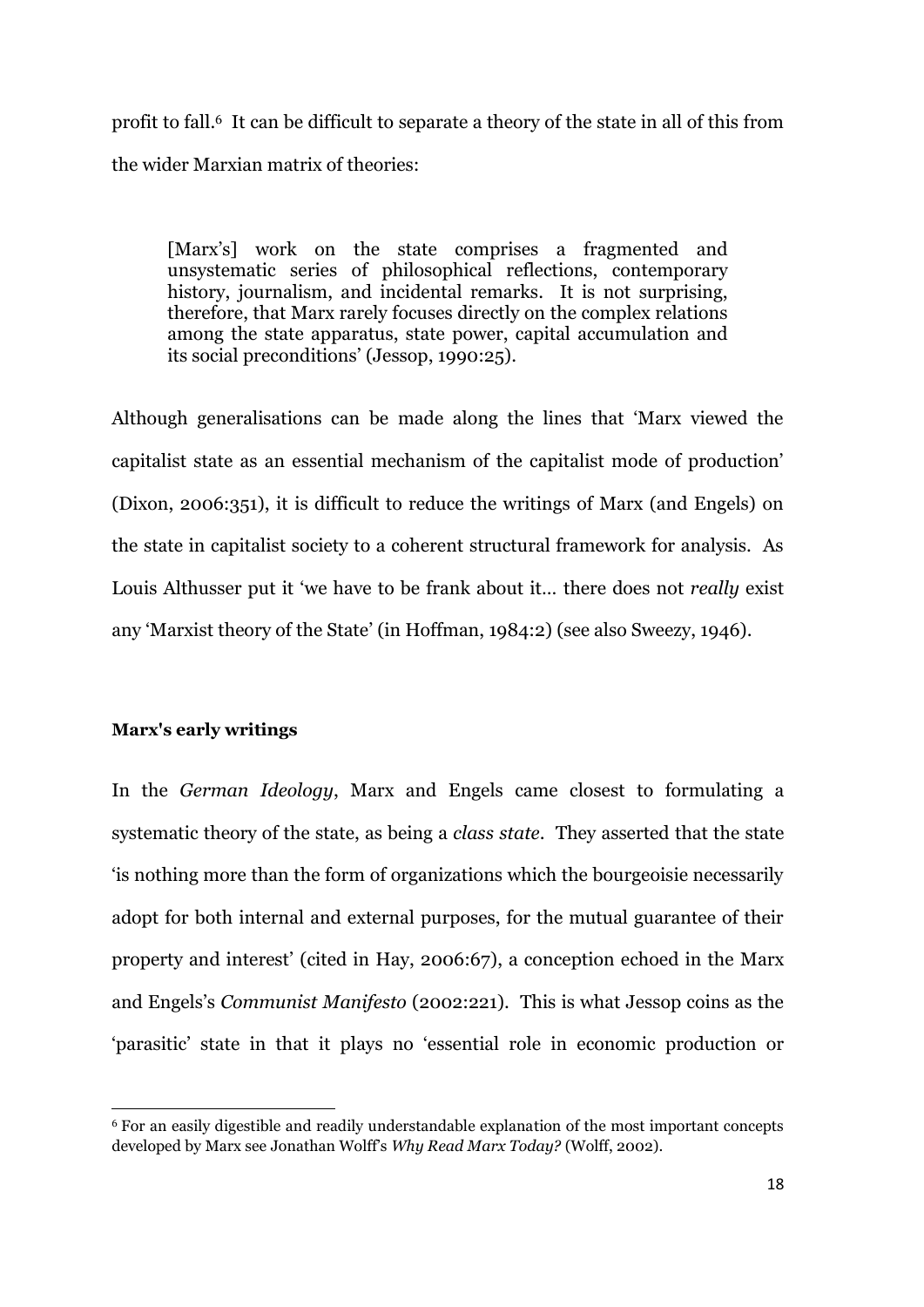reproduction and "the state becomes the private property of officials" (Jessop, 1990:26). The bourgeoisie has taken control of the state and moulded it to further the bourgeoisie's interests.

Slightly more sophisticated than this is the idea that the state is an instrument employed by the ruling class to assist in its continued domination of society: the state is an independent entity which can be manipulated by "any class or social force" (Jessop, 1990:27). <sup>7</sup> Further developing this interpretation, Engels considered that the state may be a "factor of cohesion" in society. The state must act as an agent to ensure that clashes between the classes are minimised in order to maintain the "continued domination of the ruling class" (Jessop, 1990:27). As the history of society is "a history of class struggles" the state is a necessary entity to allow the process of accumulation to occur – without the state the class struggles would prevent accumulation. As Jonathan Wolff puts it "the economic power of the ruling class must be protected and consolidated, and the political and legal superstructure adjusts itself to bring this about" (2002:58). The leading proponent of this theory was the Greek writer Nicos Poulantzas.

#### <span id="page-25-0"></span>**Marx's later writings**

**.** 

As pointed out by Colin Hay, some of Marx and Engels's later writings would seem to indicate that they considered the state to be far more structural: the state

<sup>7</sup> Marx himself, however, would likely temper this with the argument that the "working class cannot simply lay hold of ready-made state machinery, and wield it for its own purposes" (Marx and Engels, 2002:194). The very nature of capitalist society prevents the *working class* from ever managing to manipulate the state machinery.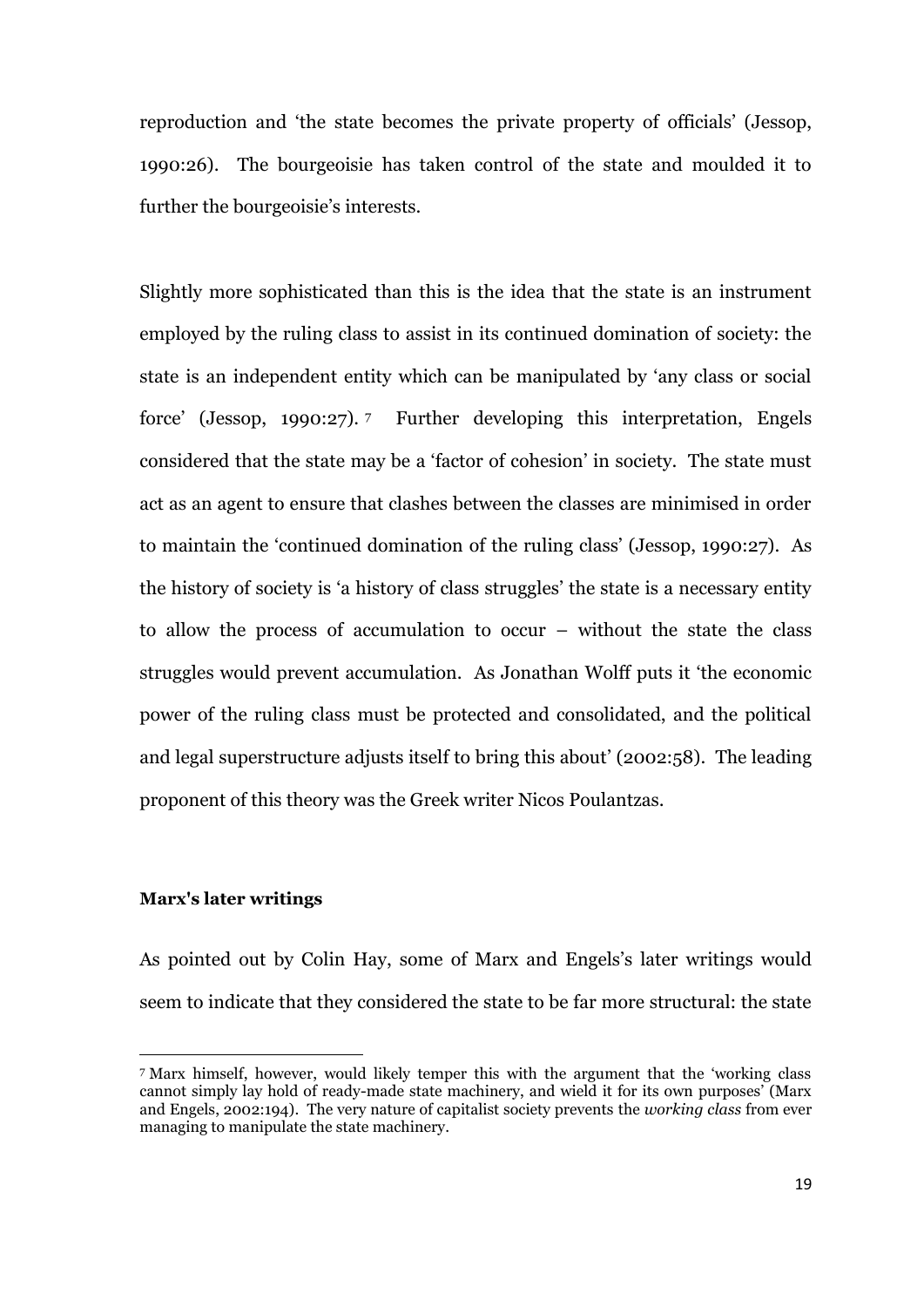is a part of the political superstructure which develops out of the economic base. This interpretation has been described as an "epiphenomenological" approach. According to this interpretation the forces of production are the key driver in capitalist societies, and the state is simply a surface reflection of the underlying economic conditions. And so, 'the impact of the state' is reduced to 'a simple temporal deformation of economic development…and of economic class struggle… Thus [economic development] is always determinant in the last instance" (Jessop, 1990:26-27).

In *The Civil War in France*, <sup>8</sup> utilising his materialist conception of history, Marx described how:

The centralized state power, with its ubiquitous organs of the standing army, police, bureaucracy, clergy, and judicature – organs wrought after the plan of a systematic and hierarchic division of labour – originates from the days of absolute monarchy, serving nascent bourgeois society as a mighty weapon in its struggle against feudalism (1977:539).

A great deal of intellectual debate took place around the mid-twentieth century as to which interpretation of the state was most convincing: structuralist or instrumentalist. The structuralist interpretation is perhaps the most relevant for understanding modern political economy, and Marx clearly stated that society is made up of an economic base, which is overlaid with the social and political superstructure. The relations of productions are created from the underlying forces of production. However, later analyses have shown that both the structuralist and instrumentalist approaches are too reductionist. Richard Miller

1

<sup>8</sup> The *Civil War in France* was a statement drafted by Marx for the General Council of the International Workingmen"s Association in response to the overthrow of the Napoleon regime and establishment of the Paris Commune in France. The statement was not published, however, until after the Commune ended in 1871.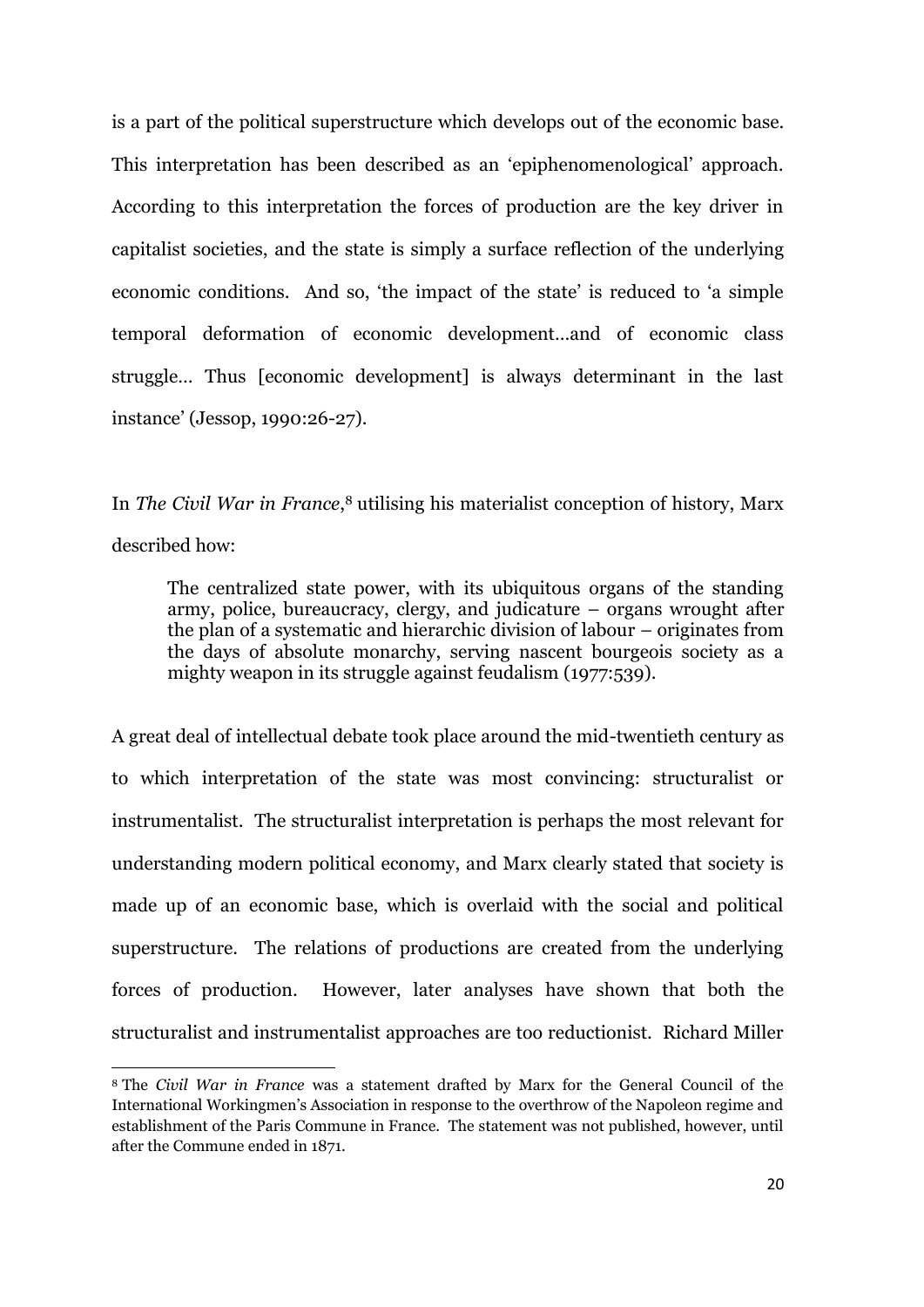develops a "mode of production" interpretation which emphasises the place people hold within an economic structure, their networks and the "nature of the productive forces to which they have access" as the fundamental cause of stability in change and society (1984:223). In Marx"s own works, he tended to describe the economic base as being a prior entity to the superstructure, however Miller sees this priority ordering as misleading:

The logical order of explanation… might be taken for the chronological order, leading to an overly rigid separation of the political from the economic… In fact, this order in time does not correspond to many of Marx"s patterns of explanation. Sometimes, the new economically dominant class must, but its very nature, arise from political processes consolidating its social power. His explanation of the origins in conquest of the feudal ruling class are a case in point (1984:230).

The issue of economic determinism is also examined by Thomas Sowell. He cites the words of Engels that many writers "sometimes lay more stress on the economic side than it is due" (1985:48). Sowell argues that what Marx and Engels were attempting to do was to use historical examples to demonstrate that *change* occurs within societies due mainly to the economic base – rather than the state itself having its root cause in the economic base. Sowell emphasises that there is not 'one-way causation from economic foundation to political superstructure' (1985:48). Hoffman points out that such a determinist interpretation limits states to being essentially negative entities, and it offers no explanation of the support which modern capitalist states generally enjoy (Hoffman, 1984:3).

Applying these arguments to theories of the state, these writers have demonstrated that the development of the state in modern capitalist societies is far more complex than it simply being an epiphenomenon reflecting the economic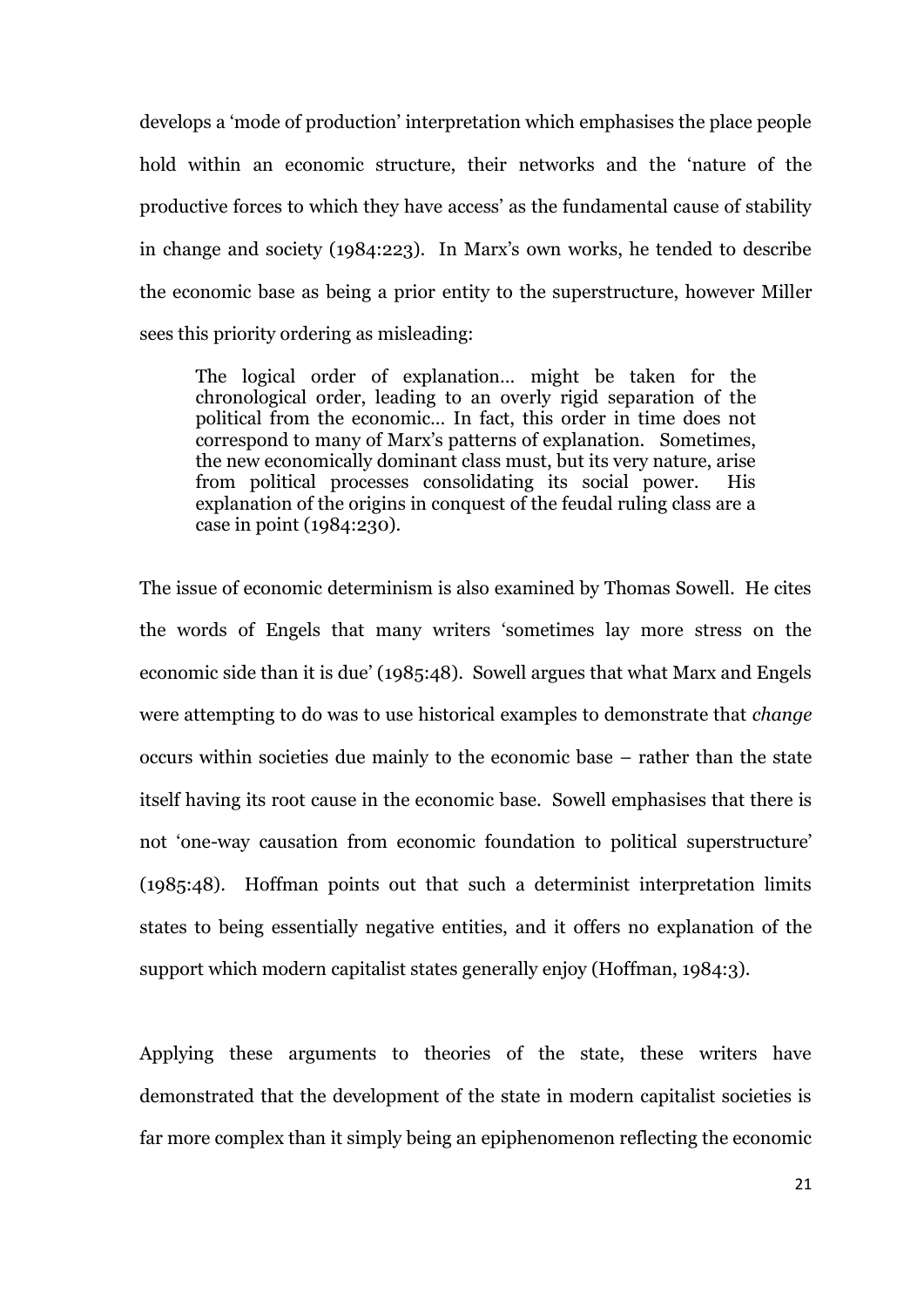base. One of the main flaws in economic determinist reasoning is that the economic structure, if it is always determinant in the first and last instances, somehow exists as a cause without a cause, which is a logically flawed proposition (Jessop, 1990:81).

It also ignores the fact that people *are* able to change the economic foundations of society (even if only in a very fragmented, incremental way). States are also able to make decisions and take actions which are not necessarily in the automatic interests of individual capitalists and even capital accumulation in general, and they often do make such decisions (Sweezy, 1946:248). The theory that the relationship between the base and the superstructure (that is, the economic foundations of capitalism and the modern capitalist state) is based on reciprocal development was developed most fully by English sociologist, Bob Jessop.

Jessop convincingly argues that the state, economy and society have evolved together and are inextricably linked:

Once one allows for the complex interpenetration of social and political life, the circular flow of persons, power and resources, the contradictory matrix of functional interdependence and operational independence, the activities of intermediaries and gate-keepers, and other complicating factors, the attempt to demarcate state and society in black-and-white terms is sure to fail (1990:303).

This approach argues that the base and the superstructure develop mutually in a form of co-evolution. The simultaneous development of each has an impact upon the development of the other.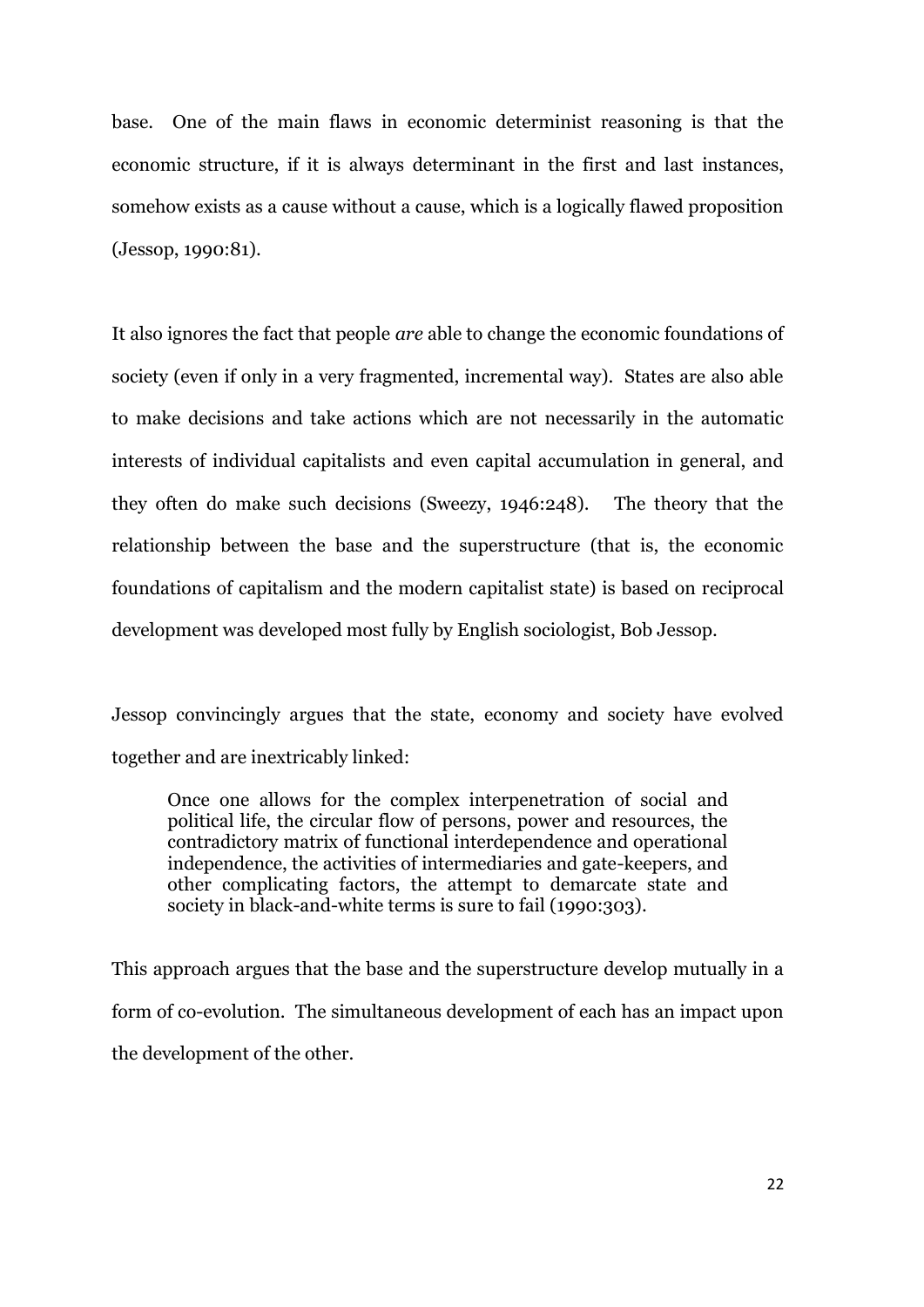As the base and superstructure develop together, the state becomes a site in which the changes in the two are played out:

The core of the state apparatus comprises a distinct ensemble of institutions and organizations whose socially accepted function is to define and enforce collectively binding decisions on the members of a society in the name of their common interest or general will (Jessop, 1990:341).

Although this sounds something like a pluralist conception of the state, Jessop goes on to argue that "the state is a strategically selective terrain which can never be neutral among all social forces and political projects; but any bias will always be tendential and can be undermined or reinforced by appropriate strategies' (1990:353). Within the specifically capitalist system 'state power is capitalist to the extent that it creates, maintains or restores the conditions required for capital accumulation in a given situation" (Jessop, 1990:354).

So what is really remarkable about Jessop"s contribution is that he is able to take the many strands of Marxist state theory and bring them together into something of a cohesive assessment of not only what the capitalist state is, but how it has developed and functions. However, in doing so, he has almost destroyed the very notion of a Marxist theory of the state – there is no one conception of the state, as 'there can be no general or fully determinate theory of the capitalist state, only theoretically-informed accounts of capitalist states in their institutional, historical and strategic specificity" (Hay, 2006:77). Instead, the state has developed as the site of strategic struggles involving the social relations of production which have co-evolved with the forces of production. In capitalist society, the state acts to reinforce the accumulation of capital and it is able to do so through a number of means. Exactly what these means are and how the state employs them have been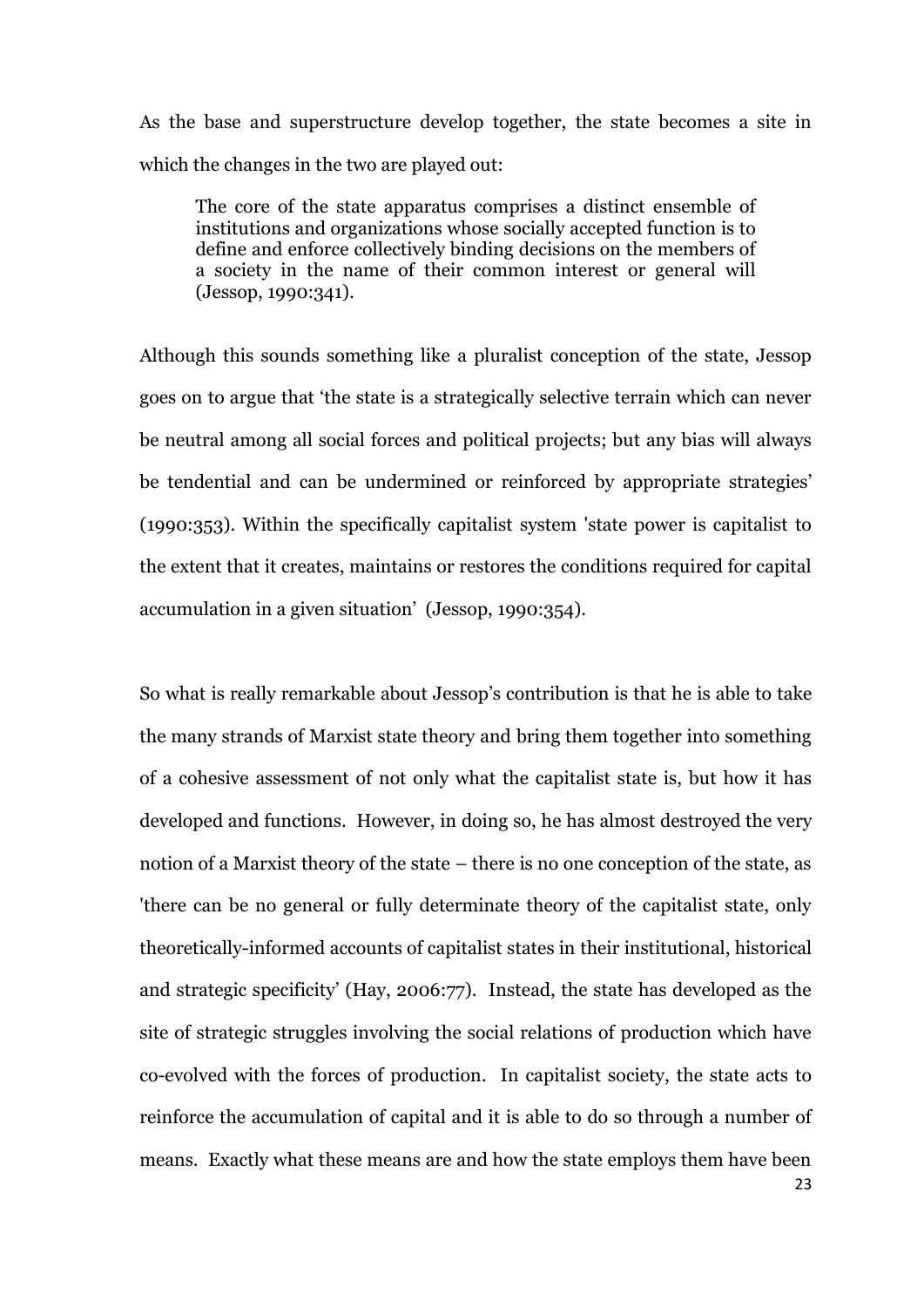extensively examined through two theoretical approaches: one from the early twentieth century and one to have developed subsequently. The first is Gramsci's theory of hegemony and the latter is the regulation approach. It is to these two theoretical approaches which we now turn.

#### <span id="page-30-0"></span>**Gramsci and the theory of hegemony**

In order to find a remedy to the gap in classical Marxist theory (which fails to account in any convincing way for the ongoing support which modern capitalist democracies generally enjoy and for its, thus far, enduring nature) many Marxist writers have looked to the works of Antonio Gramsci (1891-1937).

Gramsci was a leader of the Italian Communist Party and a member of the Italian Parliament. In 1926, Gramsci was arrested and imprisoned as Benito Mussolini eliminated democracy and established a dictatorship. In 1928, after a show trial, Gramsci (along with 22 others) was sentenced to imprisonment for organising an armed insurrection. The public prosecutor declared at the time that "we must stop this brain from functioning" for twenty years. Between sentencing and his death in 1937 (in a prison clinic, six days after he was technically released), Gramsci was able to develop his theories and wrote extensively on them – filling notebooks and writing letters to friends and family. After his death, 33 notebooks of his writings were smuggled out of Italy to Russia by his sister-in-law (Hoare and Smith, 1971).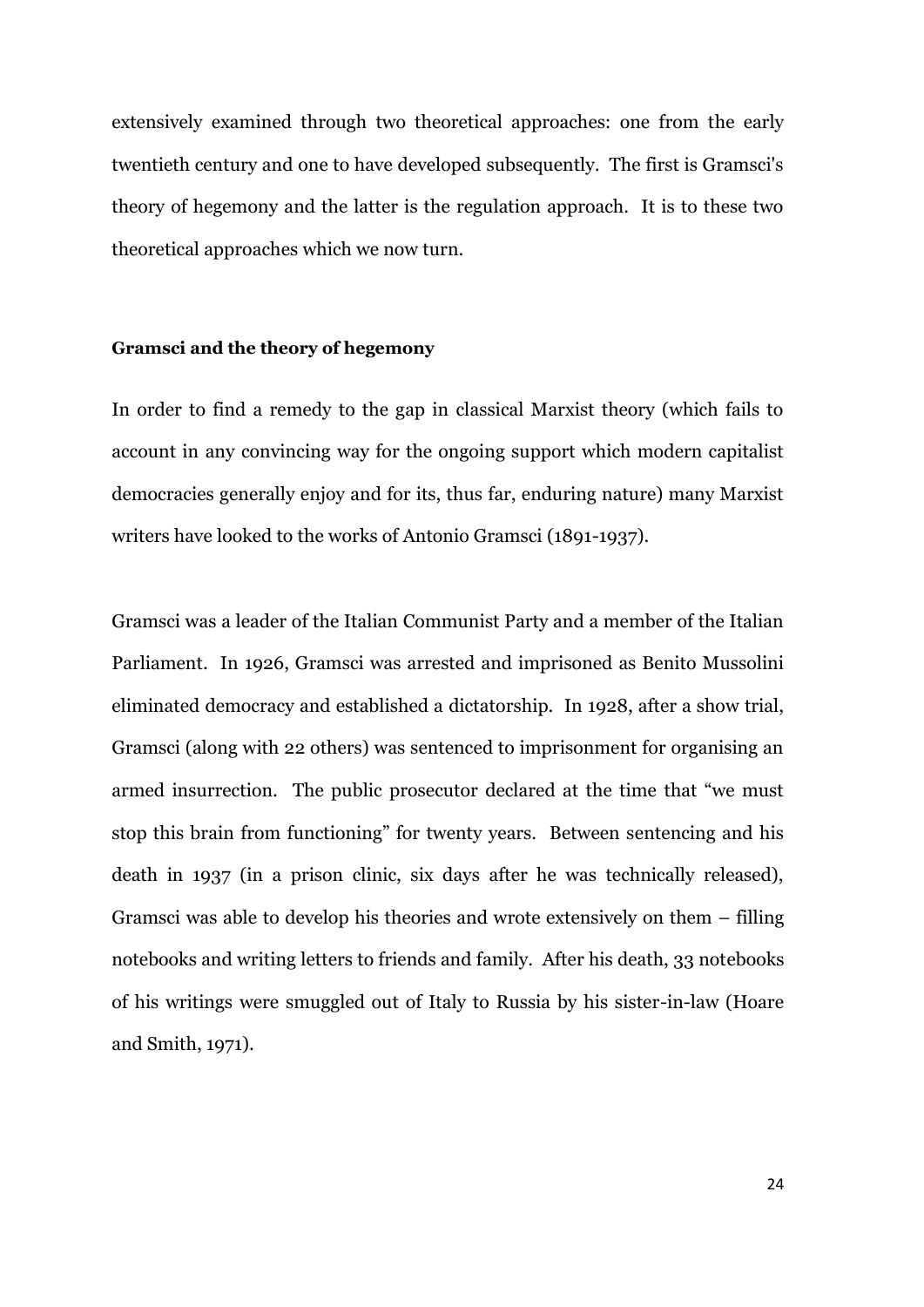Gramsci wrote on several themes, including on the state and civil society where he developed his theory of hegemony, and on the rise of Americanism and Fordism. Gramsci's theory of hegemony provides the basis for a comprehensive assessment of the capitalist state which addresses the problems of consent and democracy in modern capitalist societies. Although Gramsci developed his theories in the early twentieth century, his views were largely overlooked by most Marxist writers until around the 1970s when Western Marxist thought found itself in crisis and searching for answers about the enduring success of modern capitalist democracies (Hoffman, 1984:6).

Hoffman describes how Marx and Engels were able to see that the capitalist state was able to claim legitimacy as being an expression of the interests of the bourgeois class as if those interests were the interests of society *as a whole*. Gramsci took this one step further and developed a theory of how it came to be that capital accumulation is seen as a desirable end, and the capitalist state an acceptable part of the system which creates means to achieve that desirable end. In order to maintain legitimacy without the constant need to resort to physical coercion, the capitalist state requires the populace to consent to its continued existence:

The maximum of legislative capacity can be inferred when a perfect formulation of directives is matched by a perfect arrangement of the organisms of execution and verification, and by a perfect preparation of the "spontaneous" consent of the masses who must "live" these directives, modifying their own habits, their own will, their own convictions to conform with those directives and with the objectives which they propose to achieve (Gramsci, 1971:266).

Hoffman describes the Gramscian concepts of coercion and consent thus: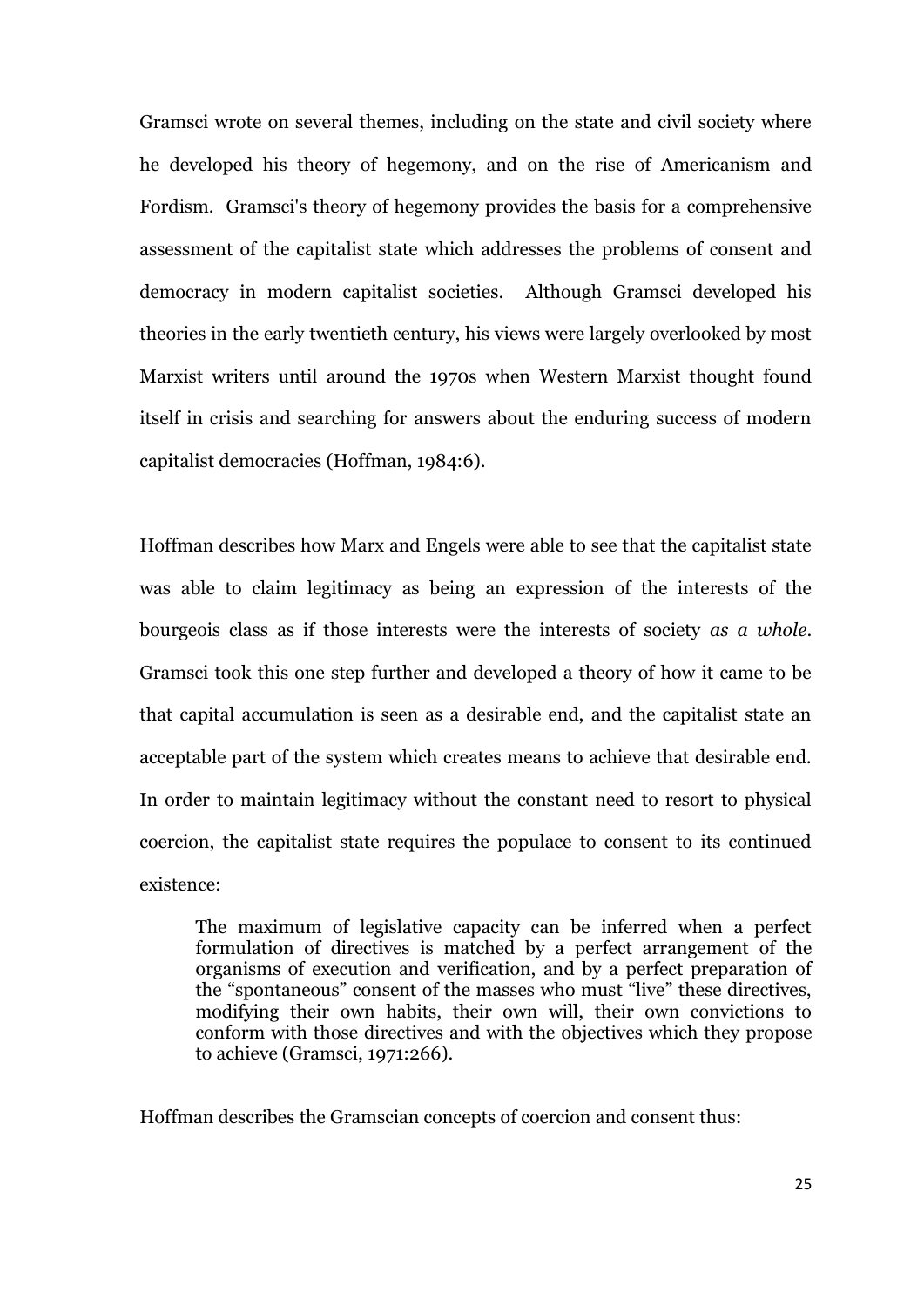'Mixed up' with this coercion is consent, a sense of community, a belief in brotherhood, a universal citizenship… It is a coercion which is concentrated in the hands of the state, generalized in its scope and presented ideologically as a force for the "common good". It is public and official, organized and "legitimate" i.e. it claims to act in the interests of society as a whole. This in a word, is what makes coercion "political" (1984:32).

The Gramscian "common sense" to which Hoffman refers is not the common sense used in popular parlance, meaning pragmatic knowledge and understanding of practical activities. Rather, it is a sense of understanding that is held in "common" in that it is a shared belief that is so pervasive as to be something of a societal worldview (Hoare and Smith, 1971:322).

Gramsci considered that the actors who drive and sustain hegemony are those he called "intellectuals", a term he used to describe a wide societal group (that is, rather than a narrow group of professional academics). He considered that the superstructure was made up of two "levels", and that these two levels operate in tandem respectively to coerce, and gain the consent of, other societal groups:

One that can be called "civil society", that is the ensemble of organisms commonly called "private", and that of "political society" or "the State". These two levels correspond on the one hand to the function of "hegemony" which the dominant group exercises throughout society and on the other hand to that of "direct domination" or command exercised through the State and "juridical" government... The intellectuals are the dominant group's "deputies" exercising the subaltern functions of social hegemony and political government. They comprise:

- 1. The spontaneous consent given by the great masses of the population to the general direction imposed on social life by the dominant fundamental group; this consent is "historically" caused by the prestige (and consequent confidence) which the dominant group enjoys because of its position and function in the world of production.
- 2. The apparatus of state coercive power which "legally" enforces discipline on those groups who do not "consent" either actively or passively. This apparatus is, however, constituted for the whole of society in anticipation of moments of crisis of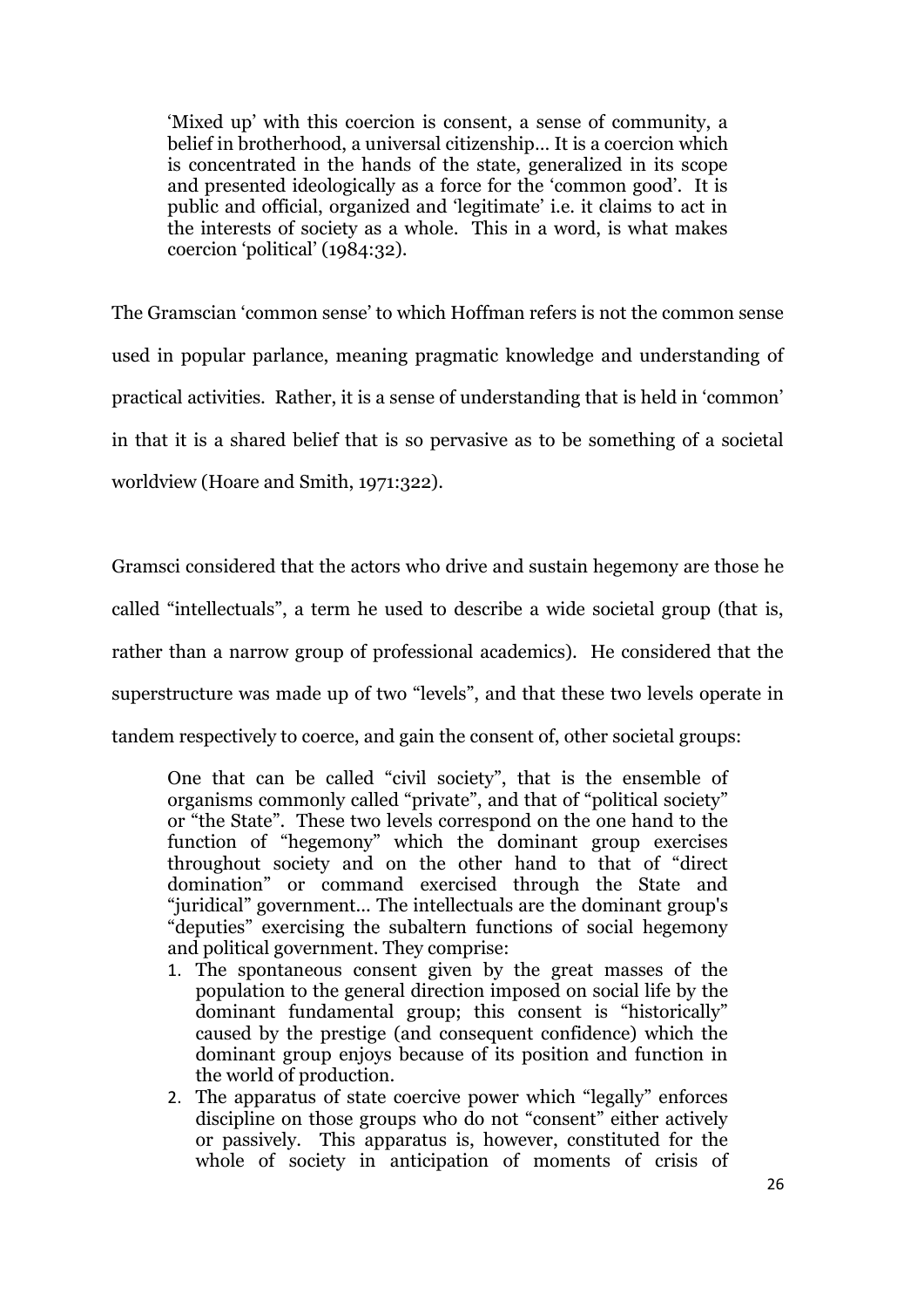command and direction when spontaneous consent has failed (Gramsci, 1971:12).

Carl Boggs describes how the glue which holds the base and superstructure together "particularly during times of stress or crisis" is what Gramsci called ideological hegemony:

By hegemony Gramsci meant the permeation through civil society – including a whole range of structures and activities like trade unions, schools, the churches, and the family  $-$  of an entire system of values, attitudes, beliefs, morality, etc. that is in one way or another supportive of the established order and the class interests that dominate it. Hegemony in this sense might be defined as an "organizing principle", or world-view (or combination of such worldviews), that is diffused by agencies of ideological control and socialization into every area of daily life. To the extent that this prevailing consciousness is internalized by the broad masses, it becomes part of "common sense" (Boggs, 1976:39).

It is this ideological hegemony through common sense which accounts for the ongoing support for the continued accumulation of capital, as it means that the hegemonic ideal becomes a norm, a conception of what is "good" so that deviation from this is seen as "bad".

Jessop discusses how ideological hegemony can actually be incorporated within

the classical Marxist theory of class struggle:

For hegemony to exist, then, it is necessary for the dominant bloc to secure the support of dominated classes (such as the peasantry, the urban petty bourgeoisie and sections of the working class), of social categories (such as the military, officials and intellectuals), and of significant social forces (such as ethnic minorities, religious movements, and similar groups capable of intervening with pertinent effects on the class struggle between capital and wage labour). Such support does not stem from simple 'false consciousness', but is rooted in the incorporation of certain interests and aspirations of the 'people' into the dominant ideology. For the ability of the power bloc to maintain its hegemony depends on its success in articulating 'popular-democratic' struggles into an ideology that sustains the power of the dominant classes and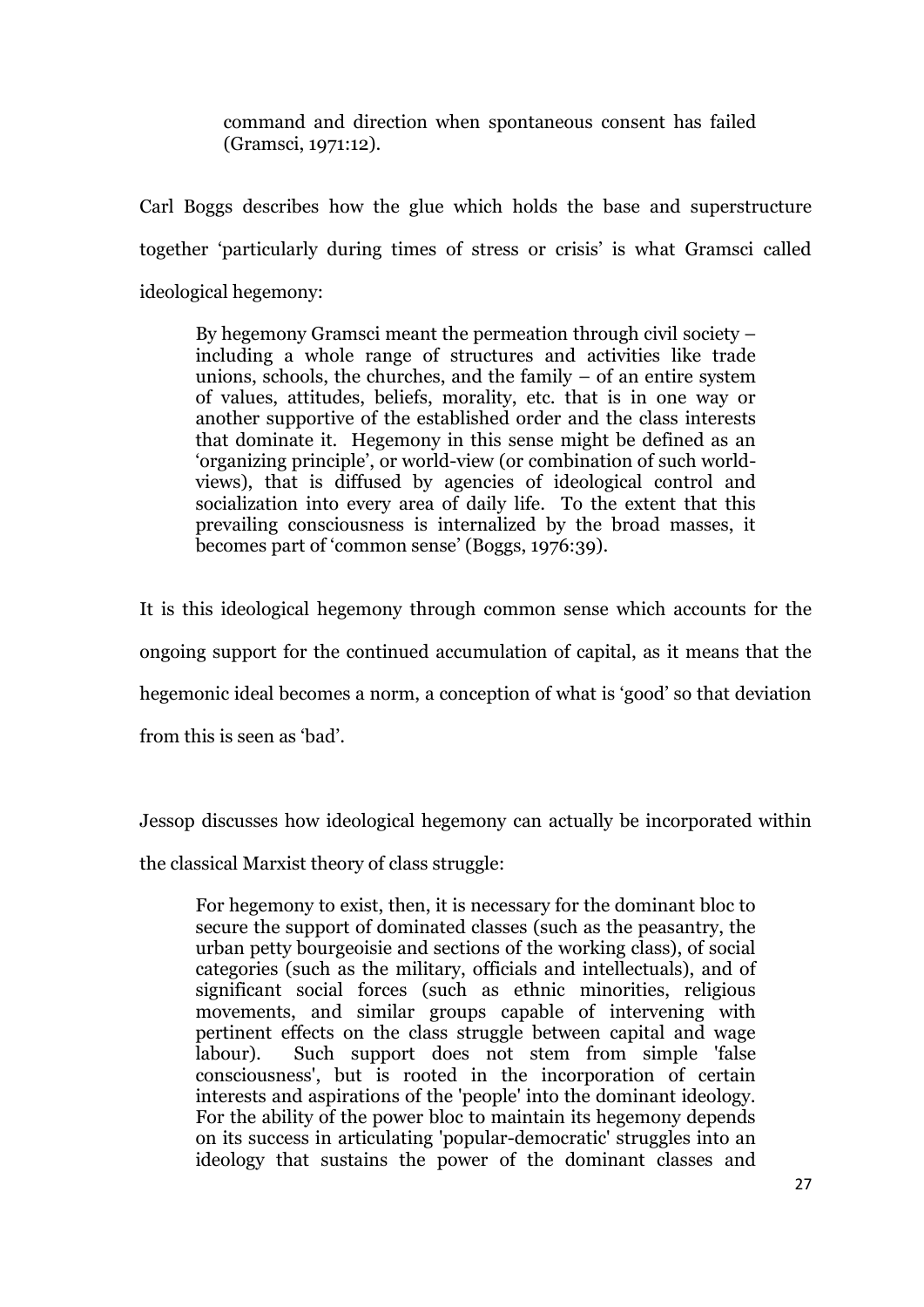fractions, rather than working to reinforce the revolutionary movement (1990:42).

And so, specifically relating to modern capitalist societies, we find that "most people take capitalism for granted, just as they take the solar system for granted" (Sweezy, 1946:21. See also Watkins, 2011). According to Sweezy, without selfreflected critical analysis, most end up living in a mirage:

Those who regard capitalist forms as natural and eternal – and, generally speaking, this includes most of those who live under capitalist forms – accept the appearance as a true representation of social relations. On this foundation there has been erected the whole vast superstructure of ethical and legal principles which serve at once to justify the existing order and to regulate men's conduct towards it. It is only by means of a critical analysis of commodity production, an analysis that goes beneath the superficial forms to the underlying relations of man to man, that we can see clearly the historically relative character of capitalist justice and capitalist legality, just as it is only by such an analysis that we can see the historical character of capitalism itself (1946:39).

Following in Gramsci's footprints, the key theories of Gramsci's conception of hegemony have since been woven into the regulation approach, and some subbranches of the approach in particular.

#### <span id="page-34-0"></span>**The Regulation Approach**

The Regulation approach was developed by radical economists in France in the 1970s, including Michel Aglietta, Robert Boyer and Alain Lipietz. They considered that orthodox economic thought was based on normative, abstract laws that were, in fact, divorced from reality. Orthodox economic theory considers all economic activity in a comparative manner to the ideal, perfect actions of the abstract market and individuals acting within it, rather than what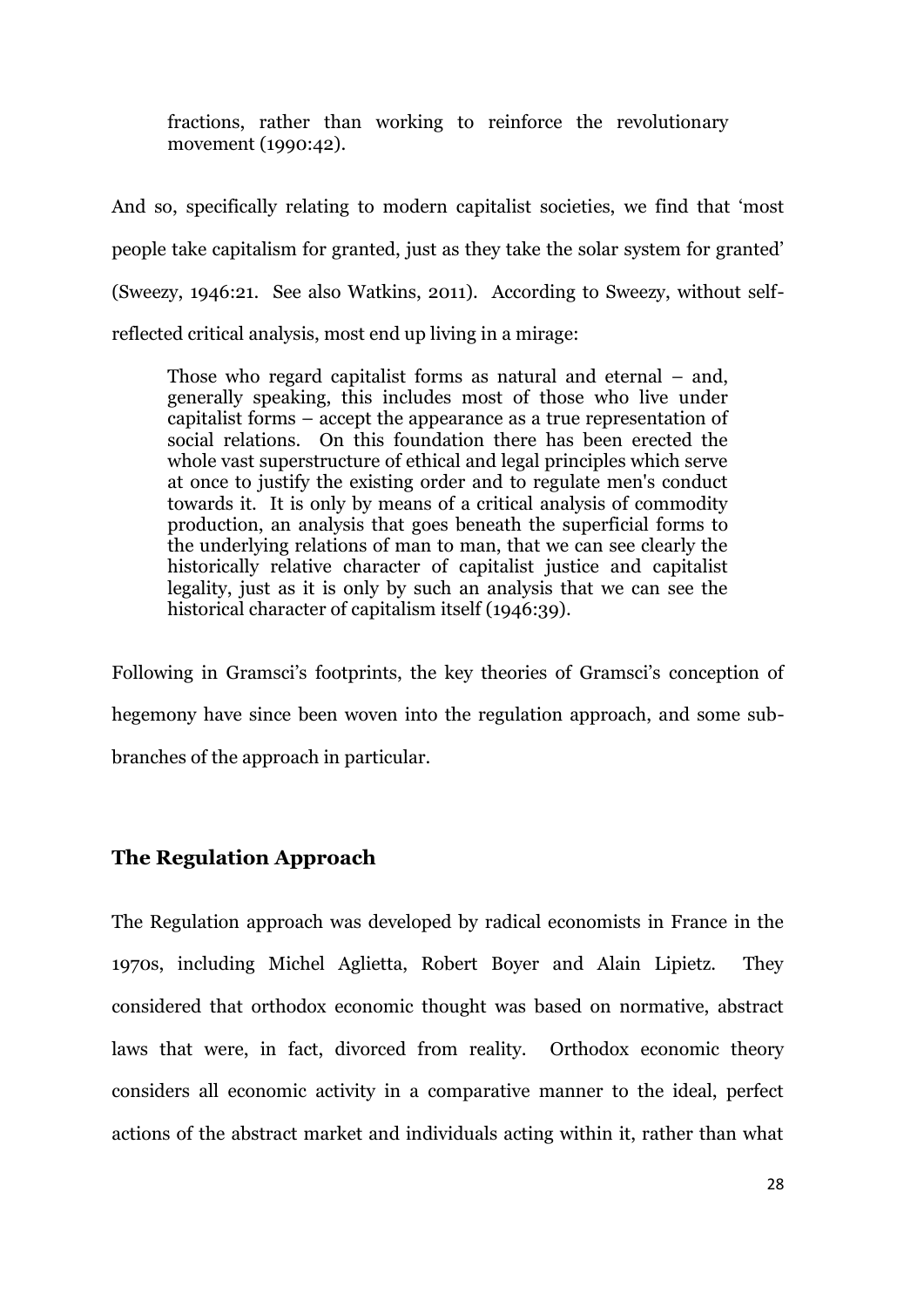happens in actuality. And even considered in its most "perfect" form, a purely competitive capitalist system is something of an anachronism. If perfection is reached by the market attaining harmonic equilibrium, then by definition this can never be. There will always be disequilibrium as capitalism by its very nature creates winners and losers – if it didn't, it wouldn't be capitalism! Therefore, measuring economic performance and activity against an unattainable goal is ultimately pointless and academic (in the worst sense of the word).

It should be noted that the term regulation does not refer to regulation in the form of government-enacted rules and legislation. The term is based on the French word *règulation* which relates to how, say, a subject or object may be regulated by external forces acting upon it. In the sense used by the regulationists, it examines how the economy is regulated by 'a range of economic and extra-economic mechanisms in seeking to explain the 'regularities' of economic behaviour' and not just the state through legislative means (which in French would more correctly termed be réglementation) (Jessop and Sum:2006).

The regulation approach does not overlook the other strands of Marxist state theory, but instead seeks to explain how specific capitalist economies and states operate, and accounts for the differences that occur between nations and economies within the overall capitalist system. One of the fathers of regulationist thought, the French economist Michel Aglietta, has provided an overview of what the approach encompasses:

Regulation theory is concerned with heterogeneous economic processes in which necessity and contingency, the constraint of the past and the creation of the new are intertwined. It deals with processes that emerge, are reproduced, then wither away under the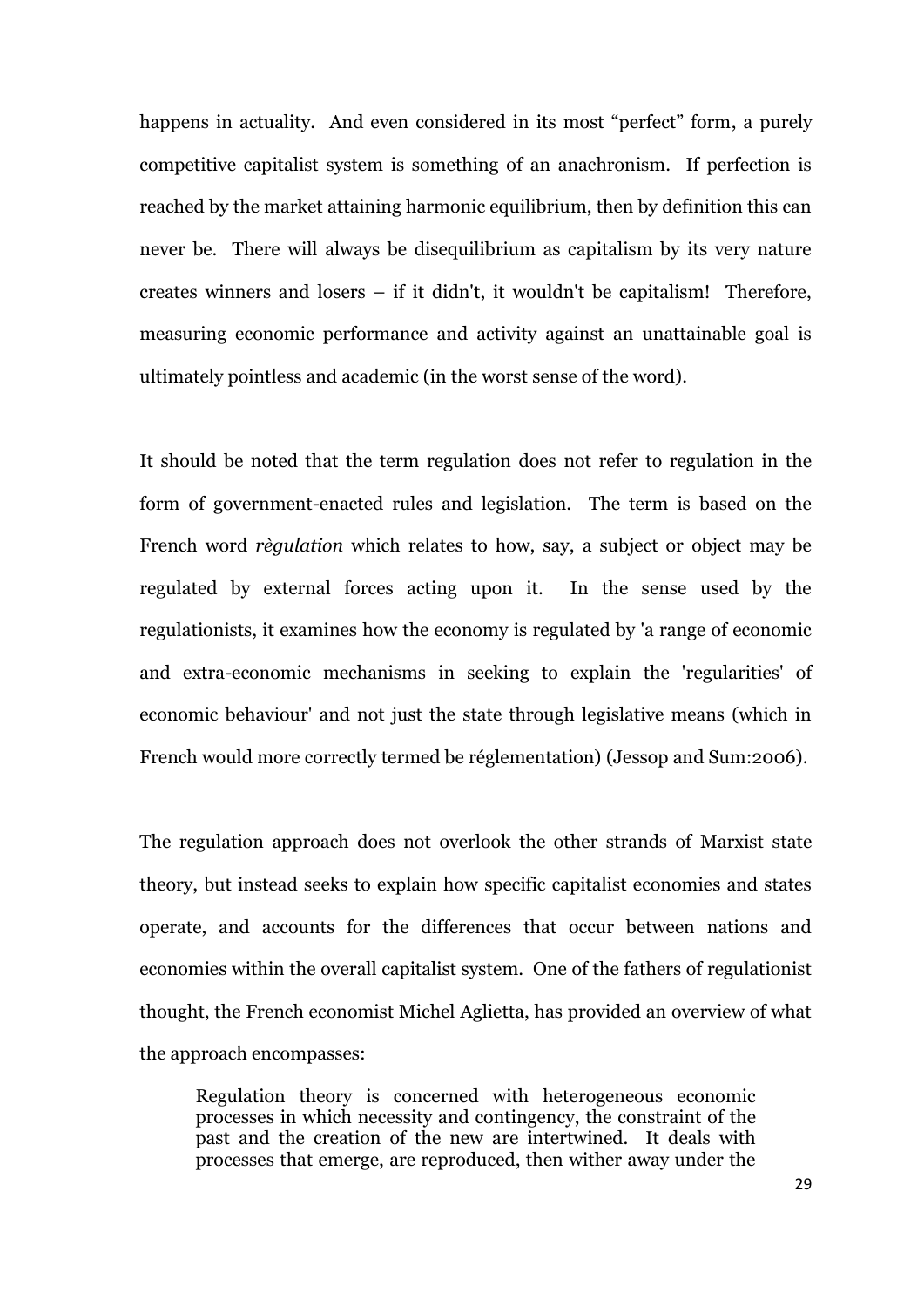effects of the unequal development inherent in capitalism… A mode of regulation is a set of mediations which ensure that the distortions created by the accumulation of capital are kept within limits which are compatible with social cohesion within each nation. This compatibility is always observable in specific contexts at specific historical moments (1998:44).

In many ways, the foundations for the regulation approach may be found in Gramsci"s *Prison Notebooks*. In the section *Americanism and Fordism*, Gramsci sought to analyse the Fordist mode of production and growth and its place within the hegemonic project (Gramsci, 1971:279-318). In so doing he developed "a persuasive analysis of trends in social and economic development" (Hoare and Smith, 1971:277). Gramsci's ability to link the social and the economic is fundamental to the regulation approach. Later, it will be shown that such a framework can be used a sophisticated analysis of the coevolution of social policies and regimes of accumulation, particularly in relation to economic crises.

However, returning now to a description of the regulation approach (bearing in mind its Gramscian roots), regulation theorists asked:

How capitalism could survive even though the capital relation itself inevitably generated antagonisms and crises which made continuing accumulation improbable. The answer was found in regulatory mechanisms, i.e. institutional forms, societal norms and patterns of strategic conduct which successfully regulated these conflicts until the inevitable build-up of tensions and disparities among the various regulatory forms reached crisis point. When this occurred there would be an experimental period from which a new accumulation regime and a corresponding mode of regulation might – or might not – emerge (Jessop, 1990:307-308).

Aglietta found that the dialectical materialism developed by Marx provided answers that the dominant economic paradigm could not:

The study of capitalist regulation, therefore, cannot be the investigation of abstract economic laws. It is the study of the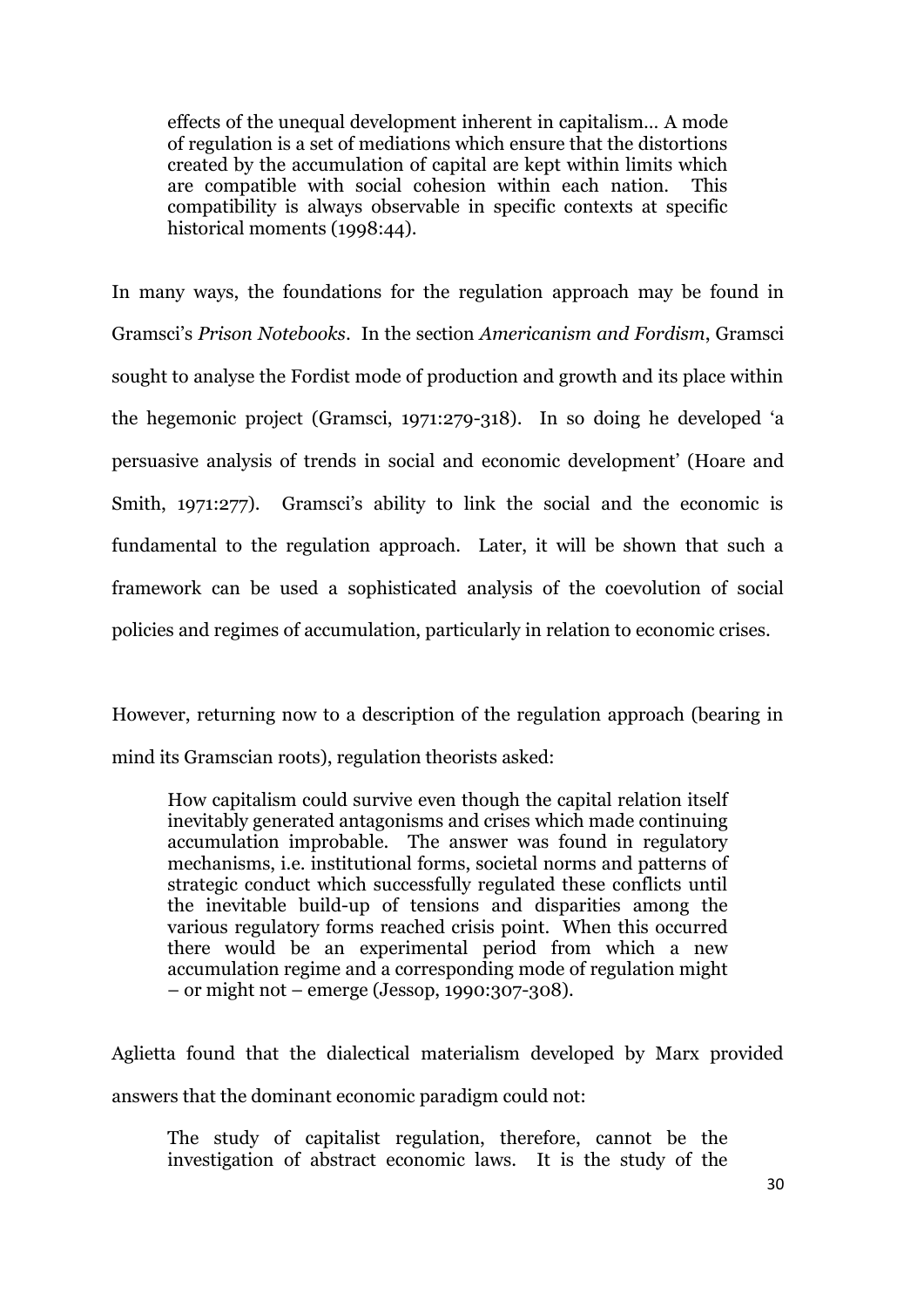transformation of social relations as it creates new forms that are both economic and non-economic, that are organized in structures and themselves reproduce a determinant structure, the mode of production (Aglietta, 1979:16).

Regulationists have been described as having four goals: (1) describe the institutions and practices of capitalism; (2) explain the various crisis tendencies of modern capitalism and/or likely sources of crisis resolution; (3) analyse different stages of capitalism and compare accumulation regimes and modes of regulation in a given period of capitalist development; and (4) examine the social embedding and social regularization of economic institutions and conduct (Jessop and Sum, 2006:14-15).

Since its beginnings 30 years ago, the regulation approach has been developed by a number of individuals and groups, each taking on a different emphasis in its analyses and flavour in its interpretations.

The work of the English sociologist, Bob Jessop (who has already been cited above), provides an invaluable description and interpretation of the large body of work that comprises the regulation approach. Although he does not describe himself as a regulationist, per se (he uses the label 'Marxist state theorist') (Jessop and Sum, 2006:236), he draws heavily from the regulationist corpus in developing his theories relating to a strategic-relational analysis of the modern capitalist state. He also utilises strands of Gramscian hegemonic theory, which makes his work particularly relevant for the present purpose. In many ways, Jessop is able to provide more comprehensive analyses of the regulation approach to aide one"s understanding it, beyond what even the regulationists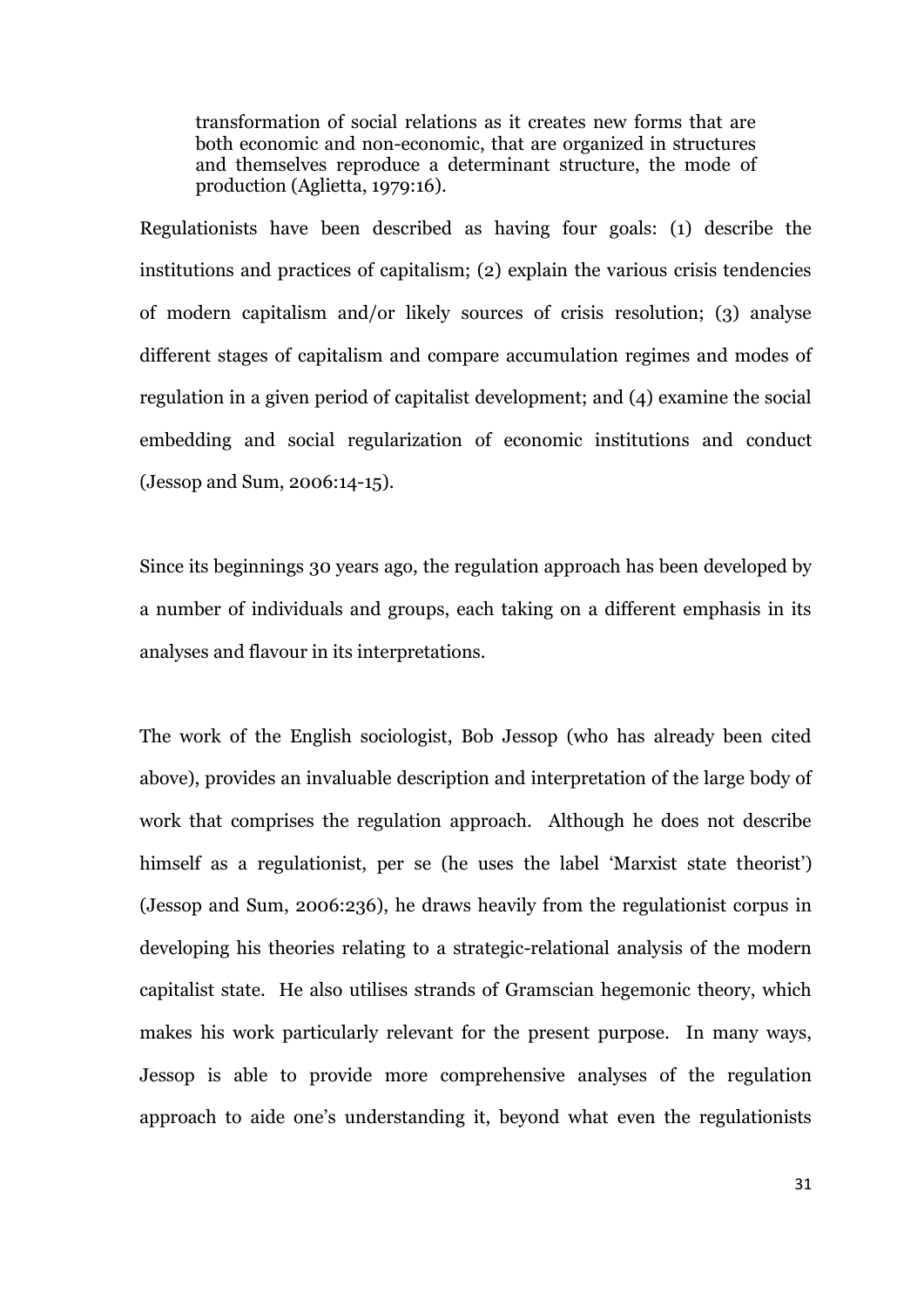themselves are able to do. Therefore, Jessop"s work will be drawn from significantly in this thesis.

Jessop and Sum have identified seven different regulation "schools" (Jessop and Sum, 2006). For the broad analyses in this research relating to the global financial crisis, the tools of analysis developed by the dominant Parisian school (that which was first conceived by Aglietta and Boyer) will be used predominantly. The Parisian school focuses on a succession of technological paradigms, accumulation regimes and modes of regulation and their crisis tendencies. Later, in Chapter Three, the framework developed by the so-called Amsterdam school will also be used to examine hegemonic elements of the transnationalised neo-liberal global economy and social policy programmes. The Amsterdam school is interested in the capacity of specific fractions of capital to develop "concepts of control" that secure relatively stable accumulation and political, intellectual and moral hegemony as well as the wider international division of labour. The school also places a significant emphasis on historical materialism in its analyses.

Two of the key concepts which were developed by the early Parisian regulationists were those of the 'regime of accumulation' and the 'mode of regulation'. The regime of accumulation is defined as 'a particular combination of production and consumption which can be reproduced over time' (Jessop, 1988:150). The regime of accumulation exists at a macro-economic level and comprises five forms: the state apparatus, money as an institution, international relations, forms of competition and wage labour relations (Jessop and Sum, 2006). Whichever of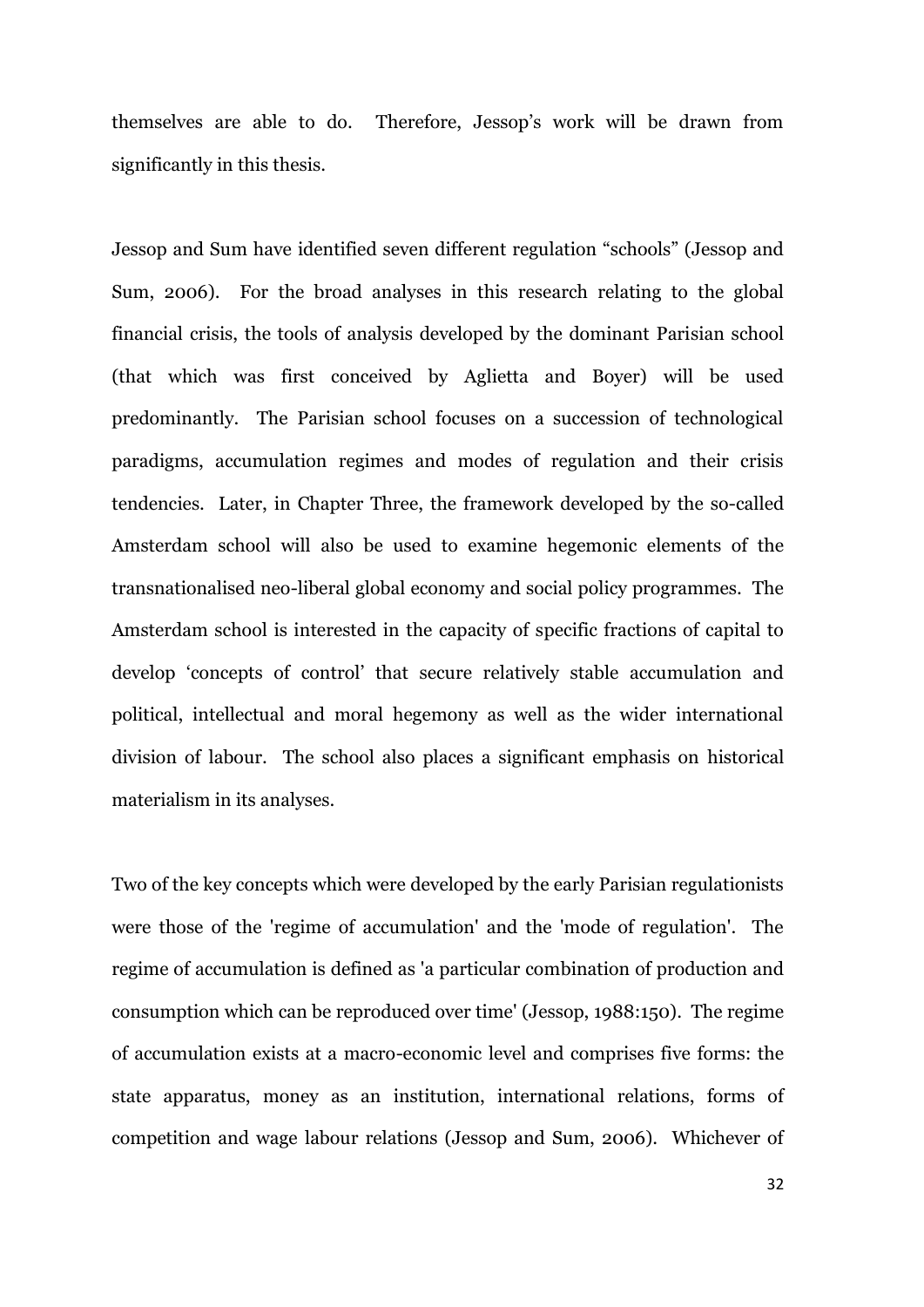these five forms is dominant will define a particular historical era. Atlantic Fordism is the regime of accumulation which has attracted the most analysis from the regulationists. Others include Japanese capitalism and classical English liberalism.

The mode of regulation exists at a meso-level and includes both economic and extra-economic factors. It is a 'complex' of norms and institutions which seek to secure capitalist reproduction  $-$  'a set of rules for the social game that are produced by the five institutional forms' mentioned above (Isogai et al, 2000:33). It has also been described as a set of 'mediations' which ensure that the class struggle is institutionalised and bounded within certain acceptable limits. It creates the social cohesion necessary to allow capitalist accumulation to continue. This theory very much includes features related to Gramsci's concept of hegemony. The regime of accumulation and the mode of regulation are considered to always implicitly be the outcome of past struggles and 'are always penetrated with present struggles' (Jessop, 1990:309). Put in a simplified (Gramscian) way, Jessop considers that specific forms of capitalism = an accumulation regime + a mode of social regulation (Jessop, 2002:5).

As mentioned above, there are inherent contradictions and conflicts within capitalism which ultimately lead it towards crisis. The regime of accumulation and the mode of regulation are the strategic principles which contain and limit these contradictions and conflicts. But, as history has shown, the contradictions and conflicts cannot be subdued forever. Evolutionary, or sudden, changes in systems, or even human behaviour, mean that crises do occur. The regulationists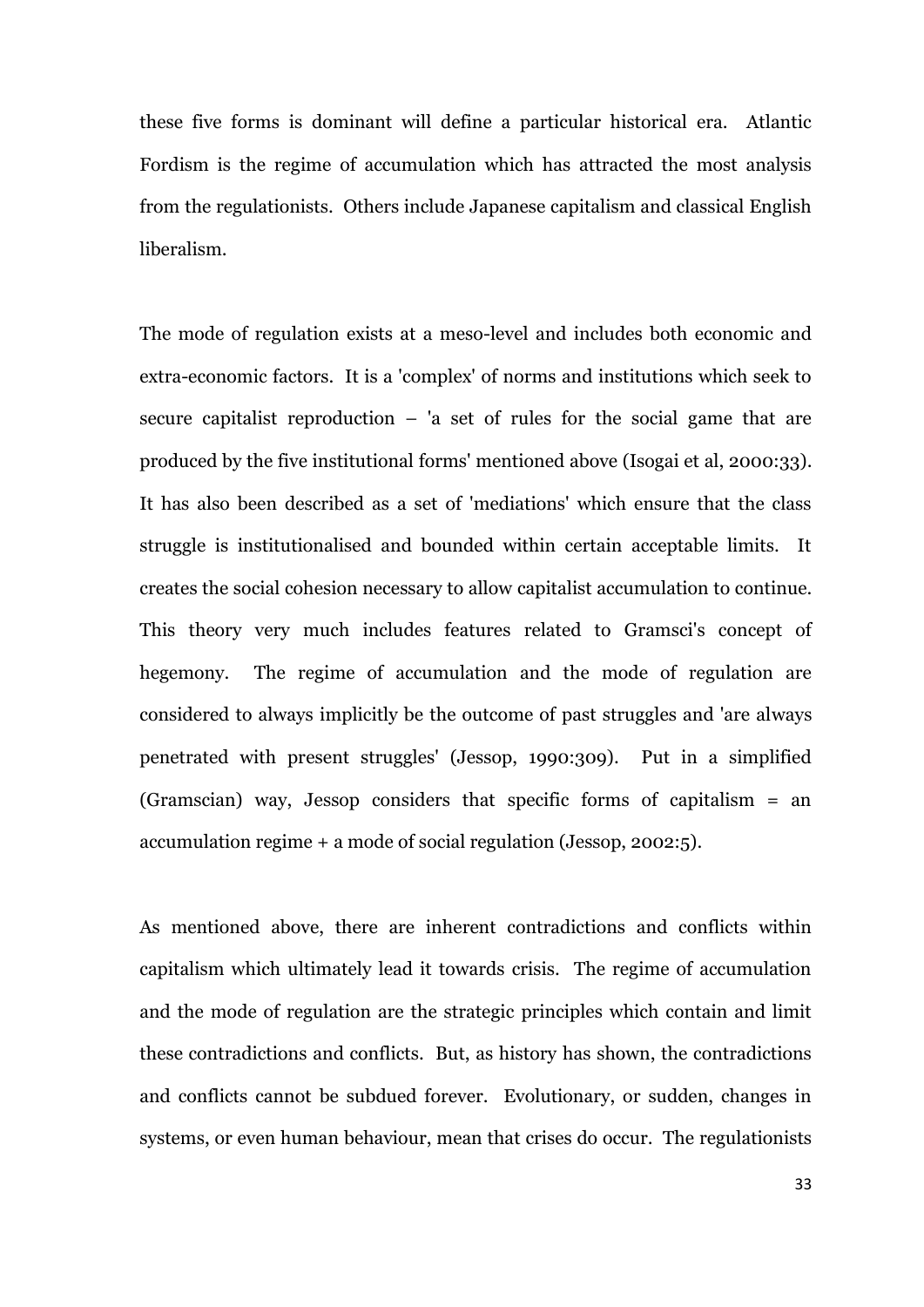analyse crises through the identification of changes in the mode of regulation and the accumulation regime.

#### **The regulation approach and the state**

Regulationists do not consider the state on its own to be the fundamental driver of political economics and capitalist accumulation. Instead, the state becomes both the subject and object of regulation. It exists as a complex social relation (Jessop, 1990:260). The national state is key in securing the conditions for economic activities and stabilising modes of growth. The state has a major role in guaranteeing provision of certain basic economic and extra-economic preconditions for the profitable operation of capital; it has an equally important role in securing economic and extra-economic conditions for reproducing labourpower as a fictitious commodity and it has a key role in articulating the global flows of capital and national labour markets and dealing with the resulting contradictions.

Aglietta considered that the state was necessary as a mode of "social cohesion" as the capitalist relations of production tend to fracture society into different competing groups (1979:26). Marxian historical materialism explains that this must be so. That is, the wage relation becomes the dominant relation within society "to the detriment of all other relations of production" and destroys any and all "communal conduct" of the working class (1979:32). In order to ensure that society does not disintegrate completely, the state acts as a new unifying order – it penetrates civil society and "profoundly" restructures it (1979:32).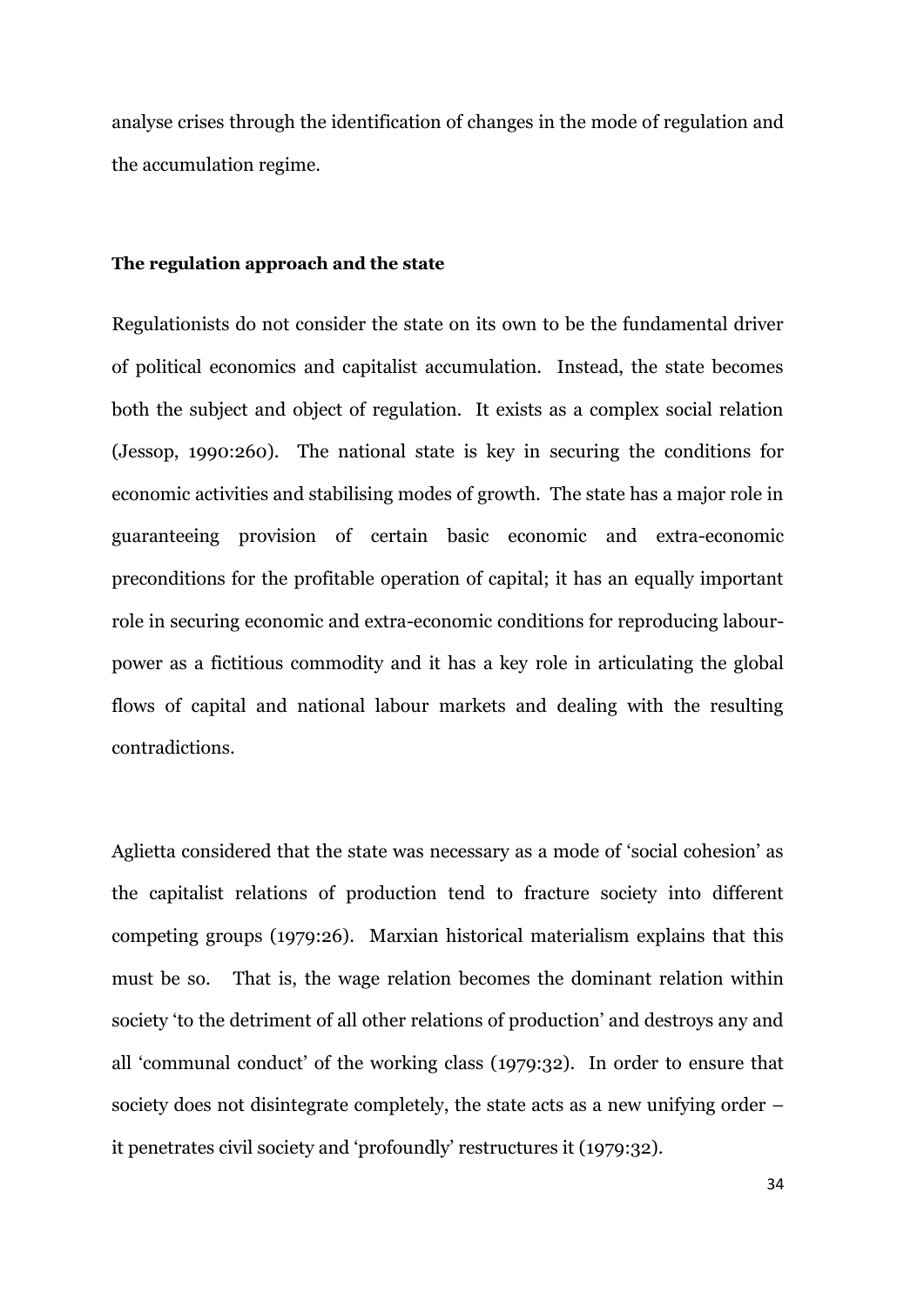New Zealand"s David Neilson, who has used the regulation approach regularly to explore the development of state policies, explains that "the mode of political regulation refers to the norms, principles, and institutions through which the demands and values of citizens construct and constrain the project of the central state" and that the different mode of regulation and regime of accumulation predominant at any one time will determine how constrained the state is in its actions – that is, its degree of relative autonomy (1998:50).

The Amsterdam project, in describing transnational historical materialism, places particular importance on the different class fractions that exist within capitalism and how these impact upon the characteristics and actions of a particular state. The fractions occur across and within the more commonly understood Marxist class divisions. Different specific instances of capitalism will mean that class fractions behave, interact and wield power differently. Kees van der Pijl considers that the state 'supports the existence of ruling classes in their particularity, while capital, as the globally dominant principle of the exploitation of labour, lends coherence to class rule in general' (1989:10). Other Dutch regulationists have identified that the state is a necessary tool to enable a ruling class at both the national and transnational levels (Overbeek, 2000; van Apeldoorn, 2004a). The Amsterdam school of regulation will be examined in more detail in Chapter Three.

Aglietta also takes this theory of the necessity of the state beyond national borders to consider the capitalist system as a whole (and incorporates hegemonic theory in doing so):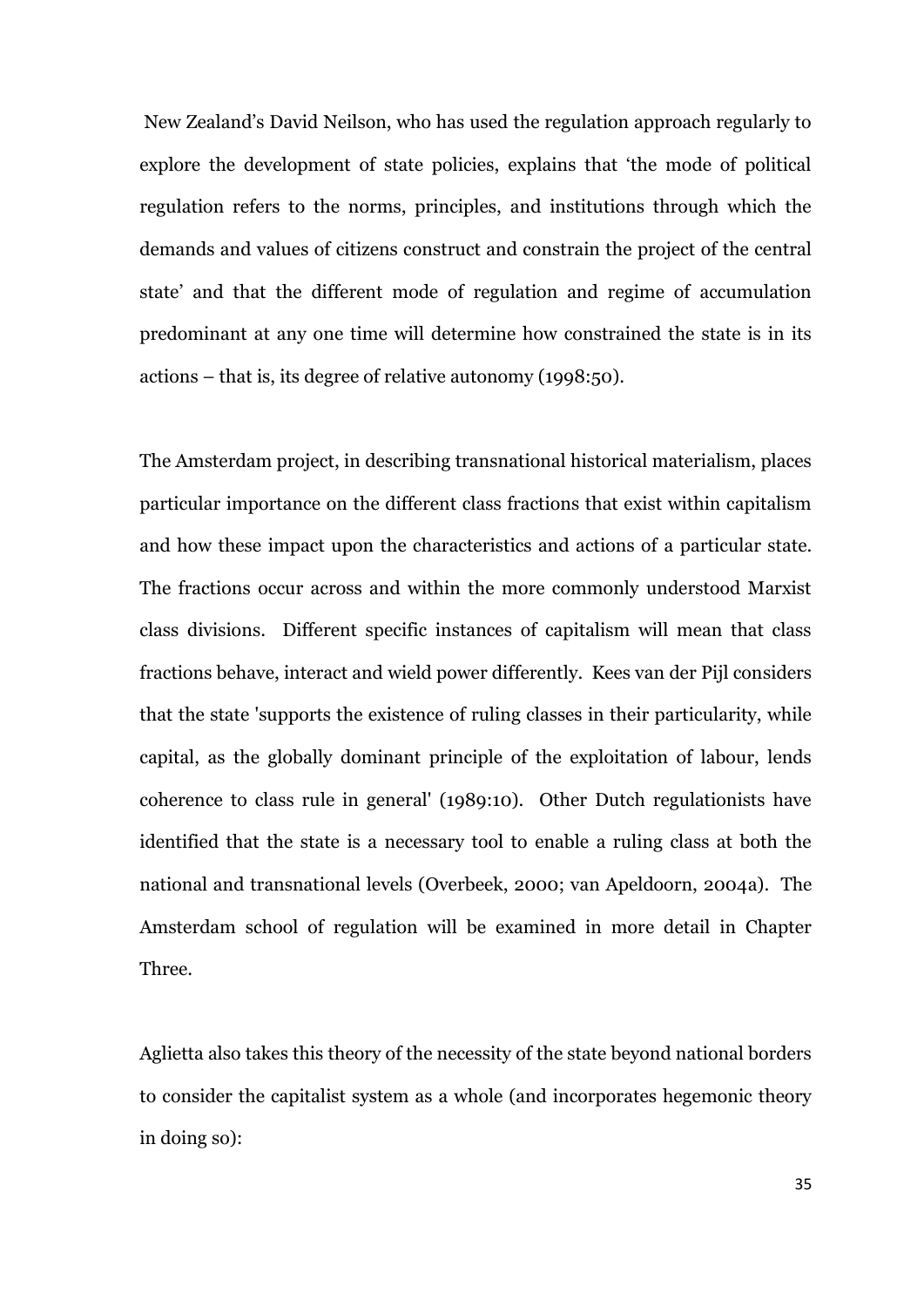We can now catch a glimpse of the full meaning of imperialism: a hegemony difficult to exhibit through which one state manages to influence a series of other states to adopt a set of rules that are favourable to the stability of a vast space of multilateral commodity relations guaranteeing the circulation of capital. It is not the multinational forms that give rise to imperialism. Their existence would be impossible without a system of states maintaining stable relations of unequal influence (1979:32).

Different authors have used the regulation approach to analyse state action to greater and lesser extents. The next chapter uses the regulation approach at a macro-level to understand the causes of the 2008 global financial crisis. The chapters following will also use the regulationist toolkit to empirically examine social policy programmes and in particular such programmes in New Zealand in response to the global financial crisis and unemployment and ultimately how this relates to a market-driven financialist accumulation regime.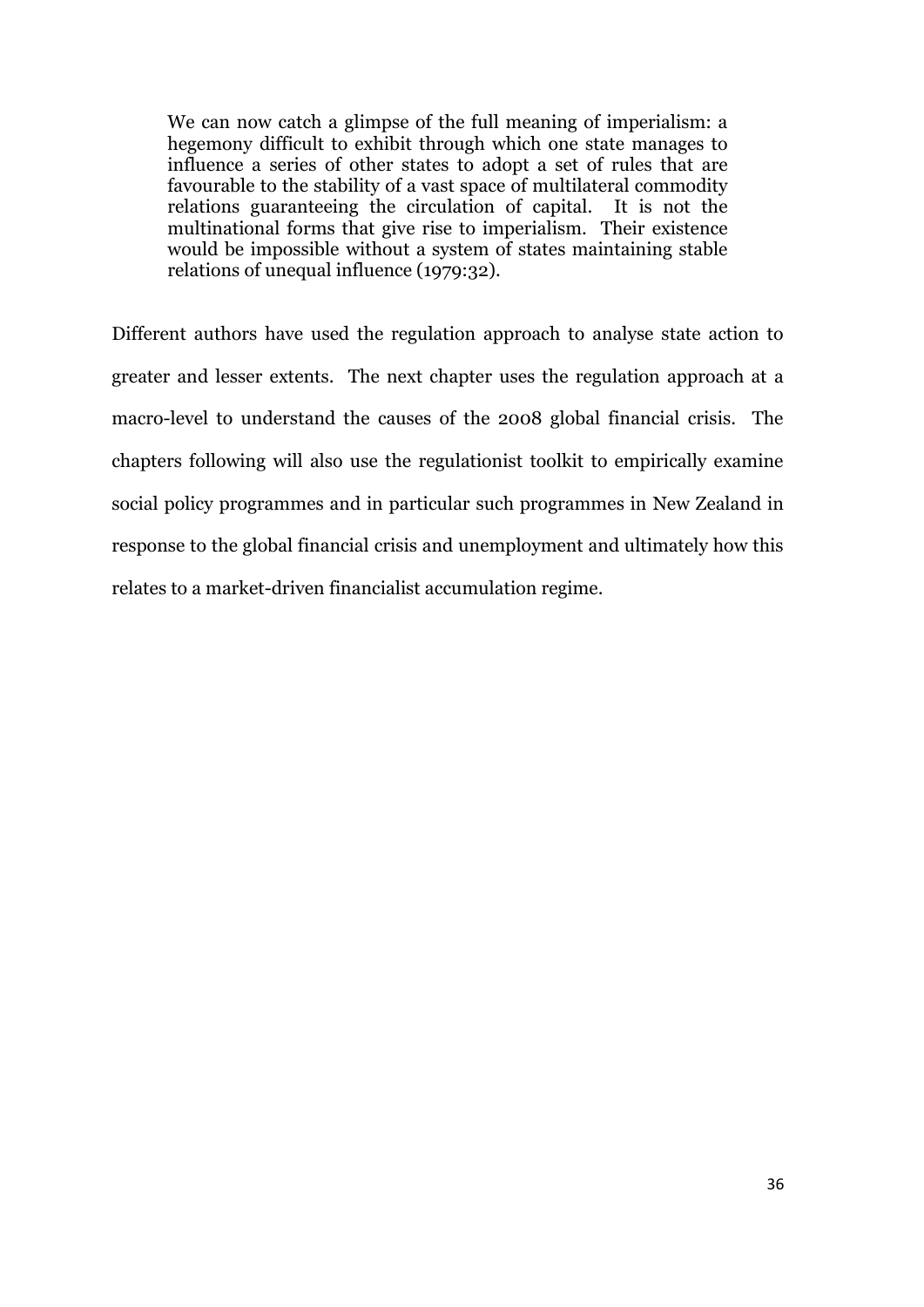# **Chapter Two: Finance-led capitalism as a regime of accumulation and the global financial crisis**

The global financial crisis threatened to completely permanently disrupt the financial system of modern capitalist economies (Eichengreen, 2009:435; Crotty, 2009:564; Clarke, 2010). The effects of the crisis spread like a contagion across the globe. The financial and economic turmoil which it caused was so deep and so severe that few, if any, countries were spared from the effects. Although there have been economic and financial crises at both regional and international levels before, this crisis was somewhat different, in its breadth and depth, and the cost of governments" responses to it (Clarke, 2010). The then Assistant Secretary of the US Treasury, Phillip Swagel, has stated that the events which took place in 2008 were 'something which the textbooks never considered'.9 Of course, the textbooks to which Mr Swagel refers are, by definition, mainstream. The events may well have been considered possible by texts not so mainstream.

If orthodoxy was unable to conceive of the depth and scale of the economic crisis, even as it unfolded, using what might be considered unorthodox economic and political theories might prove more fruitful when undertaking an analysis of the causes of, and state responses to, the crisis. This is particularly so when the causes of the crisis could potentially be attributed to the neoliberal philosophical foundations of the modern economic and financial systems. The writings of Marx, and Marxist analysts, have been propelled into greater prominence since

**.** 

<sup>9</sup> BBC documentary series, *The Love of Money,* first broadcast 17-24 September 2009, BBC Two, United Kingdom. See <http://www.bbc.co.uk/programmes/b00mqmjs>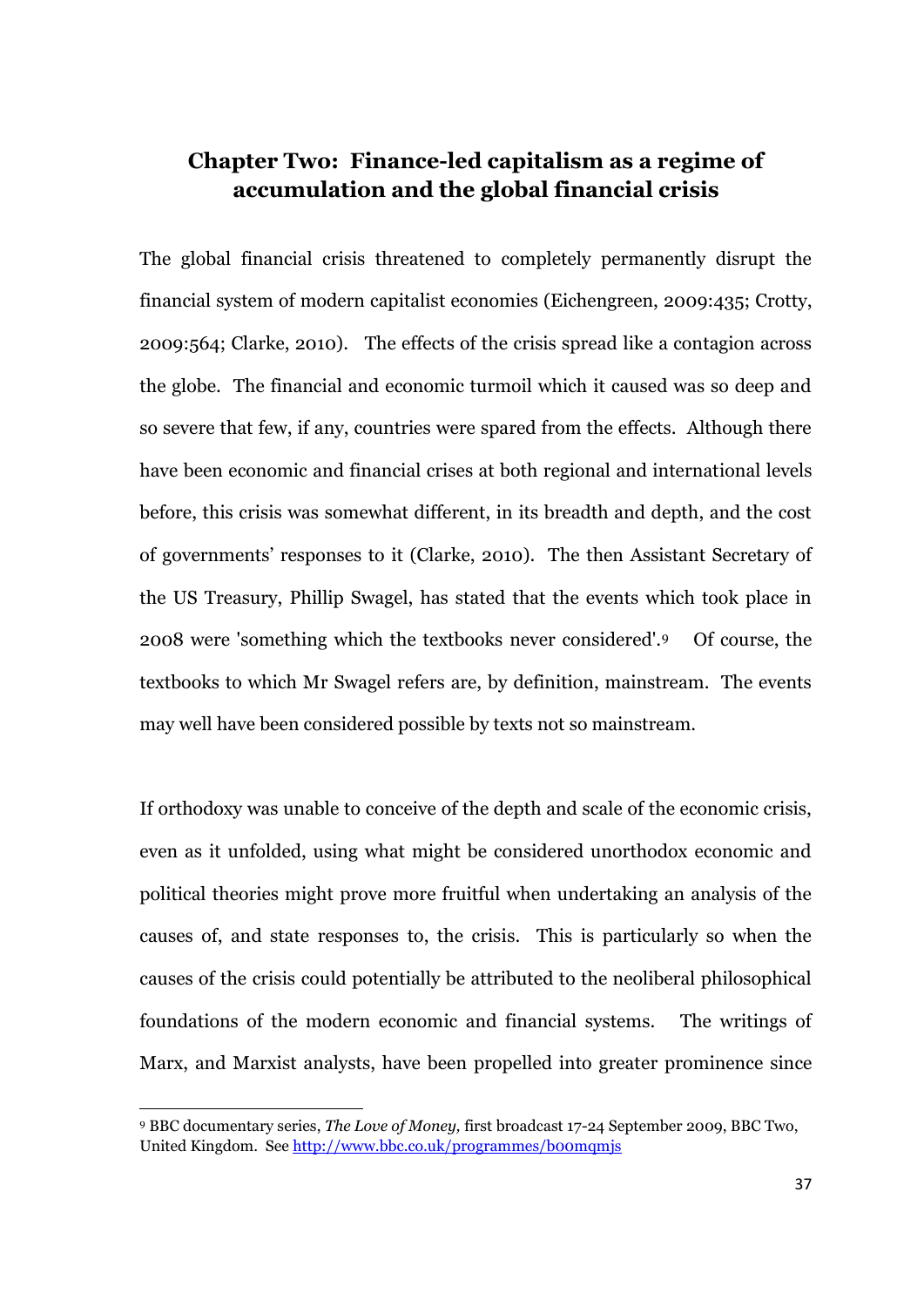the crisis broke out and offer some convincing analyses of the modern capitalist system and the broader causes and consequences of crises of this system, including the global financial crisis (Pitelis, 2010:4). As a further development on Marxism, the regulation approach is a toolkit which can help explain how the capitalist system is able to evolve counter-cyclical responses to withstand repeated systemic shocks and can continue to expand despite the very real human pain which these shocks can create. This chapter examines the structure and causes of the global financial crisis. The regulation approach is used as a method of analysis and offers unique insights into how the crisis developed as part of the broader regime of accumulation, which saw financialism and shareholder-driven market behaviour come to dominate the capitalist system globally.

### **An accumulation regime for the twenty-first century**

One of the key concepts developed by the early Parisian regulationists was that of the 'regime of accumulation', which is a particular combination of production and consumption which can be reproduced over time 'despite conflictual tendencies' (Jessop, 1990:308). The regime of accumulation occurs at a macro-economic level. In his seminal work, *A Theory of Capitalist Regulation: The US Experience*, the French economist Michel Aglietta described how important it is to define the dominant regime of accumulation when analysing the capitalist system:

Accumulation reproduces the relations of production by constantly transforming their operation. In order to achieve a precise analysis of the forms of regulation under capitalism, it is necessary first to define an intermediate concept, less abstract than the principle of accumulation so far introduced. This is the concept of the *regime of accumulation* (1979:68).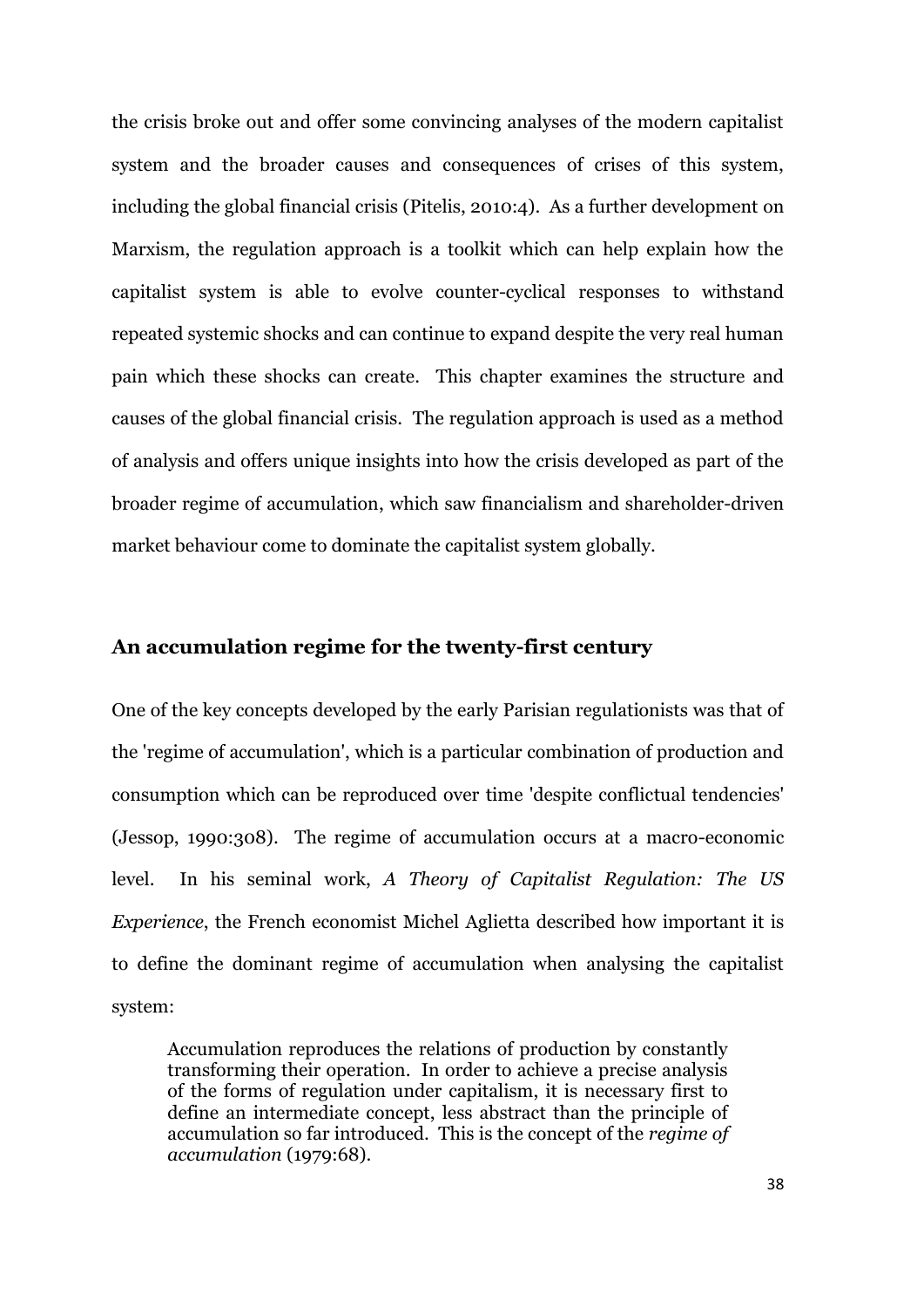Using Marxist economic principles, Aglietta explains that 'a regime of accumulation is a form of social transformation that increases relative surplusvalue under the stable constraints of the most general norms that define absolute surplus-value' (1979:68). To re-emphasise, the regime of accumulation is a macro-level pattern of production and consumption which recurs over time.

It is argued here that the accumulation regime which became predominant in Western neoliberal countries at the end of the twentieth century was a capitalism dominated by market-driven (and therefore shareholder-driven) financialism, and this financialism in the main led to the global financial crisis which occurred at the close of the first decade of the twenty-first century.

The finance-driven growth regime was observed and described in some detail by the regulationists Michel Aglietta in 1998 and Robert Boyer in 2000, and their theories relating to this were developed by them and other writers in the years since. Market finance came to power as the driving force of capitalism in the 1970s, largely in response to a marked 'deceleration' in productivity in the real economy which occurred in the US and elsewhere from mid-1960s (Boyer, 2004:44; Aglietta, 1998:75-76). Commencing during the Reagan administration of the 1980s, the US economy and its financial institutions were increasingly deregulated, with the objective of increasing flexibility in labour and capital markets thereby driving competition, and ultimately economic growth. Then in the 1990s, a "new economy" emerged which was based on the rapid development of information technology and an internet bubble led by a proliferation of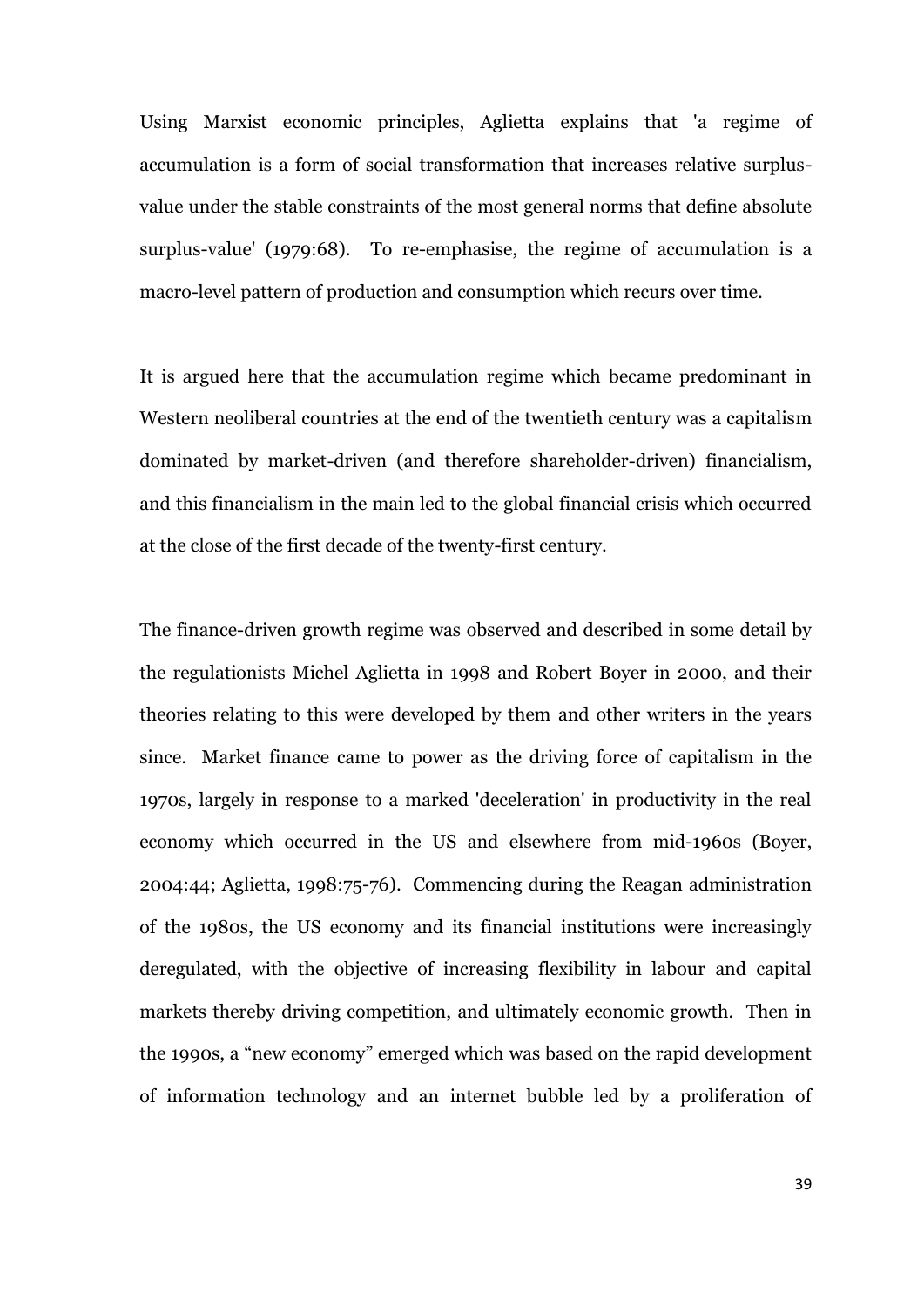"dotcom" enterprises. Boyer describes how these changes initially came together it the United States to assist in the development of the finance-led growth regime:

Several changes contributed to a strong growth in financial assets [during the 1990s] including the long path followed by financial innovation; the deregulation trend that broke down barriers between traditional banks and investment banks and the reform of the US retirement system...They were initiatives which spread from the United States to the rest of the world and which turned New York into the world's main centre of international financial intermediation... financialization developed more quickly than either foreign direct investment or exports (2004:49).

This financialisation further developed over the next three decades. Aglietta and Rebérioux identify that the rise in finance-led capitalism was driven by two movements: the growth in liquidity in capital markets (and with it an increase in the breakdown and transfer of risks) and an upsurge in the level of investment funds. These drivers, along with the concomitant explosion in information technology allowed market-led financialism to cement its pre-eminent position by enabling finance to 'impose its logic with greater efficiency' and helped to create the market for increasingly complex financial instruments (Aglietta and Rebérioux, 2005:20). The globalisation of financial markets and these financial instruments was "mediated" through international currency conversions and enabled by simultaneous international deregulation (Aglietta, 1998:69 and 79).<sup>10</sup>

Coupled with the changes that were developing broadly in the financial sector, another change was occurring at the corporate level. The regulation approach holds that the dominant form of corporate structure is important as a method of

<sup>1</sup> <sup>10</sup> In his 2010 work, *Bonfire of Illusions*, Alex Callinicos considers the growth of "financialization" and Marxist interpretations thereof. Callinicos defines "financialization" as "the greater autonomy of the financial sector, the proliferation of financial institutions and instruments, and the integration of a broad range of economic actors in financial markets' (Callinicos, 2010:34).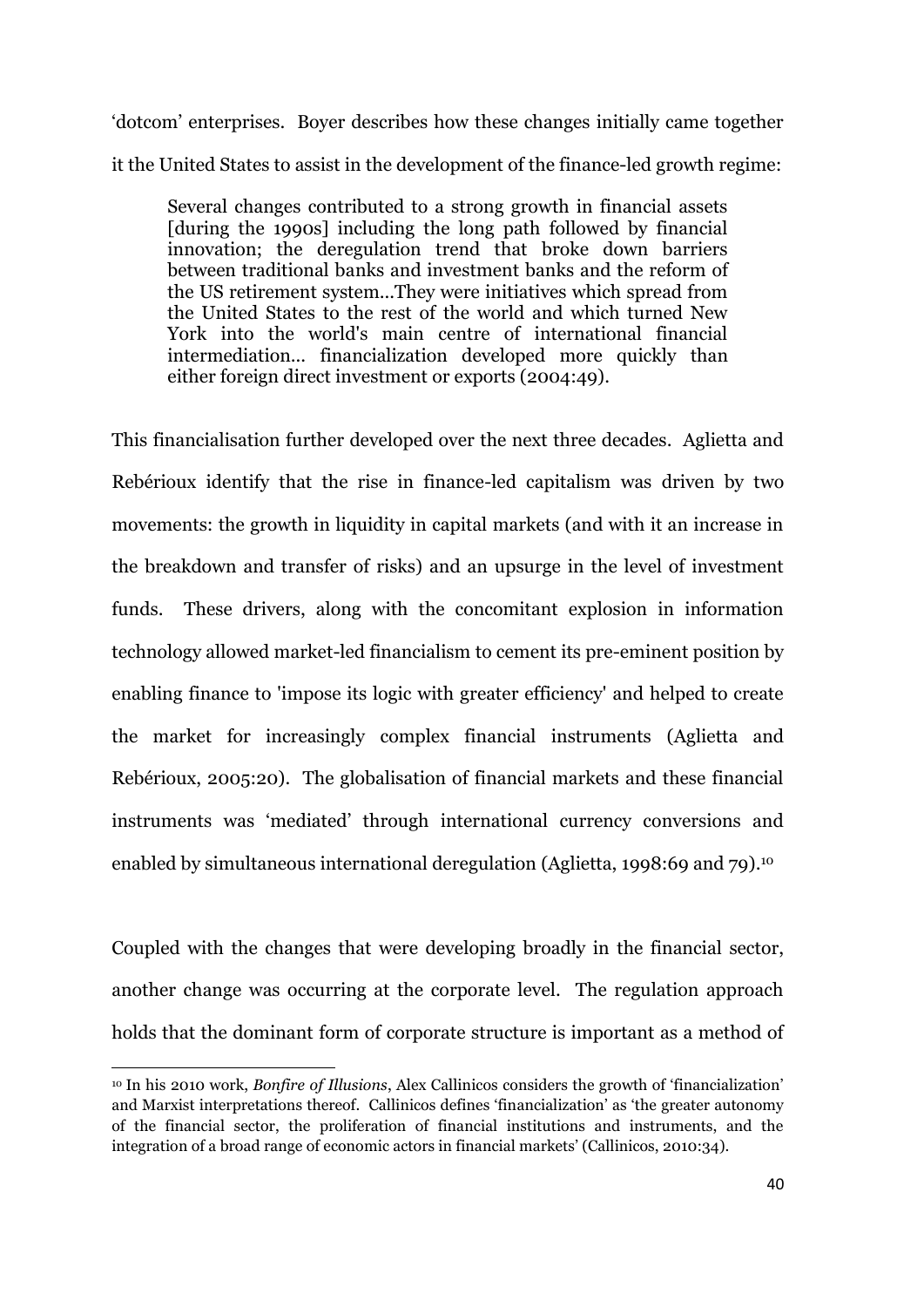*regulation*. For example, the corporate structure which was predominant under Fordism was the hierarchical corporate structure. This structure ceased to have such an important role towards the end of the twentieth century, and the role of the shareholder in corporate structures became the primary one. According to Aglietta and Rebérioux 'the balance of power of the corporate hierarchy of the Fordist era was destroyed, while the figure of the shareholder was elevated to the pinnacle of the firm by the doctrine of shareholder sovereignty and the demands of profitability' (2005:252). This analysis does not presume that specific shareholders or even groups of shareholders hold direct control over corporate behaviour. Rather, it was more the demands of the shareholder *class* that became the critical driver in corporate governance decision-making – the need to ensure shareholder value was always maintained or increased. Large multinational corporations, including financial entities such as banks and insurance firms, came under greater and greater pressure to ensure that shareholders had rapid and large returns on their investments. Aglietta refers to the "prodigious" rise in the number of institutional investors, when compared with the decline in savings held in traditional banking instruments. The old forms of 'managerial control' have been replaced by firms being compelled to raise performance "evaluated by the financial markets" (1998:69). Aglietta goes on to describe institutional investors as being the most important "mediators" in the new accumulation regime (1998:79). This led to increasingly risky behaviours within the corporations. The specific facets of these risky behaviours and the financial instruments which enabled, and were enabled by, these behaviours will be described later in the chapter.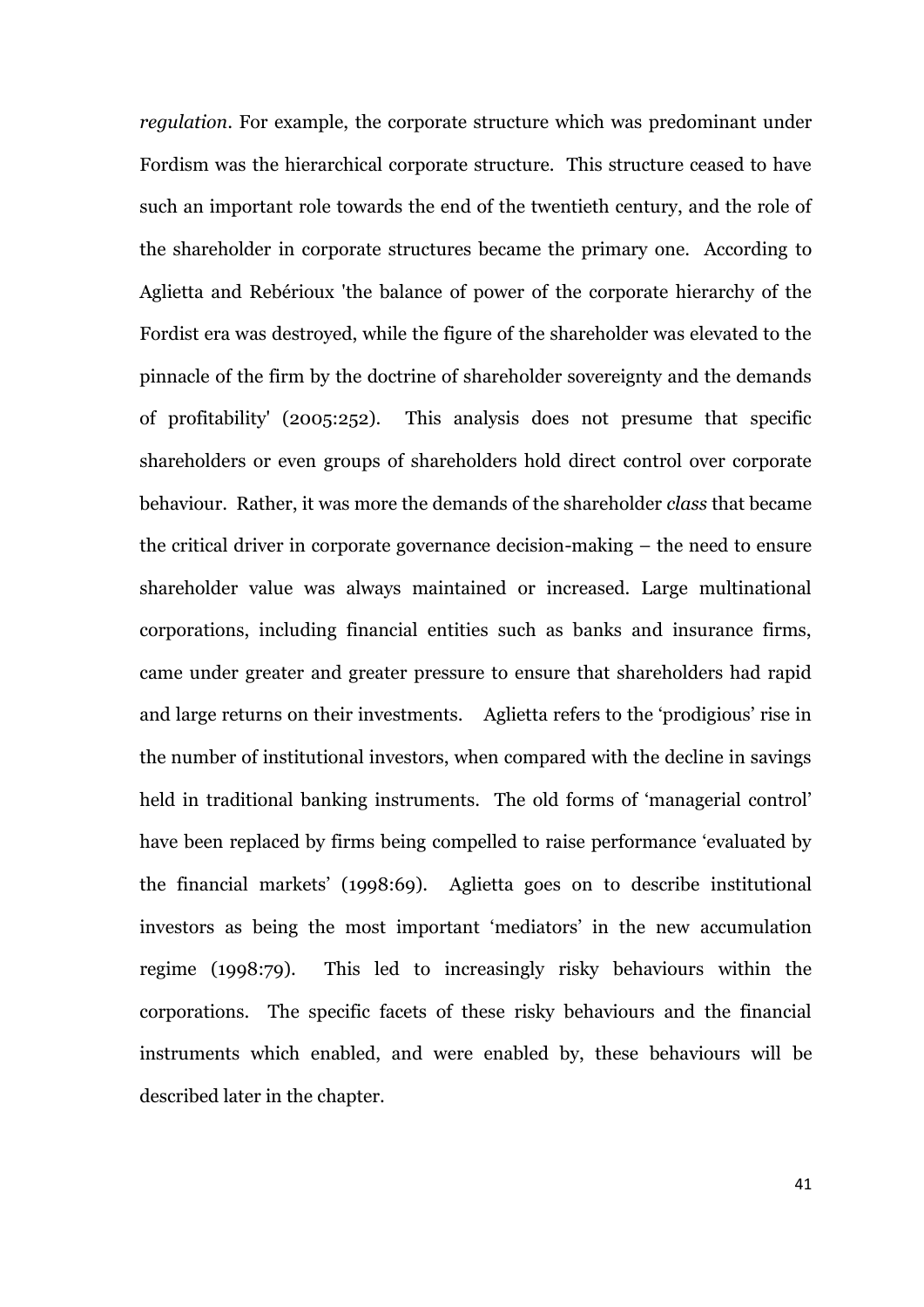## **The global financial crisis – a crisis of transnational spillovers**

Turning away for the moment from the overarching regime of accumulation which had developed from the end of the twentieth century it is necessary, by way of background information, to describe some of the key events of the global financial crisis as they unfolded over 2007 and 2008. The crisis spread like a contagion across the developed world, with developments causing spillovers across borders. Below is a truncated timeline of the crisis which demonstrates the transnationality of the crisis well, and also how the industries at the centre of the global financialist regime (multinational investment banks and insurance giants) were also at the centre of the crisis and the various governments" responses to it.

**Table 1: Abbreviated timeline of global financial crisis: 2007- 2008<sup>11</sup>**

| Year | Period                | Event                                                                                                                                                                                                                                                                                                                      |
|------|-----------------------|----------------------------------------------------------------------------------------------------------------------------------------------------------------------------------------------------------------------------------------------------------------------------------------------------------------------------|
| 2007 | April -<br>August     | There are warning signs coming from financial<br>conglomerates and institutions across the western<br>world that the previous boom period is ending, as<br>inter-bank lending rates rise and available liquidity<br>begins to shrink. Some reserve banks begin putting<br>money into markets to increase liquidity levels. |
|      | September             | Large market-dependant British lender, Northern<br>Rock, receives emergency support from UK reserve<br>bank, leading to £1bn being withdrawn by depositors<br>in one day alone.                                                                                                                                            |
|      | October -<br>December | Financial giants such as Merrill Lynch are revealed as<br>being exposed to billions of dollars of bed debt and<br>over one million sub-prime mortgagors in the US face<br>mortgagee foreclosure.                                                                                                                           |

<sup>&</sup>lt;sup>11</sup> <http://news.bbc.co.uk/2/hi/7521250.stm> (accessed on 9 April 2012); [http://www.newyorkfed.org/research/global\\_economy/policyresponses.html](http://www.newyorkfed.org/research/global_economy/policyresponses.html) (accessed on 9 April 2012).

**.**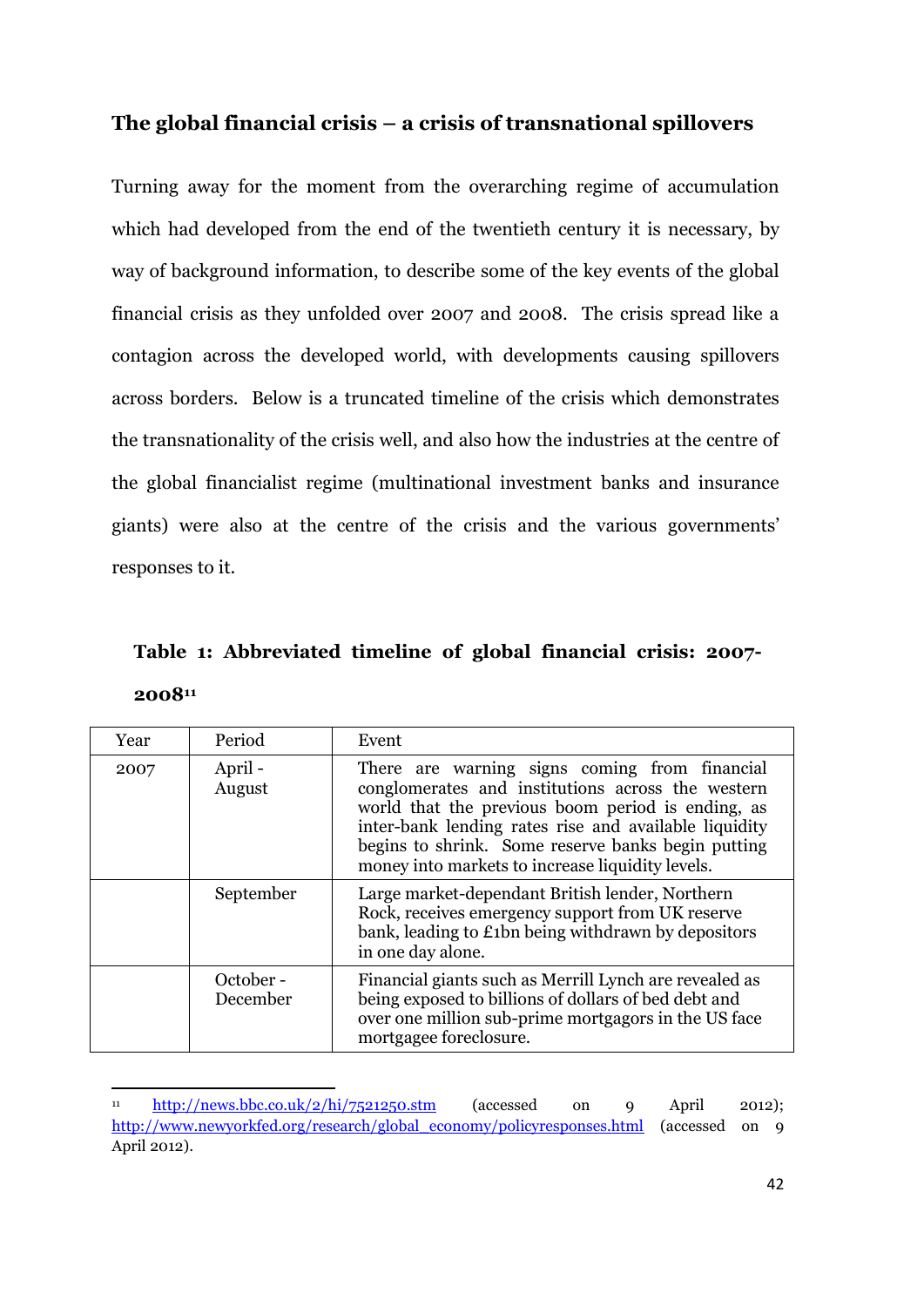| 2008 | January -<br>March           | Credit ratings agencies downgrade insurers. Reserve<br>banks continue to lend money to bail out financial<br>institutions. Wall Street's fifth-largest bank, Bear<br>Stearns, is acquired by larger rival JP Morgan Chase<br>for US\$240m in a deal backed by US\$30bn of central<br>bank loans. A year earlier, Bear Stearns had been<br>worth £18bn.                                                                                                                  |
|------|------------------------------|-------------------------------------------------------------------------------------------------------------------------------------------------------------------------------------------------------------------------------------------------------------------------------------------------------------------------------------------------------------------------------------------------------------------------------------------------------------------------|
|      | April                        | 20% of mortgage products are withdrawn from the<br>UK market in just 7 days. First annual fall in house<br>prices in UK for 12 years. Swiss bank UBS, one of the<br>worst affected by the credit crunch, launches a<br>US\$15.5bn rights issue to cover some of the US\$37bn<br>it lost on assets linked to US mortgage debt.                                                                                                                                           |
|      | July                         | UK FTSE 100 stock exchange falls into "bear market"<br>state and suffers losses of 20%. US government steps<br>in to assist Fannie Mae and Freddie Mac, owners or<br>guarantors of US\$5trillion worth of home loans. They<br>are considered 'too big to fail', as their collapse could<br>unwind entire economy.                                                                                                                                                       |
|      | August                       | UK house prices fall by over 10% in one year. UK<br>lenders begin posting losses in the tens of millions of<br>pounds. The UK Chancellor announces the UK is<br>facing its worst financial situation since the Great<br>Depression.                                                                                                                                                                                                                                     |
|      | September<br>$12 - 14$<br>15 | Wall Street bank Lehman Brothers posts a loss of<br>US\$3.9bn for the last 3 months. US officials step in to<br>try to find a buyer for it.<br>Lehman Brothers files for bankruptcy, the Bank of<br>America agrees to bail out Merrill Lynch for<br>US\$50bn, and shares in HBOS, the UK's biggest<br>mortgage lender, crash by 34%. £50bn is wiped off<br>the FTSE 100 in one day. US authorities also agree to<br>a US\$20bn bailout package for insurance giant AIG. |
|      | 16<br>17                     | Asian markets begin to plummet. Global investment<br>banking and securities giant Goldman Sachs (Wall<br>Street) reports a 70% drop in profits.<br>Russia suspends stock market trading. Morgan<br>Stanley bank (Wall Street) shares fall 30%. It is                                                                                                                                                                                                                    |
|      |                              | revealed that Merrill Lynch's executives received<br>US\$200m in bonuses. From now on, successive<br>governments move to prohibit short sales of financial<br>stocks, whereby assets (usually securities) are<br>borrowed from a lender then sold with the intention<br>of buying them back "shortly" for return to the lender<br>- with the intention of profiting from the fall in price<br>between sale and re-purchase.                                             |
|      | $18 - 24$                    | Central banks around the world pump US\$180bn into<br>the system in a concerted effort to end the crisis.<br>More bailouts are announced and there is worldwide<br>consternation over the levels of salaries and bonuses<br>being paid to financial executives. Markets fluctuate<br>in response to government actions. US Secretary of                                                                                                                                 |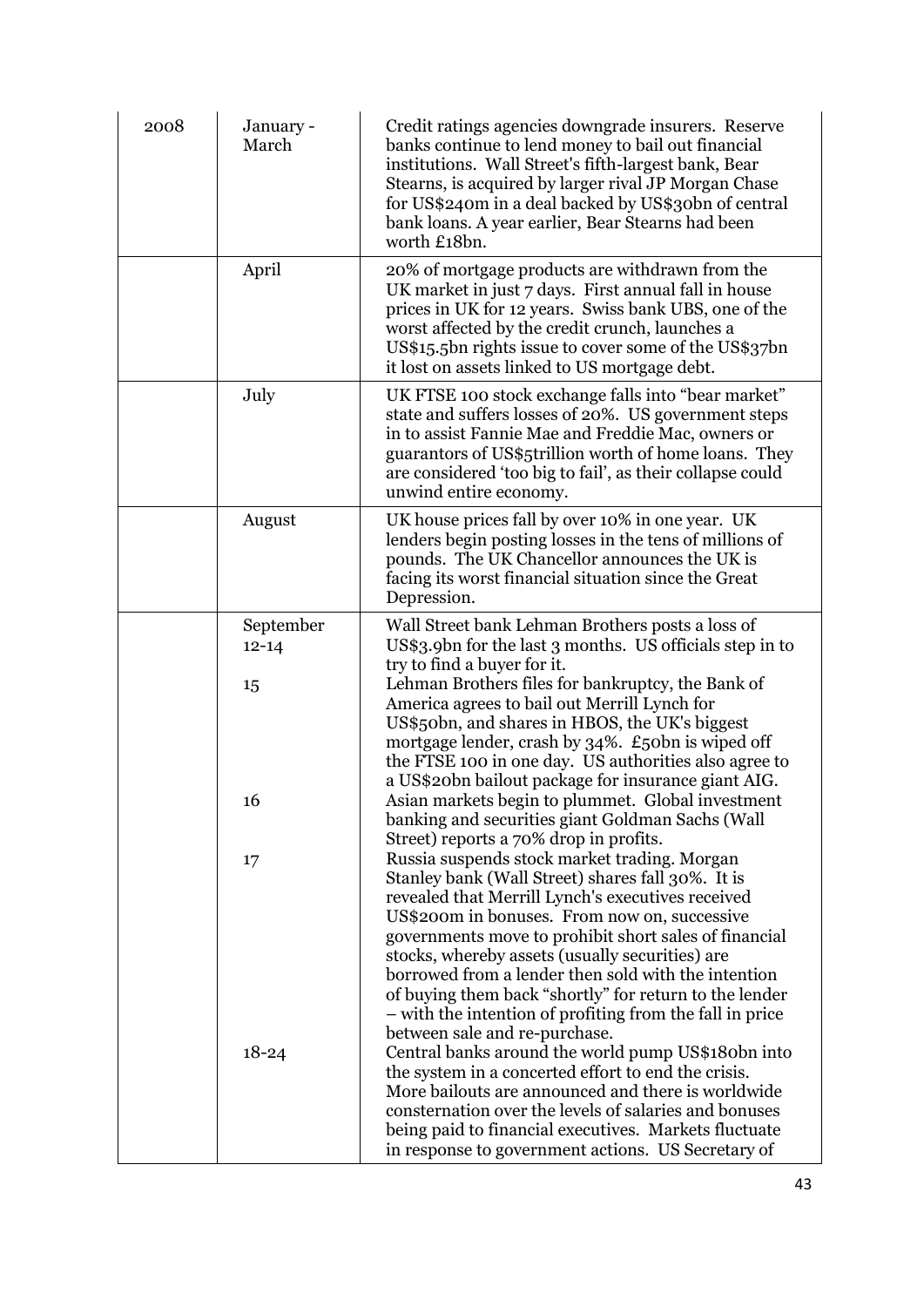| $25 - 27$<br>28<br>29<br>30 | the Treasury, Henry Paulson, develops a US\$700bn<br>bailout plan to rescue the economy.<br>Ireland becomes the first state in the Eurozone to fall<br>into recession. Companies across the Western world<br>begin shedding jobs as consumption reductions begin<br>to bite. Debate in the US rages over the proposed<br>bailout plan.<br>New Zealand economy officially falls into recession.<br>Inter-bank lending rates reach unprecedented highs.<br>The Icelandic government takes control of one of its<br>biggest banks. FTSE 100 plummets in one of its<br>worst-ever trading days.<br>US government bailout package fails and stock<br>markets around the globe fall again in response. The<br>Irish government takes the unprecedented step of<br>guaranteeing retail deposits for the next two years, to<br>prevent bank runs. In US, biggest ever fall in house<br>prices announced. |
|-----------------------------|--------------------------------------------------------------------------------------------------------------------------------------------------------------------------------------------------------------------------------------------------------------------------------------------------------------------------------------------------------------------------------------------------------------------------------------------------------------------------------------------------------------------------------------------------------------------------------------------------------------------------------------------------------------------------------------------------------------------------------------------------------------------------------------------------------------------------------------------------------------------------------------------------|
| October                     | US Senate votes in favour of the Wall Street bailout.                                                                                                                                                                                                                                                                                                                                                                                                                                                                                                                                                                                                                                                                                                                                                                                                                                            |
| $1 - 7$                     | UK government guarantees British bank deposits of<br>up to $£50,000$ . FTSE 100 has its largest one-day<br>points fall.                                                                                                                                                                                                                                                                                                                                                                                                                                                                                                                                                                                                                                                                                                                                                                          |
| $8 - 9$                     | UK Treasury announces £50bn bank rescue package.<br>Bank of England, US Federal Reserve and European<br>Central Bank all cut half a point off their key interest<br>rates. Icelandic bank accounts begin to default. Dow<br>Jones loses 14.7% of its value over six successive days.<br>International Monetary Fund (IMF) announces<br>emergency plans to bail out governments affected by                                                                                                                                                                                                                                                                                                                                                                                                                                                                                                       |
| 10                          | the crisis.<br>Stock markets again take massive falls. Japan's<br>Nikkei Index falls 10%, Singapore moves into official<br>recession, the FTSE 100 falls 10% (wiping £100bn off<br>the value of Britain's largest companies) and the Dow<br>Jones falls 8%. Oil prices fall by US\$5 per barrel.                                                                                                                                                                                                                                                                                                                                                                                                                                                                                                                                                                                                 |
| 11                          | G7 finance ministers and IMF meet in Washington to<br>develop five-point plan to rebuild the global banking<br>system (using billions of taxpayer dollars).                                                                                                                                                                                                                                                                                                                                                                                                                                                                                                                                                                                                                                                                                                                                      |
| 12                          | UK government bails out Royal Bank of Scotland,<br>HBOS and Lloyds TSB. 15 member countries of the<br>Eurozone, led by France and Germany all announce<br>co-ordinated plans to provide their banks with capital.                                                                                                                                                                                                                                                                                                                                                                                                                                                                                                                                                                                                                                                                                |
| 14                          | Icelandic stock exchange resumed trading, but falls<br>76% after opening.                                                                                                                                                                                                                                                                                                                                                                                                                                                                                                                                                                                                                                                                                                                                                                                                                        |
| 16                          | Swiss bank UBS receives government bail-out. EU<br>summit held in Brussels. OPEC calls emergency<br>meeting after oil prices fall to half the level they were<br>in July.                                                                                                                                                                                                                                                                                                                                                                                                                                                                                                                                                                                                                                                                                                                        |
| $17 - 21$                   | Dutch government announces bail-out of savings<br>bank ING. UK government announces infrastructure<br>investment plan to boost productivity and<br>employment levels Public debt in those countries<br>reaches record levels.                                                                                                                                                                                                                                                                                                                                                                                                                                                                                                                                                                                                                                                                    |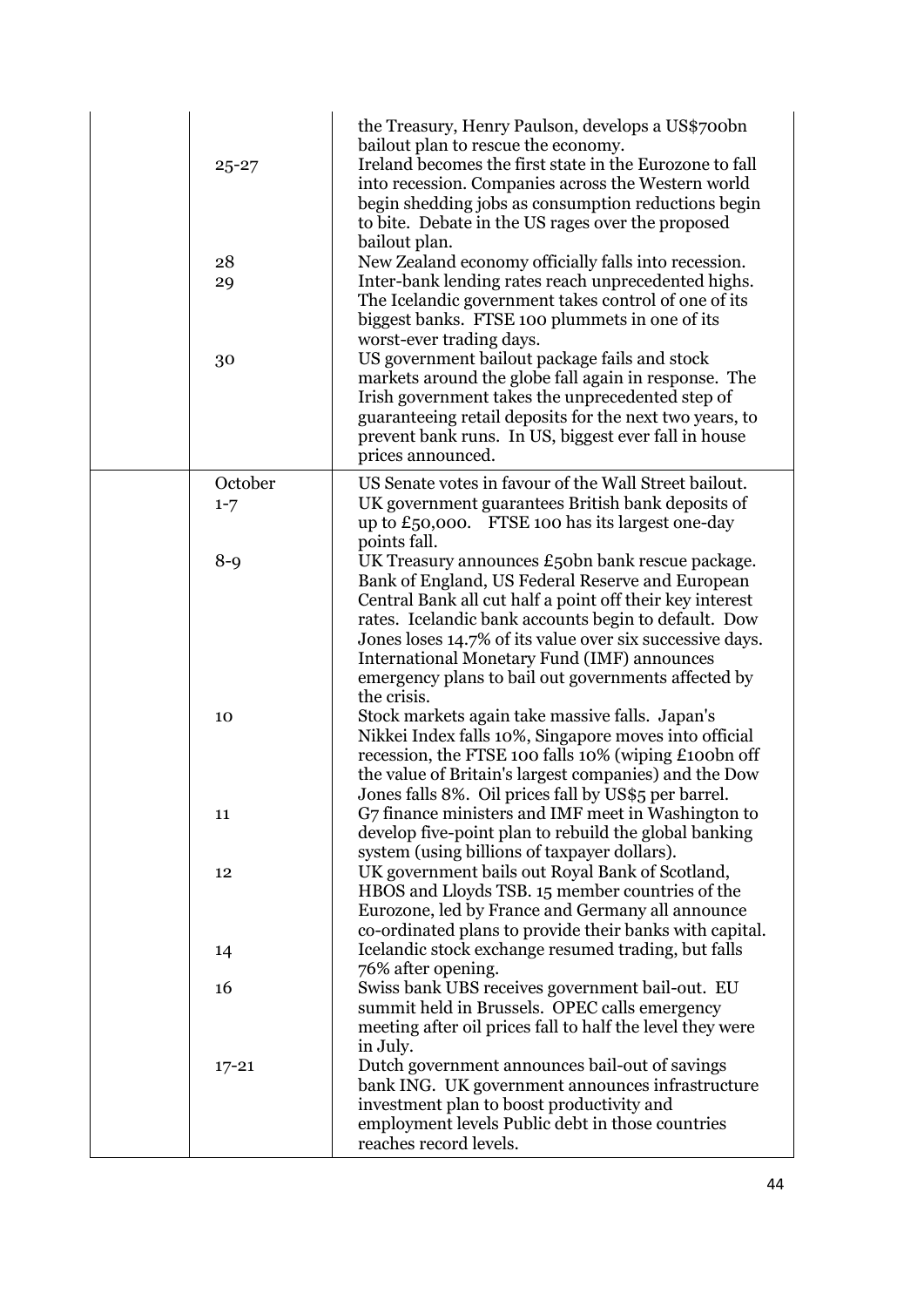| $22 - 24$<br>27<br>$28 - 31$ | Pakistan seeks emergency bail-out from IMF. Large,<br>multinational corporations announce job losses, pay<br>cuts and wage freezes. Canadian government<br>guarantees deposits.<br>Ukraine and Hungary seek IMF rescue packages.<br>So far, losses to the world's financial institutions<br>amount to US\$2.8 trillion and the Bank of England<br>calls for reform of the world banking system. Japan<br>cuts interest rates for the first time in 7 years. |
|------------------------------|-------------------------------------------------------------------------------------------------------------------------------------------------------------------------------------------------------------------------------------------------------------------------------------------------------------------------------------------------------------------------------------------------------------------------------------------------------------|
| December                     | In Japan, purchases of government bonds increase to<br>JPY1.4 trillion per month. Bank of Japan buys<br>trillions of Yen worth of capital paper, asset-backed<br>paper, bank stock and corporate loans.                                                                                                                                                                                                                                                     |

### **The global financial crisis – root causes**

We need now to examine the specific elements within the financialist regime of accumulation which led to the crisis. Capitalism by its very nature is subject to cyclical periods of boom and bust, of crisis and confidence, and this is a feature of the system which has always occurred, and seems likely to continue into the future. The global financial crisis was such a bust: "the first major crisis of the twenty-first century involves esoteric instruments, unaware regulators, and skittish investors. It also follows a well-trodden path laid down by centuries of financial folly" (Reinhart and Rogoff, 2008). However, this was an almost unprecedentedly large bust.

Classical economic thought sees such cycles as a necessary part of the modern economic system The school has as its foundation the proposition that the market should be left to its own devices and will always try to return to a state of perfect equilibrium. However, classical and neo-classical economics are nearly always unable to predict, and counter, the worst effects of crises before they arise, instead seemingly believing that one should always continue to make hay as in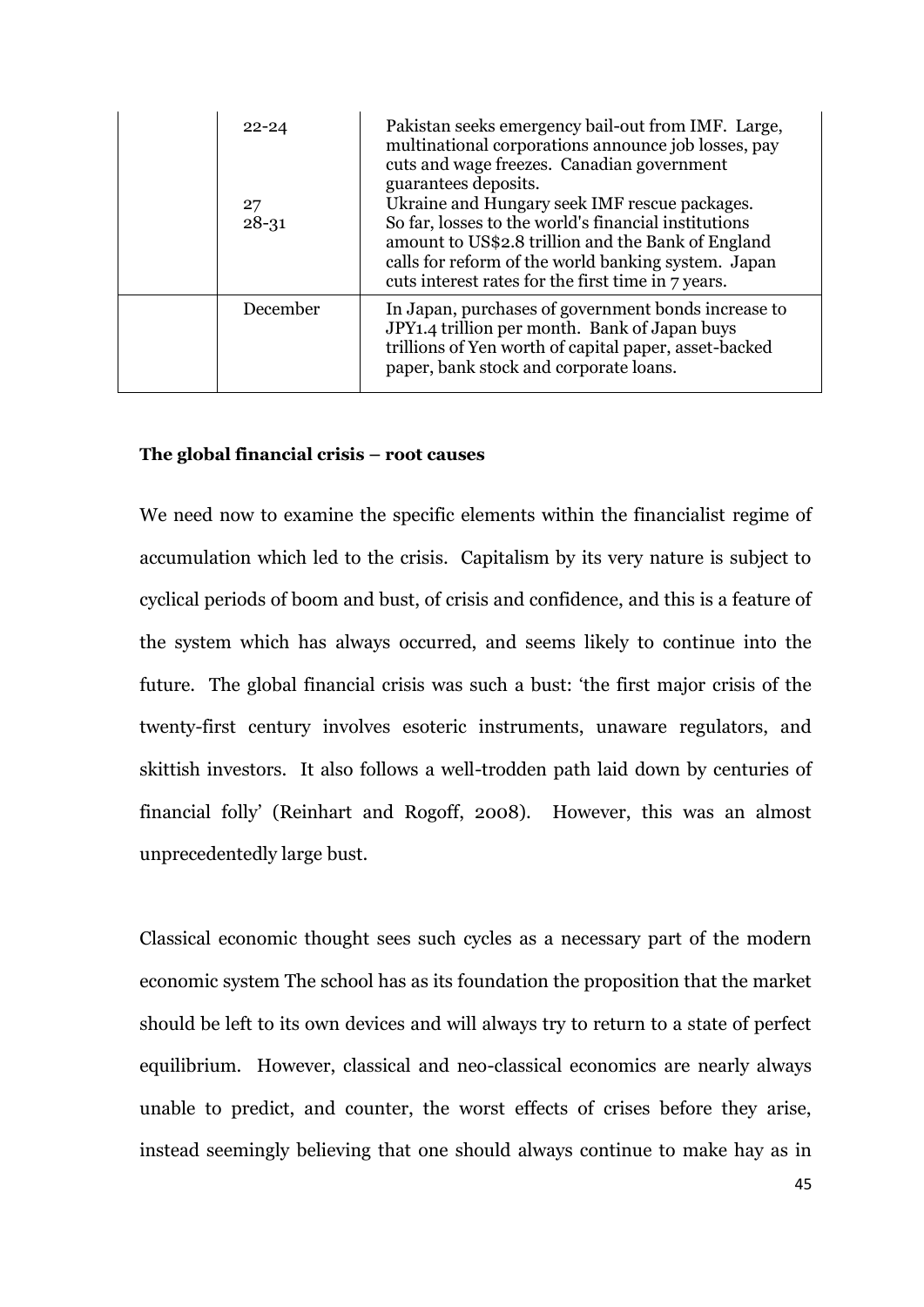*this* instance (as opposed to all other times in the past!) the sun won't stop shining.

In contrast, according to Marx, economic and financial crises are the result of destructive forces which demonstrate the fundamental flaws in the capitalism system. They are also stark evidence of Marx"s materialist conception of modern history, as the following illustrates:

Commercial crises… by their periodical return put on its trial, each time more threateningly, the existence of the entire bourgeois society. In these crises a great part not only of the existing products, but also of the previously created productive forces, are periodically destroyed… And how does the bourgeoisie get over these crises? On the one hand by enforced destruction of a mass of productive forces; on the other, by the conquest of new markets, and by the more thorough exploitation of old ones. That is to say, by paving the way for more extensive and more destructive crises, and by diminishing the means whereby crises are prevented (Marx and Engels, The Communist Manifesto, 1967:225-226).

And so it came to pass in 2008. The global financial crisis was the largest economic crisis since the Great Depression of the 1930s. Although it has become common parlance to speak of the crisis occurring as a result of the failure of the US subprime mortgage market, the subprime mortgage crisis was merely the catalyst for the bust.12 In reality the root causes of the crisis are likely to be found in the US Government"s response to the stock market crash and the burst of the internet bubble in the late 1990s (Crotty, 2009; Clarke, 2010). These responses included (beginning in 2004) slashing short-term interest rates to stimulate investment, which flooded the market with cheap credit (Crotty, 2009; Clarke,

1

<sup>12</sup> Subprime mortgages were mortgages over family homes which were provided to those with a reduced ability to service their debt. These borrowers were considered "subprime" because they may have had low incomes, bad credit or unstable employment histories. These mortgages were usually on-sold after the debt was created.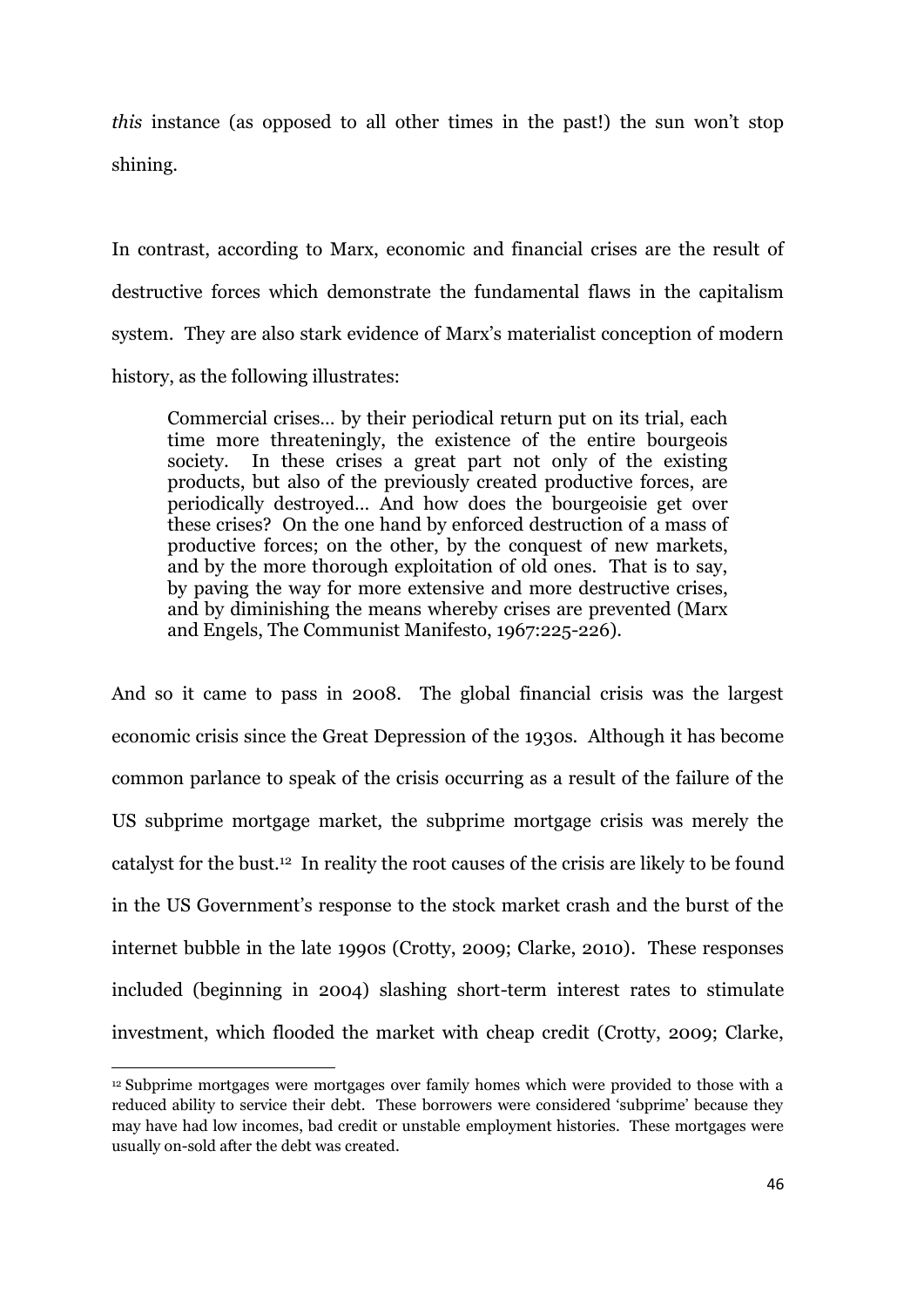2010). Other causes relate to the 1998 Basel Accord banking rules which encouraged banks to shift risky activities off balance sheets (Eichengreen, 2009), and the decision of the US Securities and Exchange Commission to raise acceptable leverage ratios for investment banks from 12 times capital to 40 times capital (Crotty, 2009).

These specific actions, coupled with macroeconomic neoliberal policies, led to a massive boom in most Western economies, with the boom most affecting financial products and property markets. House prices in the US rose by around 30 per cent in the five years leading up to the crisis (Claessens et al, 2010). In New Zealand, real house prices increased by eighty per cent between 2002 and 2008.13 However it has been shown that the larger and longer the boom, the more likely a major crisis will follow (Claessens et al, 2010). The flood of cheap credit mentioned above saw household debt burdens (in comparison to wages) rise sharply and lending to borrowers unlikely to be able to sustain such debt became widespread. In the US, this private debt accumulation (particularly by those in the most vulnerable position) was further fuelled by loans which had very low teaser interest and repayment rates for the first one to five years of the loan, with those rates then rising sharply to match market rates at the end of the teaser period. When this occurred, many people were unable to meet their debt obligations, which caused a crash in the housing market, forcing mortgagee sales and many households then found themselves in negative equity. This was the 'trigger' of the crisis, but it was fundamental structural economic causes which

**.** 

<sup>13</sup> Department of Prime Minister and Cabinet, Final Report of the House Prices Unit, March 2008. Available at: <http://www.dpmc.govt.nz/sites/all/files/publications/hpr.pdf> (accessed 30 December 2011).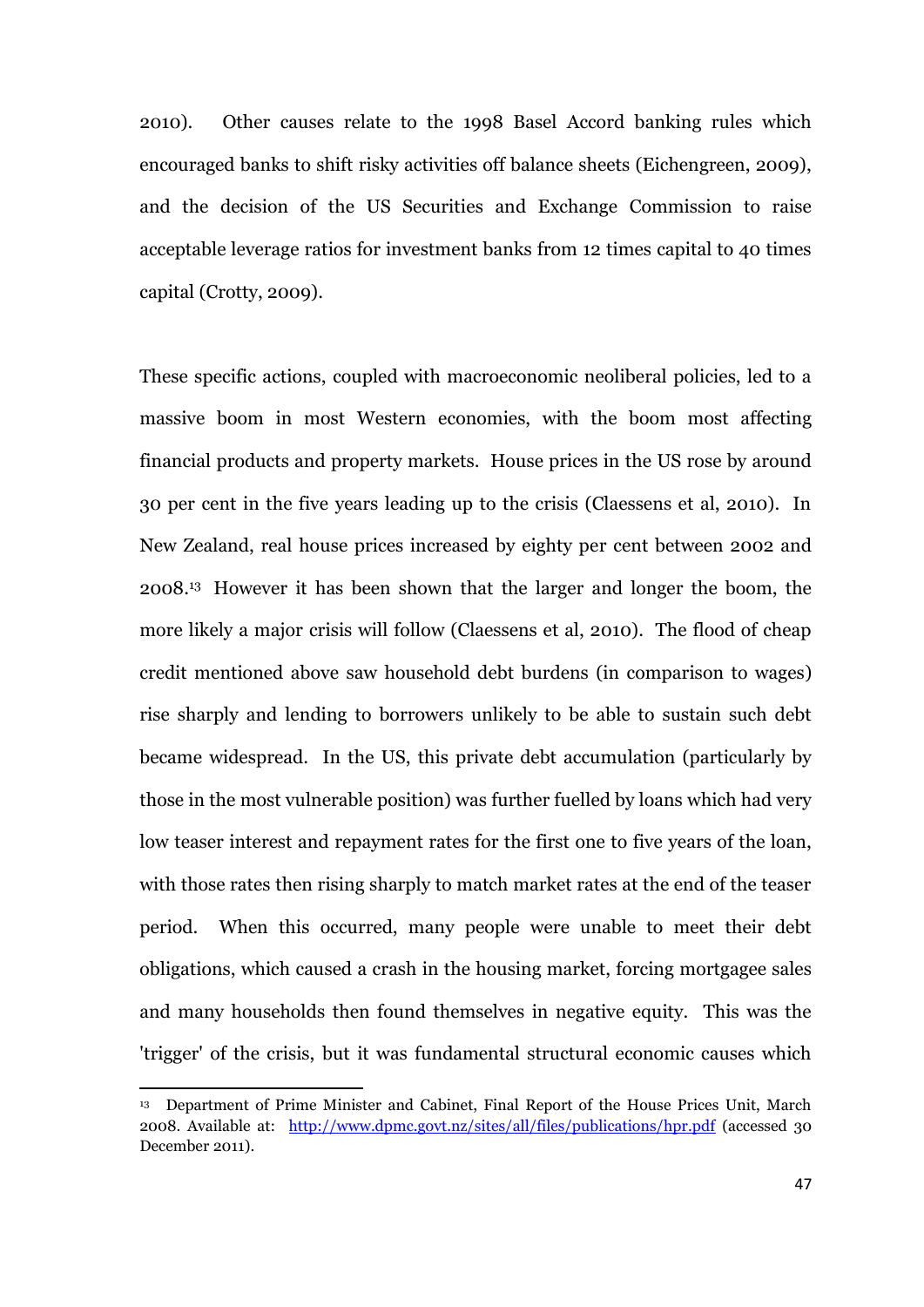saw the unravelling of the financial system worldwide. In analysing the links between the economic system and unemployment rates, Huber and Stephens provided a brief commentary in Scandinavia in the 1980s, which mirrors the events that unfolded on a global scale - namely deregulation followed by spending booms and inflated property values. This led to a bust which "caused bank insolvency and consumer retrenchment, which in turn aggravated the deep recession" and ultimately led to government bank bailouts (Huber and Stephens, 1999:14).

As mentioned above, banks and other financial institutions had for some time been allowing the gradual build-up of systemic risk across the financial system (within households as well as across and between financial institutions) (Callinicos, 2010:29). During the boom, derivative markets greatly expanded (including mortgage backed securities and collateralised debt obligations), and a shadow banking system developed, whereby financial products and instruments were developed in order to sidestep government regulations. In 1979, Michel Aglietta provided a comprehensive analysis of financial crises. He identified that crises which have at their epicentre credit products given liquidity by the banking sector will be their very nature become global financial crises and that such crises will have social aspects, and the crises represent a rupture in the process of accumulation (1979). The financial system, which had previously been controlled by the banking 'oligopolies' began to fundamentally change as the Western Fordist accumulation regime was replaced by the post-Fordist regime. Market finance and debt became *de rigeur*, with institutional investors (that is, shareholders) gaining ever-increasing influence over increasingly global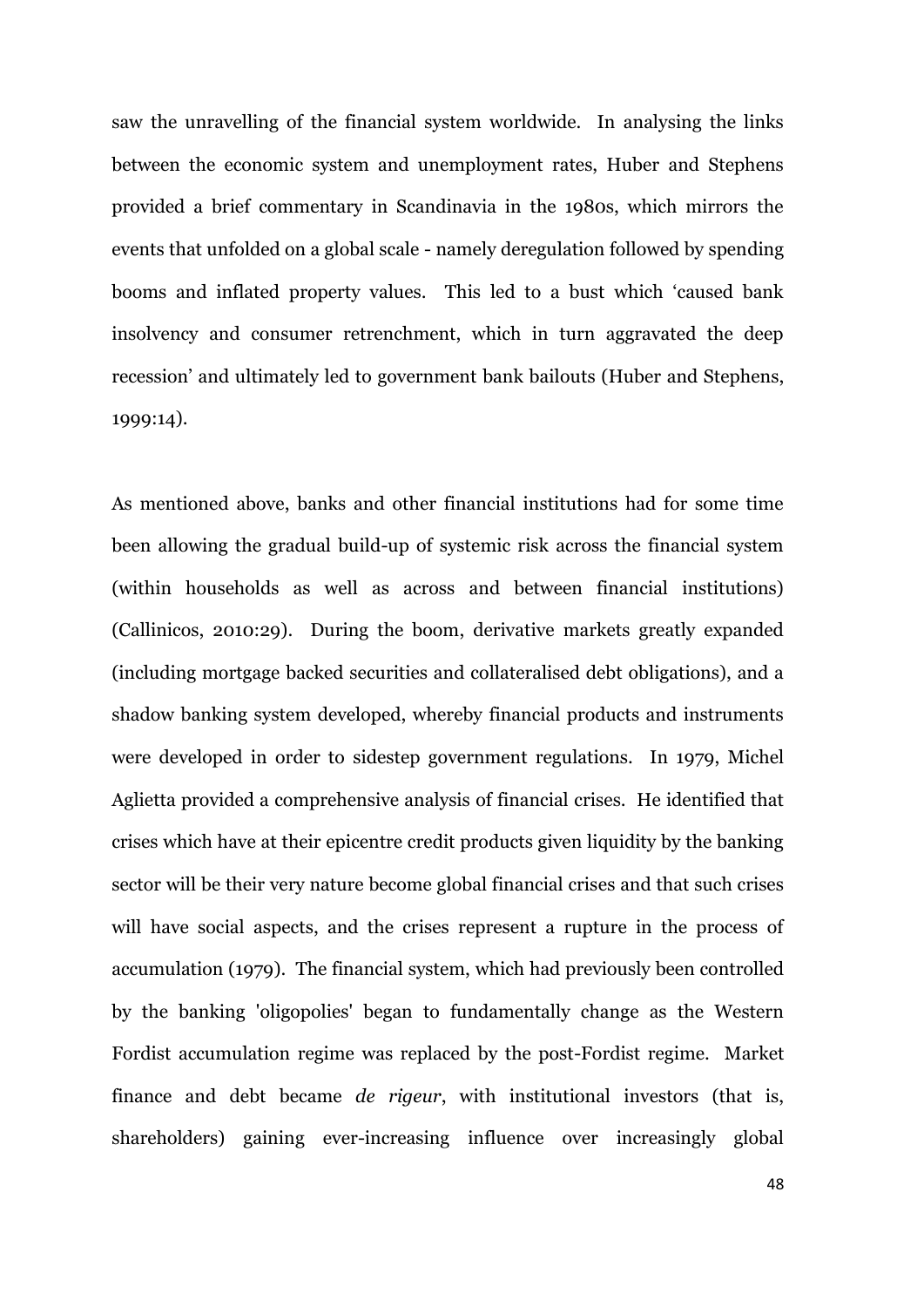corporations and by extension, the transnational financial system. International credit rating agencies were (in hindsight) dramatically underestimating the level of risk attached to the financial institutions and the "shadowy" products which were becoming increasingly common.<sup>14</sup>

#### **The causes of the sluggish real economy**

1

Although it is an aspect of Marxist economic thought that could have an entire volume dedicated to it, it is perhaps useful here to give some consideration to the theory of the "tendency of the rate of profit to fall" (TRPF). This theory could help to explain why there was a shift in investment from the real economy towards the riskier financial sector, which ultimately led to the global financial crisis.

Marx outlined his theory around the TRPF in Volume Three of *Capital*, completed in 1864. Marx considered that capitalist accumulation would likely always result in a long-run tendency for profits to drop. This is because the costs of the organic composition of capital (that is, the human labour power), will necessarily always increase. This will be so even as the costs associated with the inorganic (or mechanical) composition of capital decrease. The organic composition of capital tends to be more variable than the fixed or even sunk costs of the inorganic portion. Technology improvements and advancements result in changes in the organic composition of capital and production (for instance, mechanised or computerised production requires less people to produce the same

<sup>14</sup> Austin Murphy, of the Oakland University School of Business, provides a critical analysis of the purely mathematical models which the rating agencies employed to evaluate credit risk and finds it caused widespread risk underestimation (Murphy, 2008).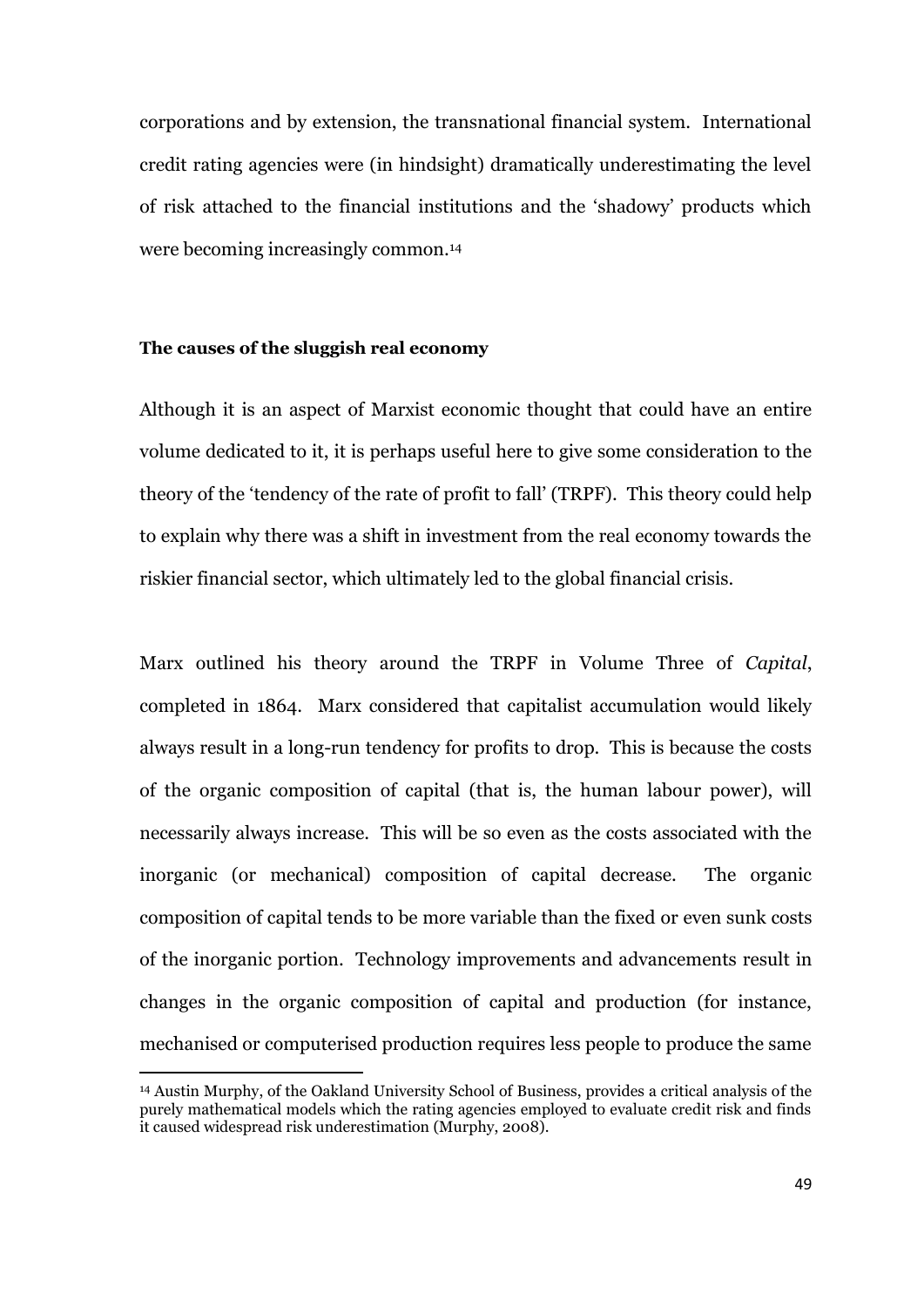product than previously). If the organic composition of capital was to remain static, then profit rates would also remain stable. A fall in the rate of profit will follow a technological advancement becoming widespread across competing producers (and therefore cheaper), as the variable costs of the organic composition of capital have a greater impact on profit margins. It is the competitive nature of capitalism which results in profit margins ultimately dropping in the longer term (Marx, 1977:489-491). The rate of profit might also fall when the fixed costs of inorganic capital increase. What is important is the proportion of capital which must be spent on human labour power (Wolff, 2002:80-81).

Brian Roper has considered the causes of the stagflation period which set during the 1960s, in particular how the end of the long boom relates to the New Zealand context. He considers that the causes of the high rate of profit seen during the Fordist long-boom led to a longer-term fall in the rate of profit. These causes included "historically low organic composition of capital, [a] rise in the rate of surplus value, [and a] decrease in the turnover time of capital" (1993:19). In terms of regulationist interpretations, Robert Boyer notes the escalating price of inorganic production costs (including the price of oil) in the development of the period of economic downturn at the time.

Therefore, the fall in general rate of profit which was occurring during the 1970s saw states embarking in policy programmes at the micro and macro level which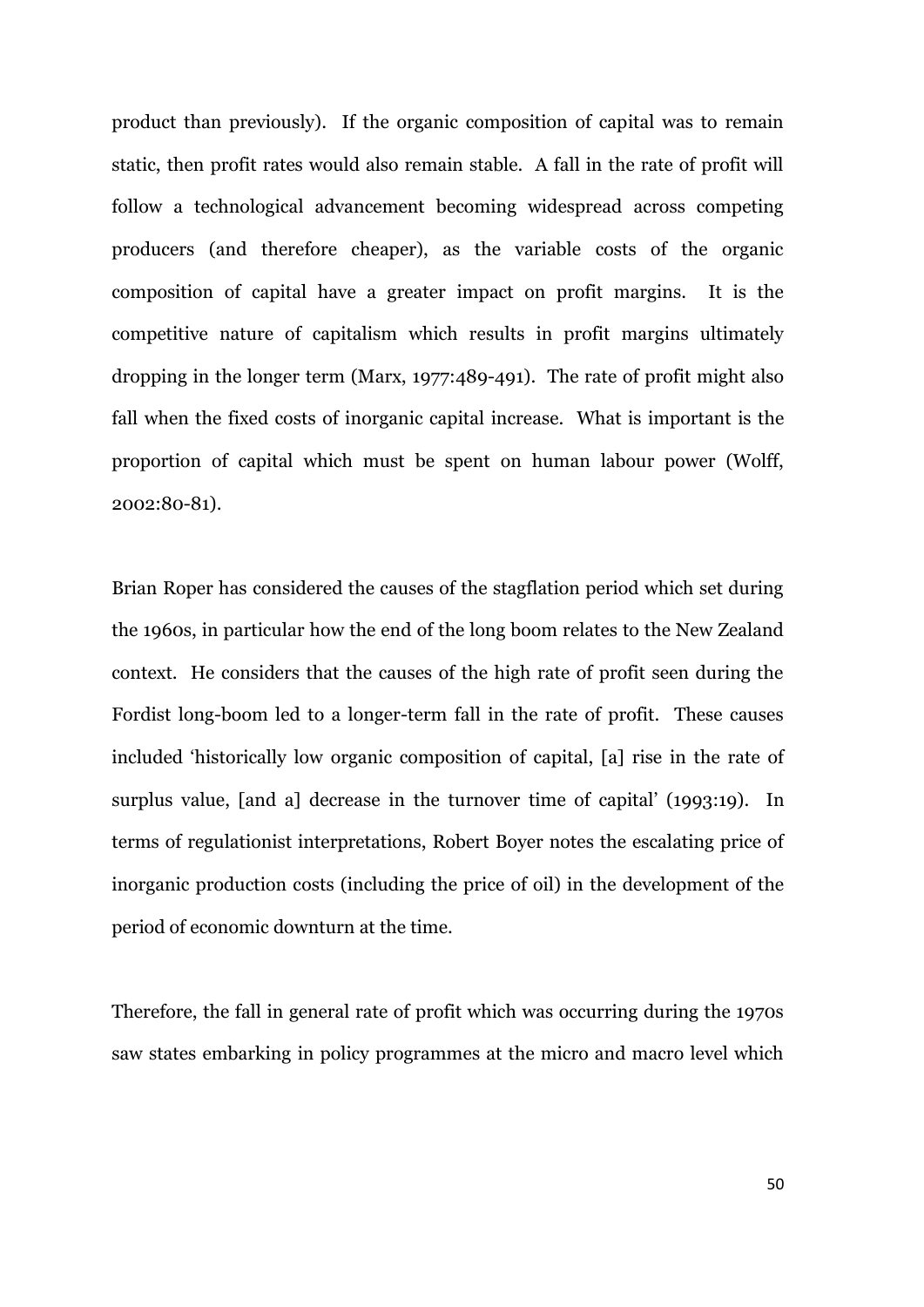sought to increase profit levels, but which ultimately would lead to overinvestment in the financial sector.<sup>15</sup>

### *The accumulation of risk in the financial sector*

Returning to the developments which led to the global financial crisis, as the value of credit and derivatives continued to rise, the unprecedented growth was not mirrored by growth in the real economy, which was simply unable to return acceptable levels of profit. Crotty describes how speculation in the financial sector became more common in response to this:

Given perverse incentives in financial markets, the spectacular returns to financial risk-taking, and a sluggish real economy in which growth was sustained primarily through the impact of rising debt and financial wealth on aggregate demand, the additional funds [generated and available] were mostly used for speculative financial investment (2009:574-575).

The increasing use of derivatives such as mortgage-backed securities saw layers of leverage being created. Credit default swaps in the US totalled over US\$55 trillion and these transactions occurred in a totally unregulated fashion and were often sold over the phone (Murphy, 2008). When the defaults began on the subprime mortgages, it soon became clear that the credit default swaps charged on them were under-priced and losses began to exceed credit premiums. Commentators have also described how the global financial system was becoming increasingly opaque and complex, with not even specialists fully able to understand it (Claessens et al, 2010; Eichengreen, 2009). The spreading of risk

**.** 

<sup>15</sup> See also Callinicos"s discussion of Harvey"s analysis of crises using theories around TRPF (2010:44-49).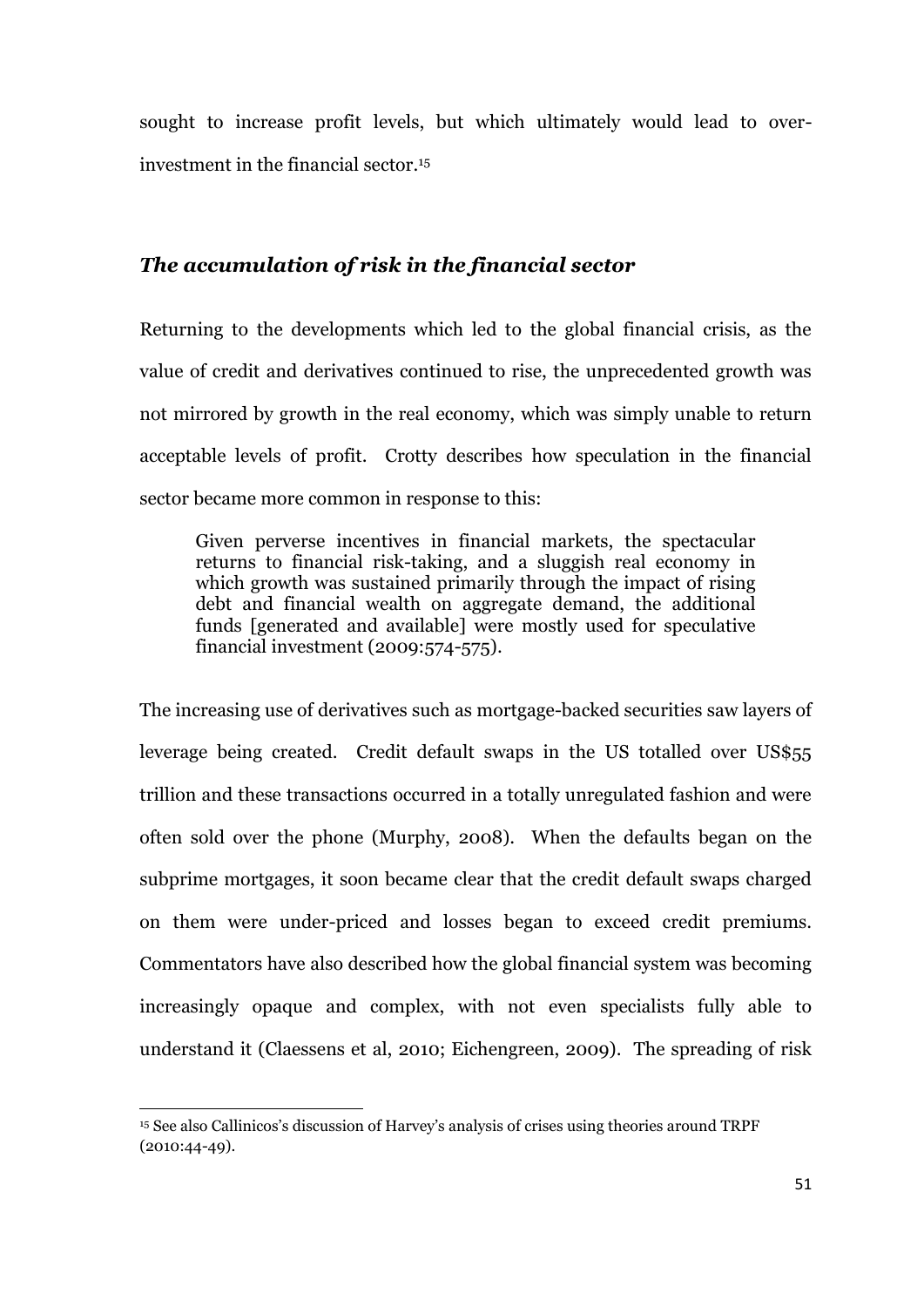created by the complex financial products created a system where problems in one area led to rapid spillovers into others, and ultimately the risk was transferred to those least able to understand it – households (Crotty, 2009).

As monetary losses mounted on the derivative market, losses of confidence and trust accelerated rapidly. Banks were forced to absorb their off-balance-sheet subsidiaries to prevent them failing and the rating agencies started to downgrade ratings in "multiple notches" (Claessens et al, 2010). Internationally, credit started to dry up. This led to a general liquidity shortage and massive sell-offs. Businesses began to fail, leading to a sharp leap in unemployment, insolvency and more mortgage foreclosures. Stock prices declined and foreign exchange markets fluctuated wildly. One of the major crisis points of the whole process was the collapse of financial giant Lehman Brothers – this led to governments around the world bailing out financial institutions considered "too big to fail" and (starting with the Republic of Ireland and then followed by other countries including New Zealand) guaranteeing bank deposits in order to prevent a run on bank money (such runs had occurred during the Great Depression).

As mentioned above, one of the factors which made this financial crisis different from those previous was its global quality. Aglietta considers how in a globalised financial structure the prices of financial assets are subject to considerable fluctuations. The behaviour patterns of financial operators may be affected at any moment by a burst of 'frenzied speculation'. He considers it illusory to believe that prudential regulation and supervision of institutions will be enough to shore up the banks if the financial markets are unstable and the peak and trough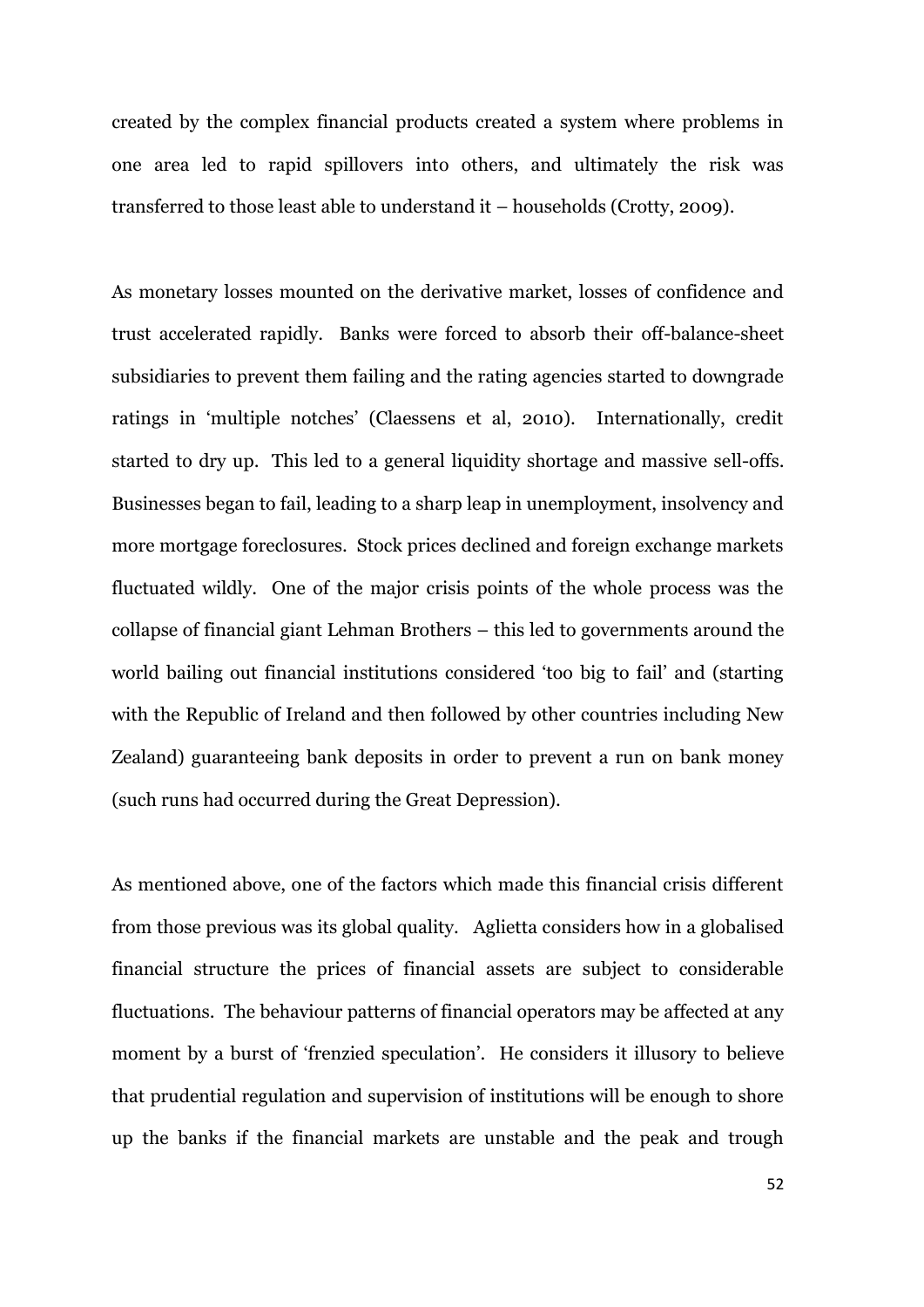elements of business cycle are substantial –a remarkably prescient statement of what was to occur during the global financial crisis (Aglietta, 1998:85).

However, in order to understand whether or not this crisis was so different from those that preceded it, we need to ask how the systemic developments which led to the global financial crisis compare to broader Marxist conceptions of economic cycles.

#### **Marxist theories of economic cycles**

One useful comparison may be to examine how Marxists (at the time, as well as since), interpreted the largest and most widespread economic downturn in modern history, the Great Depression. Economists Michael Howard and John King observe that in relation to the Great Depression "there was no agreement among Marxian theorists concerning the nature of the crisis" (1990:82). They go on to analyse the various Marxist and Marxian theories developed at the time of the Depression and soon after, and ultimately conclude that due to Marx"s own various theories of economic cycles, there could not be any agreement between the theorists as there is an "embarrassment of riches" in Marxist economic theory (Howard and King, 1990:100).

One approach which is particularly salient in regard to the global financial crisis is that relating to disproportionality. Contributions to this theory have variously come from Otto Bauer, Fritz Naphtali, Friedrich Pollock, the Bolshevik economist Yvegni Preobrazhensky and Natalie Moszkowska. Disproportionality is a theory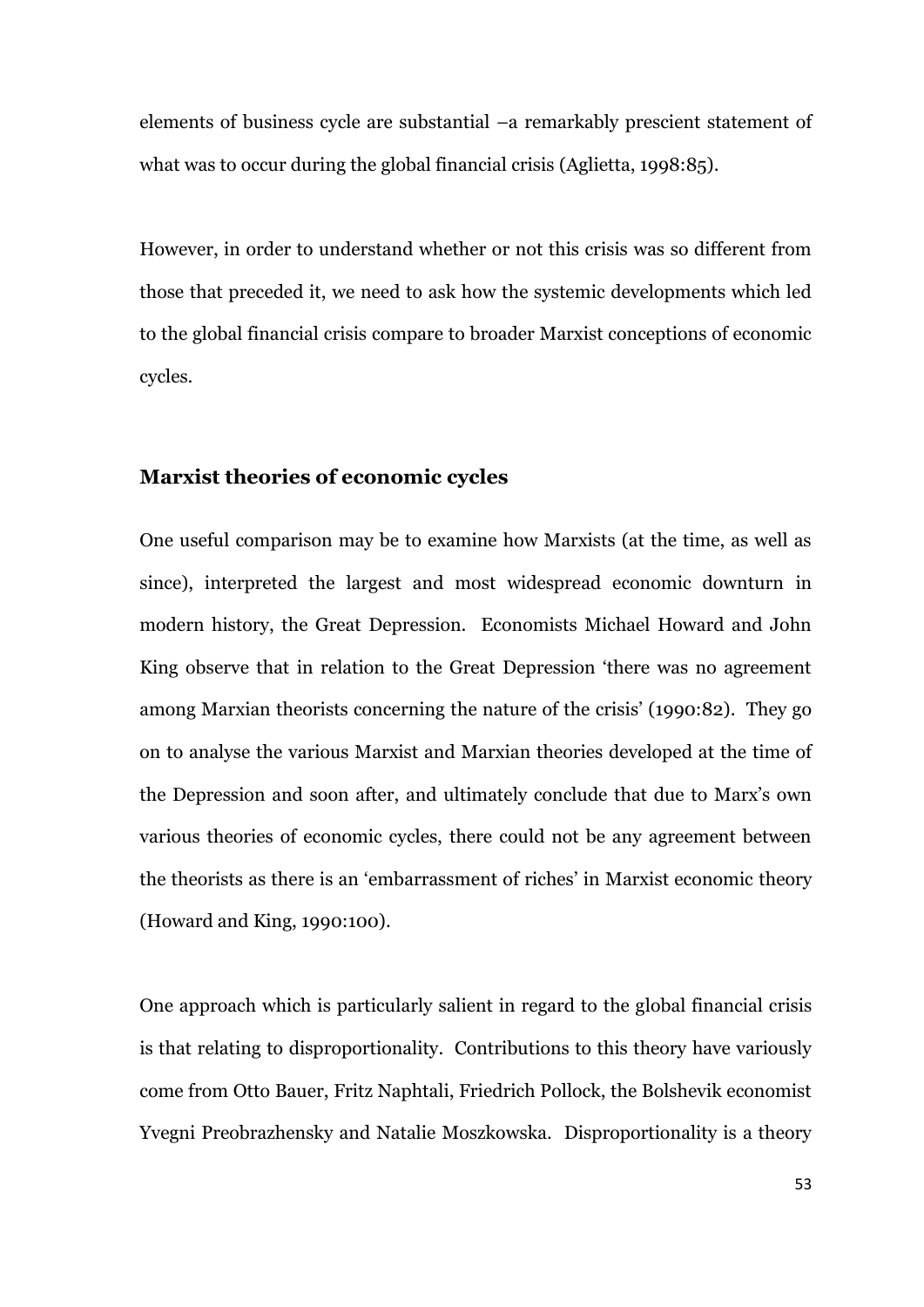of overproduction which is caused by capitalism"s inherent anarchy – investments are undertaken on an individualist, discrete basis with no overall planning or consistency, which can lead to overproduction in certain sectors which can then lead to overall general overproduction.

The theory was further developed as having particular relevance in relation to monopoly capitalism, as considered by Paul Sweezy, who considered that capitalism was becoming dominated by a shrinking number of giant corporations (1946). Such monopolisation could aid disproportionality as the shrinking industrial "gene-pool" can easily lead to sectoral overinvestment. Writing at the time of the Great Depression, Preobrashensky theorised that under monopoly capitalism, economic crises are more intense and recoveries are slower than under full competition capitalism due to the limited number of industries and corporations within them restricting innovation and investment (Howard and King, 1990).

Regulationists have identified that the predominant place of market financialism in the economic systems of the Western world saw global debt markets and global asset markets becoming increasingly interlinked – note the above discussions of the boom in credit and market derivatives that was not mirrored in the real economy. As this interlinking continues to grow, there is an increasing tendency for financial cycles to be magnified. This is precisely what occurred in the 2000s – there was a massive boom followed by a catastrophic crash. Indeed, in a very prescient statement, Aglietta and Rebérioux said 'the interlinking of the financial logic of markets and of a regime of corporate governance controlled by the stock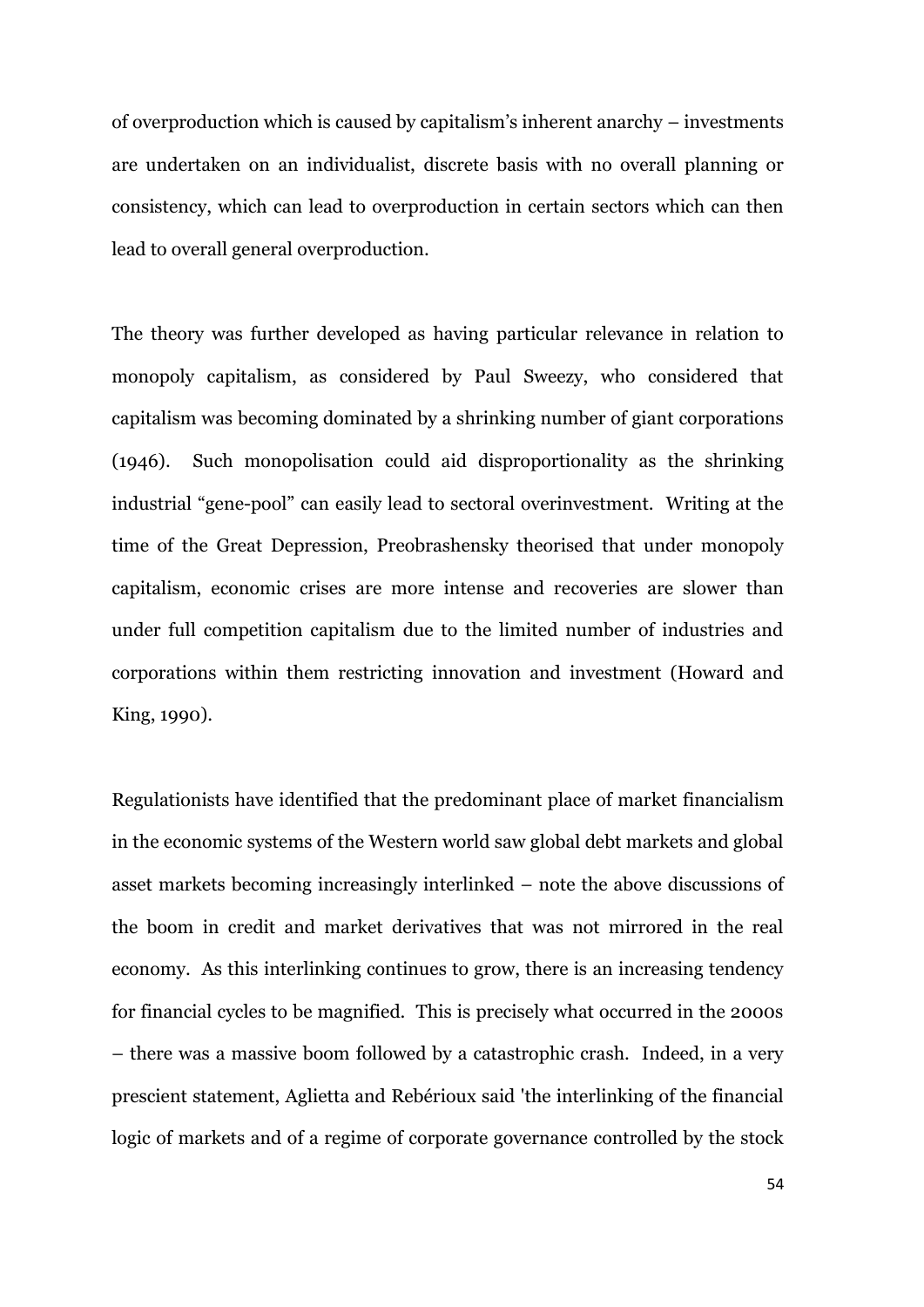market is a dynamic system that oozes instability' (Aglietta and Rebérioux, 2005:183).

## **Financialist monopoly global capitalism**

Thomas Clarke in a very recent analysis of the Global Financial Crisis cycle, stated:

After almost half a century in the cupboard, the global financial crisis resonates strongly with central elements of Marxist analysis, and reinvigorates the force of a Marxist critique of capitalist economy and society. The financialisation of western economies seems to be compounding the most exploitative elements of capitalism: increasing economic enslavement, intensifying inequality, and increasing instability (Clarke, 2010:2).

He expands on the elements financialisation as comprising: the ascendency of 'shareholder value as a mode of corporate governance'; the growth of capital market over bank-based financial systems; the increasing power (both political and economic) of the rentier class; the "explosion" of financial trading and new financial instruments; increase of profit being derived purely through the financial rather than through the real economy and overall "the increasing role of financial motives, financial markets, financial actors, and financial institutions in the operation of the domestic and international economies' (Clarke, 2010:14). It is notable that this list shares many factors in common with the root causes of the global financial crisis discussed above.

55 The global financial crisis was caused by overinvestment in the financial sector – a sector which had developed monopolistic tendencies in relation to growth and wealth generation in comparison with the real economy and the traditional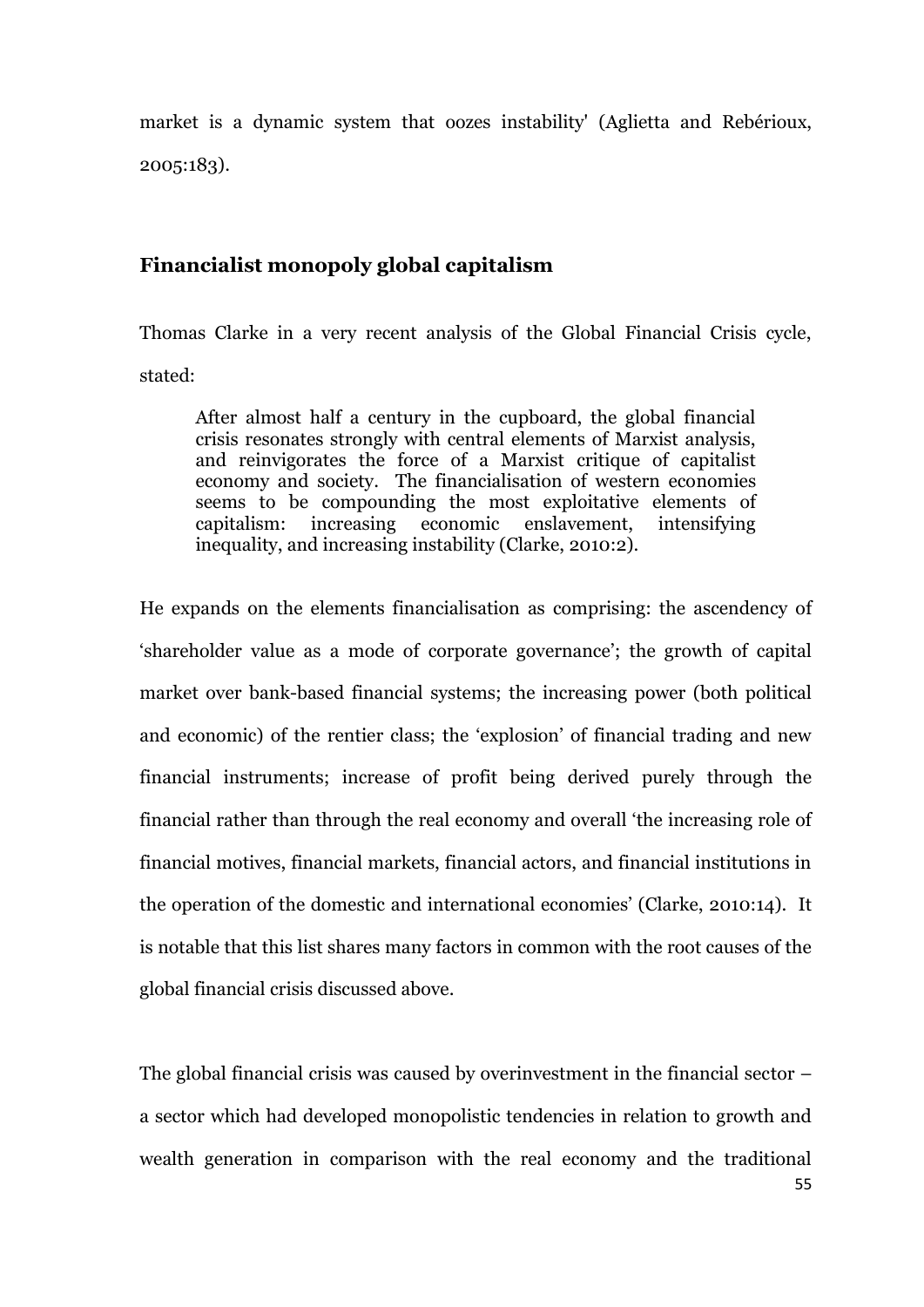wealth creation of trade and production. This disproportionality could not continue, and the subprime mortgage collapse triggered the near-collapse of the straw man that was the opaque and complex financial system. The monopolistic tendencies of the financialist regime led to a far more intense crisis than had occurred in eighty years.

Using the regulation approach, one can see that the financialist monopoly global capitalist regime evolved out of the earlier accumulation regimes or modes of growth of the capitalist system of the twentieth century – namely Fordism and post-Fordism. The stagflation which occurred in the post-Fordist regime in the 1980s saw a reversion across the Western world to neoclassical economic policy paradigms. Financial deregulation was rampant and it was accompanied by monetarist economic policies, implemented in order to stimulate growth. In the first decade of the twenty-first century, the birth of the "new economy" in the form of information technology growth and the internet boom, as well as the elevation of shareholder value as the dominant corporate model, laid the foundations for the development of the financialist regime. The fundamental elements of the regime ultimately led to the global crisis which unfolded in 2008.

As the causes of the global financial crisis lay in the disproportionality caused by financialist monopoly capitalism, one could assume that states' responses to the crisis might aim to counter the disproportionality through fundamental reform to curtail the overinvestment in the financial sector. However, as it will be shown, the states' responses to the global financial crisis illustrate Jessop's theory that the state in advanced capitalist societies exists in a strategic-relational space with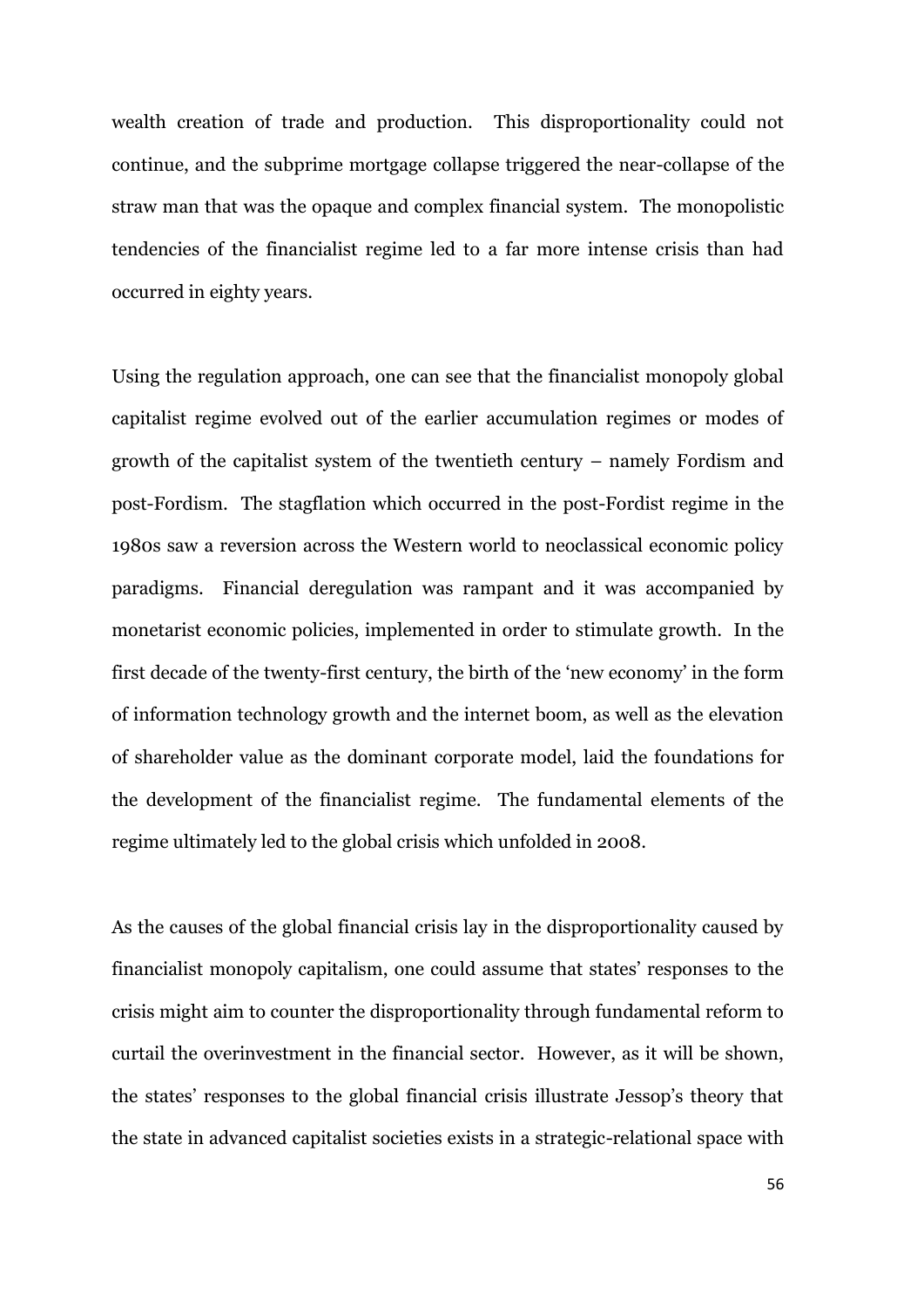the capitalist system. The regulationist interpretation of unemployment-related policies illustrates that social policy programmes support - and are supported by the dominant regime of accumulation. Unemployment-related responses to the crisis indicate that this interpretation is valid, and the New Zealand government"s response in particular demonstrates this.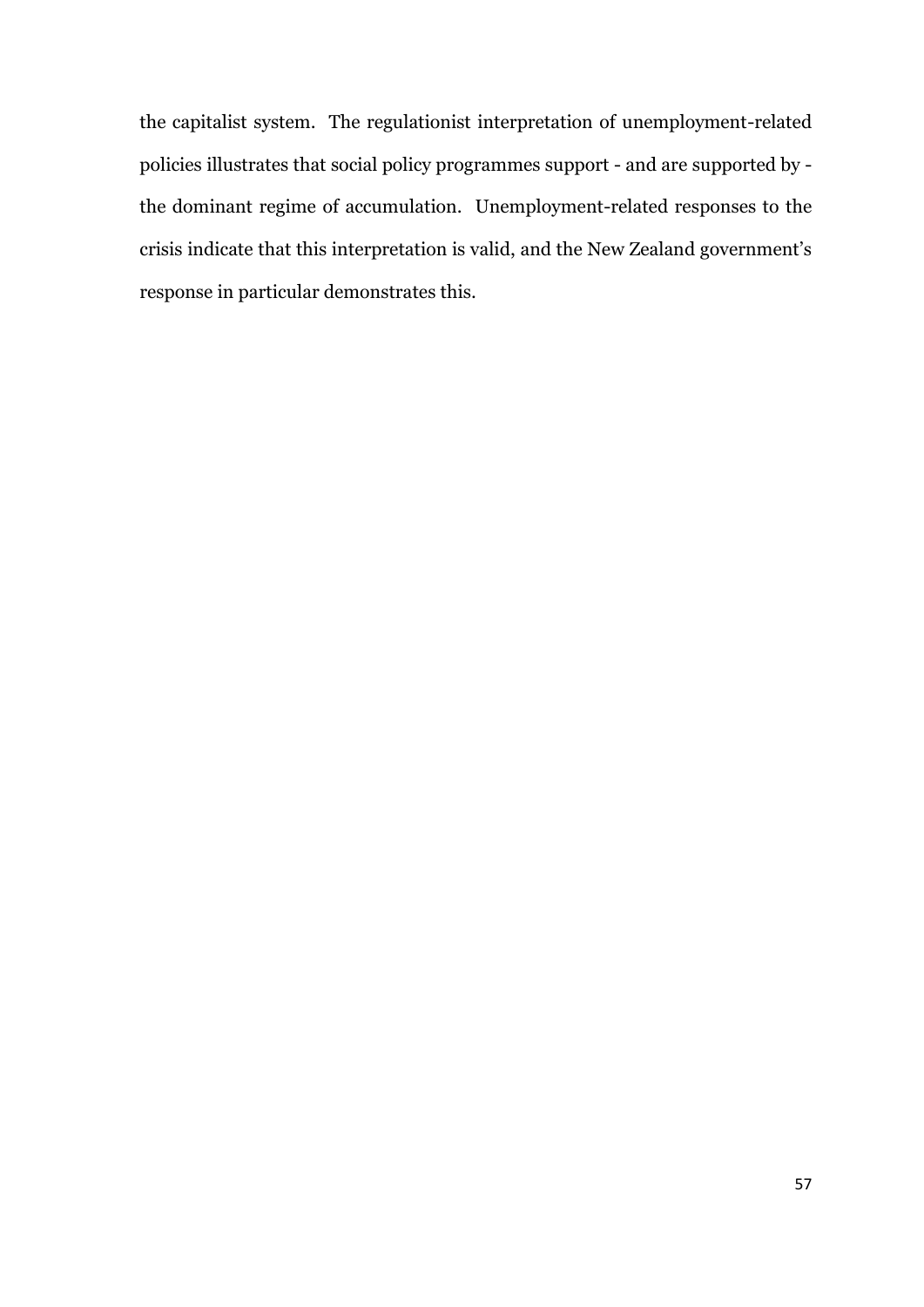# **Chapter Three: Transnational historical materialism: Marx meets Gramsci in Holland (and how this relates to the global financial crisis)**

The regulation approach is a framework for analysing the changes in the capitalist system as well as its enduring nature, which rejects the notion that the economic system can be understood as an abstract notion that tends towards general equilibrium. The system is instead, primarily, a social creation and as such, develops through changes in the dominant structure of social relations. These social relations, along with other extra-economic factors create and support the dominant accumulation regime which determines the specific forms of *règulation* that define a particular period of capitalist development.

Since it was conceived of in the 1960s and further developed in the 1970s, the regulation approach has evolved somewhat as a research programme. This has been a result of refinements in the theories developed and also as the approach has been used to analyse different capitalist epochs and developments. Bob Jessop and Ngai-Ling Sum state that over time, the regulation approach has moved beyond simply examining:

The generic crisis tendencies of capitalism to identify their specific forms in different periods and/or varieties of capitalism and to examine the major ruptures and structural shifts that occur as accumulation and its regulation develop in and through class struggle and other types of social conflict (2006:14).

Delving more deeply into the regulationist research programme will enable us to identify a more detailed framework in order to state policy responses to the global financial crisis.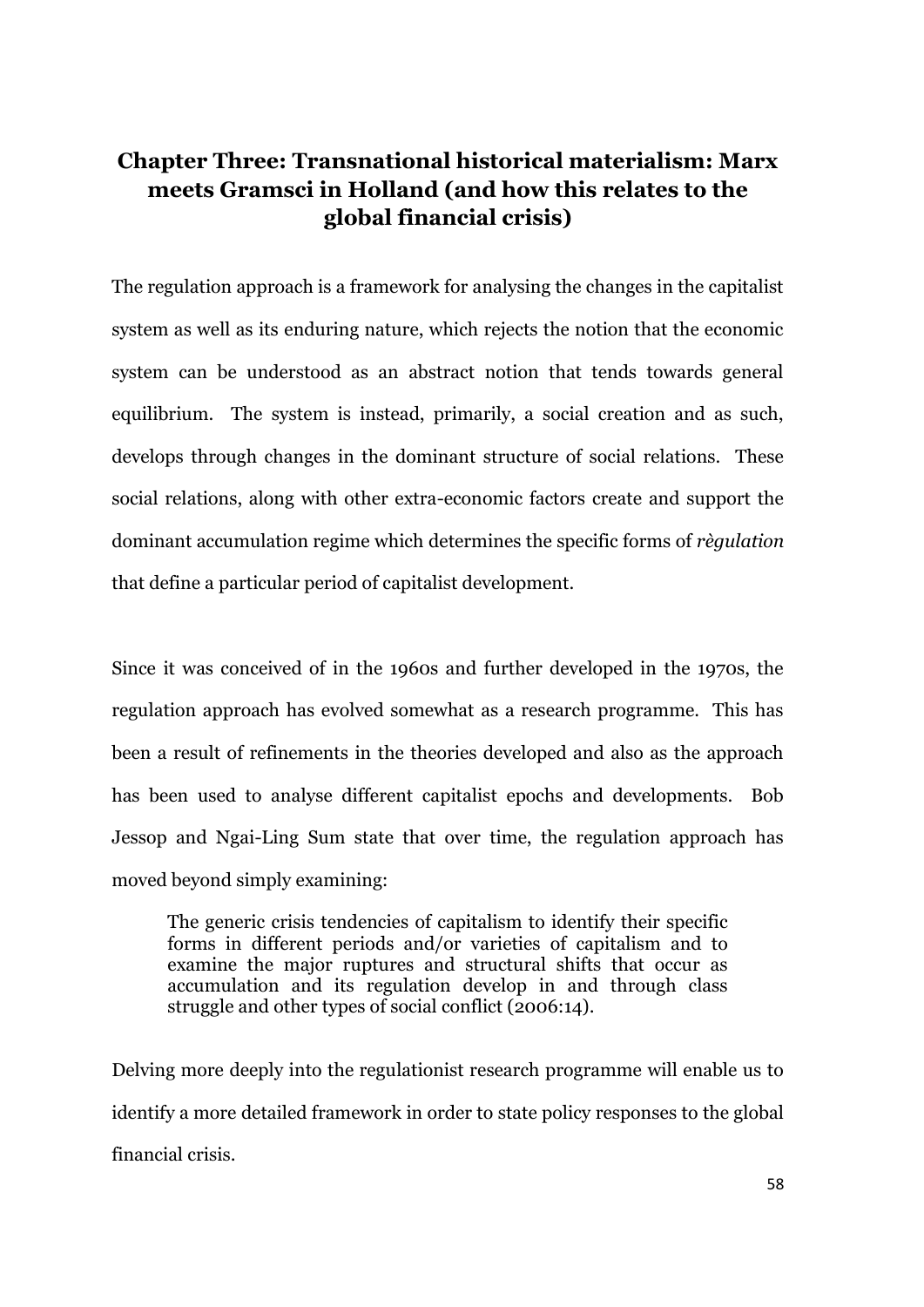## **The Amsterdam school of regulation**

Jessop and Sum have identified seven different regulationist 'schools'. The schools all share four features which define the research programme.

First, 'the regulationist programme implicitly adopts a *critical realist* scientific ontology and epistemology' (Jessop and Sum, 2006:16). This method seeks to explain why certain events happen or observations can be made, based on a logical method of considering the factors which could have led to such an event or process.

Second, the regulation approach uses a method of articulation which 'continually redefines, elaborates and adds analytical categories as it gets closer to specific conjunctures' (Jessop and Sum, 2006:17). By this, Jessop and Sum are meaning that the approach dismisses "explanatory principles" which do not take into account situation-specific differences. It actively avoids deliberate overabstraction and focuses instead on social formations and transformations using the third feature - historical materialism and critical theory. This will explained further in this Chapter. Lastly, 'all schools engage in empirical research on the changing *economic and extra-economic forms and mechanisms*...that secure capital's reproduction as a social relation' (Jessop and Sum, 2006:18, original emphasis).

59 Each of the schools which Jessop and Sum identify are regulationist in that they adopt the four features just described, yet each school focuses their research programme around a specific facet of regulationist political economy, and are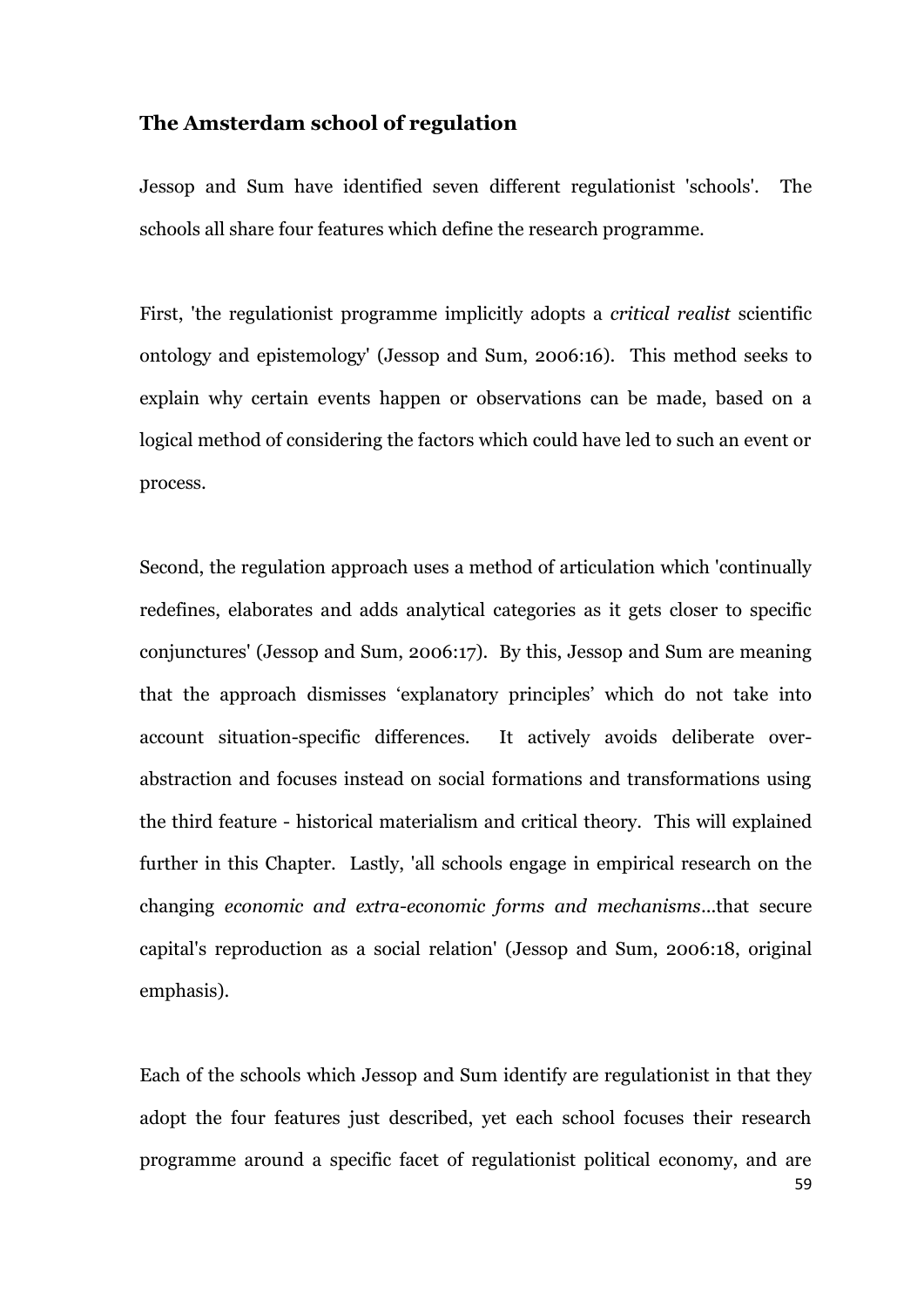generally grouped geographically, depending on where the thrust and focus of their research agendas developed. It is not within the parameters of this writing to provide an in-depth analysis of all the different schools. <sup>16</sup> Instead, this research will utilise the principles and theories developed by the so-called Amsterdam school, which was (obviously) developed in the Netherlands.

The leading proponents of the Amsterdam school are Henk Overbeek, Otto Holman, Kees van der Pijl, and Bastiaan van Apeldoorn. Jessop and Sum attribute the school's political origins to the Dutch student movement of the late 1960s. The school has labelled itself 'transnational historical materialism', and the focus of its research is the way social relations under the capitalist accumulation regime have been transnationalised, using an historical materialist framework to allow critical examination of actual, specific developments in national, regional and global political economics.

Overbeek defines it as:

 $\overline{a}$ 

The application of the historical materialist method to the study of transnational social relations. It comprises:

1. a materialist philosophy of history... which leads to the ontological primacy of 'social relations of production';<sup>17</sup>

<sup>16</sup> Jessop and Sum identify the seven schools as being: (1) the 'regulation through overaccumulation-devalorization' school developed from the mid-1960s by Paul Boccara, chief economist of the French Communist Party; (2) the *Groupe de recherche sur la règulation d'économies capitalistes* (GRREC), based in Grenoble, which analyses the role of profit rates and competition; (3) the dominant Parisian school, as developed by Aglietta and Boyer; (4) the West German approach which synthesises the Parisian approach with traditional Marxist political economy and state-theoretical analyses; (5) the Amsterdam school; (6) the Nordic economic policy school which specifically analysed small, open economies; and (7) the American radicals who analyse different social structures of accumulation (Jessop and Sum:2006).

<sup>17</sup> Here, Overbeek is referring to Marx"s concept of *Produktionsverhältnisse,* which was central to his analysis of capitalism and its complex economic and extra-economic relations between workers, employers and capital. Marx described this concept most succinctly in his *Preface to A Critique of Political Economy*: "In the social production of their life, men enter into definite relations that are indispensable and independent of their will, relations of production which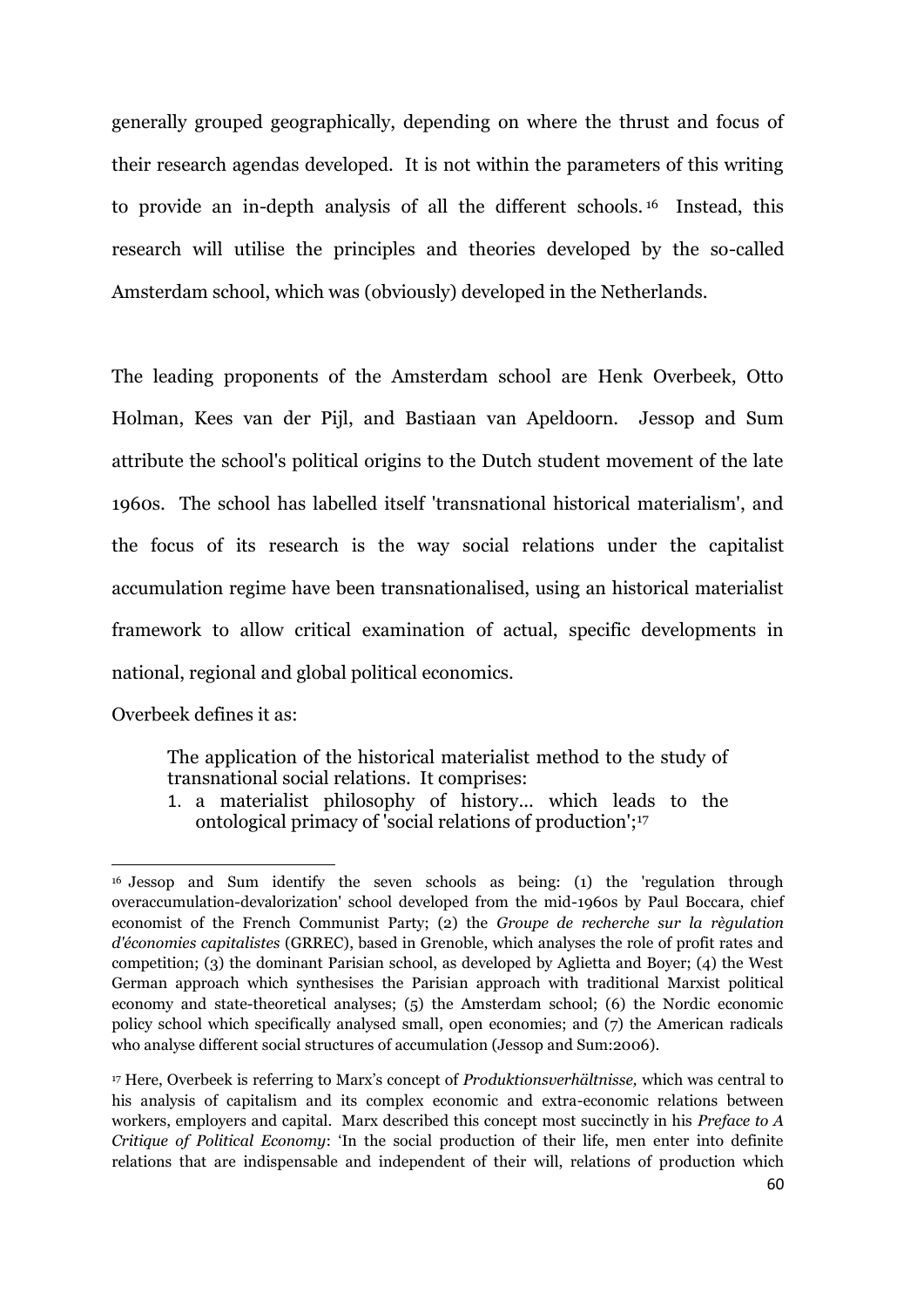- 2. a rejection of the separation between subject and object which is characteristic of 'positivist' social science<sup>18</sup> and the adoption of a dialectic understanding of reality as a dynamic totality and as a unity of opposites...;
- 3. the method of abstraction as outlined by Marx in the Introduction to the *Grundrisse* (Overbeek, 2000:168).<sup>19</sup>

Overbeek goes on to describe how the themes explored in the transnational historical materialist method were more common in the early twentieth century, that the "global dimensions of the processes of capital accumulation and of class formation, and the changing roles that national states play in these processes, were central in Marx's own understanding of capitalism' (2000:169).

Indeed, historical materialism was one of the foundation concepts that shaped Marx"s epistemology. Materialism was a philosophical tradition expounded "from Hobbes to Feuerbach" (Wolff, 2002:27), which considers all that is apparent in the physical world to be the foundation of life itself. However, early in his analyses, Marx inserted conscious and unconscious human activity into the theory – we change the physical world in our interactions with it. Jonathan Wolff explains Marx"s historical materialism by stating that humans:

**<sup>.</sup>** correspond to a definite stage of development of their material productive forces. The sum total of these relations of production constitutes the economic structure of society" (Marx, 1977:389).

<sup>&</sup>lt;sup>18</sup> A positivist approach assumes that there is an objective reality which can be used to test various theories to determine truth. The separation between subject and object refers to there being a difference between this objective reality and what we know of it.

<sup>19</sup> The *Grundrisse* was written by Marx in the middle of his career, but was not published until 1941. The "method of abstraction" to which Overbeek refers is Marx"s theory that political economy should be analysed by beginning with "chaotic conceptions of the whole" which will lead to 'simpler ideas' and ultimately the 'simplest determinations', through 'less and less complex abstractions". Marx postulates that a given country"s population may seem a concrete whole but in fact it is an abstraction 'if leave out for example the classes of which it consists'. Classes are also an abstraction "unless we know what are the elements on which they are based, such as wagelabour, capital, etc... Capital... does not mean anything without wage-labour, money, price, etc' (Marx, 1977:351).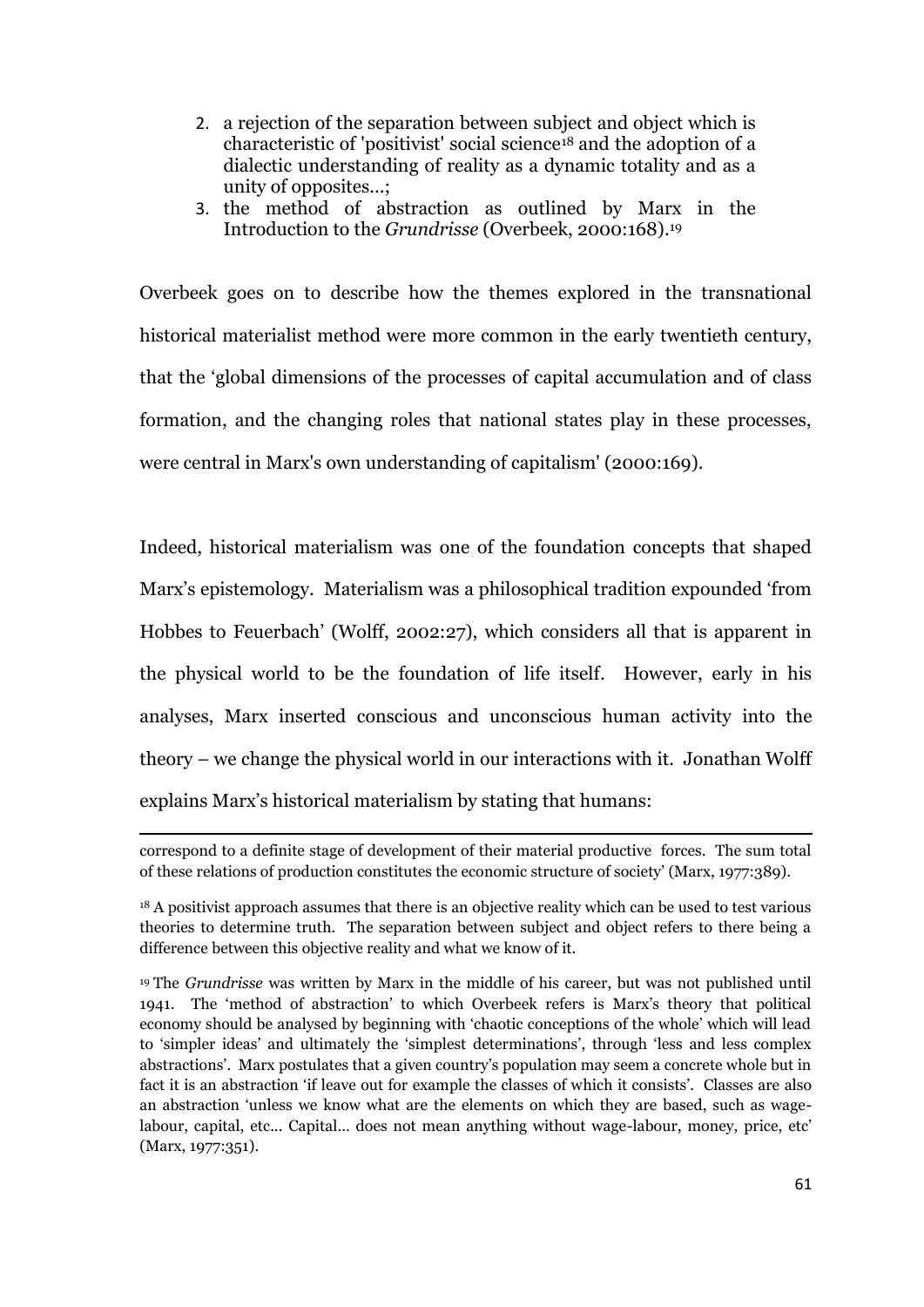Change the world not merely by changing the way they conceptualize it, but by physically transforming it: with picks and shovels; with ploughs and mechanical diggers, with looms and lathes. In changing the world they change themselves, by developing new skills, but also new needs. And this, in turn, gives rise to new forms of interactions, another aspect of our practical activity (2002:28).

So, our constant interactions with the physical, material world which we change

(and it in turn changes us), create and become our history. Human history, by

definition, is material because we cannot separate our physical interactions from

the historical process. To be human is to act materially. As stated by Marx:

The writing of history must always set out from these natural bases [geological, oro-hydrographical, climatic etc] and their modification in the course of history through the action of men [who] begin to distinguish themselves from animals as soon as they begin to produce their means of subsistence a step which is conditioned by their physical organization. By producing their means of subsistence men are indirectly producing their actual material life... The nature of individuals... depends on the material conditions determining their production (McLellan, 1977:160-161).

However, Wolff identifies that Marx never specifically defined what his theory of

historical materialism was, rather it needs to be gleaned from an analysis of his

writings (Wolff, 2002:52). Wolff has interpreted it thus:

Human history is essentially the story of the development of human productive power. We human beings differ from most animals in that we act upon nature to produce the things we want and need. The driving motor of human history is the development of our methods of production, which become ever more complex, ingenious and elaborate. Such development, however, always takes place within some economic structure or other (2002:54).

The Marxist theory of historical materialism was fundamental to Gramsci"s work and he developed it further into what he called a 'philosophy of praxis', of which he considered Marx to be the 'founder' (Gramsci, 1971:384). The term praxis refers to practical exercise or experience, as opposed to the merely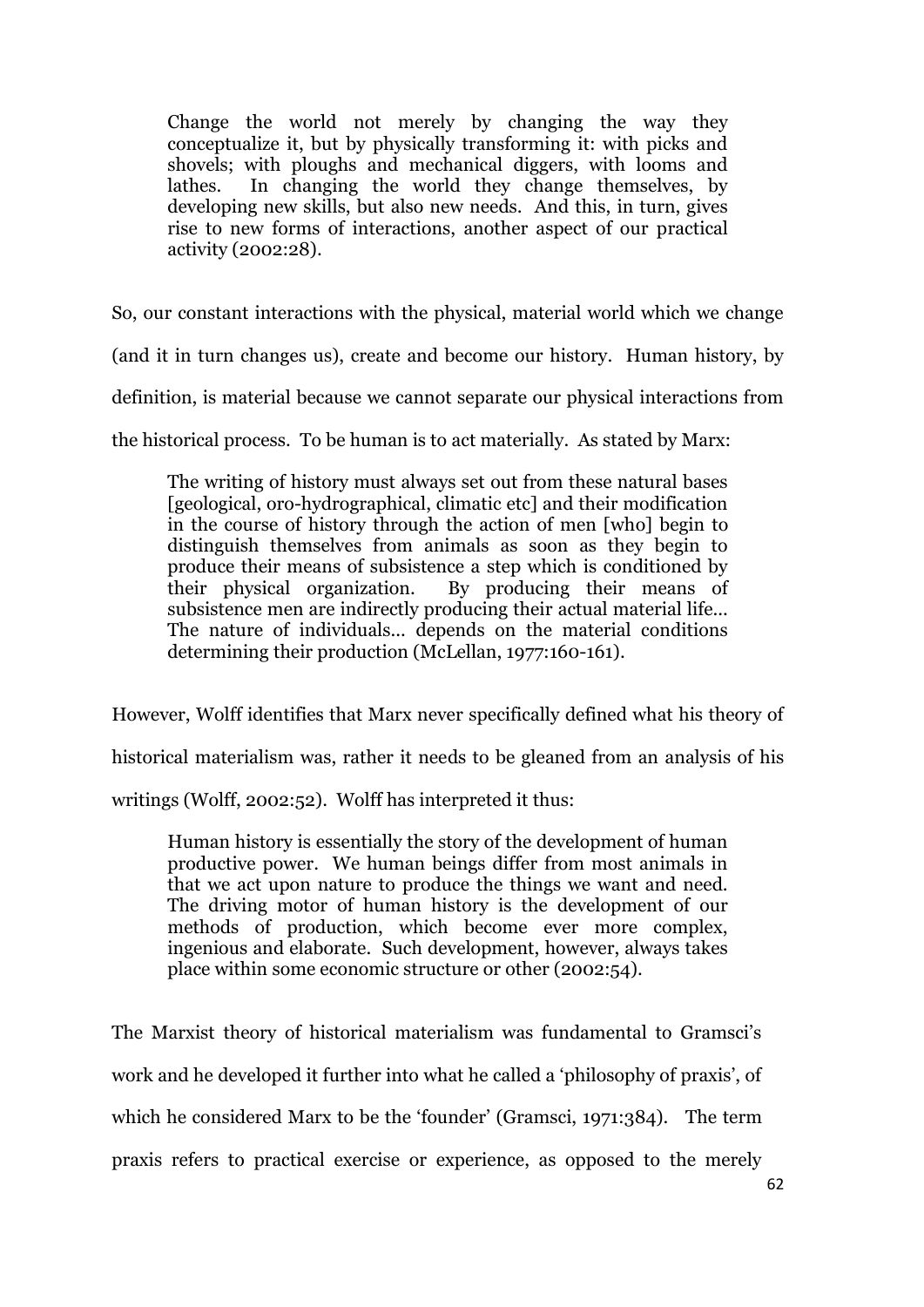theoretical. Gramsci"s philosophy of praxis is broader than classical Marxist historical materialism, however, as he examines the development of philosophy itself within its material context.

As stated by Hoare and Smith:

[Gramsci] is not juggling abstractly with the ideas he criticises, but always sets them in an implied or explicit historical perspective. Essential to Gramsci"s approach is the notion that an intellectual revolution is not performed by simply confronting one philosophy with another. It is not just the ideas that require to be confronted by the social forces behind them and, more directly, the ideology of these forces have generated and which has become part of what Gramsci calls "common sense" (1971:321-322).

In developing his theories on the philosophy or praxis, Gramsci was attempting to move philosophy from being an ethereal exercise conducted only in the minds of the intellectual group, to having it viewed as being something which is accepted as being undertaken by "everyone...though in his own way and unconsciously" (Gramsci, 1971:323). Thought must materially turn into action:

The conception of the world, contemplation, philosophy become "real", since they now aim to modify the world and to revolutionise praxis. Once could say therefore that this is the central nexus of the philosophy of praxis, the point at which it becomes actual and lives historically (that is socially and no longer in the brains of individuals), when it ceases to be arbitrary and becomes necessary – rational – real (Gramsci, 1971:369).

The historical materialist method employed by the regulationists involves analysing the economic structure (accumulation regime) within which the method of production prevalent at the given time is occurring. The economic structure is fundamentally a social relation: it is political and cannot be divorced from this political-ness. Hence, 'political economy'. As stated by van Apeldoorn, 'a historical materialist focus on social relations in capitalism sheds light on the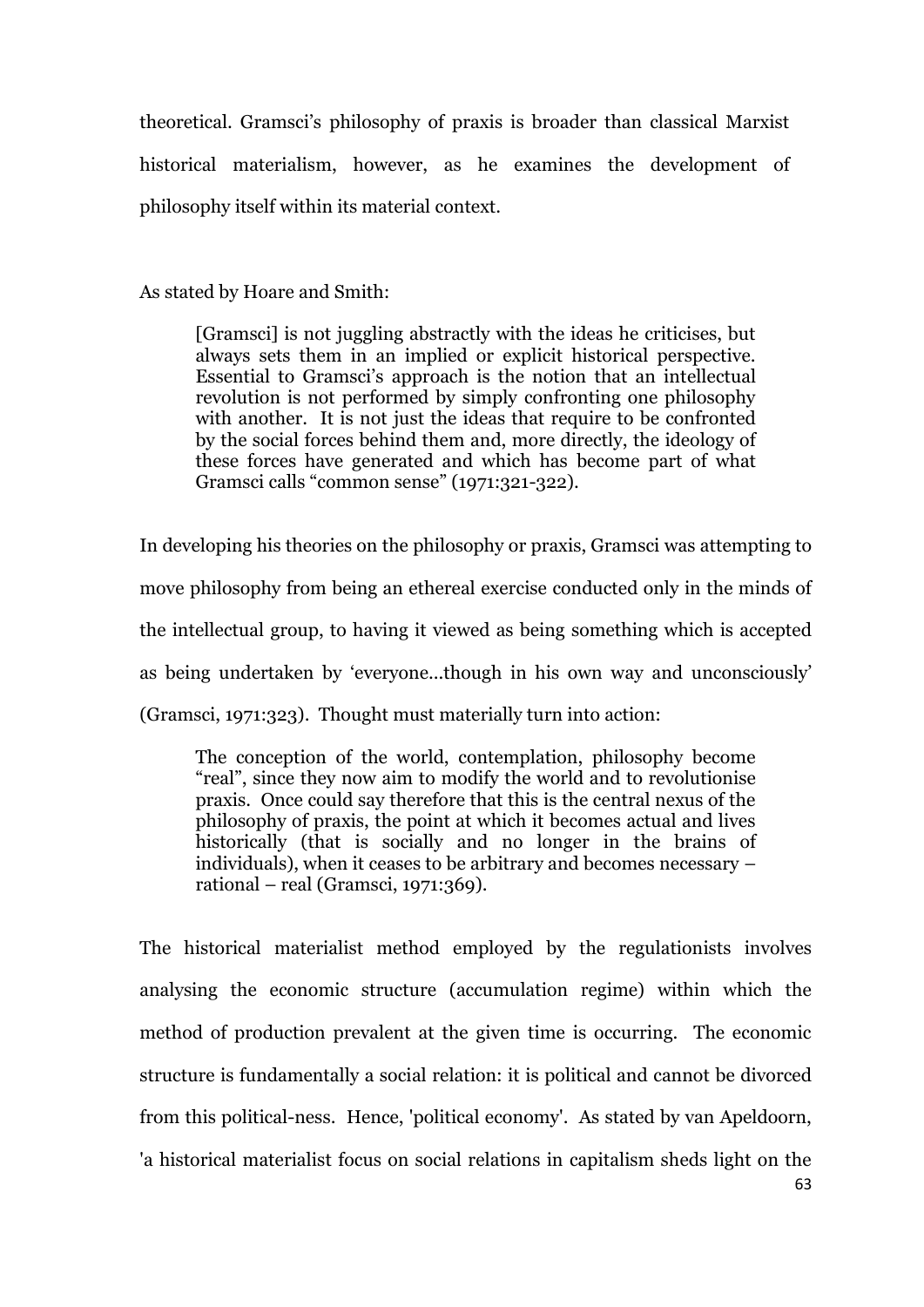important question of how and why it is that some groups in society have more power to reproduce or transform social structures to their perceived advantage than others' (van Apeldoorn, 2004a:154). As mentioned in Chapter One, the foundations for this can be found in Gramsci"s writings on *Americanism and Fordism* (Gramsci, 1971:279-318).

One of the most important facets of the Amsterdam approach to political economy is the way it has incorporated some of the crucial elements of Gramscian theory into its methodology; namely hegemonic theory and his philosophy of praxis. Overbeek describes the rediscovery of Gramsci's ideas relating to coercion and consent as being 'music to the ears of the revolutionary generation of the 1960s because it offered an explanation for the passivity and acquiescence of the working class' (2000:171). The Amsterdam school develops the Gramscian theory of hegemony and how it impacts on a world which has seen capitalist accumulation and its accompanying neoliberal hegemony spread across national boundaries to become globalised: class formation and capital accumulation are not confined within nation-states, and how this spread occurred and is still occurring is, according to the Amsterdam school, fundamentally due to 'comprehensive concepts of control'.

#### **Comprehensive concepts of control**

It has been noted that several of the regulationist schools share Gramsci's interest in the close relationships between economics, the state and civil society:

According to Gramsci, economic laws are secured only insofar as one or more strata of intellectuals give the dominant class a certain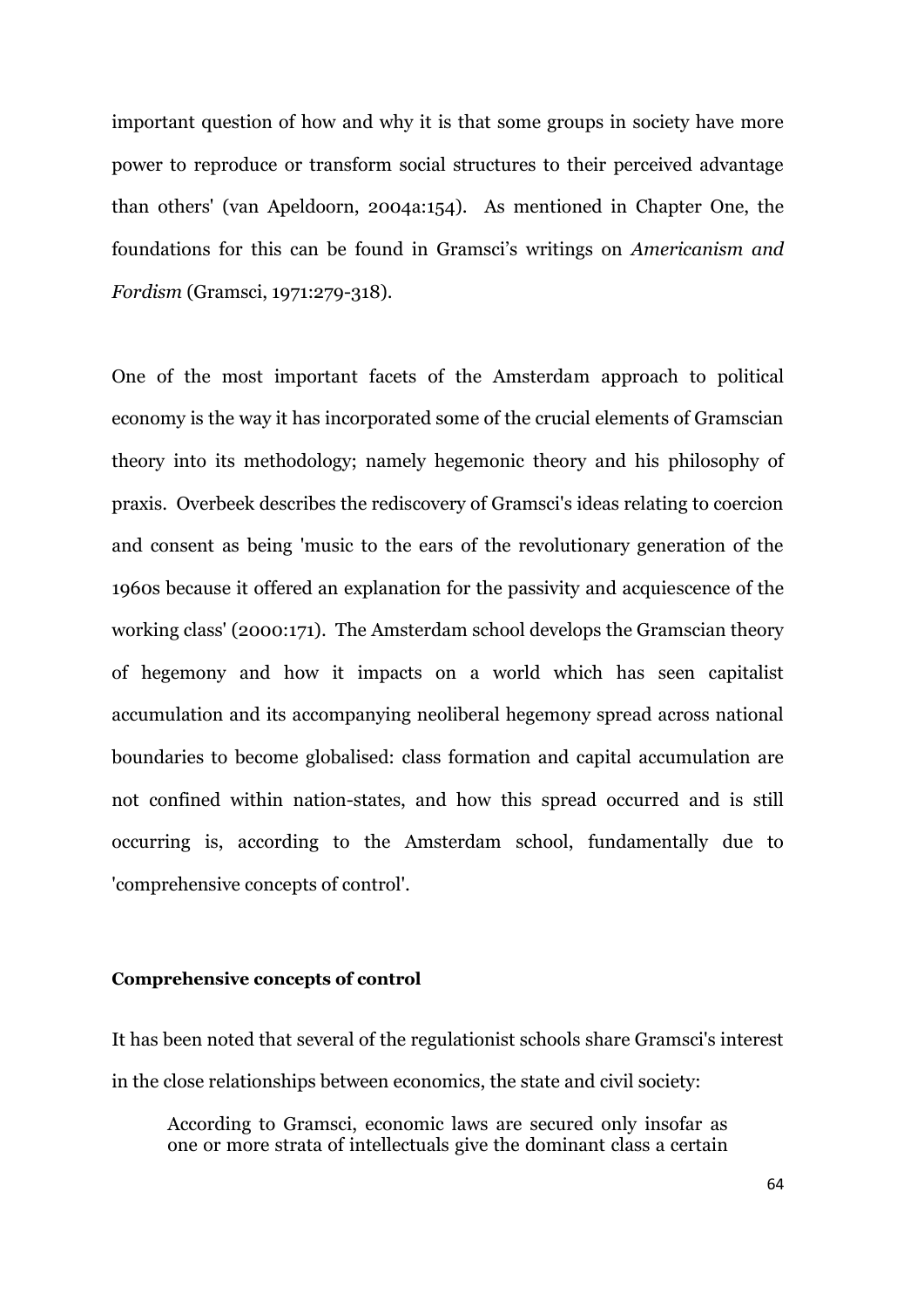homogeneity and an awareness of its own function in the social and political as well as the economic fields… where these forces are successful, a "historical bloc" will develop. The hegemonic bloc solves the perennial problem of the reciprocal relationship between the material "base" and its politico-legal superstructure. A historical bloc could be understood (in regulationist terms) as the complex, contradictory and discordant unity of an accumulation regime (or mode of growth) and its mode of regulation. It is a durable alliance of class forces organised by a class (or class fraction) that has proved it can exercise political, intellectual and moral leadership over the dominant classes and the popular masses alike (Jessop and Sum, 2006:358).

The theory of comprehensive concepts of control seeks to explain how groups are able to maintain social order in a system which is inherently unstable. Capitalism, by definition, creates and requires competition. This competition does not just occur between different social classes, a crucial aspect of this competition is that which occurs within the capitalist, bourgeois class itself – they are competing against each other in the constant race for capital accumulation. This competitiveness leads to the capitalist class splitting into fractions. These fractions coalesce around certain particular interests, and it is the ability of a fraction to see their particular interest adopted as the general interest (or Gramscian "common sense") which will determine what the prevailing regime of accumulation will be. A capitalist fraction needs its interests to become the general interest so that it can gain ascendency over the other capitalist fractions and ultimately the working classes. As will be discussed later, this allows the particular class fraction to rule through consent, rather than coercion. Jessop and Sum describe how comprehensive concepts of control:

Serve to unify the ruling class and attract mass support and can become hegemonic insofar as they combine mutually compatible blueprints for handling relations among various fractions of capital and for conducting labour relations… For example, the corporate liberal concept, which served to organize Atlantic Fordism after the New Deal, synthesized the liberal and state monopoly productivist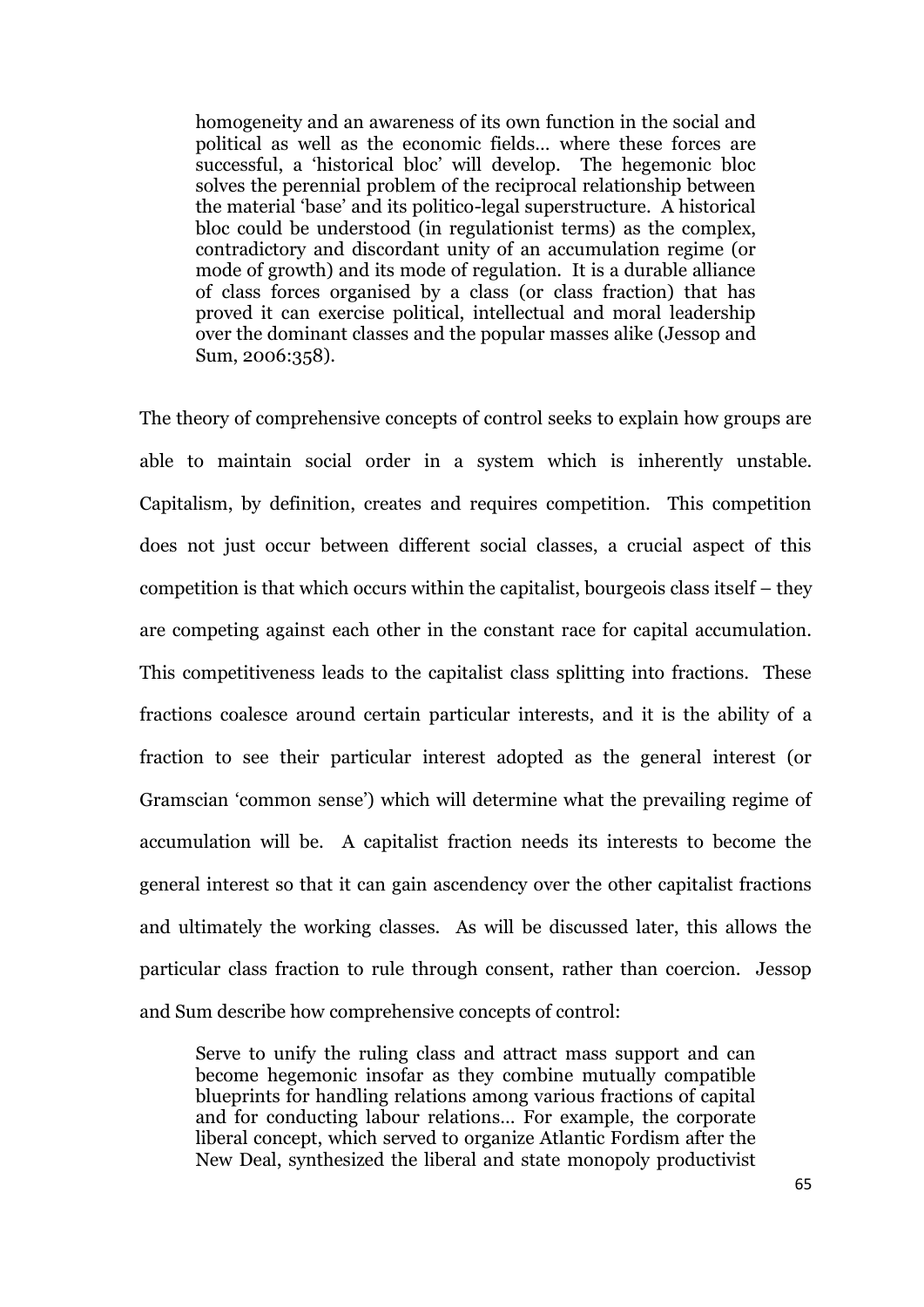concepts (2006:25).

In order to turn their concept of control into an effective, functioning, Gramscian 'historic bloc', the dominant capitalist class fraction requires the mechanisms of the state. Holman defines comprehensive concepts of control as the political strategies employed for use through state apparatus. According to Gramsci's theory, the dominant capitalist fraction creates cultural consent within society, whilst the state provides the necessary coercion required should the consent of the rest of society falter (Gramsci, 1971:12). As Otto Holman puts it:

Hegemony... implies a certain degree of institutionalization and the capacity of the dominant class to represent diverse interests ideologically without obstructing its own particular interests or material position within the prevailing power structure. In other words, hegemony refers to the degree in which civil society has obtained an autonomous position vis-à-vis the state. Hegemonic concepts of control are political strategies, originating in civil society and using the state as a political platform (1989:86).

van Apeldoorn argues that without being translated into state policy, concepts of control cannot become effective, and that 'the power of transnational classes is necessarily supported by state power and the projection of that state power internationally' (2004a:155).

What exactly defines a concept of control? Overbeek considers that they "express…particular historical configurations of capital" and that they are "constituted around two prototypes, the money capital and the productive capital concept" (2000:174). He then theorises that whichever group is able to "assert" itself most effectively through closely aligning its group interests with the "prevailing objective state of capital accumulation and class struggle" will then be able to claim to represent the general interest(2000:174). Political forces have a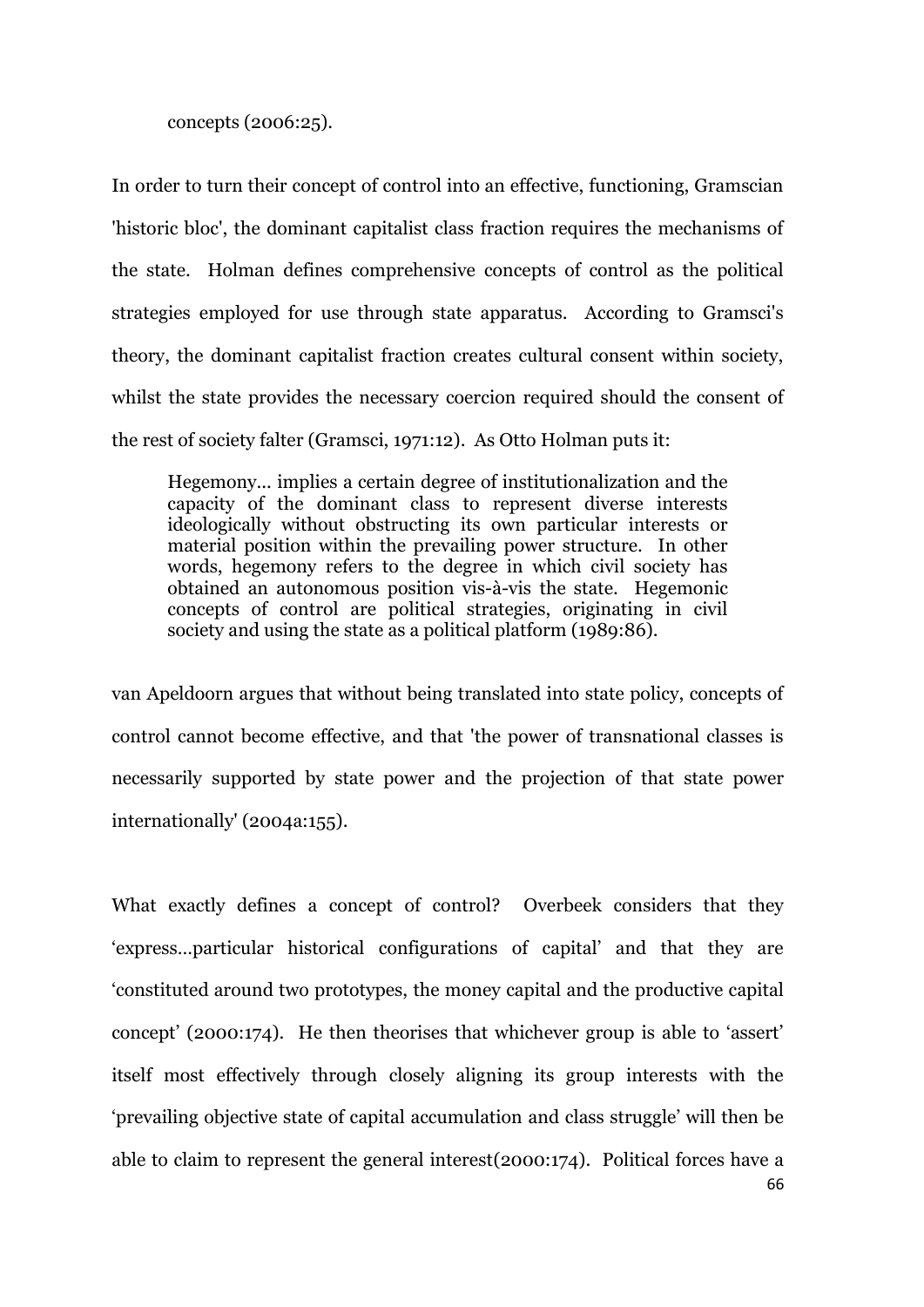vested interest in securing a productive economic base that generates political resources and permits scope for making material concessions (Jessop, 1990). Kees van der Pijl considers that concepts of control represent a fusion between the economic and the social (not unlike Gramsci"s reference to *ensemble* of structures and superstructures forming an historic bloc (Gramsci, 1971:366)):

Concepts of control denote a temporary synthesis between the perspective generated by an ascendant trend in the economy articulated by particular 'moments' in the capitalist cycle (the financial, the productive, the commercial, the national or world market, etc.); and the capacity of a set of social forces operating in the context of one or several state(s) to translate this perspective into a general ('comprehensive') programme for society as a whole (van der Pijl, 2004:182).

It is not simply enough for the state to maintain the capitalist system to allow the capitalist class (as a whole) to maintain power. van der Pijl argues that even if "there were only one "capitalist world state", the bourgeoisie class would still be divided (1989:10). The state must be able to provide the specific playing field required by a specific fraction in order for it to maintain its hegemonic concept of control.

However, the hunger for wealth created and supported by the capitalist system means that the capital class fractions will begin to compete beyond the sphere of the nation-state. In order for the specific class fraction to continue in its drive for ever-growing capital accumulation, capitalism must reach beyond national boundaries. The ruling class of a given state is "dependent on the world movement of capital, which it cannot control by its national means of power" (van der Pijl, 1989:11). Therefore, the concept of control, and the regime of accumulation it supports, becomes transnational through necessity. van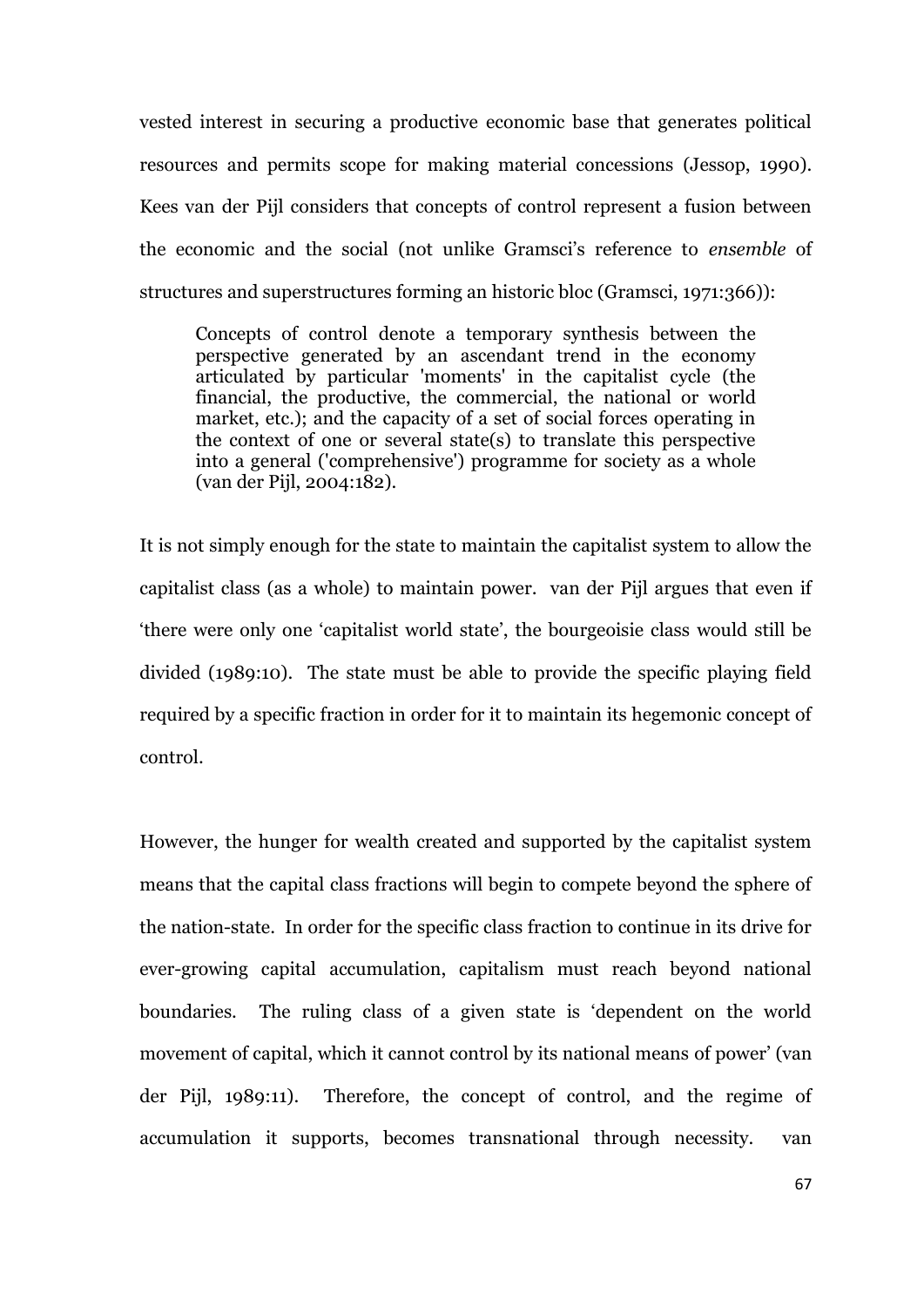Apeldoorn defines transnationalism as 'a phenomenon that *extends across, and thereby links as well as transcends different (territorial) 'levels'* (2004a:144). As an example, he goes on to describe neo-liberalism as being a concept of control which:

Both promotes and reflects the transnationalization of capital that set in with capital breaking loose from its (post-war) national moorings, enabling it more than ever to achieve 'sovereignty' on a global scale above and beyond the sovereignty of states (2004a:160).

One of the leaders of regulationist thought, Michel Aglietta, touched on the transnational and hegemonic nature of capitalism in 1979, when he considered the concept of imperialism in regulationist terms:

A hegemony difficult to exhibit through which one state manages to influence a series of other states to adopt a set of rules that are favourable to the stability of a vast space of multilateral commodity relations guaranteeing the circulation of capital. It is not the multinational forms that give rise to imperialism. Their existence would be impossible without a system of states maintaining stable relations of unequal influence' (1979:32).

In the next section, we shall examine transnationalised neo-liberal capitalism in

its financialist manifestation and how this relates to the global financial crisis.

### **Transnational historical materialism and the global financial crisis**

The capitalist fraction which is best able to align itself with the prevailing objective of accumulation will determine the comprehensive of control, and will then make the concept of control effective through translation into state policy. We can combine this idea with the analysis of the financialist regime of accumulation as espoused in the previous chapter, and we start to see how the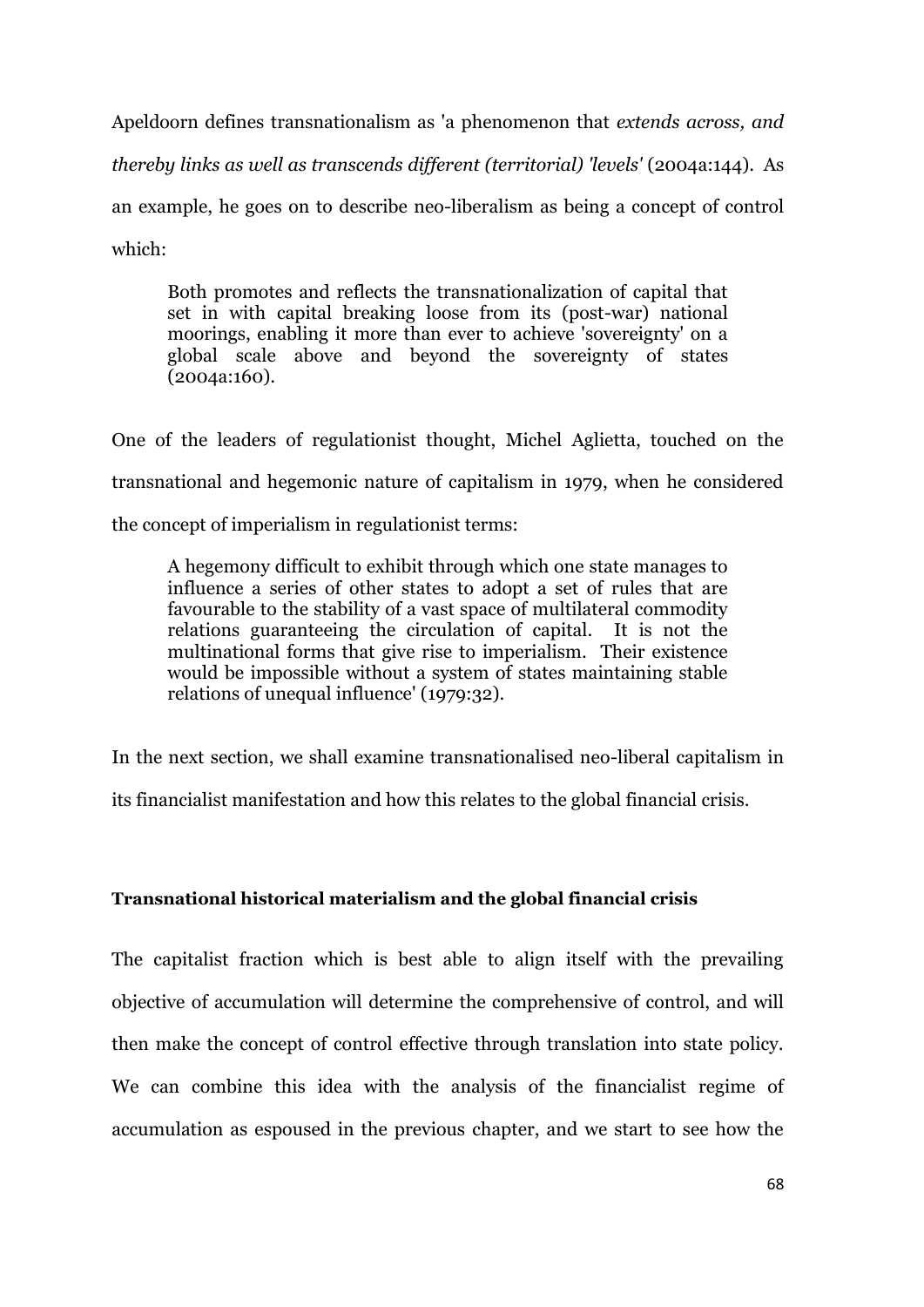modern equivalent of the rentier class (that is, the capitalist class fraction which gains most from financialist market-driven capitalism) would need to ensure that the economic system survived beyond the global financial crisis. If the crisis was to lead to a complete economic collapse, then arguably it would be unlikely that the fraction of the bourgeoisie so dependent on market driven capitalism, would be able to continue to receive the consent of the, numerically superior, proletariat.

Another regulationist examined by Jessop and Sum, Robert Delorme, considers that there are three ways in which the state may intervene in the economy: through co-ordination, legitimation and coercion (Jessop and Sum, 2006:231). As a complex social relation, the state is a necessary mechanism for ensuring the economic and extra-economic conditions which allow the ruling class fraction to maintain its hegemonic power (through a comprehensive concept of control which allows it to obtain the consent of the populace) - Marcus Green points out that hegemony is more than merely 'state dominance'. He explains that hegemony is established by social forces which may, initially, act within state mechanisms, however the hegemonic project will expand beyond the limits of the state apparatus and will expand to become the 'acceptance of ideas, supported by material resources and institutions' and that these ideas and supports will eventually extend 'outward on a world scale' (2011: 150). As such, the state is not just a system of government, but extends into the 'private' sphere as well (Green, 2011:153).

In Chapter Two, we saw that the global financial crisis resulted from the seemingly inexorable development of market-driven financialism as the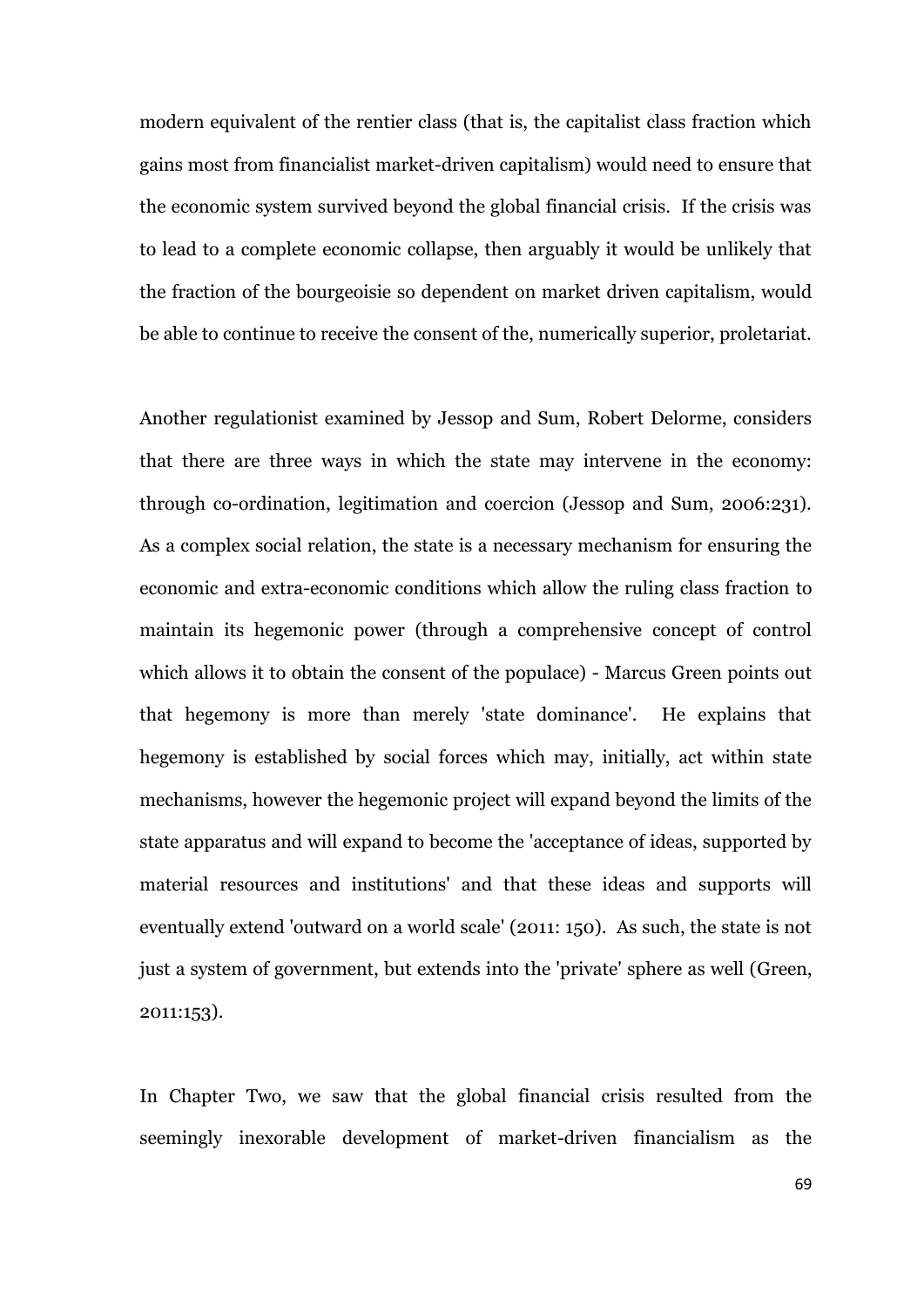dominant regime of accumulation. van der Pijl has provided some analysis of the regime's transnational character, and the institutions which aid and abet its development:

Investment banks often act as the nerve center in which the international and national aspects of hegemony are joined. The empirical profit distribution between money capital and industrial capital is an important indicator of the orientation of such besides showing the possibilities functional fractions have to assert themselves as the embodiment of the common good (van der Pijl, 1989:15).

In a more recent piece, van der Pijl discusses the neo-liberal concept of control in its most recent form as being 'structured around the revised *rentier* active in the stock and derivatives markets, with customized industrial production parcelled out along transnational chains, and a general surge forward of the market as the principle of social organization' (van der Pijl, 2004:194). He then goes on to discuss what he terms the hegemonic 'cadre' which has been able to gain social and political control, even though the majority of the class is not engaged in state employment. Instead, the cadre exists largely in the private sector, in 'multinational law, insurance, and management consultancy firms, debt-rating agencies, stock exchanges, and financial clearinghouses' (van der Pijl, 2004:195). It should be noted that the sector in which this cadre exists featured heavily in the factors considered to be fundamental to the development of the global financial crisis, as discussed in Chapter Two.

To continue examining van der Pijl, he points to the development of market-led financialism (and the accompanying concept of control) as developing thus:

[From 1971] an automization of the international circuit of money took place. This was partly a consequence of competitive restructuring, as the major capitalist states one after another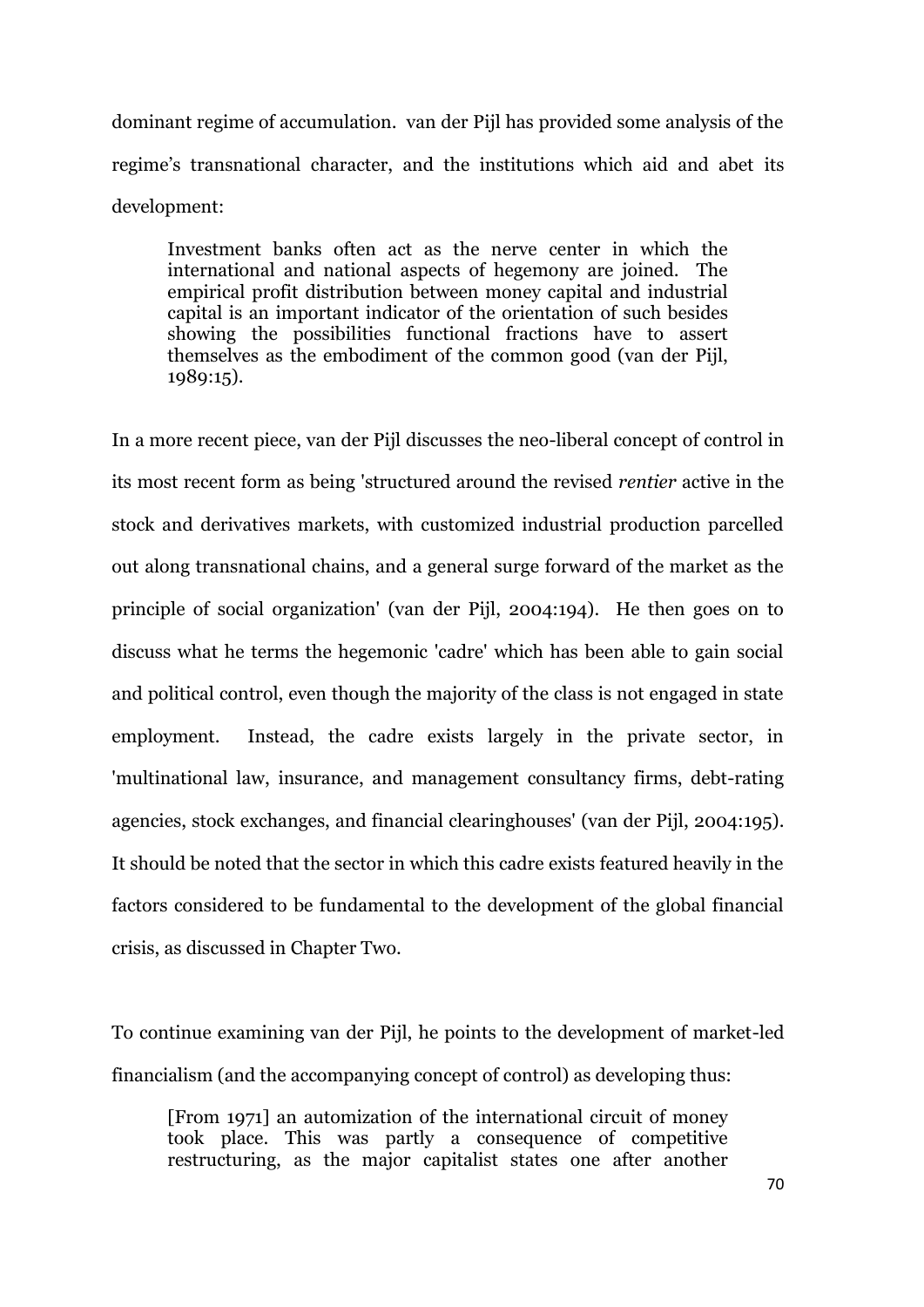rescinded Keynesian legislation controlling money capital by a separation of functions in order to allow national bank capital to partake in the movement to world finance capital, and partly the effect of a weakening of the class bloc of management in statesupported mass production industry, the welfare state bureaucracy, and the unionized working class. This bloc was associated with the circuit of money capital (bankers, rentiers, and various intermediaries), who did not want to foot the bill of the welfare states in crisis now that the internationalization of deregulated private finance opened up new sources of profit (van der Pijl, 1989:27).

Overbeek points to the adoption of monetarist policy platforms in many Western economies as the reassertion of the 'general' capitalist interest. Monetarism 'holds that by making money scarce, inflation can be combated effectively and sound microeconomic reasoning can be forced upon the state and society as a whole' (Overbeek, 2003:25).<sup>20</sup> More recently, as has already been discussed, 'investment banking and financial services became the hottest industries' as global fiancialism developed as the dominant regime of accumulation (Overbeek, 2003:25*)*.

But we have seen that the regime nearly came to an end. The greatest international economic upheaval since the Great Depression occurred due to the fundamental elements of the dominant financialist regime of accumulation. Yet the entire system did not fail. Why not?

The execution of hegemony on the basis of the supposed international general interest requires that the strongest states accept it as their own. In turn, if the strongest state is to act in the general interest of the system, an effort on the part of the ruling class of that state to use to the maximum the informal channels of policy planning and to thrash out a consensus in them is required as

**.** 

<sup>20</sup> For an analysis of the development of monetarist policies in New Zealand, see Bertram, G. Keynesianism, Neoclassicism, and the State in *State and Economy in New Zealand*, edited by Brian Roper and Chris Rudd.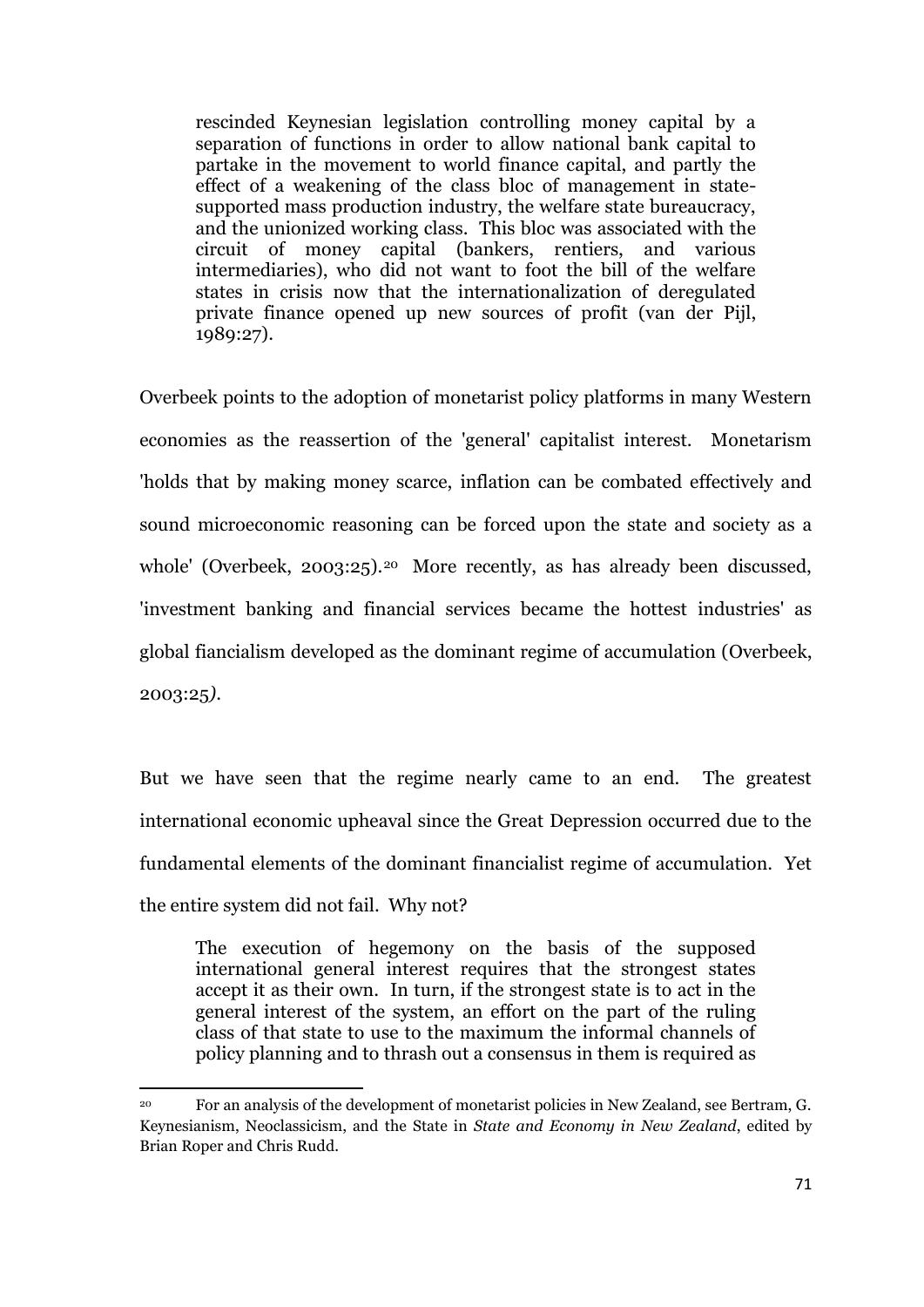well (van der Pijl, 1989:26).

This quote helps to show that in order for the neo-liberal concept of control to be able to continue to be propounded as the general interest, it needed the strongest states to maintain it in the face of the crisis. The next chapter will show how the regulation approach is able to provide a useful framework for analysing social policy programmes which shed light on how states seek to support a given regime of accumulation through unemployment-related policies, in order to maintain the hegemonic concept of control.

As stated by Jessop, if the regulationist research programme requires anything, it is 'more detailed local, national, regional, and international studies' (Jessop, 1988:162) and accounts of national modes of growth, their insertion into the international economy, the specific national modes of regulation with which they are associated, the dynamic of specific forms of state, and the specific "historic blocs" to which these have given rise (Jessop, 1988:163). Therefore, the regulation approach to social programmes explored in the next chapter will then be related to the New Zealand experience as an illustration of the actions of the 'strongest' states.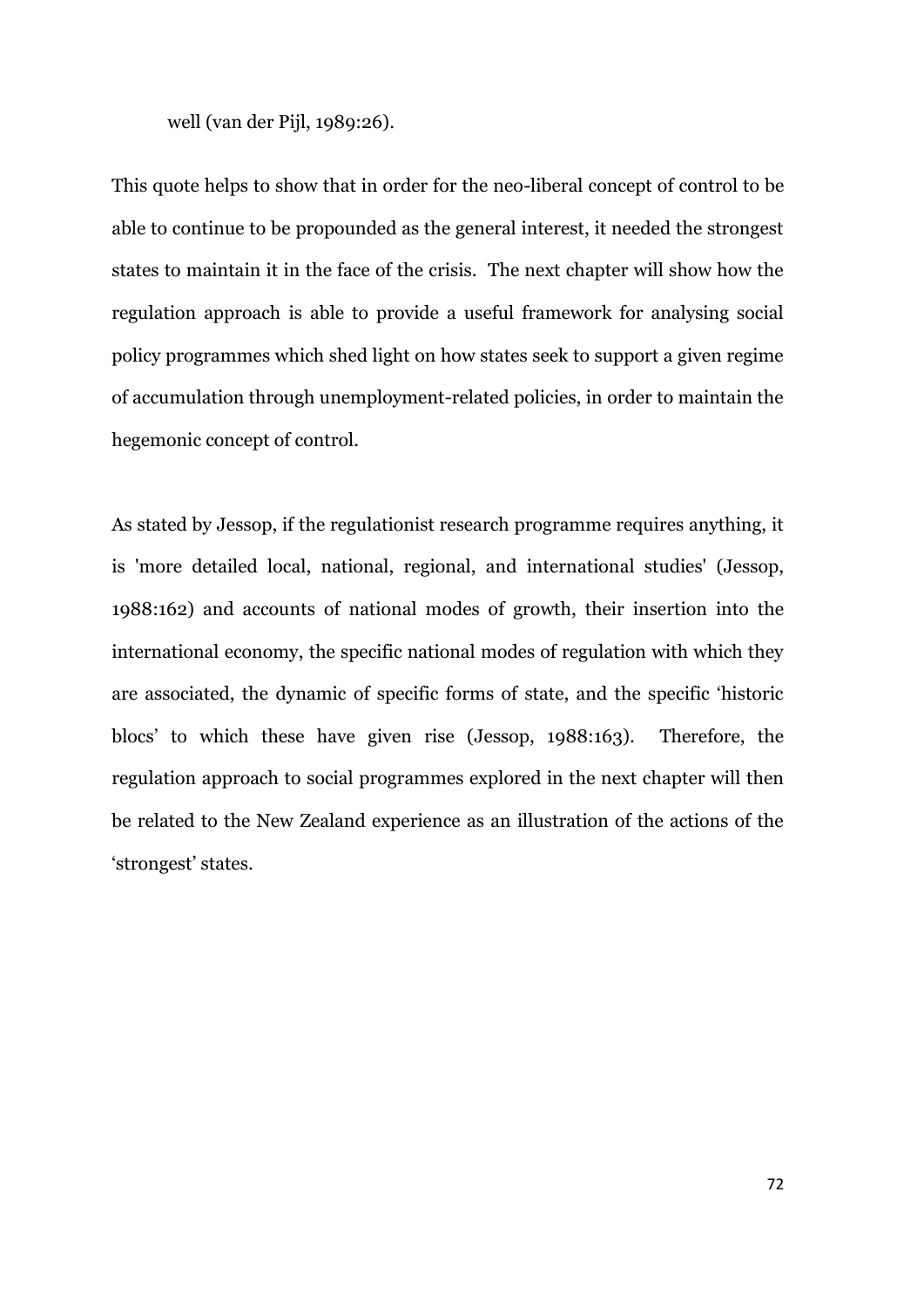# **Chapter Four: Regulationist interpretations of unemployment-related social policies: from welfare to workfare**

The global financial crisis caused significant disruption to the functioning of the capitalist system, and more specifically the transnational market-driven financialist regime. In order to add further depth to the regulationist research programme, more analysis is required in relation to national capitalist economies and their specific forms of *règulation* (both economic and extra-economic, state and non-state). The state in New Zealand (acting as many of the states in the developed world did) attempted to ensure that the turmoil created by the global financial crisis did not lead to widespread economic panic, and these actions represented adjustments in order to preserve (as far as possible) the marketdriven transnationalised financialist regime of accumulation and the neo-liberal hegemonic bloc.

Studying the complete suite of policy developments and reforms undertaken by the New Zealand government in response to the crisis is too large a field of inquiry for the present purpose. However, the regulation approach considers that the economy is essentially a social construction which is regulated by extraeconomic factors. State social policies (and more specifically policies relating to the problem of unemployment) provide evidence of the state"s broader role in assisting to maintain the regime of accumulation in order to counter the crisis. To provide a context within which the New Zealand government's actions can be analysed in the following chapter, this chapter will explore how the regulation approach has analysed past accumulation regimes and how these regimes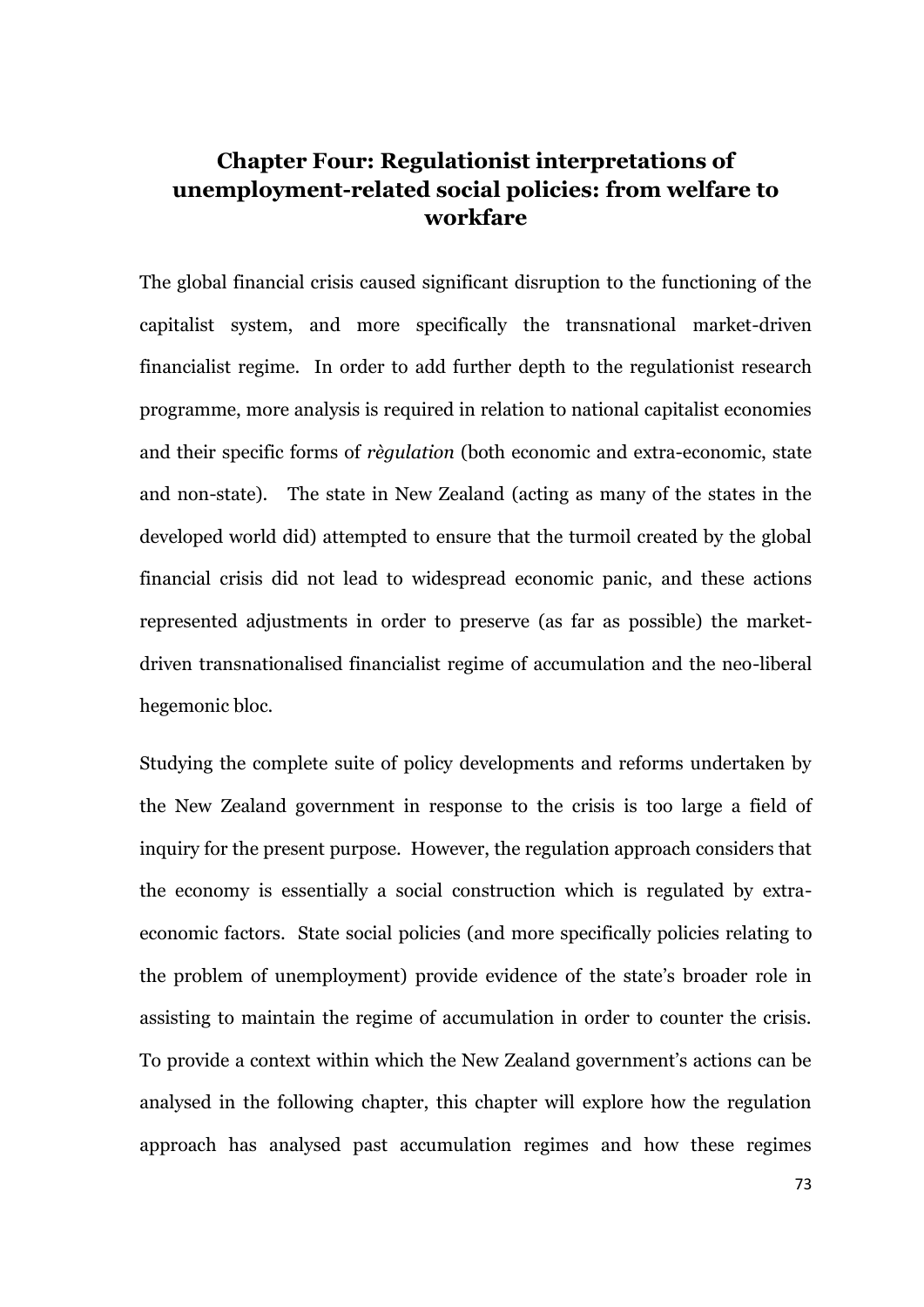coevolve with unemployment-related social policies. For illustrative purposes, the development of the Keynesian National Welfare State and its transition into the Schumpeterian Workfare Post-national Regime is discussed in this chapter. Primarily, the work of non-regulationists will be used in order to provide contextspecific analysis of social policy development. However, these analyses do support the regulationist approach and their interpretation of economic and extra-economic regulation of the modern capitalist state. The transnational financialist regime required and facilitated the development of a workfare regime which emphasised supply-side flexibility, retrenchment of state-provided welfare and decreased decommodification of services. This establishes the framework for the following chapter, which will analyse the developments of unemploymentrelated social policies in New Zealand, pre and post the global financial crisis.

## **Regulationist understanding of social policy: Fordism and the Keynesian National Welfare State**

Social policy is a key area of focus for the regulation approach when examining the evolution of the capitalist system. State-provided social welfare seeks to lessen the negative effects of the capitalist economic cycle on human participants, reduces class conflict and maintains a healthy, productive workforce (Quadagno, 1987). Gramsci considered that intervention into the social sphere is necessary whenever social issues threaten to disrupt the accumulation process (1971:303-304). Gramsci also referred to the problems inherent in the capitalist system requiring active intervention at the levels of both civil society and at state level, in order to maintain on-going consent in the populace (1971:13-14).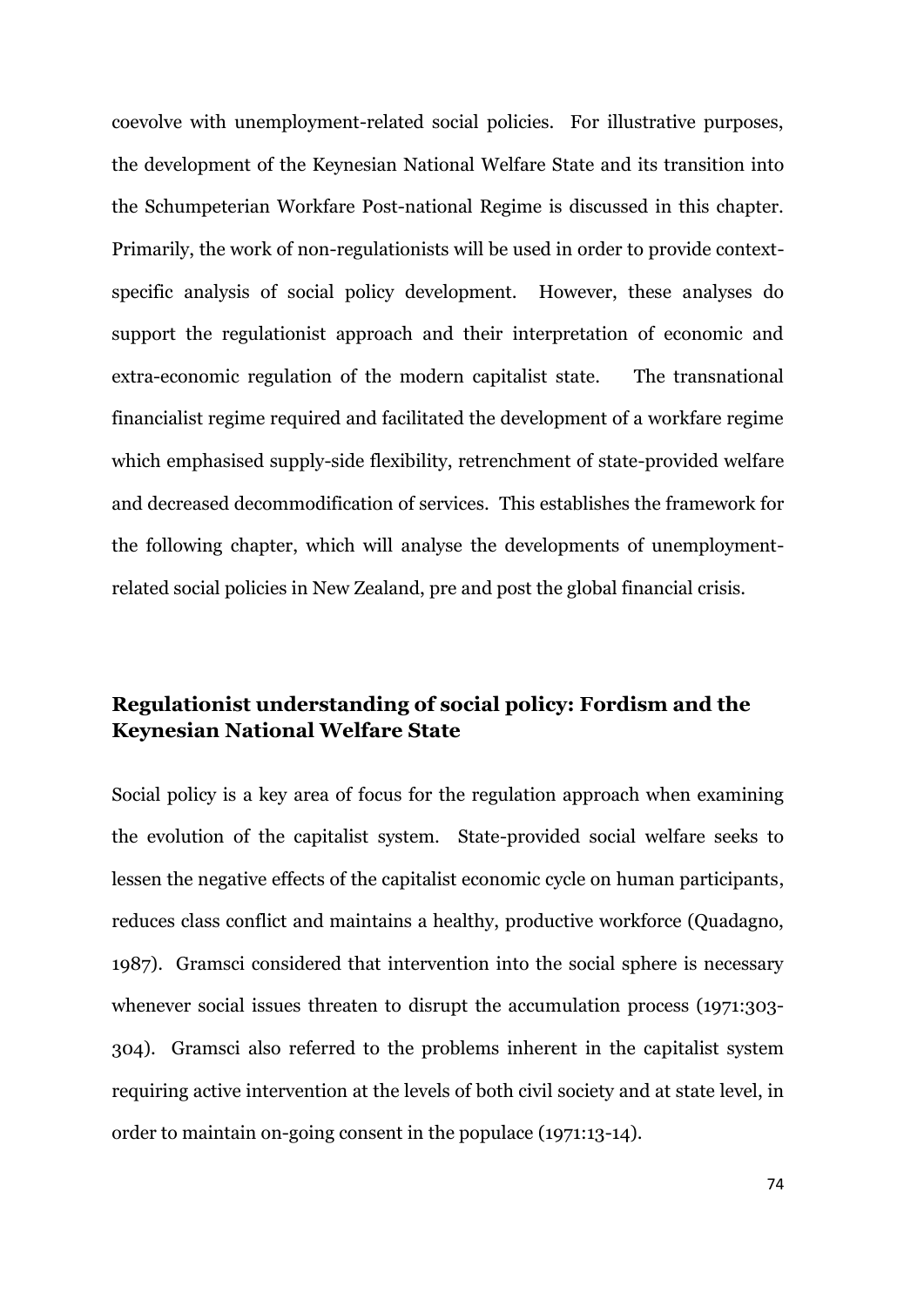The inherent instability of capitalism means that in order for accumulation to continue through the peaks and troughs of the business cycle, market forces need to be 'supplemented by non-market mechanisms' (Jessop, 2003) - in other words, regulated (Jessop, 2003:30; see also Roper, 2008). Keynesian economic thought predominant in developed world during the middle of the twentieth century considered that state welfare provision was important for stimulating aggregate demand (Quadagno, 1987). The sociologist David Beddgood considers that:

The welfare state apparatus is the most sophisticated array of institutions yet devised to counter the tendency to crisis. Its key is the role of the state in manipulating consent on the pretext that its purpose is to promote social security, equality and welfare (1977:207).

According to neo-Gramscian theory, the state has a repertoire of mechanisms which it draws from to ensure the consent of the working class. One of these mechanisms is the provision of a level of social security, and this support means that a minimum level of income allows all citizens to continue to participate economically in society (even if only at the level of subsistence). This continued participation in the economy is crucial to the ongoing functioning of the capitalist enterprise, as stated by Aglietta: 'collectively the capitalists depend on employees' consumption in the market to honour their financial obligations and realise their monetary profit' (1998:49). Even non-regulationists consider economic and social policies to be critically linked: 'economic policies that impact on work – its availability and its remuneration – have had a particular impact on social policy' (McClelland and St John, 2006:188; see also Pochet and Degryse, 2010; Prasad and Gerecke, 2010; Swank, 2005; Roper, 2008).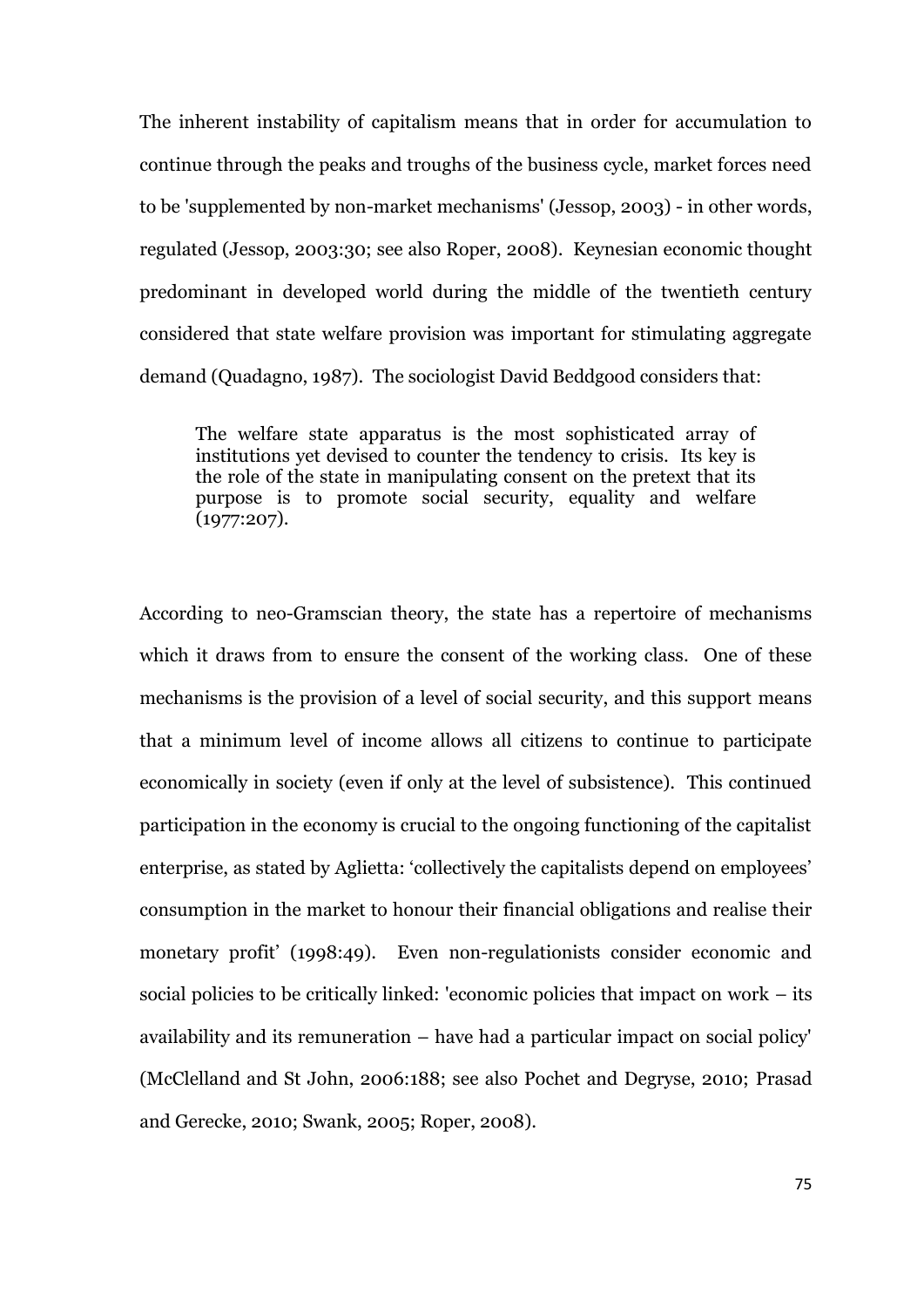The regulation approach takes these ideas one step further, however, and considers there to be a direct correlation between the dominant regime of accumulation and the social policies enacted by the state (as part of the wider mode of regulation). The regime of accumulation and social policies must work in concert with each other and co-evolve together; otherwise the forces and relations of production will cease to be able to function effectively and may become fettered.

Although Jessop is not a self-identified regulationist, his case study of the American Fordist accumulation regime (Jessop, 1997 and 2003) uses the regulationist framework and tools. The factory-driven, production line Fordist system was based on a model of mass production of goods. Mass production requires mass consumption, otherwise production surpluses result, which can lead to economic stagnation or even crisis due to over-production (Neilson, 2011:6) and Fordism "facilitated a particular form of regulation of the capitalist mode of production that addressed the internal accumulation instability common to all advanced capitalist countries which had been manifested as the Great Depression' (Neilson, 2011:8).

With the development of American Fordism, bourgeois hegemony became rooted directly and simultaneously in the factory and the private sphere. It later manifested and secured its position through mass consumption and a formally developed welfare state. The social policy programme that supported the Fordist accumulation regime has been labelled by Jessop as the "Keynesian Welfare National State':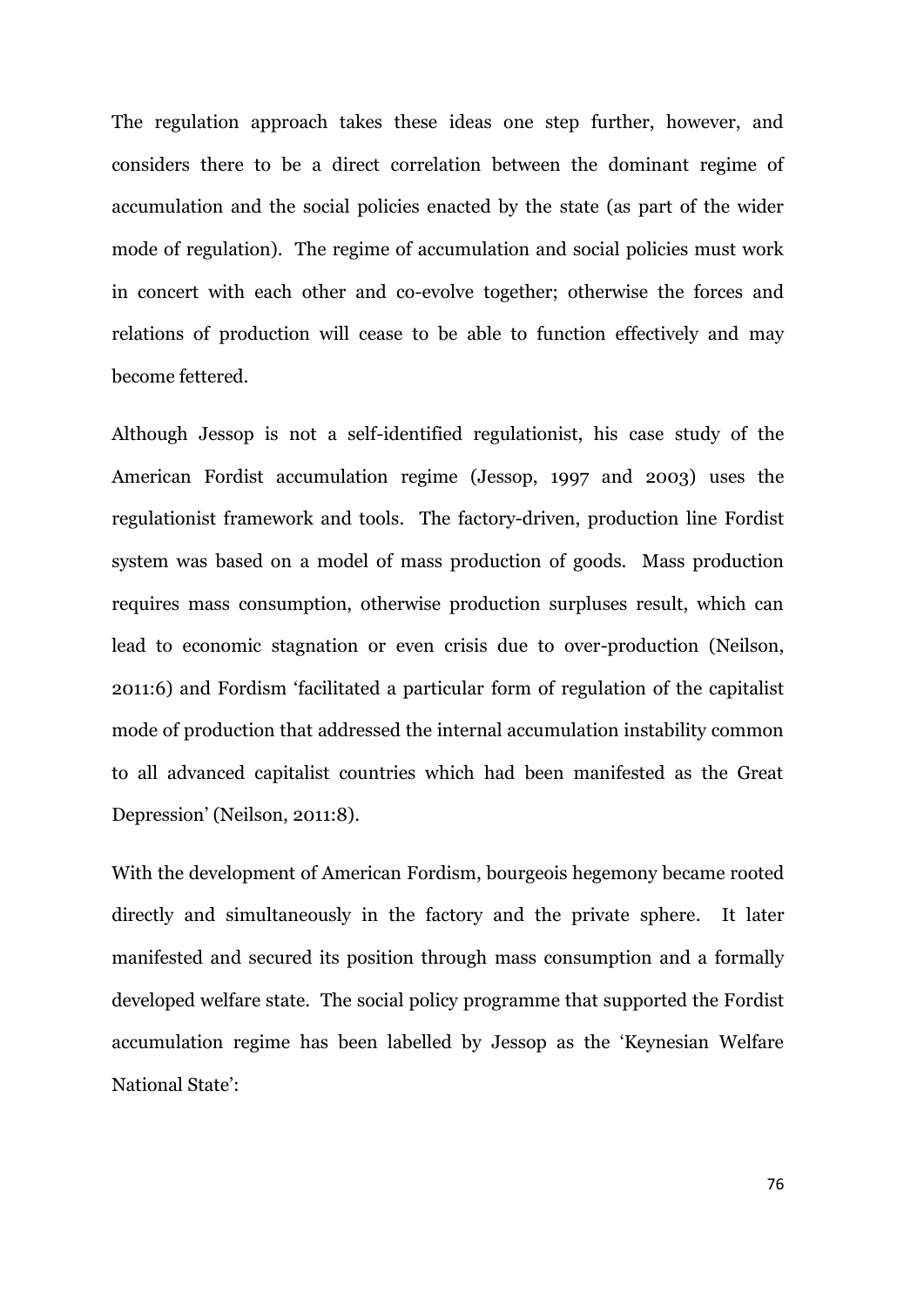The Keynesian Welfare National State (KWNS) was… premised on a class compromise between organized labour and organized business in which responsible unionism and collective bargaining permitted managers to manage and workers to benefit from rising productivity as wage earner and welfare recipients (Jessop, 2003:36).

In order to ensure that the entire populace could consume as much as possible, the social policies of states during the Fordist period (1935-1984; see Wilkes, 1993) were based around full employment of working-age males (Huber and Stephens, 1999:7). National economies were closed, and employment-related policies were based mainly on demand-side management (Jessop, 2003:31; see also Bertram, 1993:28-29; and Neilson, 2011:8). As Jessop puts it: "social policy was premised on conditions of full or near-full employment, on lifelong employment... with a family wage for male workers, and on the patriarchal nuclear family as the basic unit of civil society' (2003:36).

States, including New Zealand, adopted the KWNS framework in response to the economic crisis surrounding the Great Depression in the 1920s and 30s (Bertram, 1993:28-29). Extremely high unemployment levels were to be reduced by increasing labour demand through 'fresh injections of effective demand from government, private investment, and... rising export sales' (Bertram, 1993:29). According to Keynesian theory, job creation is to be supported through direct state intervention and investment. The Keynesian model of state welfare provision and demand-side control was "centrally facilitated" by mechanisms and policy programmes "negotiated" in 1944 at the Bretton Woods talks. This conference of the Allied nations established a plan for the Western post-war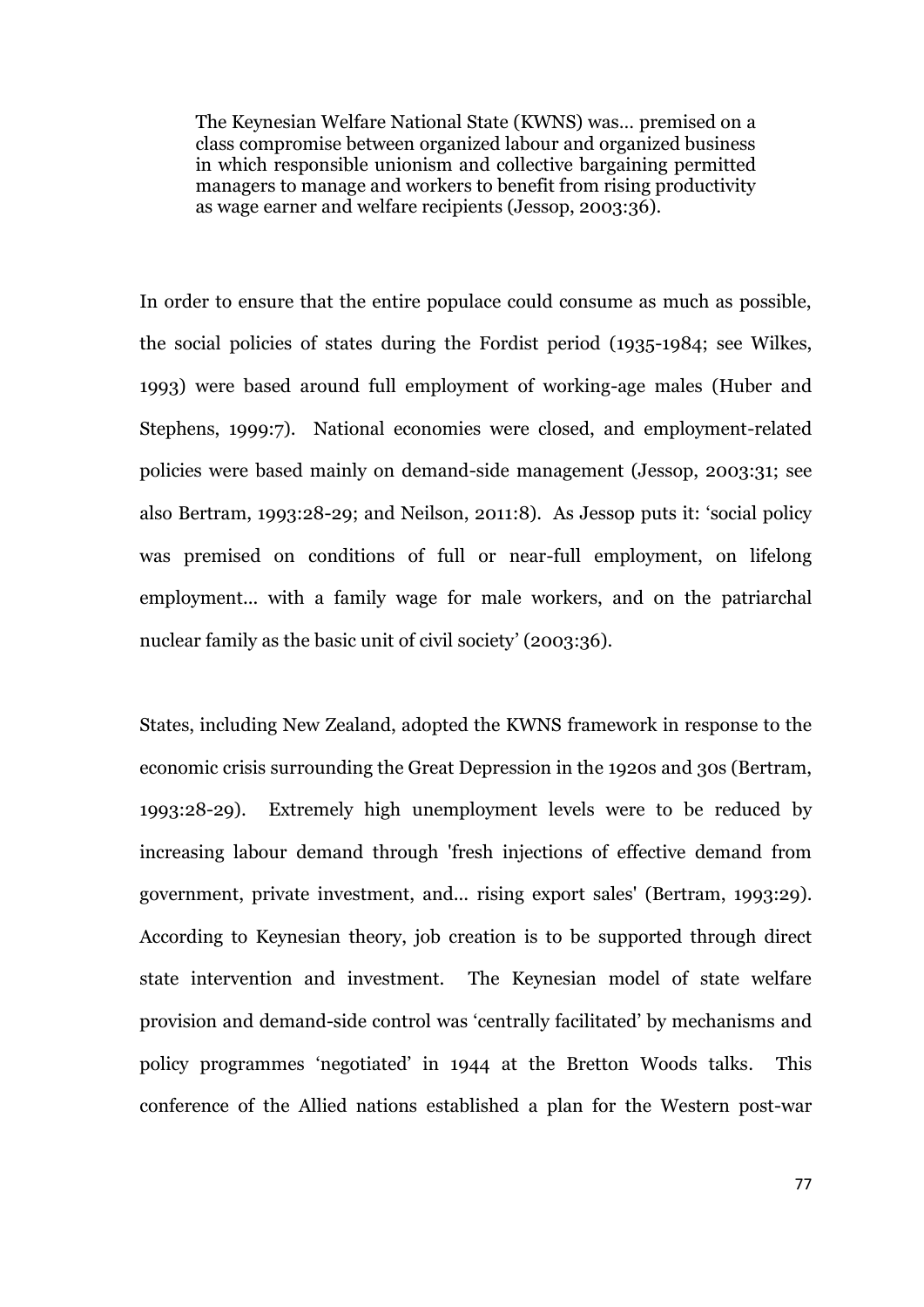recovery, and which set a "regulatory framework" to control transnational flows of capital (Neilson, 2011:7-8).

The changes that were brought about under the Keynesian paradigm represented a major shift away from the state policy positions that preceded it,<sup>21</sup> and have even been described as a revolution. Contrary to previous paradigms, Keynesianism "claimed that governments could intervene in their economies to achieve desirable macroeconomic outcomes, including 'full employment' (Wooding, 1993:94).

Keynesian political economic thought holds that the causes of unemployment can be attributed to a "lack of demand for labour" and therefore, as unemployment is the responsibility of the government, states must enact policies which stimulate labour demand to create employment opportunities (Bertram, 1993:3). Huber and Stephens note that 'highly regulated labour markets' characterised the social protection aspects of welfare states in New Zealand and Australia during the Keynesian era (1999:3).

Although the KWNS worked hand-in-glove with the Fordist regime of accumulation for a number of decades, as the capitalist system became increasing transnationalised, the statist social policies which sought to control and support nationalised economies were no longer viable. As Roper argues, "during the 1970s the post-war long boom collapsed in spectacular fashion... unemployment started

**.** 

<sup>21</sup> For a full discussion of the 'Minimalist' (1840-1890) and 'Pre-Fordist' (1890-1935) states in New Zealand, see Wilkes, 1993:193-196.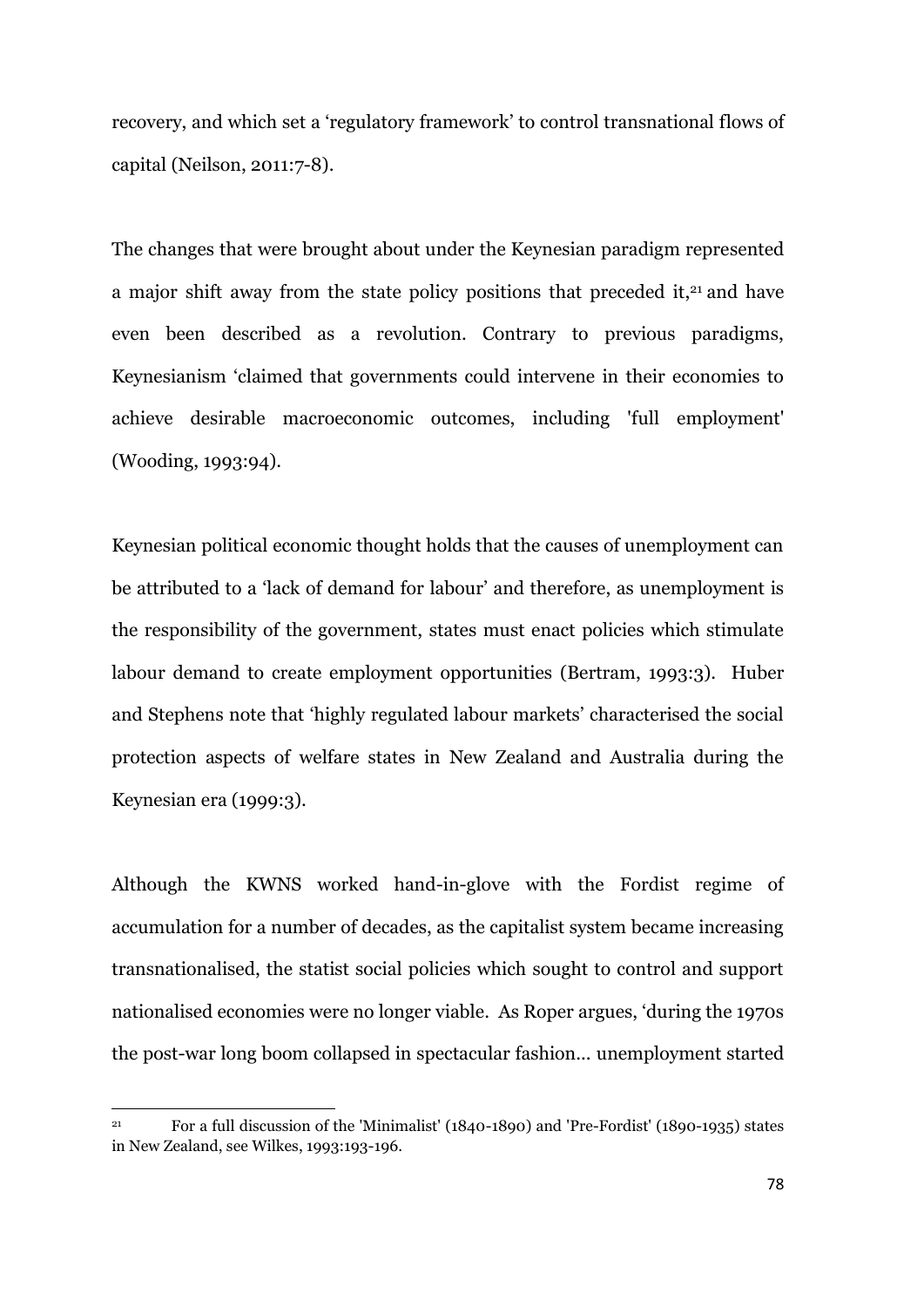to rise dramatically, and inflation skyrocketed' (2008:19). A period of so-called economic "stagflation" followed (low economic growth coupled with high levels of inflation). States were not able to maintain full employment through the control of the demand side of the labour market and therefore risked losing the consent of the populace. Transnationalised corporations began to shift production to those places where they would find the most favourable conditions for their respective businesses – most significantly those conditions relating to labour. In response, the supply side of the labour market must respond to the transnational demands of global capital and became more "flexible". Governments had to develop policies which retained capital within their national spheres in order to ensure continued accumulation within their tax bases.

Neilson also examines the deterioration of the Keynesian/Fordist regime in the increasingly transnational context of the 1970s:

In the new liberalizing environment, especially as national growth regimes stumbled, the globalizing tendencies of finance capital and productive capital could once again come to the fore. Finance steadily became more privatized, liberalized, and re-internationalized. Multi-national corporations centred in the advanced capitalist countries, as part of the process to counter falling profits, began to internationalize production by out-sourcing or relocating parts of their production to labor forces in the newly emerging low-wage capitalist economies (2011:9).

The following section will examine how the end of the long boom and the crisis of Fordism led to the development of a post-Fordist welfare regime which shifted the focus of policy levers from the demand side of the labour market to the supply side.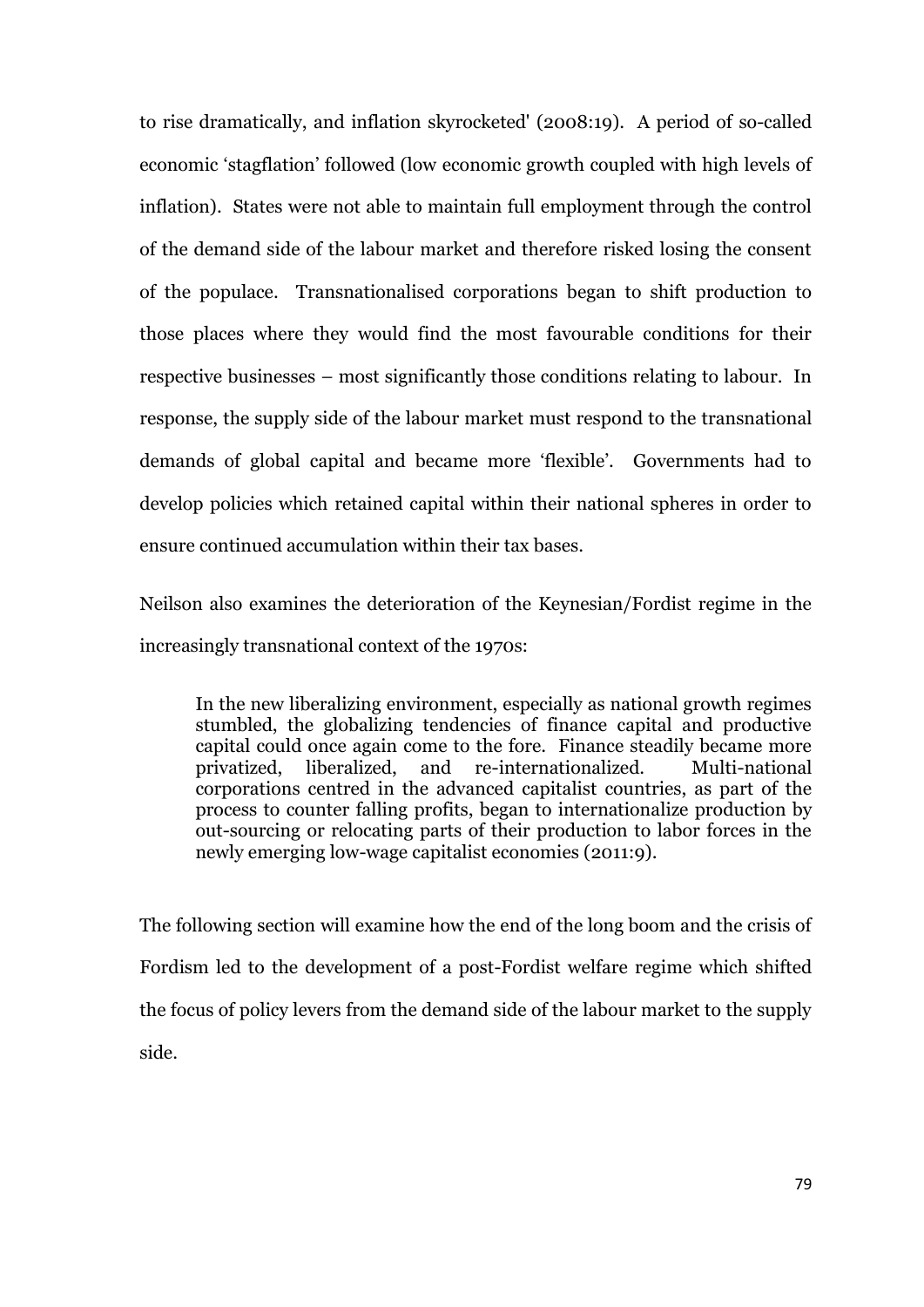### **The development of the workfare regime**

What developed in the latter decades of the twentieth century and the first decade of the twenty-first has been labelled by Jessop as the Schumpeterian Workfare Post-national Regime (SWPR), which has evolved 'in tandem' with the post-Fordist accumulation regime (and subsequently, as has been argued here, the market-driven global monopoly financialist regime). Jessop named this theory after the Austrian-born economist and political scientist Joseph Schumpeter (1883-1950), who, like the regulationists, examined the ongoing development of capitalism, and its constant need to evolve in order to overcome the crisis tendencies of the business cycle. Jessop has analysed this modern workfare system which has developed (to different degrees) in the advanced capitalist societies. What he calls the "ideal-type" SWPR he described thus:

First, regarding its functions for private capital, it is *Schumpeterian* insofar as it tries to promote permanent innovation and flexibility in relatively open economies by intervening on the supply side and to strengthen as far as possible their structural and/or systemic competitiveness... Second, regarding social reproduction, the SWPR can be described... as a *workfare* regime insofar as it subordinates social policy to the demands of labour market flexibility and employability and to the demands of structural or systemic competitiveness. In this sense, social policy is now modelled on human capital theory and becomes a form of human resource management (Jessop, 2003:38-39).

In most advanced capitalist societies, the SPWR has evolved in some form or another over the last twenty years. One of the key features of the SPWR is the increasing tendency towards the implementation of policies that seek to manipulate the supply side of the labour market through "activation". Activation seeks to 'encourage' those who are unemployed back into the labour market and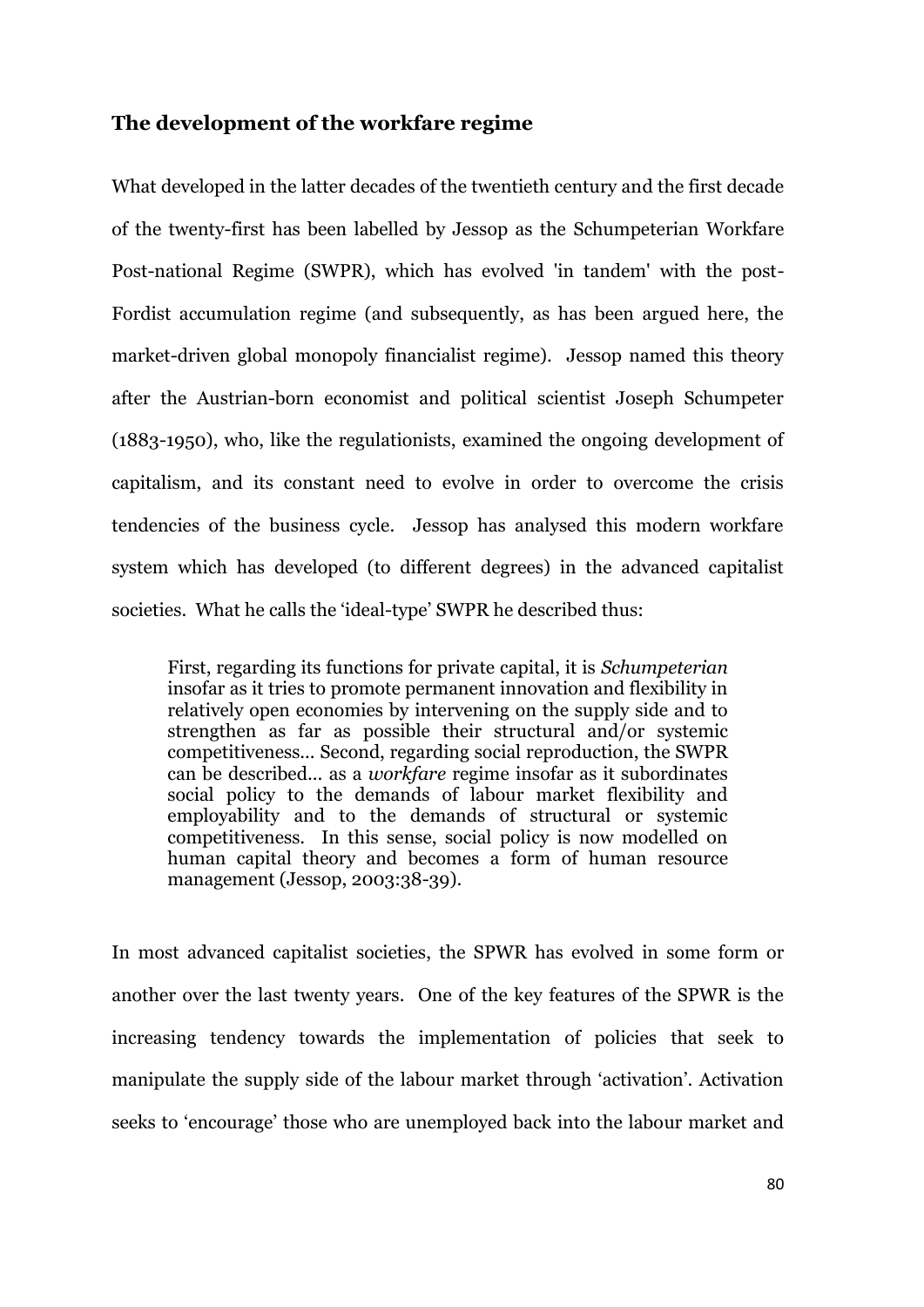to disincentivise living on state-provided welfare through a various number of mechanisms. Activation policies see a greater emphasis being placed on the individual responsibility of the welfare recipient to move into employment than under KWNS policies. Individuals are required to take responsibility for matching themselves to skill gaps or labour shortages on the demand side. However, as the state cannot devolve itself of all its responsibility, it attempts to act as something of an enabler of the unemployed so that they move back into the labour market. Mike O"Brien has provided us with the following definition of activation:

In social democratic welfare states, the phrase "active labour markets' has been used to refer to approaches to a range of social and economic policy measures in which the effects of economic and employment changes have been managed through services and programmes so that those who became unemployed as a result of the processes of economic change were provided with the requisite assistance to enable them to move into new employment as quickly as possible (2008:79-80).

Duane Swank identifies active labour market policies as those which 'generously fund training, relocation and general employment services (and social transfer programmes contain strong work incentives)" (Swank, 2005:188).

The emphasis on individual responsibility means that states will encourage those in receipt of welfare payments to move out of unemployment through punitive measures as well as incentives. Louise Humpage and David Craig have discussed this form of encouragement: 'focused on transforming individuals for the supply side of the labour market, employment programmes required many beneficiaries to participate in work-related activities to receive their benefit, with sanctions/punishments used to encourage the "right" behaviour' (2008:71).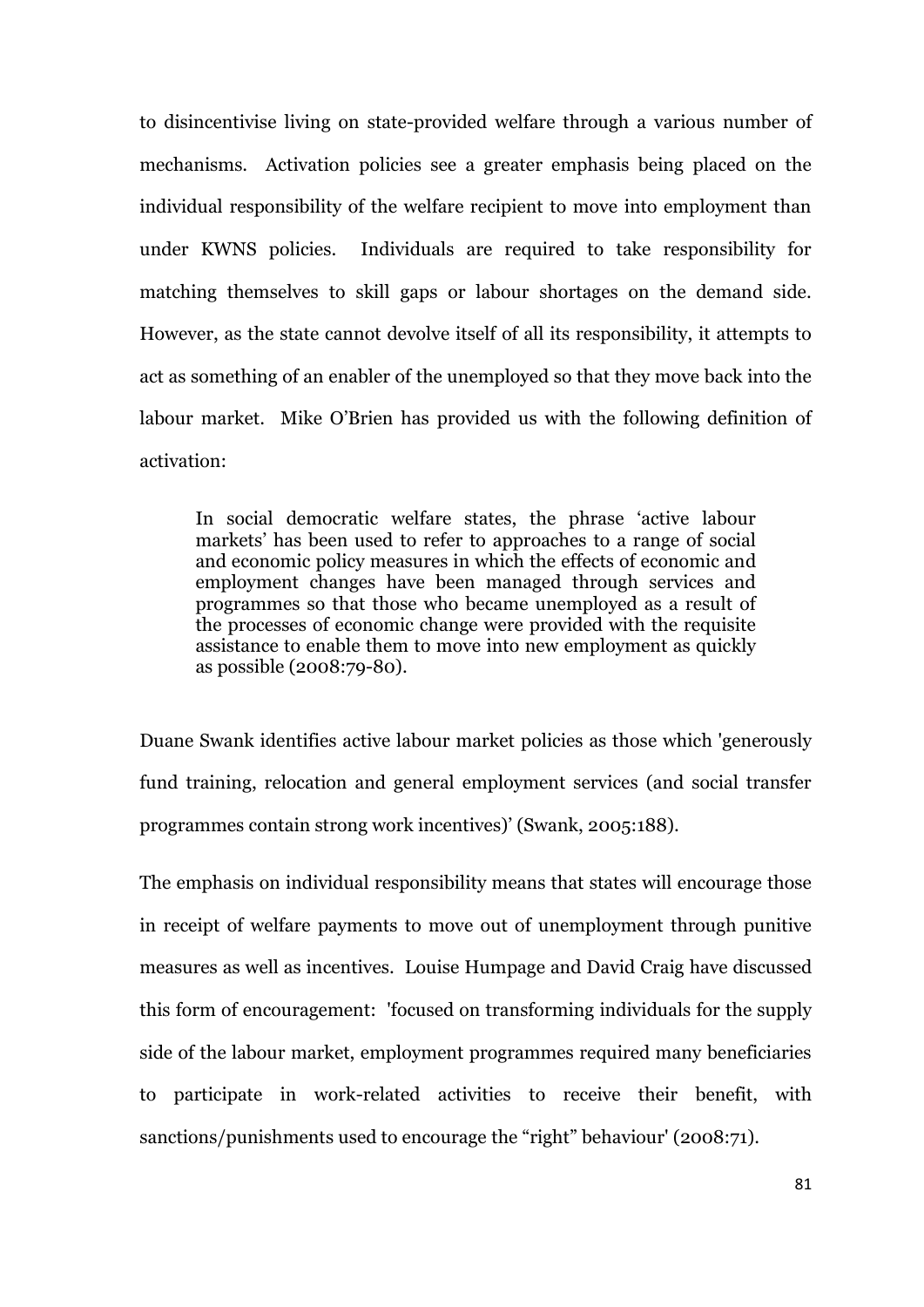Not only must the individual gain employment by matching themselves to labour market opportunities, but the state ensures the recipient of a benefit is obliged to meet whatever conditions are placed on their benefit or run the risk of having some of their financial assistance removed. Grant Duncan elaborates that "entitlement to benefits is made conditional on the acceptance of "mutual obligations" (to seek employment or to improve one"s employability in cooperation with the income-support agency), or else face "reasonable" sanctions, such as suspension of benefit' (Duncan, 2004:227). These obligations are a crucial part of activation. The main 'activator' is the work test  $-$  an individual must be actively seeking or available for employment or else they risk losing their benefit. This paradigm assumes that financial concerns are the sole, or at least primary, motivator for welfare recipients" behaviour.

In his analysis of the development of the workfare regime, Overbeek has identified that as it developed in concert with the global financialist regime of accumulation, the neo-liberal concept of control has:

… redefined unemployment as a personal defect of the unemployed, who is incapable (or unwilling at the prevailing wage rate) to avail him- or herself of the opportunities in the labour market. *Employability* has become the label for these views: it is the personal responsibility of individuals to make sure that they qualify for employment (whatever the changes in the structure of the labour market). The role of the state in this view is to engage in an *active labour market policy* that encourages and facilitates workers to upgrade their skills and qualifications (2003:27).

The desire for, and compulsion on, workers to upgrade their skills and match *themselves* to current labour market conditions has evolved largely as a result of the transnational nature of the neo-liberal accumulation regime: "the individual is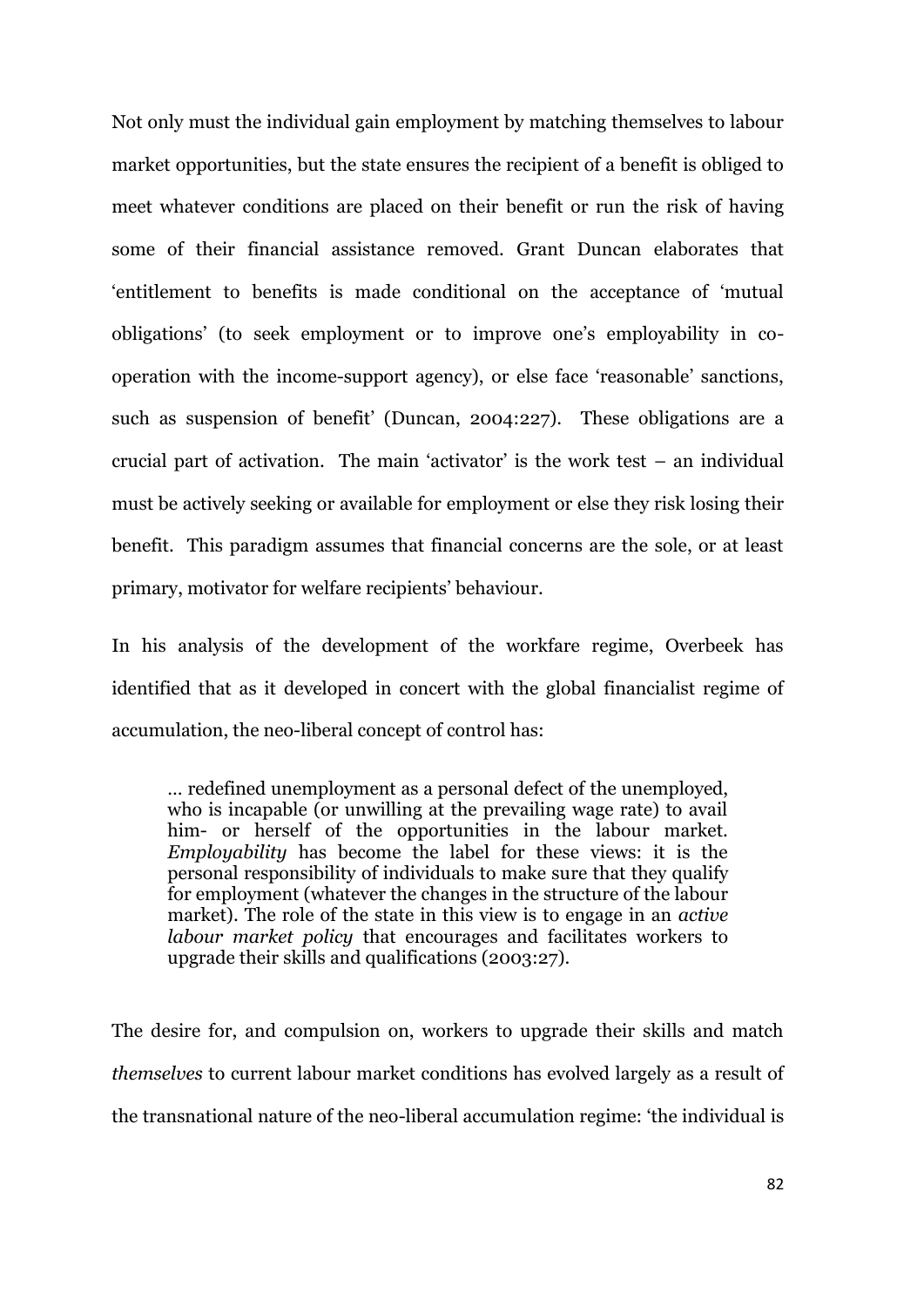treated as "human capital" to be trained in the expectation of fitting the rapidlychanging requirements of the contemporary labour market' (Duncan, 2004:233).

In an economy where jobs can easily be (figuratively) exported overseas, it becomes necessary for workers in the modern economy to develop their own skill set to match any opportunities which remain within their national economy or to even, perhaps, transnationalise themselves to find employment opportunities in other countries. This is in direct contrast to the situation under the KNWS system, where the closed national economies needed policy levers to be applied on the demand side of the labour market in order to ensure there were jobs adequate to ensure full employment of the working-age male population: 'the prime object of economic and social intervention by the national state [has] changed from well-balanced domestic performance of the 'national economy' to its overall 'international competitiveness' understood in very broad terms' (Jessop, 1997:306).

In a fairly recent piece examining how social policies in Australia and New Zealand have changed in response to globalisation, McClelland and St John consider that not only have increasingly transnationalised labour markets forced the unemployed and the worker alike to manage themselves and their own individual responses to changes in labour market opportunities, but these transnational changes have also forced governments to respond to such changes, which has in turn led to inequalities and changes in the tax base and government transfers:

International competitiveness creates pressures for labour market deregulation, constrains or reduces taxes on mobile factors of production (companies, capital and high-skilled individuals) and,

83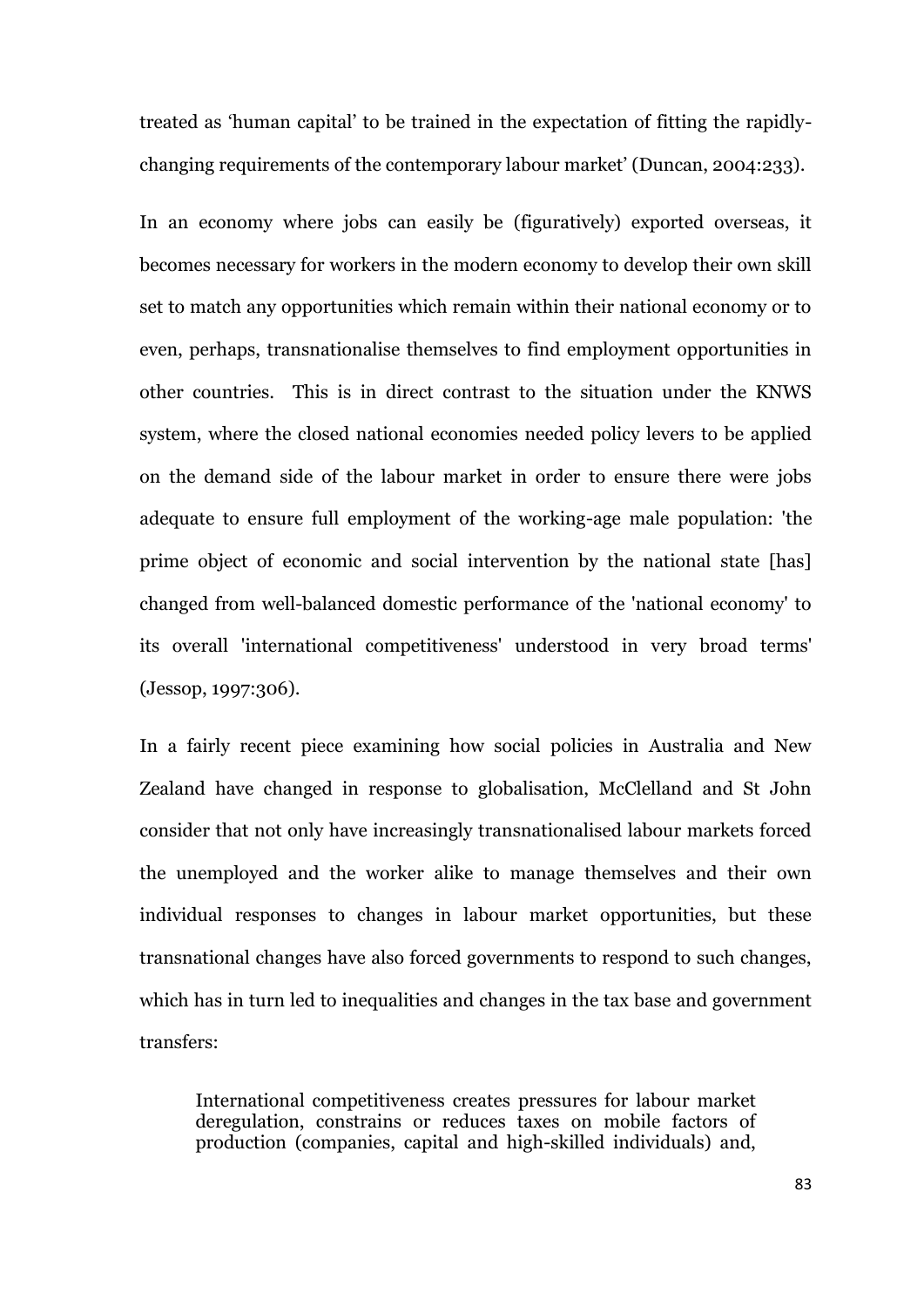by limiting the tax base, also restrains social expenditure. At the same time, the reduced capacity for some workers to support themselves increases pressures especially in the welfare system. Thus, globalisation increased labour-market inequality and also placed pressure on the capacity of governments to ameliorate them through tax policy and transfer payments and services (McClelland and St John, 2006:179).

Transnationalism has also led to other changes in government policy programmes (and those who are influential to such programmes). The transnationalisation of capital and by corollary, jobs, has meant that as the labour market has become more transnationalised than ever before, there has also been a general trend in advanced Western capitalist states towards the:

… internationalization of policy regimes. This refers to the increased strategic significance of the international context of domestic state action and the former's extension to include a widening range of extraterritorial or transnational factors and processes. It also refers to the expansion of key players in policy regimes to include foreign agents and institutions as sources of policy ideas, policy design and implementation. It involves, in short, a change in the overall balance of the state's strategic orientations. This is reflected in economic and social policy (Jessop, 1997:306).

This emphasis on international competiveness, and the fundamental changes which occur in a nation's tax base as a result, has seen something of an ideological shift occurring, whereby modern welfare states are not considered to be there to support the functioning of the national economy, but are rather a (generally temporary) "safety net" for the individual (in contrast to the position under the KWNS: see Humpage and Craig, 2008; Lunt, 2008). Governments increasingly use the argument that social welfare transfers should only be utilised as a last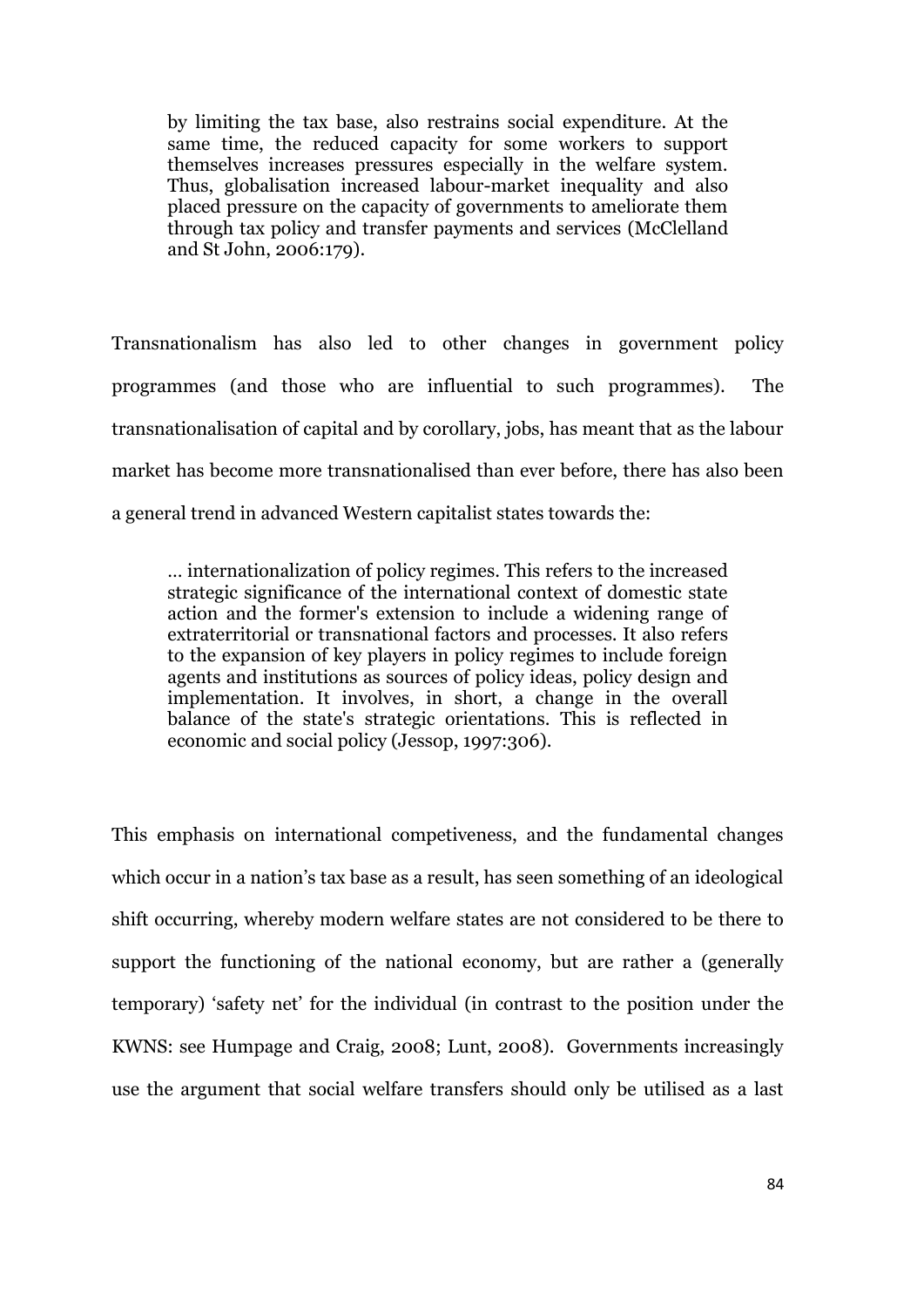resort and for only very limited periods of time. <sup>22</sup> Rather than providing an average, or even adequate, standard of living for individuals and families, it is considered that generous social welfare payments will encourage long-term benefit dependency. Work is the only viable means by which someone can keep themselves and their family above the poverty-line.23 This concept has been labelled the "work first" paradigm (O"Brien, 2008).

Benefit recipients under such a paradigm are classified into those who are subject to work testing and those who are not.<sup>24</sup> There are concerns that such a model will lead to class divisions between those that work and those that do not. Such a situation has significant implications for those unable to work due to ill health, disability or familial caring responsibilities. As stated by O"Brien:

The philosophical, political and ideological influences which created and now sustain "work first" lend readily to arguments in which it is assumed that those who are not in work are failures, second-class citizens or have "chosen" to be and/or place themselves in those circumstances (O"Brien, 2008:92).

1

<sup>22</sup> An example of this in New Zealand is the removal in 2005 of the Special Benefit which was a discretionary benefit which could be paid to those in receipt of a benefit or on a low income who had a long-term deficiency of income in comparison to their expenses, and was potentially payable in perpetuity as long as the recipient needed it. This was replaced by Temporary Additional Support which is time-limited to 13 weeks. As will be discussed later, in 2010, a 52 week time limit was placed on receipt of the Unemployment Benefit, after which time a recipient must undergo a lengthy re-application process.

<sup>23</sup> Although it should be noted that a growing body of research indicates that in many Western countries, work is no longer an effective route out of poverty. As wage levels have stayed static in comparison to escalating costs of living, a burgeoning section of the population are experiencing "in work poverty", and this is especially true since the global financial crisis occurred (see, for example, the 2010 work of Gottfried for the British think-tank, the Institute for Public Policy Research).

<sup>24</sup> For example, the introduction of the Universal Credit for those subject to the work test in the United Kingdom.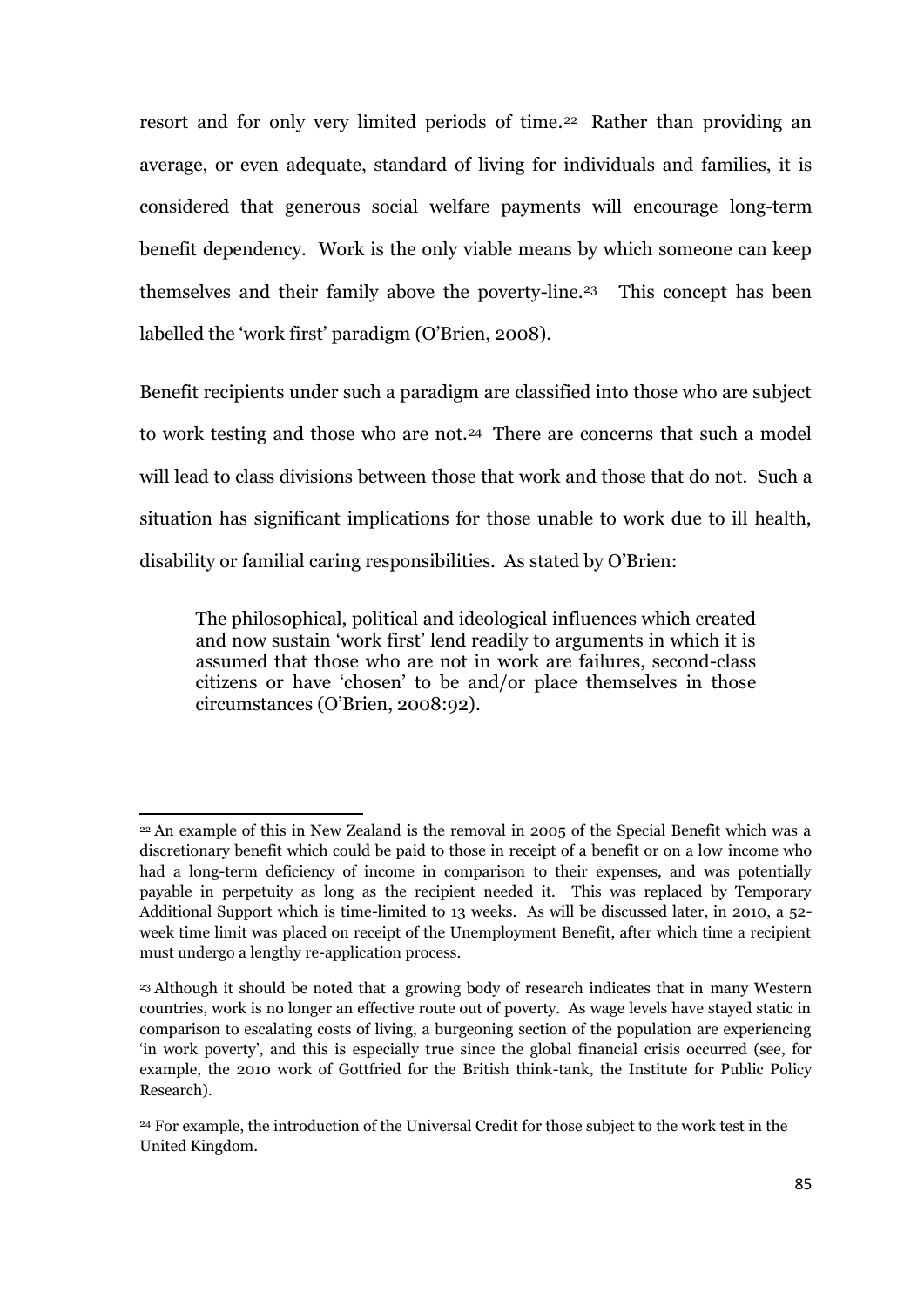The principle objectives of the SWPR in economic and social reproduction are notable for how contrary they are to the objectives of the KWNS:

To promote product, process, organisational and market innovation in open economies in order to strengthen as far as possible the structural competitiveness of the national economy by intervening on the supply-side; and to subordinate social policy to the needs of labour market flexibility and/or to the constraints of international competition... This involves a break with the [KWNS] as full domestic employment is deprioritized in favour of international competitiveness and redistributive welfare rights take second place to a productivist reordering of social policy' (Jessop, 1997:304).

Jessop considers that the move to the SWPR has occurred most significantly in "Western Europe, North America and the antipodes" (2003:30). The transnational nature of the post-Fordist and current regimes of accumulation mean that economic and social policy is now developed in an international context, in contrast to the closed national economies of the KWNS. Because transnational capitalist enterprises require a flexible supply of labour which can respond to its demands in order to remain viable in this international context, states must implement policies to support these enterprises.

The KWNS previously had a qualified commitment to redistributive welfare policies in order to (among other things) prevent capital flight and to promote social equality and to even out regional development, and in general it sought a qualified sort of univeralism in its distribution (Wilkes, 1993:200-201). In contrast, the SWPR accepts increasing economic, social and regional inequalities, and compensates for these through more limited policies aimed at combating social exclusion (Jessop, 2003:39). Wilkes considers this targeting of support, as opposed to universalism, as a key feature of the Post-Fordist state (1993:206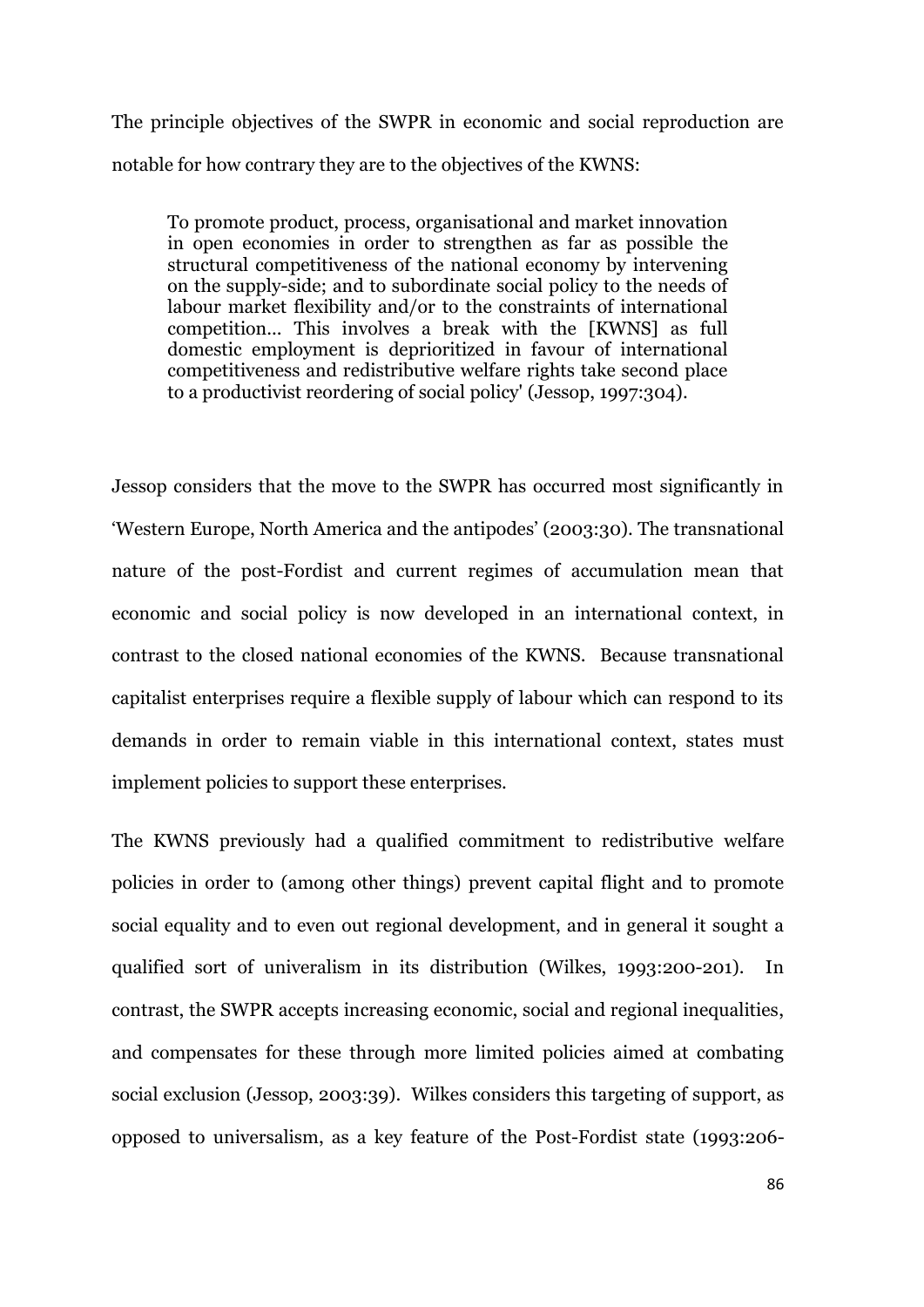207), and that during the post-Fordist state (1984-1993), 'those in the government saw no place for State-dependent employment policies' (Wilkes, 1993:201). Goldfinch and Roper discuss the changes from the demand-led Keynesian policy position, to one in which the *problem* of unemployment is considered to lie squarely on the supply-side:

Supply-side economics focuses on the investment, savings, and work decisions of individuals and how these are affected by government social spending and taxation (welfare payments and tax rates). It is assumed that individuals are motivated primarily by monetary considerations (1993:62).

Indeed, it can even be considered that increasingly transnationalised economies have seen state actors responsible for social welfare being captured by businessfriendly economic interests: "state agencies in close contact with the global economy – offices of presidents and prime ministers, treasuries, central banks – have gained precedence over those agencies closest to public policy' (Green, 2011:157). Farnsworth also describes it thus:

The bottom line for international capital is that state social provision is justified only if it contributes directly to economic growth or at least does not undermine it, and is affordable only if it exists in an environment populated by profitable and successful firms. International capital has therefore urged governments to address impediments to job creation which are argued to include generous social provision, inefficient welfare services, and high levels of state spending (2005:219).

This bottom line for international capital has created similar public policy drivers across developed countries, and New Zealand is no exception: 'since the New Zealand state is increasingly a competition or market state, its role is to pursue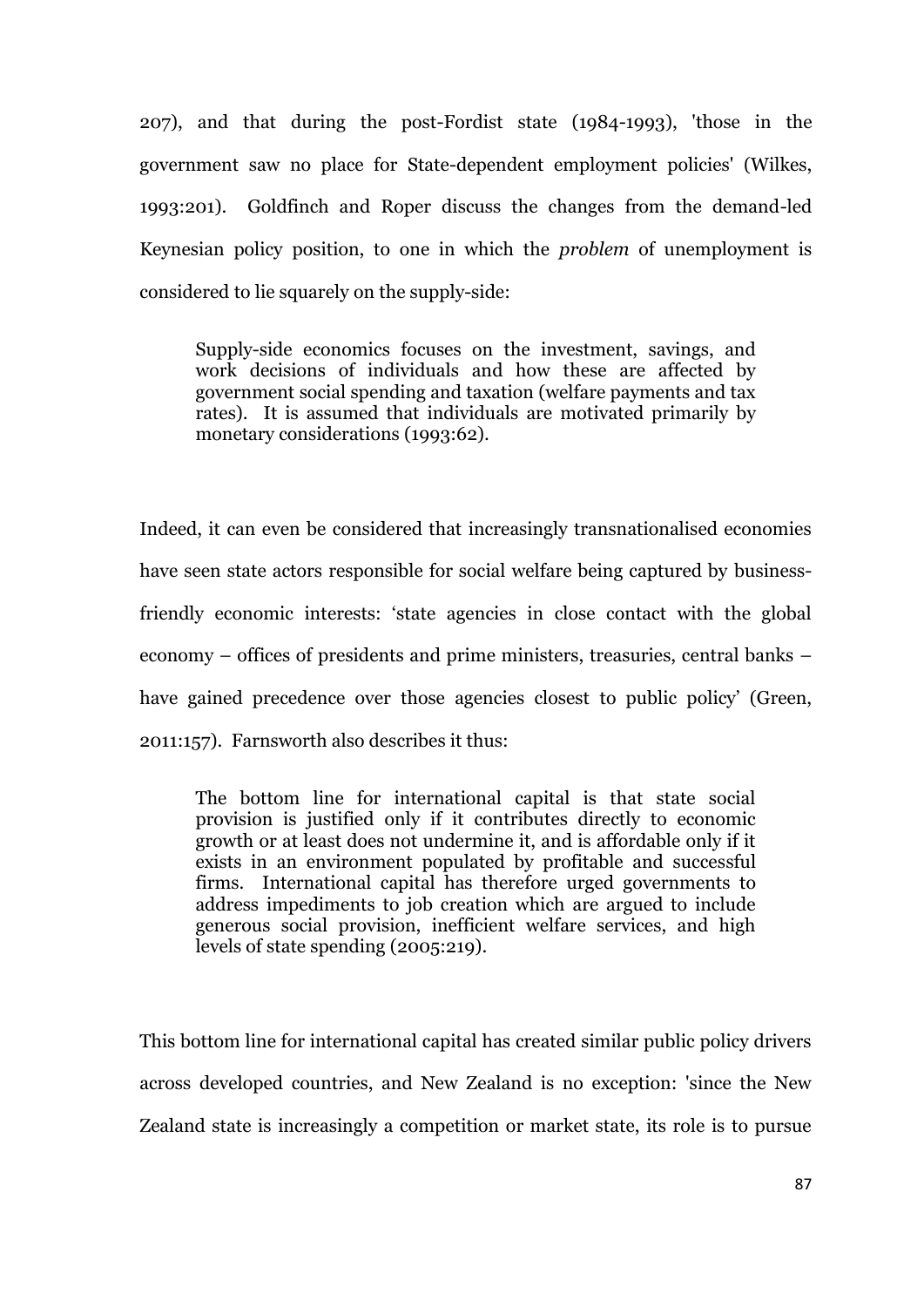strategies for national prosperity on conditions of global competition' (Eichbaum, 2006:56).

### **Unemployment policies and economic crises**

Political scientist Peter Starke has undertaken a thorough analysis of welfare state retrenchment in order to identify the links between economic cycles and state social welfare policies and spending. He concludes that modern welfare retrenchment - that is, reductions in social security spending, tightening of eligibility criteria and a contraction of the welfare state in general - has always occurred during periods of economic downturn. He notes that, in the case of New Zealand '*not a single significant retrenchment event* can be found during a moment of sustained economic recovery or even economic boom' (Starke, 2007:137) (original emphasis).

Roper explains how economic crises have wide-ranging impacts on government policies (which by necessity will include policies relating to state welfare provision):

The onset of a prolonged economic crisis fundamentally alters the structural constraints on State policy formation. At the same time that rising unemployment dramatically increases the demands on State expenditure, the decline in the growth of national income places pressure on the collection of the increased revenue required to fund extra welfare spending. For this reason the economic crisis soon generates a fiscal crisis of the State. Crisis-management then becomes the central preoccupation of policy-making. The State is compelled to introduce policies aimed at restoring the conditions for profitable capital accumulation (1993a:22).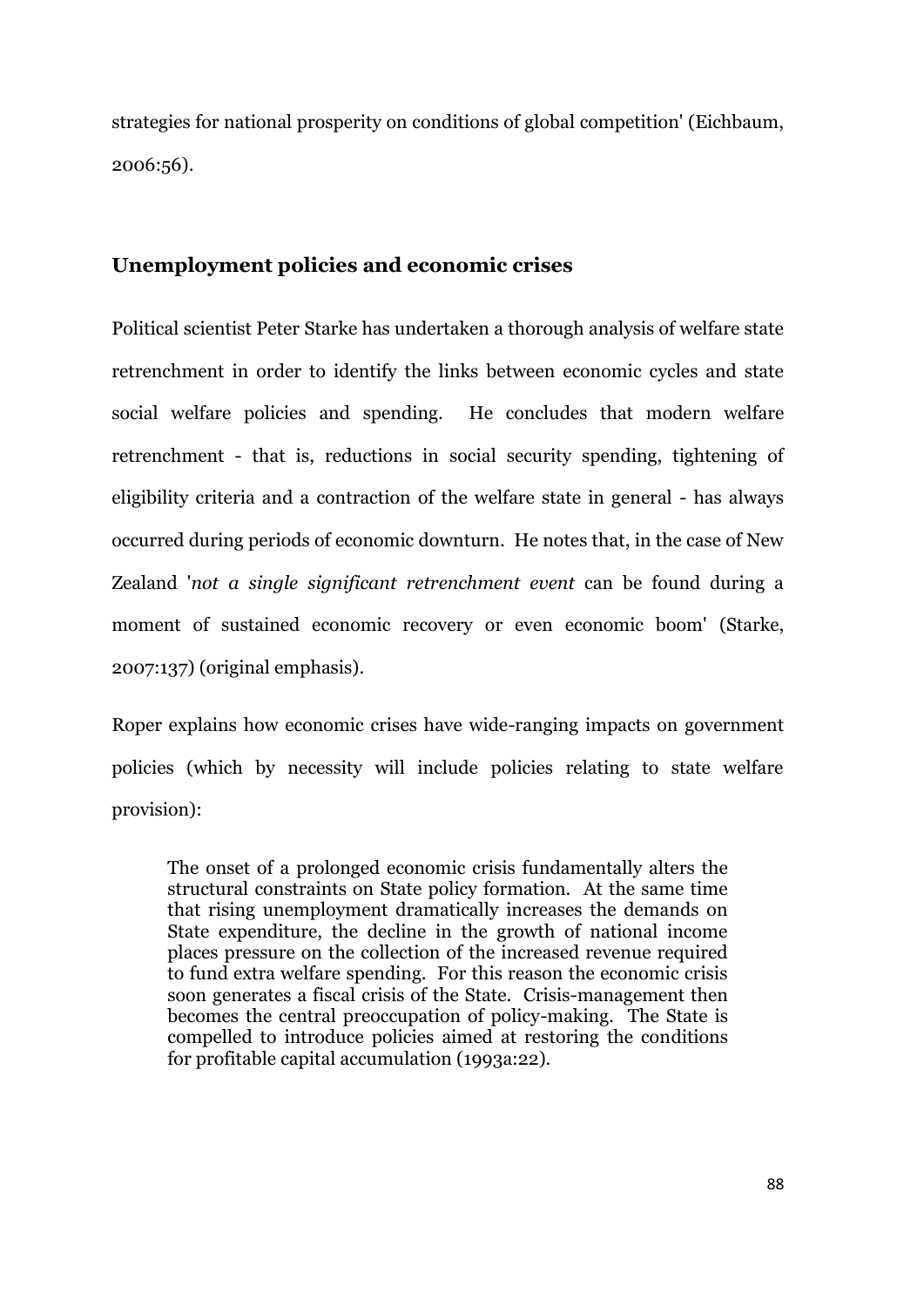Roper goes on to describe how the nature of prolonged crises reveals that the State 'is not a neutral arbiter between capital and labour, managing the economic crisis in the public or national interest' (1993a:23). Not only this, the state will actively support the process of capital accumulation in order to "fund its operations" as it is fiscally dependent on the taxation of incomes (Roper, 1993b:21).

This conclusion highlights the differences in the social policies developed in response to economic crises in the later twentieth and early twenty-first centuries as opposed to those which were characteristic of the KWNS. Whereas the aim of the KWNS was to address the social consequences of the economic crisis of the Depression through increased social spending and intervention in the demandside of the labour market, modern state responses have focused on a reduction in social spending and increasing labour supply flexibility to address issue of unemployment.

Roper discusses how successive New Zealand governments have strived to quell the unstable nature of the modern capitalist accumulation regime throughout periods of crisis:

It is clear that the political turbulence of the 1970s, 1980s and 1990s has been generated in large part by the inability of governments either to reverse the decline of the New Zealand economy or to resolve the conflict of interest between employers and workers. Crisis and class have impacted upon State policy formulation in a whole series of ways. At the same time the State has not reacted passively to these circumstances; it has actively intervened in order to manage the economic crisis and the conflict between workers and employers (1993a:21).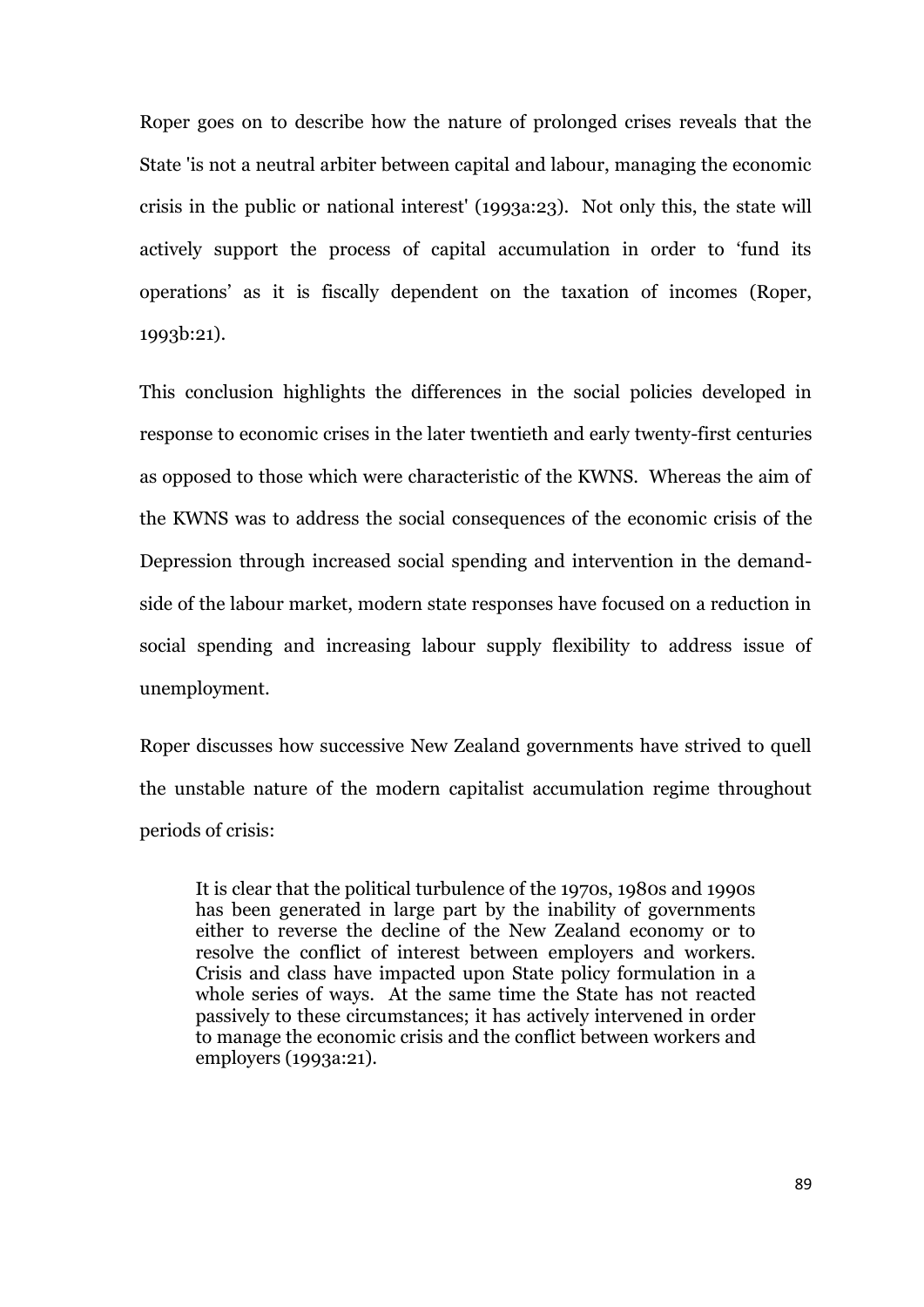As an example, Starke describes how welfare state retrenchment in response to the Asian economic crisis which began in 1997 (2007:122). American political scientist Duane Swank comes to the following conclusion as to how the developed state is "forced" to undertake retrenchment within the modern, globalised context of modern capital accumulation:

Expansions of trade may force government to retrench social protection in order to reduce labour costs, the disincentives to work and invest, public sector debt (and hence interest rates), and to otherwise foster efficiency and international competitiveness... economic internationalisation may foster welfare state retrenchment through conventional democratic politics. Indeed, the credible threat of capital flight certainly increases the electoral and organisational political resources of private enterprises... rises in capital mobility and trade bolster the appeal of neoliberal economic orthodoxy (2005:186).

The concept of capital flight has proven to hold a significant amount of weight in our ever-more globalised, and transnationalised, world. Colin Hay also discusses how the modern welfare state is increasingly the subject of economic analysis and that states have to justify welfare expenditure in terms once reserved for business decisions:

Perverse though this may seem, it is increasingly rare for welfare reform to be justified principally in terms of its social consequences – its contribution to the wellbeing of citizens. Welfare expenditure, it seems, can only be defended these days insofar as it is case as an investment in economic performance, a down-payment of future competitiveness... the default assumption... would seem to be that... welfare provision *per se* is a net burden on competitiveness and hence a drain on economic performance (Hay, 2005:197).

Persistent transnationalisation and capital flight risk has spurned an increased drive for supply-side flexibility, welfare-state retrenchment and decreased decommodification of services. As stated above, this has been found to occur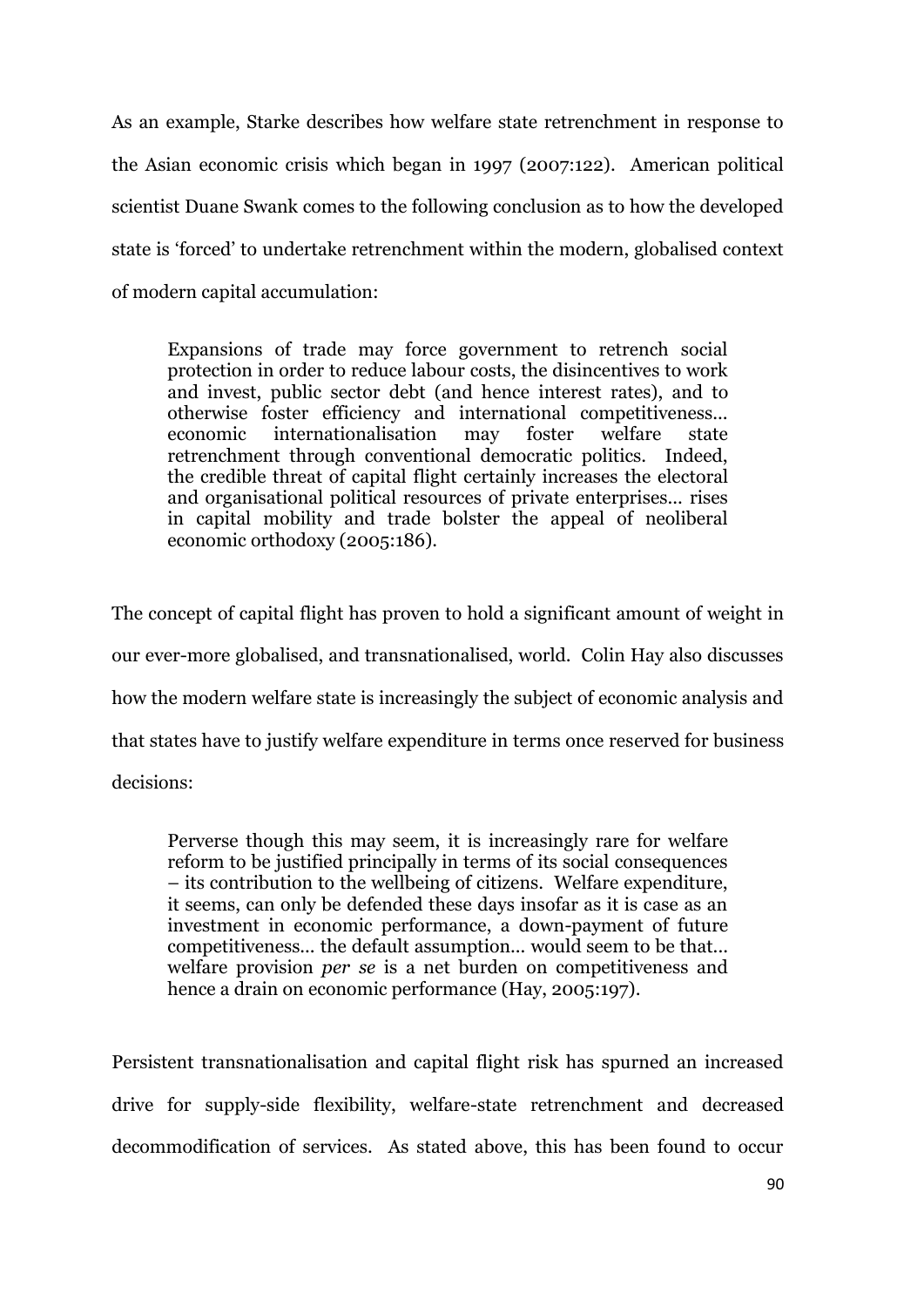largely in relation to economic crises, and has to a large extent been created by the transnational accumulation regime. Although not a regulationist, this was identified by the English sociologist and social policy specialist, Kevin Farnsworth:

The general perception of capital is that state services tend to be inefficient and costly... For international business, the state must do more to address the direct skills needs of employers, and increase the flexibility and adaptability of labour... whilst removing the financial burden faced by firms who have to make up for poor schooling… As for social protection, capital has pushed for benefit reforms that increase, for it, employability, affordability, and personal responsibility. For capital, high social security costs and accompanying administrative burdens undermine profitability and discourage firms from employing new workers... although temporary benefits are defended as key to smoothing out employment markets (2005:220).

As economic crises continue - and continue to expand in both depth and scope – arguably, there will be increasing importance placed on non-state mechanisms in compensating for market failures and inadequacies. The delivery of statesponsored economic and social policies (particularly as faltering levels of accumulation reduce the resources available to the state) and responsibility for socio-economic equality shifts from the state to the individual.

A New Zealand author who has undertaken research using the regulation approach, David Neilson, has also examined how a fiscal and/or economic downturn forces the modern state"s hand in relation to unemployment policies:

In order to reverse increasing unemployment in a laissez-faire system, the national state needs to address capital's declining business confidence or willingness to invest. However, the national state's direct sensitivity to business confidence requires it to be subordinated to capital's will via the structures of market competition (2006:15).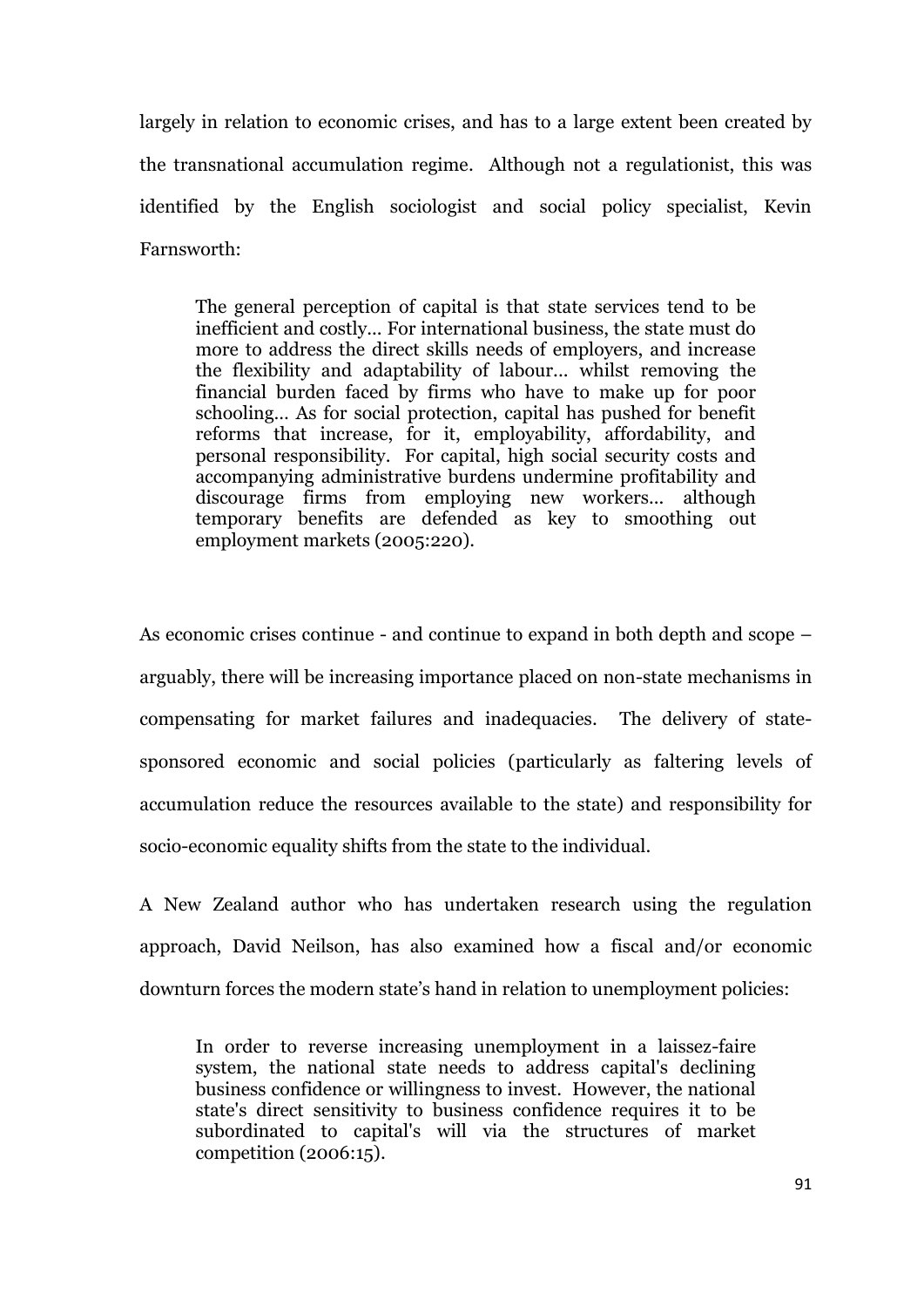This chapter has argued that social policies, and more specifically unemployment-related policies, are intimately connected to the predominant regime of accumulation and cannot be divorced from prevailing economic conditions. This holds true, and is in many ways exacerbated, during periods of economic crisis. Evidence shows that major social welfare retrenchment is likely to occur during deep troughs in the business cycle – largely because the modern state is reliant on maintaining the confidence of international capital in a transnationalised global financialist accumulation regime. The following chapter will examine how the New Zealand government developed unemployment-related policies, both before and after the global financial crisis, and will establish that these policies are a reflection of what has occurred on the international scale.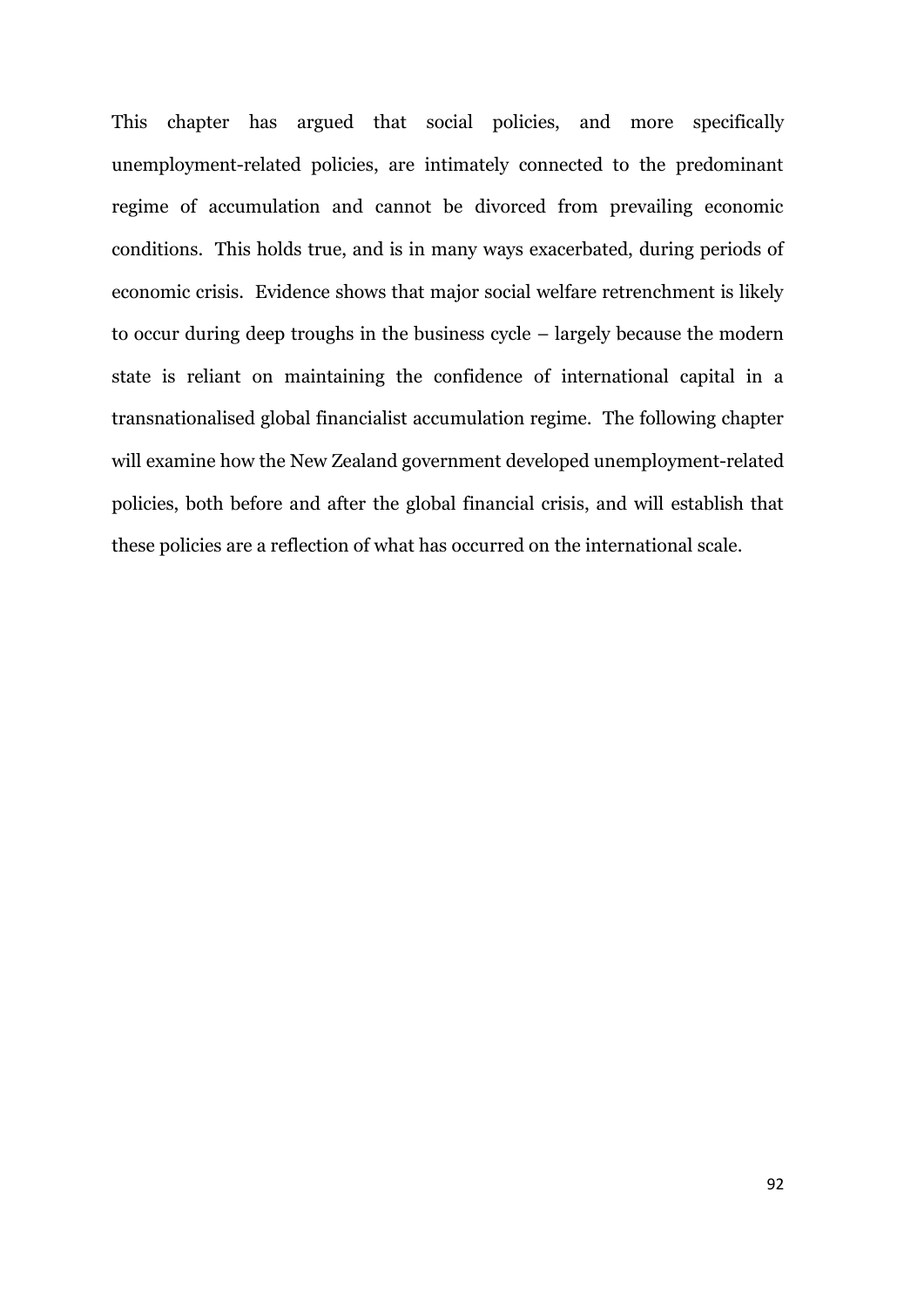## **Chapter Five: Unemployment-related policies in New Zealand, pre and post the global financial crisis**

The regulation approach requires specific examples to be analysed empirically, in order to demonstrate the coevolution of regimes of accumulation and social policy programmes. This will help the continued development of the approach as an effective, convincing and compelling framework for analysing state actions. This chapter provides such an analysis by examining the development of unemployment-related policies in New Zealand. In order to provide a more complete picture, unemployment-related policies are analysed both before and after the global financial crisis. This is done in order to determine how the policy hallmarks of the global financialist regime relating to unemployment - activation and flexibility - evolved (and responded to the global financial crisis) and to what extent the policy developments in New Zealand illustrate the global theories explored in the previous chapters.

## **The development of unemployment policies in New Zealand – tending towards activation and flexibility**

Although activation and flexibility have become the predominant tools used in relation to addressing unemployment under the SPWR, they are not a particularly new concept. This is particularly so in New Zealand. O"Brien considers that an "activation requirement" has been part of New Zealand"s social welfare matrix for seventy years (2008:82). Easton describes how New Zealand and Australia, even in comparison with other Western countries, have always used the labour market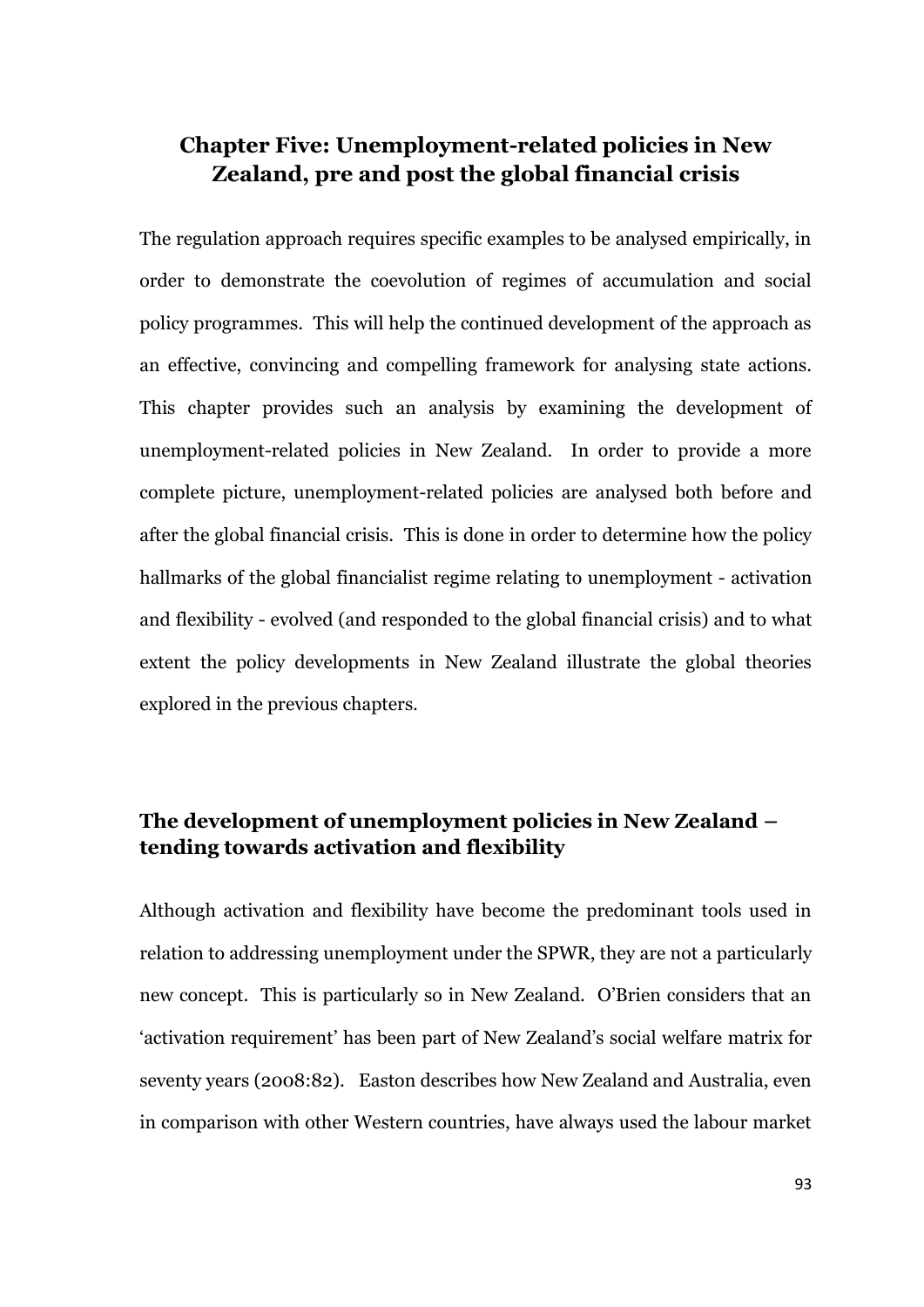as a delivery mechanism for social welfare (Easton, 1996). Huber and Stephens discuss the distinction between the "antipodean" welfare state and those in the northern hemisphere, namely Francis Castles" description of Australia and New Zealand's 'wage earner welfare states' (1999:2). But, as is described in this chapter, these concepts have gone from being one tool in the social welfare package to combat the problem of unemployment, to being the critical, definitive policy levers used under the SPWR.

This section provides a brief overview of the development of unemploymentrelated policies in New Zealand since the disestablishment of the KWNS under the Fourth Labour Government to time of the global financial crisis (when the Fifth National Government came to power in 2008), with a special focus on developments since 1999. This period is of particular importance as this is the time in which activation and flexibility came particularly to the fore under the socalled Third Way social policy paradigm. It is then argued that the hallmarks of Third Way policies align with, and support, the global financialist regime of accumulation and the SPWR.

#### **The Fourth Labour Government**

94 The Fourth Labour Government came to power in 1984 and was firstly led by David Lange until 1989. The policies which this government implemented would fundamentally alter the course of New Zealand"s economic development for the next 30 years. They were examples *par excellence* of the monetarist, neo-liberal policy "solutions" which were followed in many Western countries – for instance under Thatcherism in the United Kingdom and Reaganism in the United States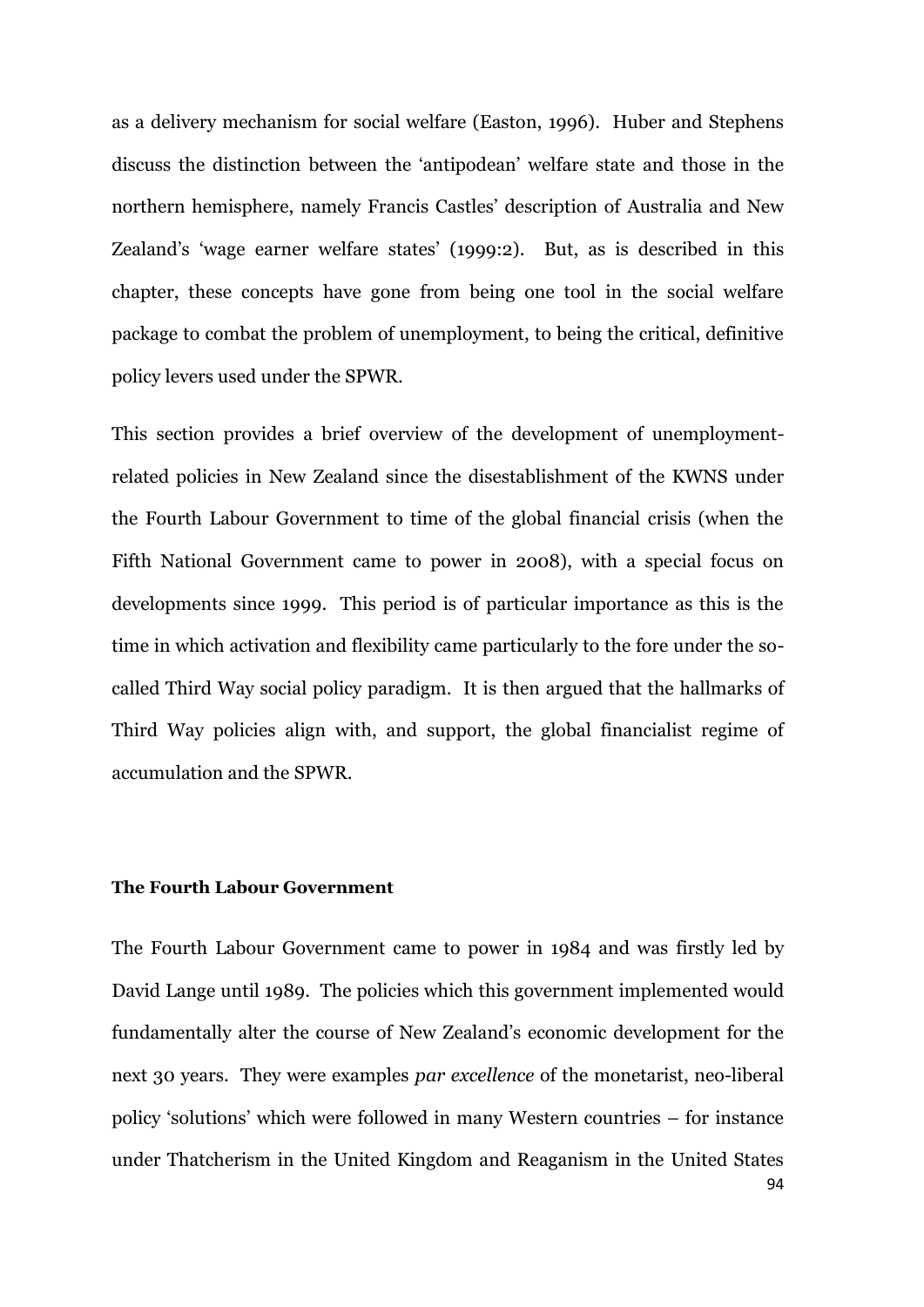but also in Australia West Germany, Canada, the Netherlands, Belgium, Japan, Sweden, Denmark and Norway (Huber and Stephens, 1999:10; Callinicos, 2001:7; Edwards, 2003:130). However, as radical as the economic policies implemented by the Fourth Labour Government were, they did not actually implement many radical social policies relating to unemployment and the labour market (Neilson, 1998:57). Instead the government"s focus was on responding to deepening economic problems through an emphasis on economic policy drivers, namely implementing austerity measures around welfare targeting, rather than retrenchment (Roper, 2008:22; see also Cheyne et al, 2008:ix). The economic policy concerns were a reaction to the period of stagflation which was becoming embedded. The Keynesian policy programmes which sought to counter the troughs of the business cycle were perceived as being ineffective and stale (see Huber and Stephens, 1999:9).

During the Fourth Labour Government's second term, it promised to implement changes to social policies and established a Royal Commission, but once reelected, "Labour ignored [the Commission"s] findings and pursued the neo-liberal agenda more vigorously, focusing on corporatisation, privatisation and the reform of the labour market' (Neilson, 1998:58).

#### **The Fourth National Government**

95 Fundamental welfare retrenchment did not occur until the Fourth National Government took office in 1990. Such retrenchment was, in the main, led by the then Finance Minister Ruth Richardson and Minister for Social Welfare Jenny Shipley. The changes were implemented in response to a sharp jump in the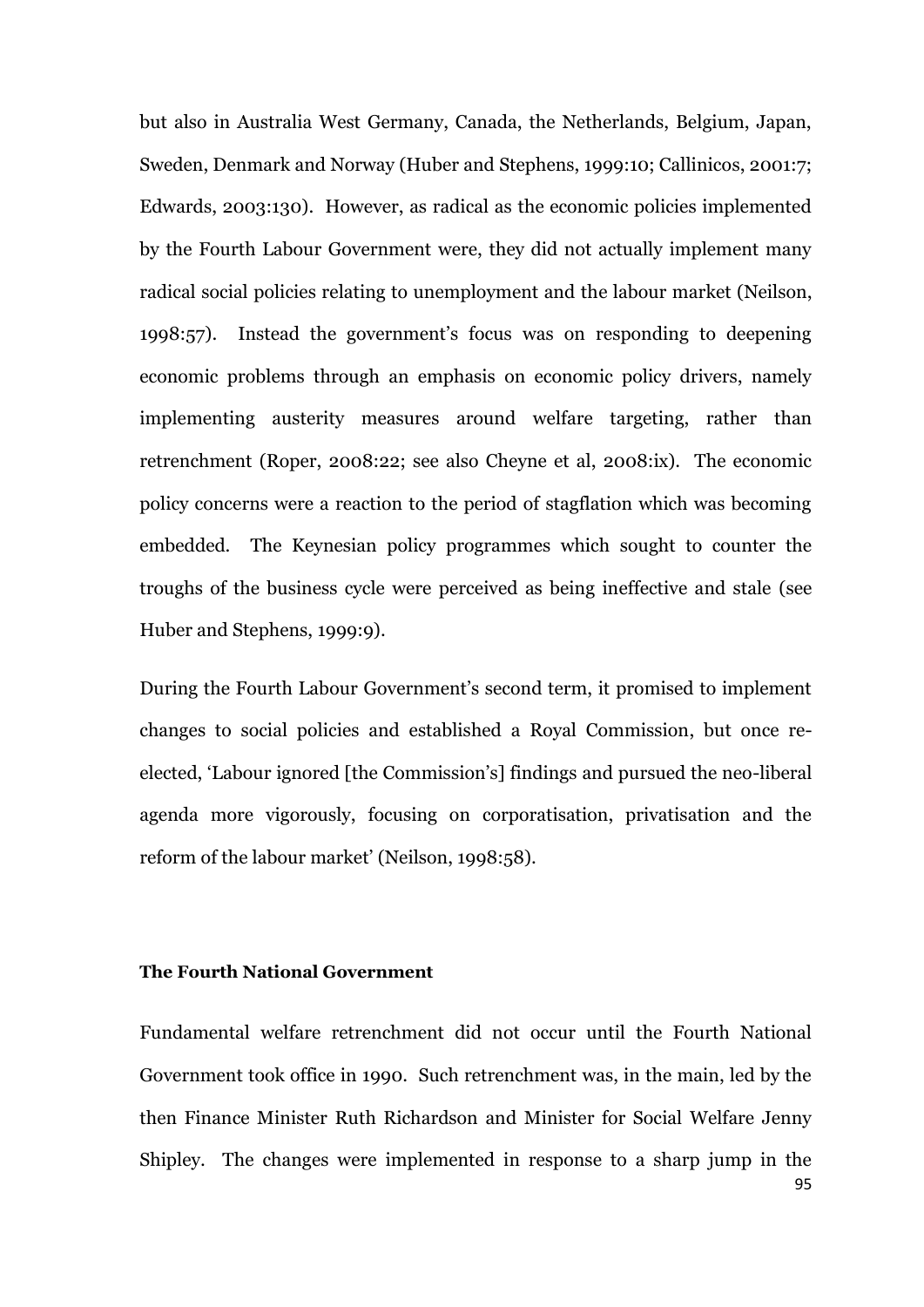number of people unemployed in the late 1980s: "with the growth seen as resulting from incorrect labour market incentives' (Easton, 2008:51), in other words, the welfare state was not "encouraging" people into employment.

The Fourth National Government, under Ruth Richardson's guidance, implemented a programme based firmly on the principles of neo-liberal economics. Social welfare responsibility was shifted from the state to the individual and there was a focus on individual choice and efficiency (Roper, 2008:24). This led to a social welfare retrenchment programme which saw reductions in payment levels across all benefit types (Cheyne et al, 2008:172). The prevailing wisdom at the time assumed that benefit levels paid at a rate anything higher than subsistence level dis-incentivised work. The changes were implemented not only as austerity measures, but were part of a larger philosophical paradigm which considered that dependence on the state represented a moral failing on the part of the beneficiary. The welfare state, in essence, became "minimalist" (Easton, 2008:39; see also Huber and Stephens, 1999:10).

This government considered that it was the state's role to ensure people moved off benefit as quickly as possible and at the same time, more responsibility should be placed on the individual for finding and securing their own employment, and therefore, financial situation. Beyond the philosophical paradigm, the retrenchment measures were also considered necessary to bolster business growth, and they supported the government's monetarist economic policies. Social policies, and in particular those relating to unemployment, reflected the

96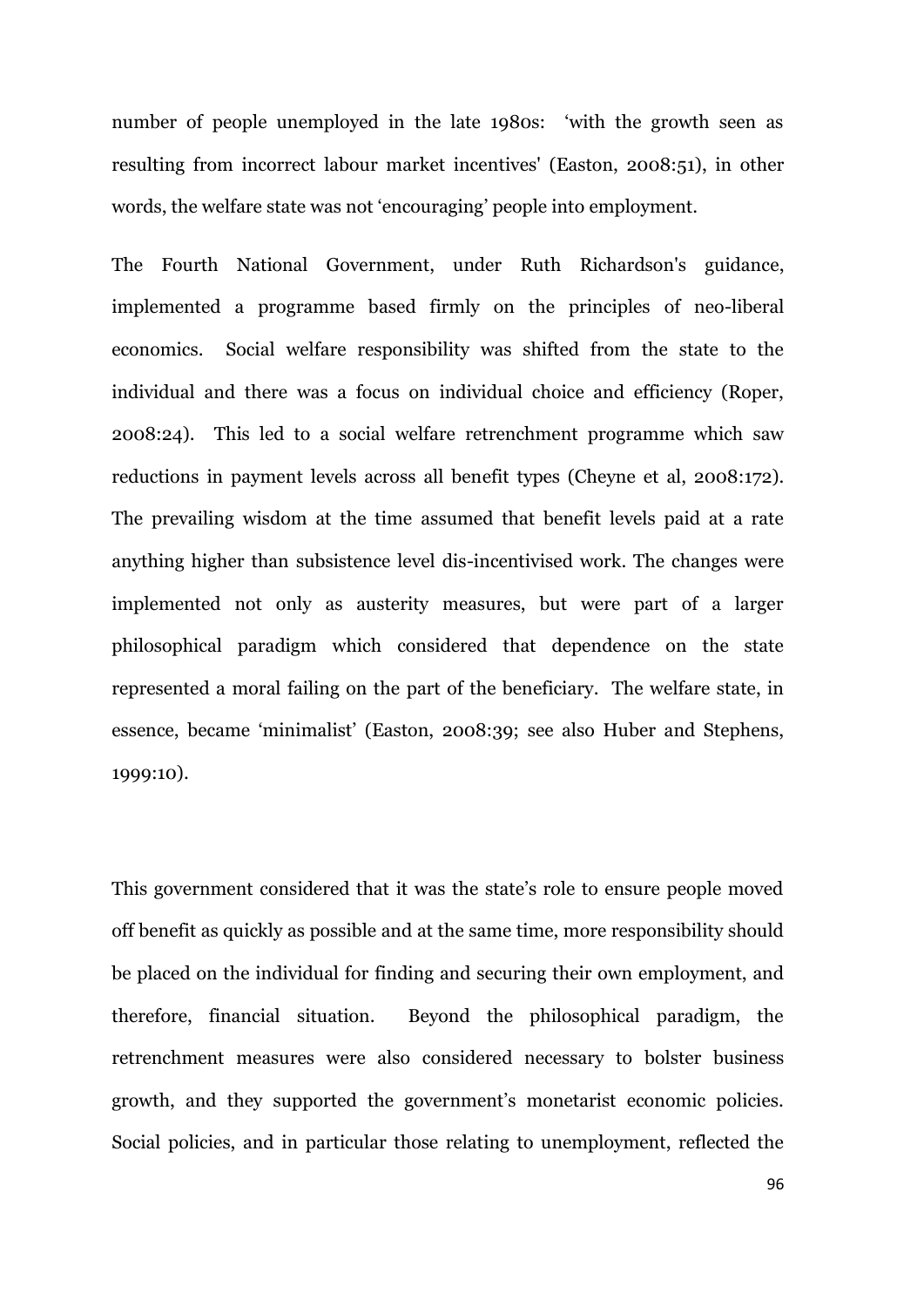significant shift towards neo-classical and neo-liberal economic thought, and became closely aligned with those relating to the labour market:

As the title of the *Social Assistance: Welfare that Works* (Shipley 1991) package indicates, the language of welfare debate was increasingly the language of the labour market. But this was not, as before, a labour market where the state took responsibility for managing demand and ensuring full employment' (Humpage and Craig, 2008:71).

The significance of the changes which occurred under this government cannot be overestimated. They are as important when analysing the trajectory of the evolution of social policies in New Zealand as are the economic policies enacted by the Fourth Labour Government when examining our modern economic evolution. Roper has argued that there has not been such a comprehensive reform package since:

Richardson's 1991 'Mother of All Budgets' commenced the most comprehensive programme of social policy reform since the establishment of the Keynesian welfare state by the First Labour Government. In redesigning the welfare state, the Government reiterated central neoliberal themes in social policy. Self-reliance and reliance on 'the family' was preferable to dependence upon the state. Monetary incentives were important for getting people off welfare, in providing workers with incentives to work harder and longer hours, and to encourage 'wealth creators', that is business, to increase investment and generate a higher rate of growth (2008:25).

It is within this philosophical shift towards neo-classical economic thought (and its supporting social and financial policies) that we can espy the beginnings New Zealand"s part in the global financialist regime of accumulation. The government sought to implement policies which supported the free market economy and its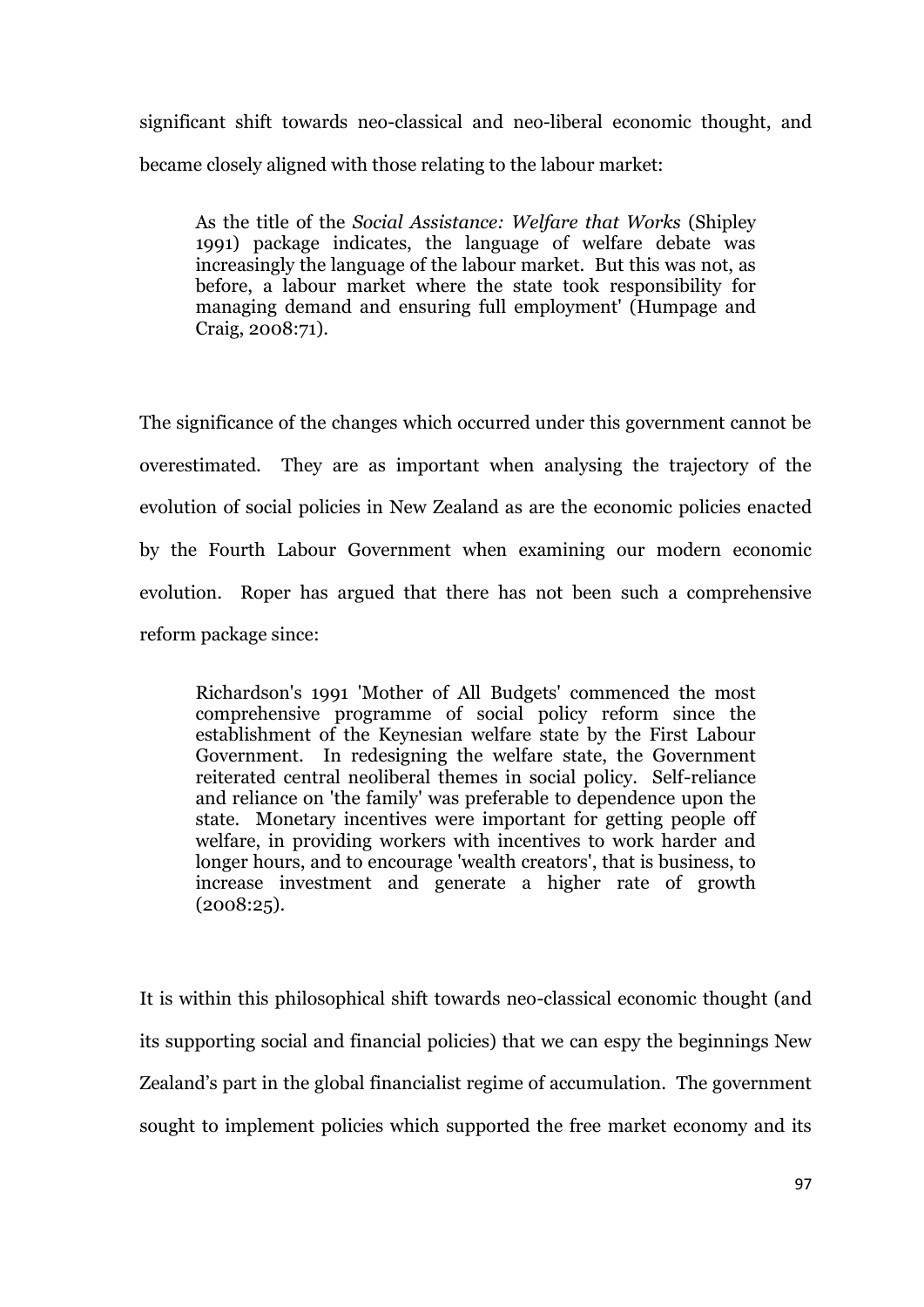increasingly transnational nature. Beginning during the term of the Fourth Labour Government, those interest groups which were most likely to benefit from these policies, such as the Business Roundtable, began to have increasing influence over the government, and in particular the executive. The Treasury became an increasingly influential advisor to the government, in comparison with other government departments (Roper, 1993a; Goldfinch and Roper, 1993).

The reform package implemented by the Fourth National Government delivered the social policies that were necessary to support the post-Fordist regime of accumulation that had developed since the disestablishment of the Fordist mode of growth and the KWNS.

#### **The Labour-led Government, 1999-2008**

In 1999, the Labour Party formed a coalition government with the left-wing Alliance party under the leadership of Helen Clark. The Labour Party would lead three successive coalition governments.

Although this government did not take any major steps towards reinstating benefit levels to their pre-retrenchment levels, the 1999 Labour-led government gradually introduced a number of changes in relation to unemployment-related policies and social policies more generally which marked a shift towards the Third Way social policy paradigm.

The programme was so-named the Third Way as it was meant to be something of a compromise between neo-liberal conservatism and the "economic statism" of the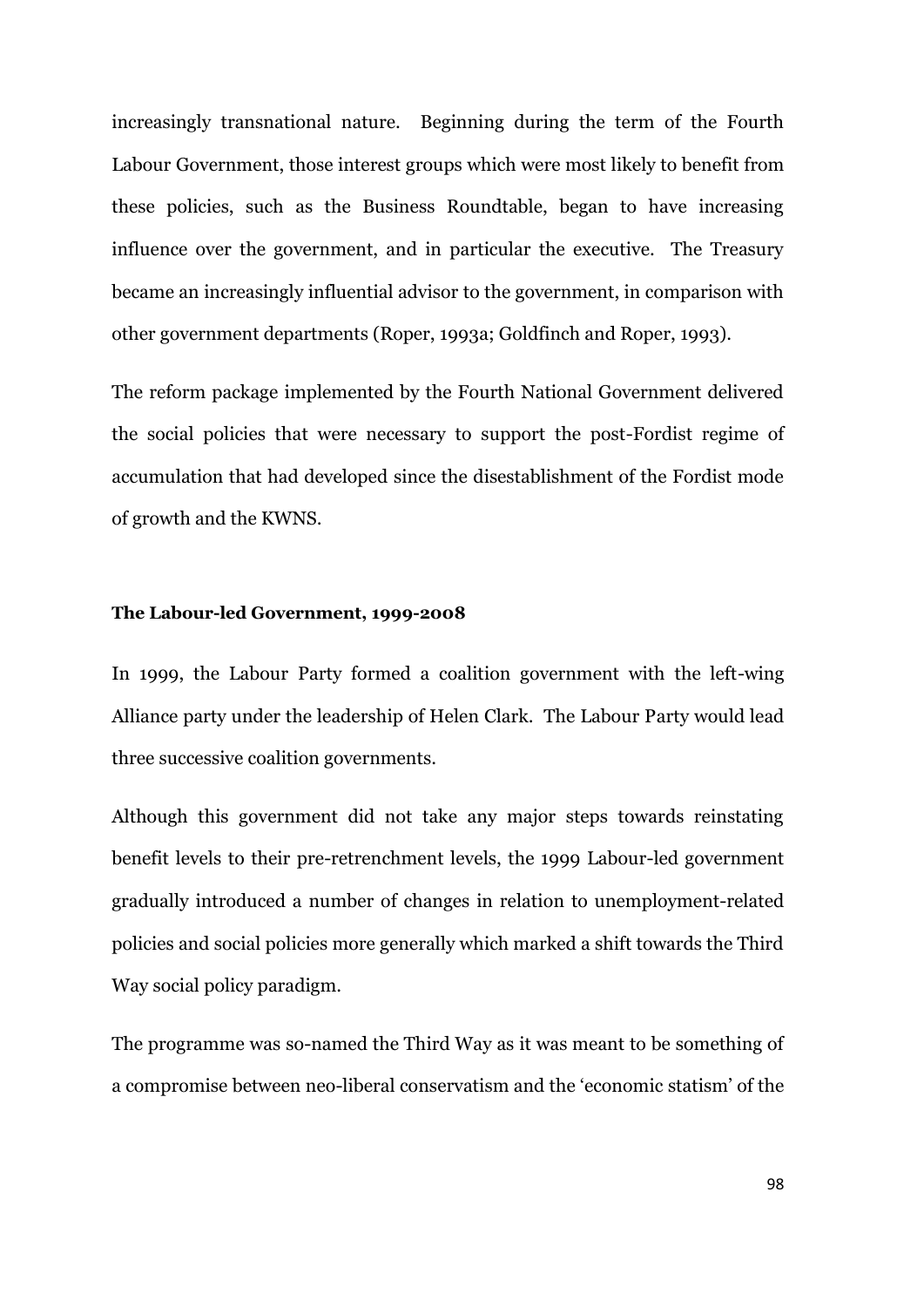failed socialist states (Callinicos, 2001:6). It is the "third" way as it is an alternative to the two beaten paths, as stated by Cheyne et al:

The Third Way is considered to be a new form of political economy that seeks to provide an alternative to both neo-liberal and traditional social democratic policies… it is often viewed as a middle way between the two major systems of economic and social organisations (capitalism and socialism), the competing principles of resource allocation (that is, market and state), and ideologies (old Left and New Right) (2008:77).<sup>25</sup>

The Third Way encompassed not only changes to welfare programmes, but also changes in language ("social welfare" changed to "social development", beneficiaries became "clients" who were assisted by "case managers"). Neil Lunt considers that these changes in language were more than simply window dressing – they were a fundamental part of the development of the SPWR:

Modernising welfare provision and maintaining government commitment to 'active labour market; intervention is presented as the way to harness the new employment realities of global markets, and policy documents draw a sharp distinction between traditional approaches to 'social welfare' and the vision of 'social development' (2008:413).

The Third Way saw the already-established tendency towards activation and the use of the labour market as the primary delivery driver for social welfare becoming increasingly important. This activation components (and coupling of social policy with labour market drivers) of the government's programmes were quite overt, as set out in the Ministry for Social Development"s 2006 Statement of

Intent:

<sup>1</sup> <sup>25</sup> An overview of the Third Way philosophy and a thorough critique of it is provided by Alex Callinicos in his book *Against the Third Way*. Here, Callinicos examines (predominantly) the Third Way approach as it was implemented by the British Labour Party under Tony Blair, and to a lesser extent, the US experience under Bill Clinton. Callinicos discusses the transnational nature of the paradigm and how various forms of the Third Way were established around the world.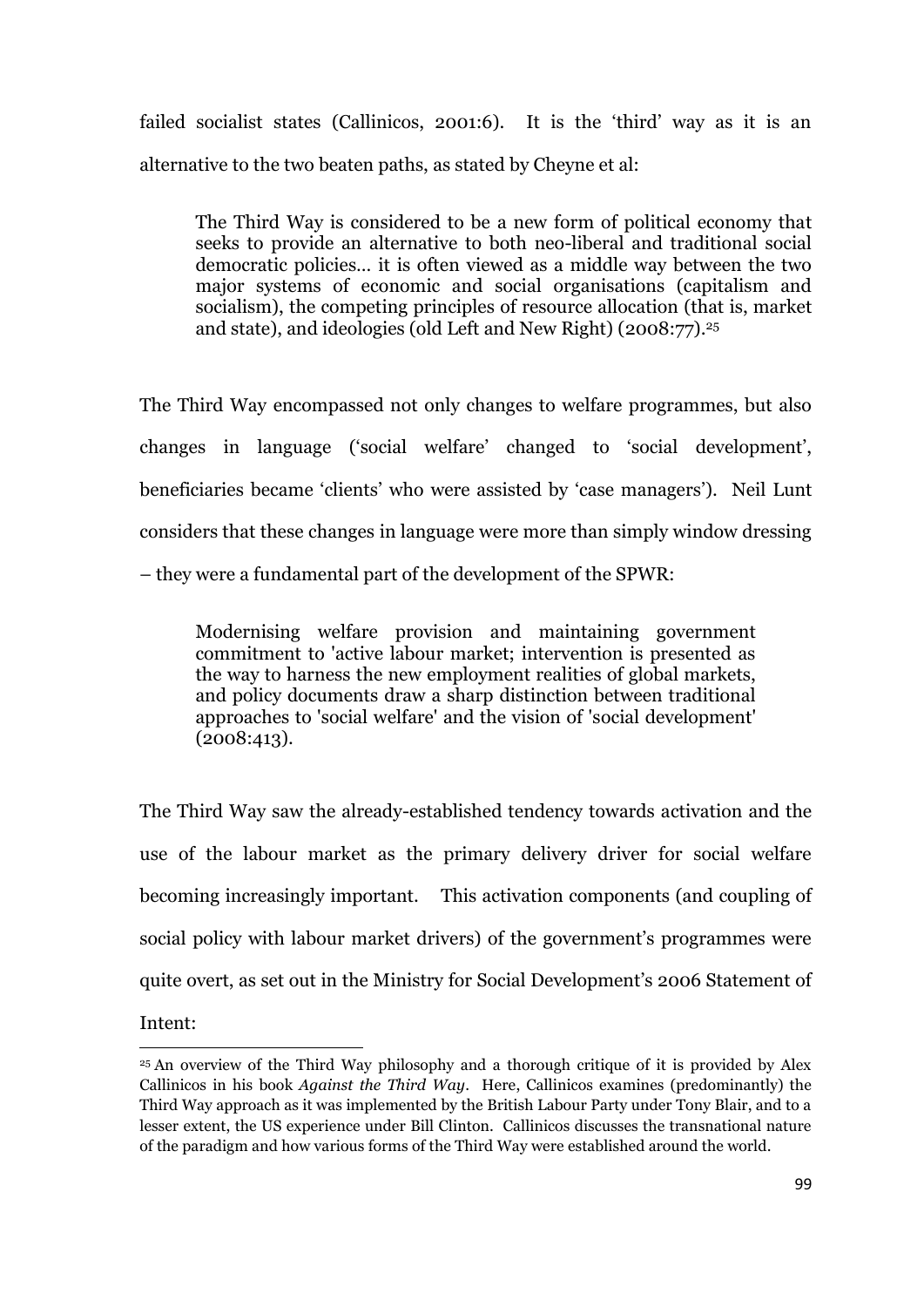The OECD profiled some of the work we do in a report, referring to New Zealand as a 'labour market success story'. The report recognised that the Ministry has taken our activation programmes to international best practice standards. Some of the successes discussed in the report include:

- WRK4U (Work for you) seminars for potential clients that reinforce the message that work is available, and should be considered ahead of benefit payments.
- JPI (Jobs Partnership Industry), where the Ministry has developed employment partnerships and programmes that will fill skill shortages and ensure that training leads to real work.<sup>26</sup>

Under this paradigm, there was a slight shift back to some of the concepts of the KWNS (largely due to the traditionally left-wing leanings and working-class roots of the Labour party), in that there was more of an emphasis on the demand-side of the economy than under the previous government. However, there was no promise of full employment (Duncan, 2004:227), nor was the social welfare policy framework considered to be dependent on a closed national economy. The state did have a role in creating employment opportunities, but it was still very much up to the individual to ensure they could meet the labour market, and employability of the individual was a key area of focus (Duncan, 2004:219-220). Rather than being a planned approach to the national economy, job creation was instead focused at the regional and community level, which aligned with a general devolution of services from the centre.

Examples of such job creation schemes included the Enterprising Communities programme which sought to fund community groups to develop projects which created employment opportunities. Job subsidies were also introduced which

**.** 

<sup>26</sup> Ministry of Social Development, 2006, Statement of Intent. [https://www.msd.govt.nz/about](https://www.msd.govt.nz/about-msd-and-our-work/publications-resources/corporate/statement-of-intent/2006/working-age-people.html)[msd-and-our-work/publications-resources/corporate/statement-of-intent/2006/working-age](https://www.msd.govt.nz/about-msd-and-our-work/publications-resources/corporate/statement-of-intent/2006/working-age-people.html)[people.html](https://www.msd.govt.nz/about-msd-and-our-work/publications-resources/corporate/statement-of-intent/2006/working-age-people.html) accessed 7 January 2012.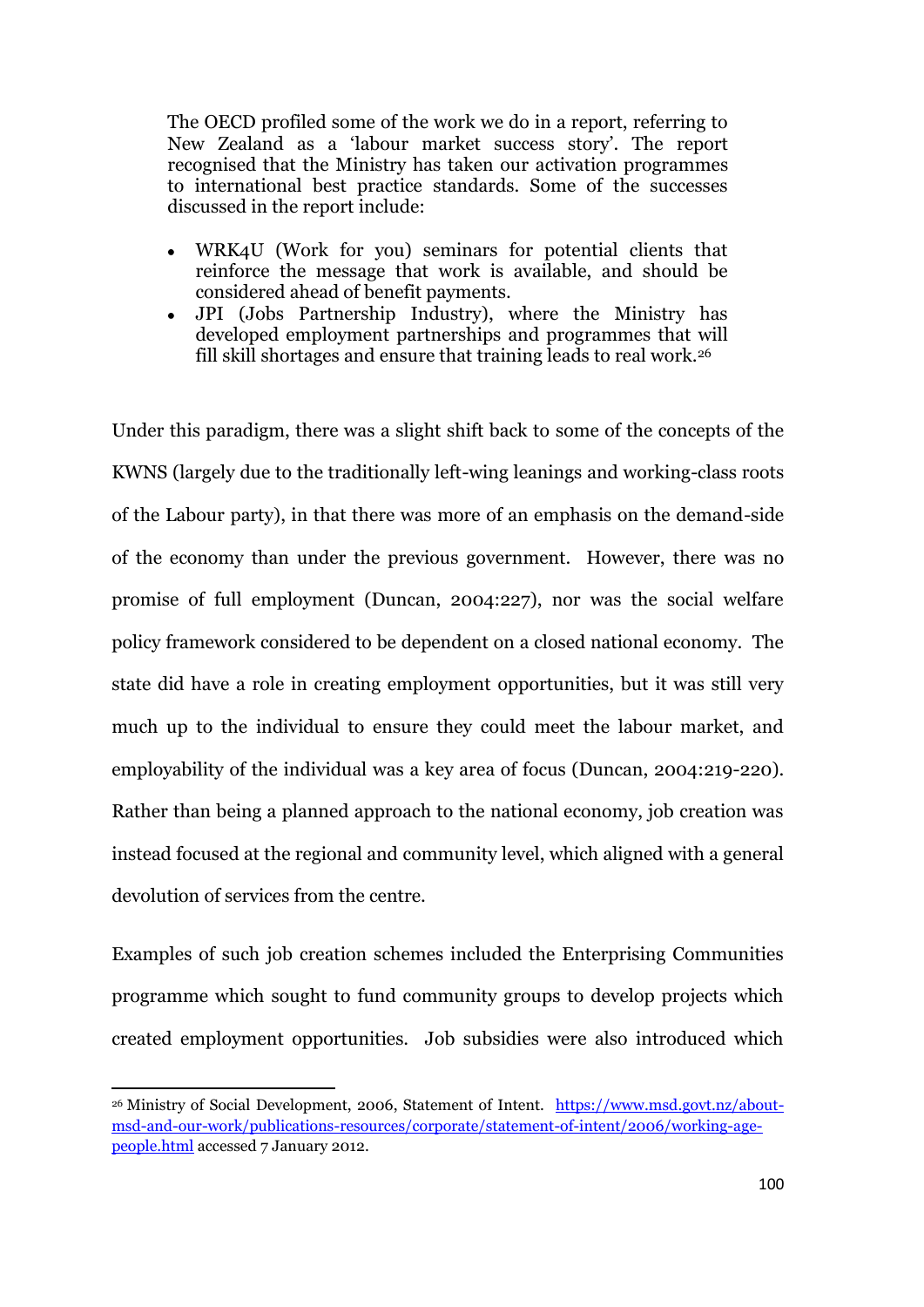funded employers to create jobs for those receiving an unemployment benefit and considered to be at risk of long-term detachment from the labour market. At the individual level, financial assistance such as Transition to Work grants provided funding for people to purchase goods, travel and so on required for starting work. There was also support for individuals wishing to increase their employability through education, such as the Training Incentive Allowance which covered a range of costs associated with undertaking education for those in receipt of the Domestic Purposes Benefit or Widows" Benefit.

The theme of mutual obligations relating to work search continued through the Third Way (Eichbaum, 2006:52). According to Easton, under the Third Way,

Both the state and citizens have rights and responsibilities, with the state having the responsibility to encourage citizens' self-help through the expansion of employment opportunities, assisted by a mix of labour market incentives, activation and case-management. For those unable to work due to age, caring responsibilities or health-related reasons, the goal of social inclusion requires a minimum but adequate cash and in-kind provision from the state, but an obligation to look for work when circumstances alter (2008:44).

Social inclusion, coupled with social development, was one of the overarching goals of the Third Way approach. Social inclusion refers to an individual or family being engaged with and actively participating in their community and society more generally (namely through attachment to labour market). Social exclusion refers to those groups who are voluntarily or involuntarily excluded from active participation in their communities through their detachment from employment and the economic security it brings.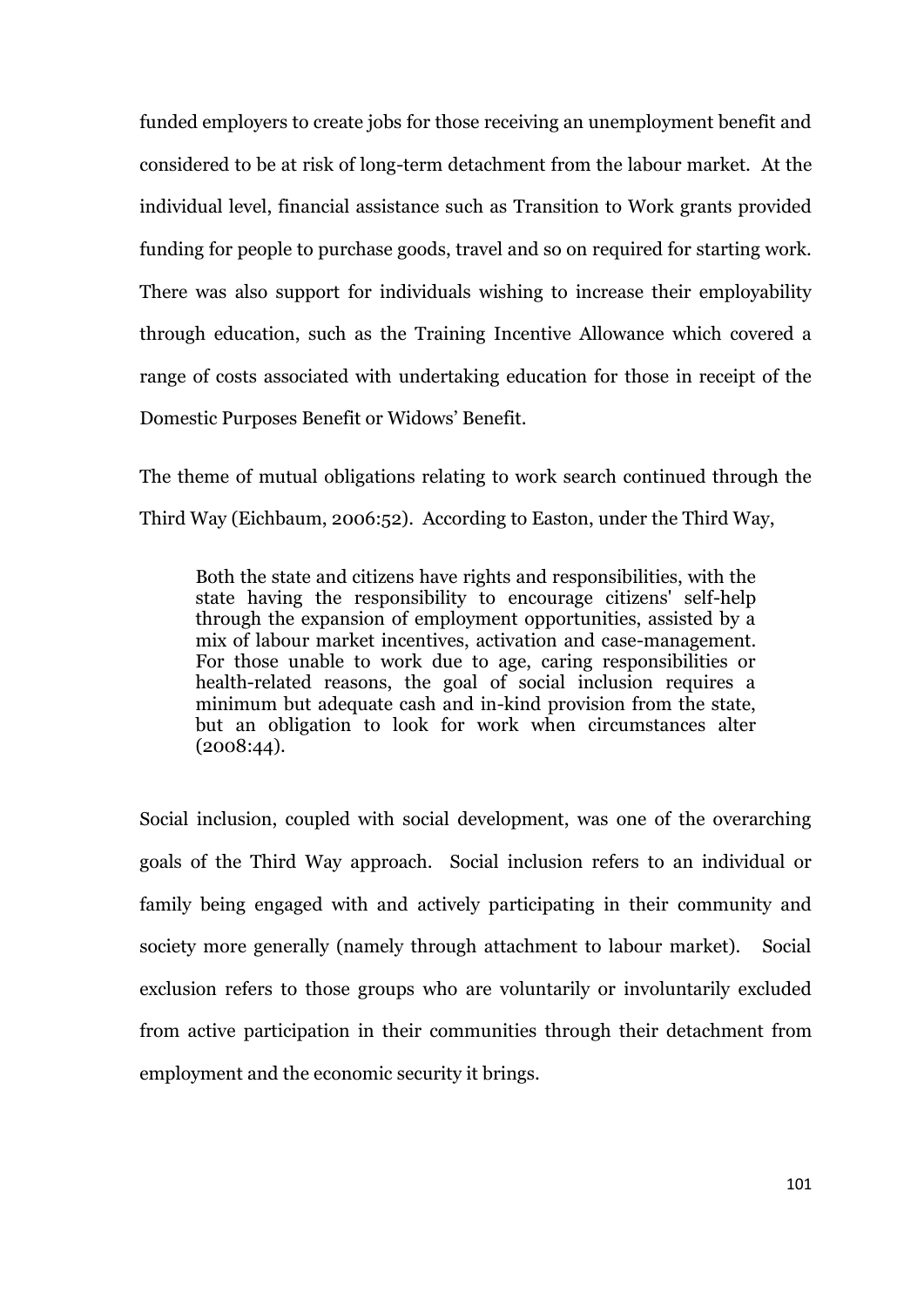As stated by Peace the term social exclusion did not appear regularly in social policy discourse until the mid-1980s (Peace, 2001:18). A rather trite, but compelling illustration of this is derived using Google's Ngram Viewer tool<sup>27</sup>:

**Figure 1: Google NGram Viewer count of the phrase "social** 



**exclusion"<sup>28</sup>**

A New Zealand social policy specialist, Robin Peace, explains that the roots of social exclusion as a concept can be found in France in the 1970s, where the term *exclusion sociale*, where certain groups within the population were literally

<sup>27</sup> Google Books Ngram Viewer displays a graph showing how many word or phrases have occurred in a corpus of scanned books (e.g., "British English", "English Fiction", "French") over selected years.

<sup>&</sup>lt;sup>28</sup>[http://books.google.com/ngrams/graph?content=social+exclusion&year\\_start=1950&year\\_end](http://books.google.com/ngrams/graph?content=social+exclusion&year_start=1950&year_end=2011&corpus=0&smoothing=3) [=2011&corpus=0&smoothing=3](http://books.google.com/ngrams/graph?content=social+exclusion&year_start=1950&year_end=2011&corpus=0&smoothing=3) accessed on 6 January 2012.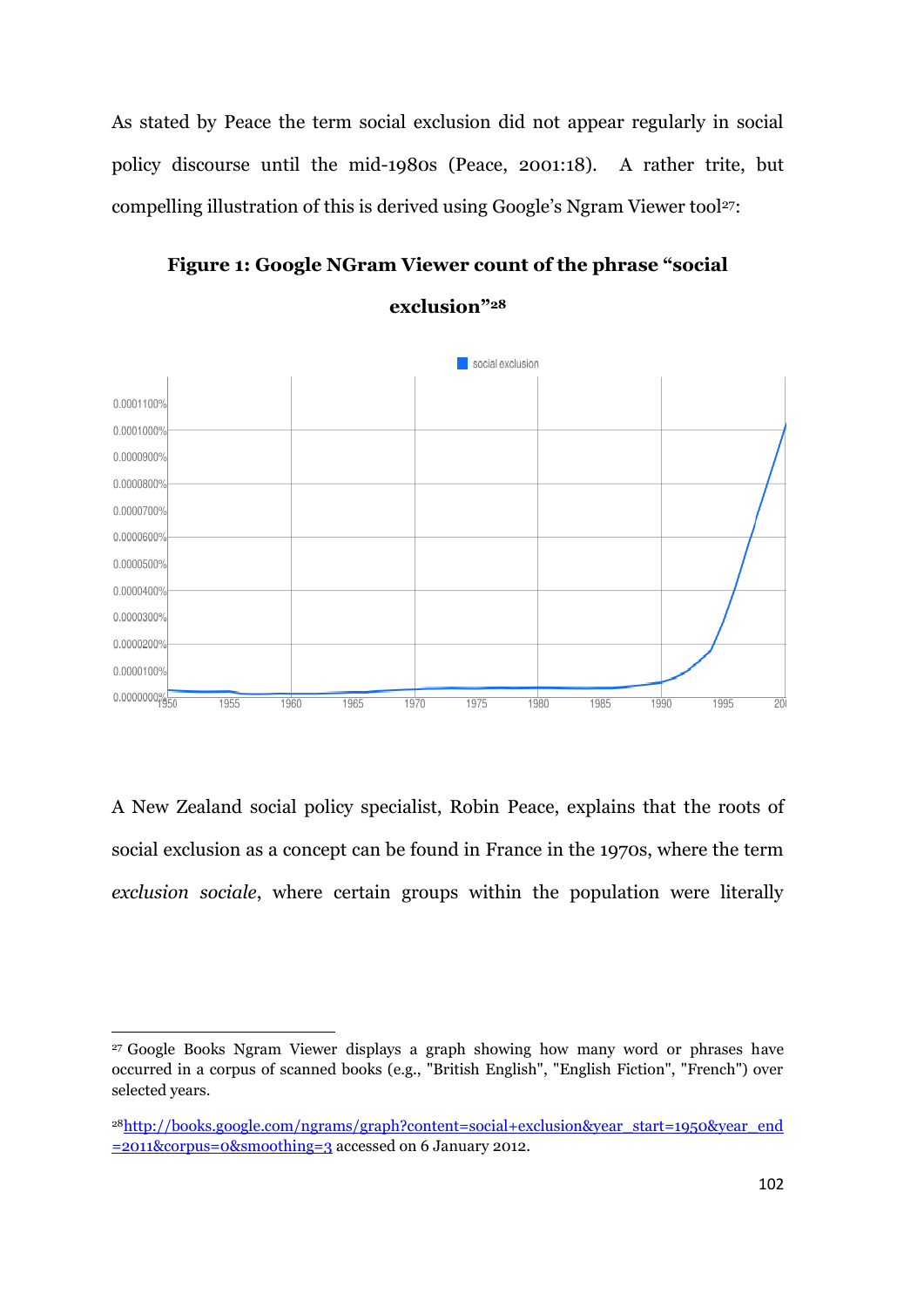excluded from social insurance provision (2001).<sup>29</sup> The term then gained greater traction through the policy programmes of the European Union:

As the European policy makers struggled to find a term for innovative social policy that avoided the stigma of concepts such as "poverty" and "deprivation", "*exclusion sociale*" or "social exclusion" as it neatly translated, offered a fresh alternative. It was mutually recognisable in both [English and French], it avoided conceptual stigma and it was indeed "shiny and new". In a sense, it was used as a "branding" exercise for the European Union's highly controversial Poverty Programmes (Peace, 2001:18).

Those who spent extended periods of time on benefits were considered to be most at risk of being socially excluded. "Benefit dependency" became a spectre looming to cause irreparable damage to society if individuals were not moved into work (Cheyne et al, 2008:183).

However, not only did the Third Way paradigm seek to increase levels of employment through its social policies, it sought to integrate these policies with broader economic goals. Developing human capital improves economic performance, and participation in the global economy is a key element to the approach. It is considered that active participation in the economic life of society should be encouraged (if not enforced), and this is combined with a free-market approach to economic policies at the macro level. As explained by McClelland and St John,

With respect to social policy it is clear that the focus on 'welfare dependency' and 'social exclusion' has been an important aspect of

<sup>1</sup> <sup>29</sup> Peace identifies ten "categories or groups who came under the "uninsured" umbrella. These were the physically and mentally handicapped, those who were "suicidal", aged invalids, abused children, substance abusers, delinquents, single parents (notably sole mothers), multi-problem households (where more than one of the factors existed at any one time), "marginals", "asocials" and "social misfits"" (2001:19).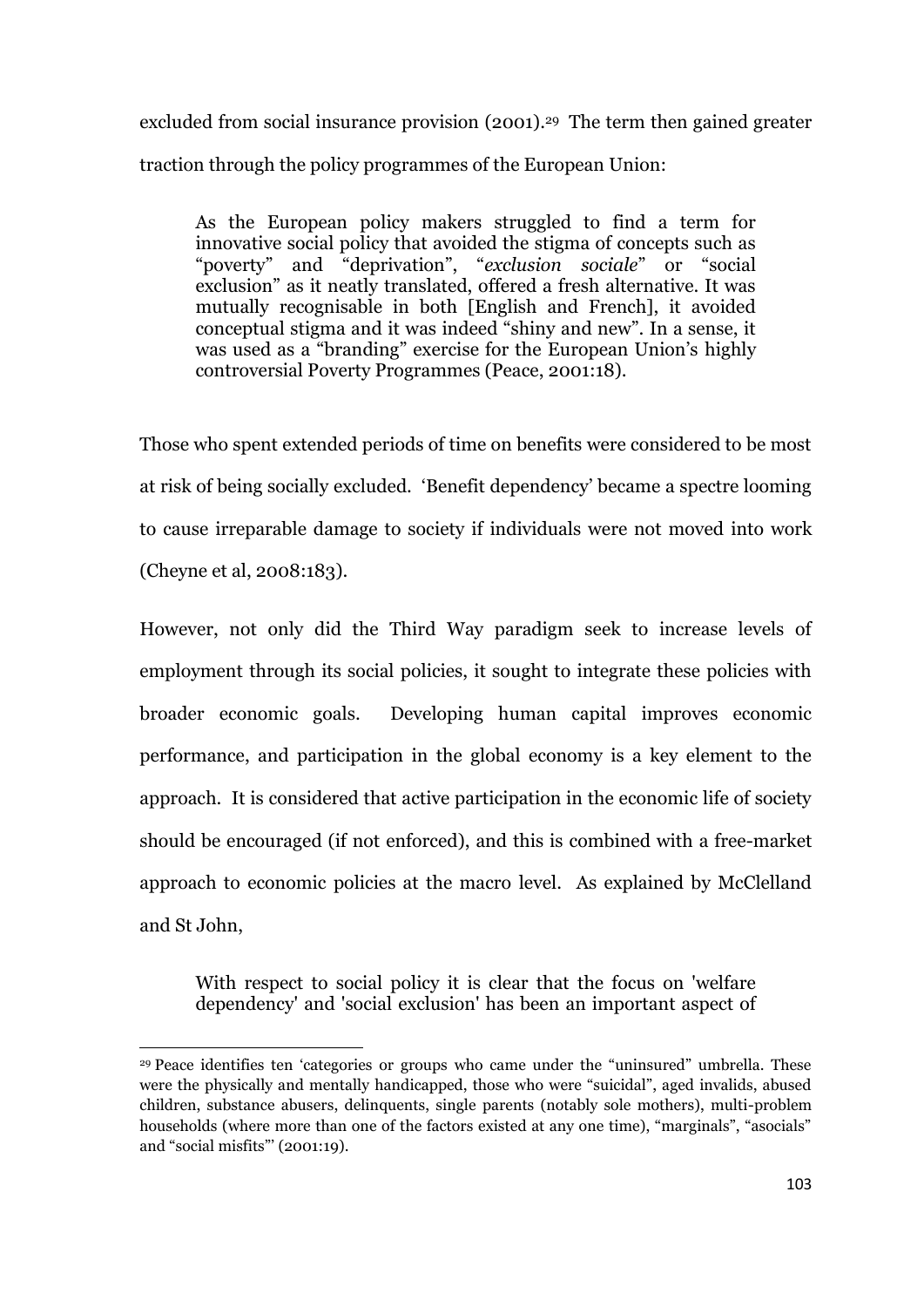the process of cultural globalisation and led to an acceptance of the need for 'active welfare' including the promotion of work as the most important way to reduce poverty. Such social policies, when combined with market-oriented or 'neo-liberal' economic policies, may be regarded as the core of the 'third-way policy approach (2006:178).

This combination of market-driven economic and labour market (de)regulation, coupled with the desire to combat social exclusion by integrating people into the labour market are the hallmarks of the social development approach under the Third Way.

As mentioned above, the workfare focus can place an overemphasis on paid employment as a definer of citizenship: "the market drives social development and the contingent citizenship that results is market-determined. With inclusion seen to result from paid work there is a danger of overvaluing citizens in one sphere to the neglect of other forms of productive contribution' (Lunt, 2008:414).

This emphasis on the market is indicative of how the Third Way approach is essentially another name for the SPWR, and how this regime supports the market-driven transnationalised regime of accumulation, which is a point elaborated by Stephens:

Work has always been central to the operation of the welfare state, especially receipt of the Unemployment Benefit, but other incometested benefits were received as of right. National-led governments had certainly promoted and enforced work, and extended the coverage of those work-tested, but the objective was economic growth and to improve fiscal balance, with a view that globalisation required greater (downward) flexibility in the labour market if full employment was to be obtained... In contrast, [the Labour-led government from 1999 onwards] sees social development as integral to its economic goals. Improving social and economic wellbeing is best achieved through work in paid employment... moving beneficiaries into work necessitates dealing with their specific constraints on labour market participation, requiring a move to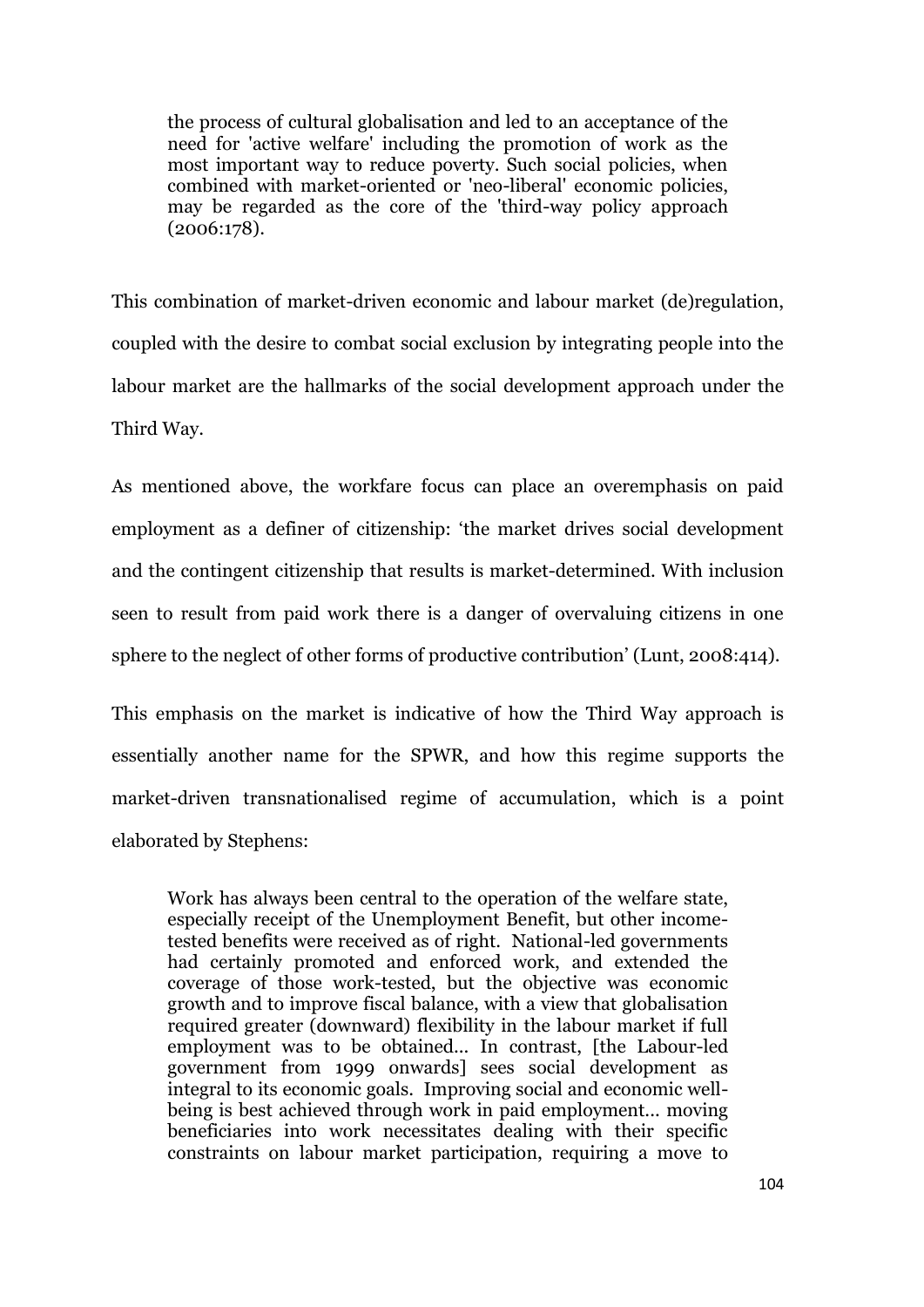looking at individual circumstances rather than a category of beneficiary (2008:3-4).

An example of how the social development approach was put into practice was the introduction in 2004 of the Working for Families package. The aim of Working of Families was to incentivise work by introducing generous tax credits to families where one parent was working full-time, or for sole parents, who work at least 20 hours per week. Although receipt of the credits was dependent on meeting an income test, the income eligibility cut-off threshold was very high (at around \$80,000 per annum), meaning that a great number of families received state assistance in the form of tax credits. Eligibility for the Accommodation Supplement was also extended. Coupled with this package, the government introduced a more generous system of 100 per cent subsidies for 20 hours of early childhood education for all 3 and 4-year-olds. This measure was introduced in order to remove unaffordable childcare as a "barrier" to employment. In keeping with the workfare regime's unrelenting focus on work, removing barriers to employment was a key feature of the programmes implemented under the Third Way. Theoretically, a case manager would simply help their clients to identify the barriers to them obtaining work, and then the client would just need to have the barriers removed in order to gain work. Non-government organisations were awarded contracts to help clients overcome these barriers that were preventing them from joining the workforce, whether it was literacy problems, health concerns (such as the PATHS<sup>30</sup> programme which funded clients to receive

<sup>30</sup> Providing Access to Health Solutions, see [http://www.msd.govt.nz/about-msd-and-our](http://www.msd.govt.nz/about-msd-and-our-work/publications-resources/corporate/statement-of-intent/2006/working-age-people.html)[work/publications-resources/corporate/statement-of-intent/2006/working-age-people.html](http://www.msd.govt.nz/about-msd-and-our-work/publications-resources/corporate/statement-of-intent/2006/working-age-people.html) accessed 7 January 2011.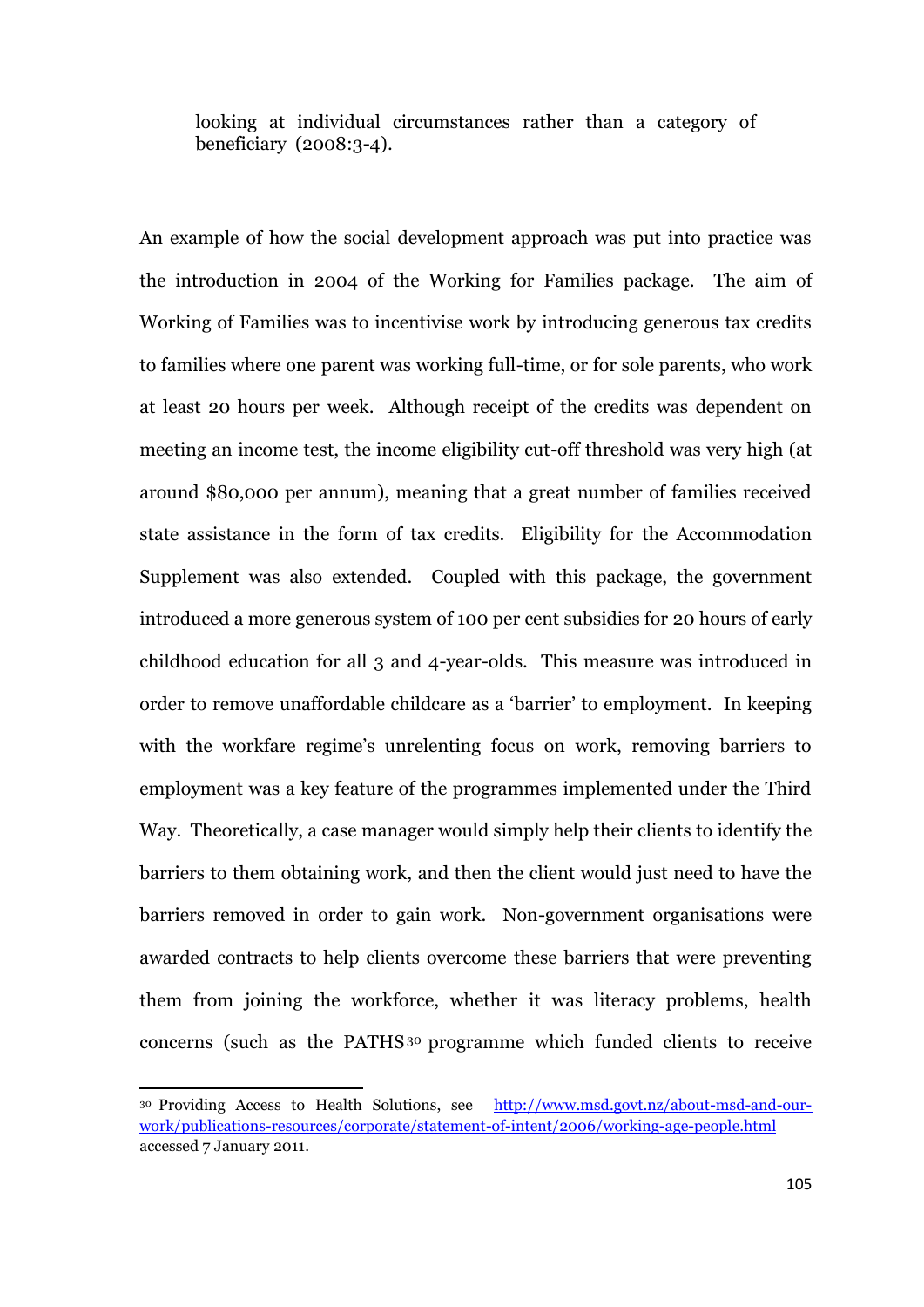multiple health interventions) or curriculum vitae and interview preparations. The bulk of the workfarist changes were brought in under a staged programme titled Working New Zealand: Work Focussed Support.<sup>31</sup>

This was all done because participation in the productive economy was (and still is) the only way for a person to be able to provide an income for themselves and their family at anything higher than subsistence level. All interventions and assistance was geared towards moving individuals into employment – it truly was the development of the workfare regime: 'social development offers a way of reintegrating economic and social policy in such a way that (a) economic development brings benefits to all, and (b) social welfare enhances people's abilities to participate in the productive economy' (Shaw and Eichbaum, 2011:272-273). In many respects, the Third Way *is* workfare made to look less draconian, as argued by Humpage and Craig:

The Third Way has not displaced this liberal work orientation as the central element of New Zealand's welfare regime. Work-focused policies aiming to achieve 'social inclusion' do not conceive 'welfare' as a fundamental goal. Rather, an economic agenda dominates, wherein well-being at the individual, community, and international levels is achieved through the integration of workers into the global economy… The language used to justify and promote it may have changed [under the Third Way], but participation in the paid labour market remains the primary form of welfare in New Zealand" (2008:77).

Duane Swank has looked at labour market "decommodification" - that is, the degree to which welfare services are free from the market - and has found that New Zealand is one of four states where there has been "notable" declines in

<sup>31</sup> [http://www.beehive.govt.nz/release/programme-launched-help-sickness-and](http://www.beehive.govt.nz/release/programme-launched-help-sickness-and-invalid%E2%80%99s-benefit-recipients-back-work)[invalid%E2%80%99s-benefit-recipients-back-work](http://www.beehive.govt.nz/release/programme-launched-help-sickness-and-invalid%E2%80%99s-benefit-recipients-back-work) accessed 7 January 2012.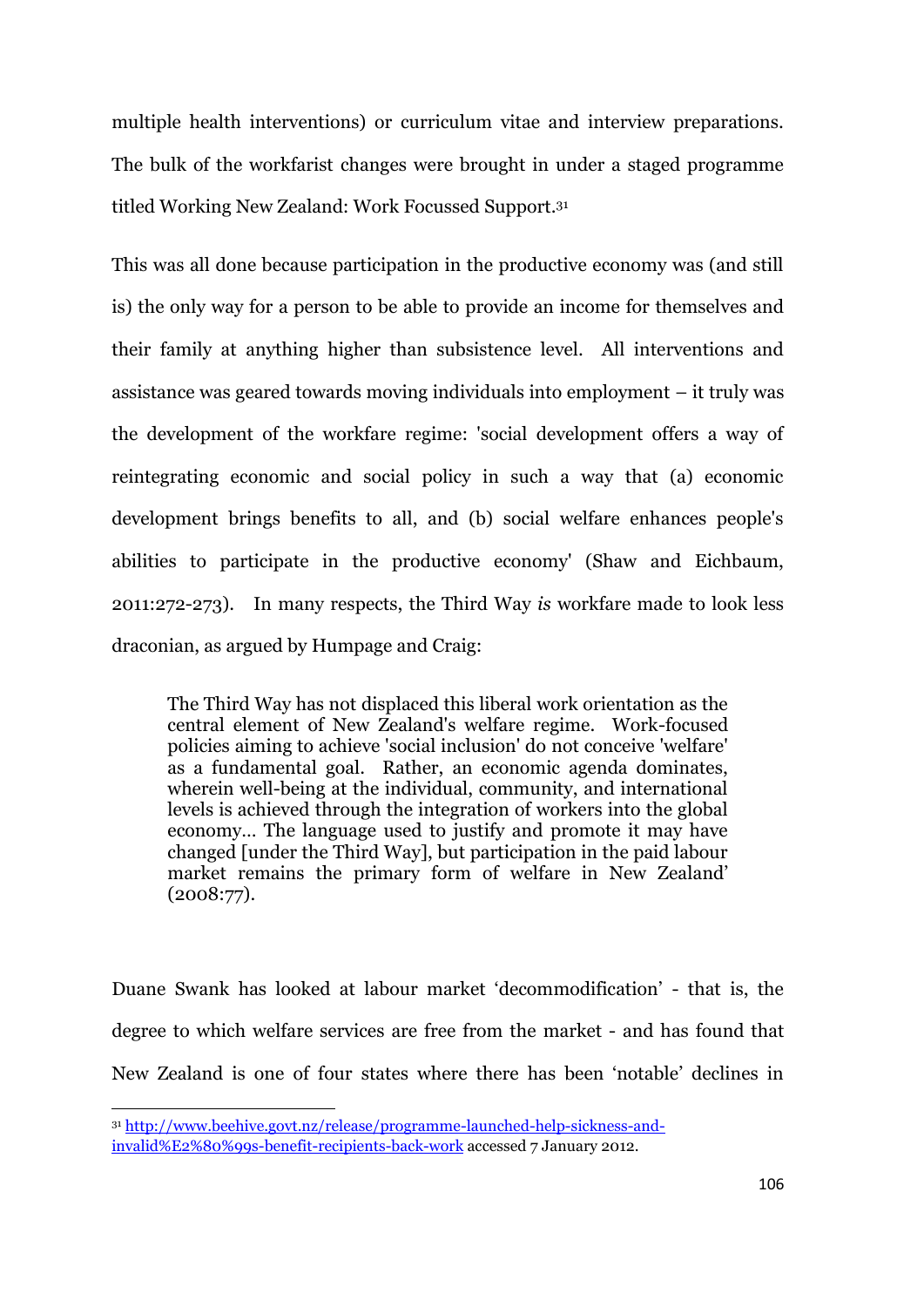decommodification (the others being Sweden, the Netherlands and the Republic of Ireland) (Swank, 2005:184). What this means is that New Zealand fits into a global trend whereby in advanced welfare states, the provision of welfare services is becoming more and more conflated with market mechanisms, and therefore social welfare delivery programmes are clearly aligned with the market-driven financialist regime of accumulation.

Indeed, the economic policies adopted under the Third Way approach, indicate just how entwined with the market-driven accumulation regime the policy programmes were. As stated by Duncan:

Third-way governments embrace monetarism and fiscal conservatism. They try to avoid any accusations that they are "soft" on welfare, and they extol the traditionally right-wing ideals about personal responsibility, strengthening families, nation-building and promoting private enterprise… [they] are generally anxious to be seen to be responsible 'managers' of the economy, relying on orthodox macro-economic theory to guide policy-making (2004:220).

Writing in 2004, Duncan considered that the policies being implemented were very much driven by developments in the international economy and policies had to reflect the demands of employers:

Governments are now in a position… where any change of policy which is not immediately favourable to 'the markets' may result in a flight of [mostly foreign] capital… Foreign investors, of course, have no loyalty to New Zealand, and, if they do choose to invest here, there is no expectation that they will act in the long-term interests of New Zealanders (2004:215).

The development of the workfare regime, or Third Way approach, in New Zealand

107 which has occurred since the late 1980s has largely been greeted with support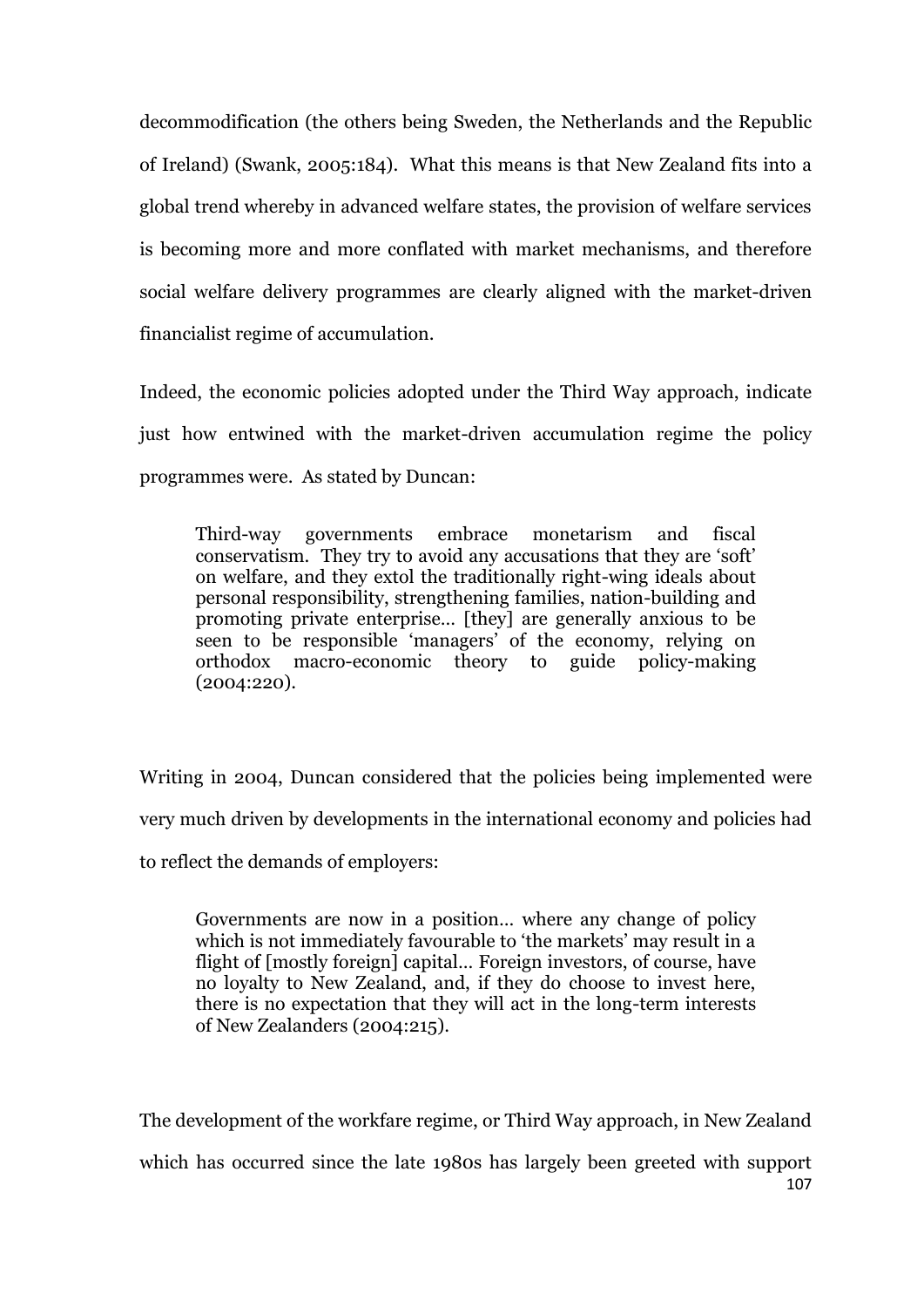from most political parties. Mirroring this on a global scale, this support has also occurred in many other countries as well, such as Australia, the United Kingdom and some countries in Western Europe (Cheyne et al, 2008:181). Starke discusses this and uses some of the more right-wing aspects of the Third Way programme in New Zealand as examples:

In 2004, the so-called 'Jobs Jolt' was implemented: a package consisting of a variety of active labour market measures... The most controversial element of the scheme was a clause that to some extent limited the right of movement of the unemployed. The government designated 259 'limited employment localities' – more commonly known as 'no-go areas' – to which unemployed are not allowed to move if they want to continue drawing benefits. The government also obliged the unemployed between 55 and 59 years of age... actively to seek employment... In contrast to other areas of social policy, activation and workfare policies seem to enjoy a strong consensus across the party spectrum, a trend which can also be found outside New Zealand (2007:130).

## **New Zealand government unemployment policies post the global financial crisis<sup>32</sup>**

Some, if not many, may consider the policies and programmes enacted by the Labour-led governments from 1999-2008 to have been a success. As has already been described, the period before the crisis saw an economic boom occur across the globe, and New Zealand was no exception. New Zealand"s unemployment level fell to its lowest ever recorded level in June 2007, at only 3.6 per cent (Shaw and Eichbaum, 2001:231), and for a period New Zealand had the lowest

1

<sup>32</sup> At the time of writing, the National-led government was re-elected in November 2011, and was in the process of implementing social policy reforms which were mooted prior to the election. In order to provide a clear delineation of polices, only the policies which were actually implemented in the term of the government (elected in 2008) before the 2011 general election will be analysed here.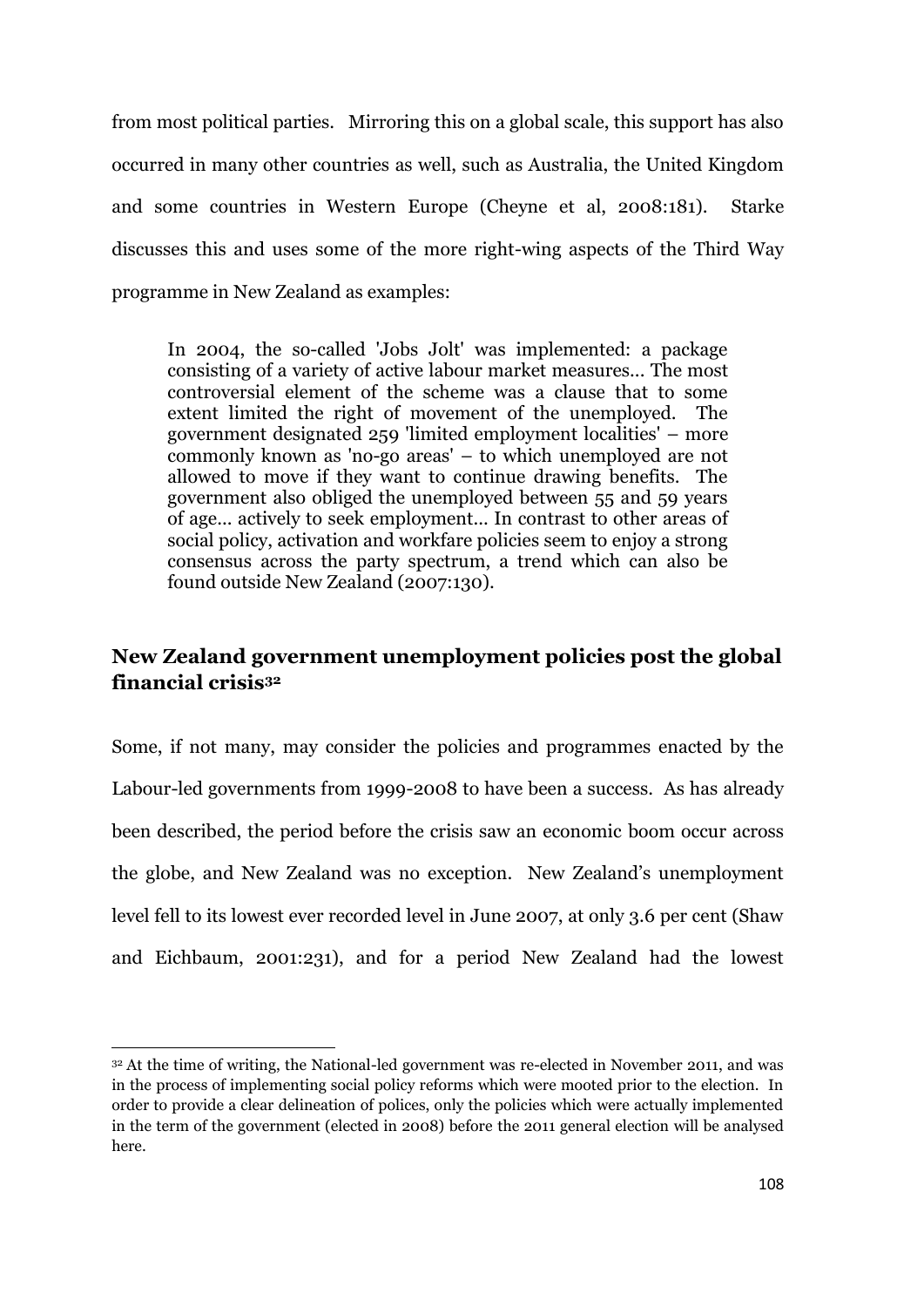unemployment rate of all OECD countries. <sup>33</sup> Not surprisingly, the government of the day claimed credit for this record low employment level and believed that this was indicative of the efficacy of their Third Way policies. However, even with the unprecedented levels of employment, there were still high levels of economic inequality, and the fruits of the boom were not shared by all:

In the early to mid-2000s, New Zealand enjoyed a time of apparent unparalleled economic prosperity and political stability. While acknowledging real achievements in the reversal of the worst excesses, in this market environment it has been easy to undermine rather than strengthen the traditional securities of the welfare state and to marginalise those outside of the impact of the economic boom (McClelland and St John, 2006:189).

By the time New Zealand became the first OECD country to move into official recession in early 2008, this growing level of inequality was starting to be discussed at the national level and on the public stage. In the 18 months leading up to the 2008 general election, the leader of the then National opposition, John Key, began speaking publicly of what he described as a growing "underclass" in New Zealand communities which was threatening to unravel the fabric of society:

We are seeing a dangerous drift toward social and economic exclusion… I'm talking about places where rungs on the ladder of opportunity have been broken. I'm talking about streets like McGehan Close in Owairaka, Auckland. In one week last year, two kids in that small street killed themselves and another two made unsuccessful attempts. It is a street terrorised by youth gangs.<sup>34</sup>

<sup>33</sup> Department of Labour, Household Labour Force Survey, "Employment and Unemployment at a Glance", published 13 August 2007. [http://www.dol.govt.nz/PDFs/lmr-hlfs-jun-07.pdf,](http://www.dol.govt.nz/PDFs/lmr-hlfs-jun-07.pdf) accessed on 14 November 2011.

<sup>34</sup> Key, John. State of the Nation address, 'The Kiwi Way: A Fair Go For All', 30 January 2007. <http://www.johnkey.co.nz/archives/28-National-to-tackle-NZs-growing-underclass.html> (accessed 5 November 2011).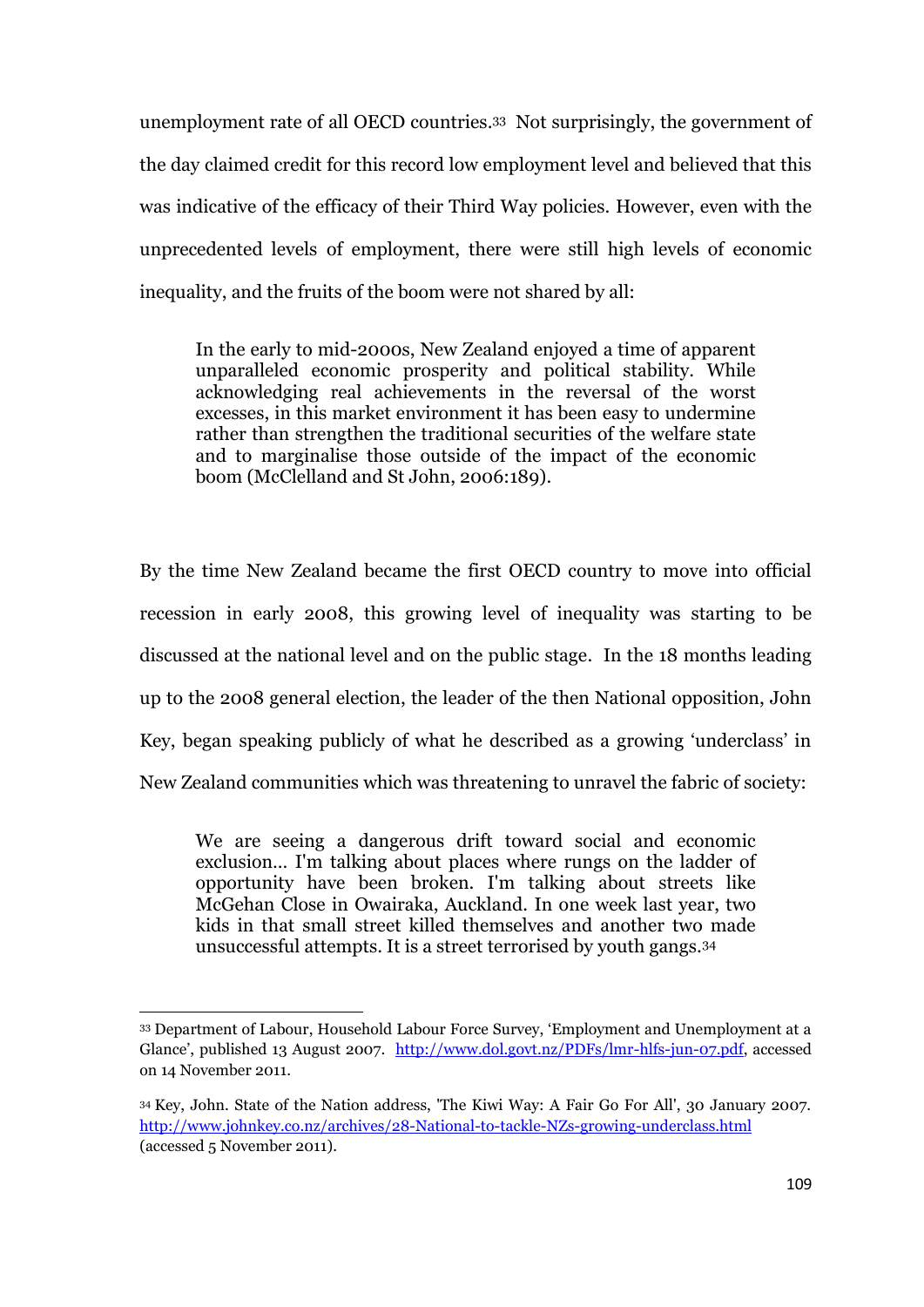The 2008 New Zealand general election took place in November in the midst of the looming crisis. The National party was given a clear majority (45 per cent of total votes cast), and formed a government with support from the Māori Party and ACT. Political scientist and commentator Bryce Edwards notes that:

In general, National attempted to run a relatively policy-free campaign… despite the unfolding economic crisis there was a lack of a coherent economic vision from Key and his finance spokesperson Bill English. What little economic policy that was actually presented was criticized from both the left and right as being neither visionary nor a comprehensive enough response to the global economic crisis that was widely predicted to impact strongly on New Zealand.<sup>35</sup>

Although the National Party"s campaign may have been thin on economic policies and planned responses to the financial crisis, the new government found itself having to quickly respond to the worsening recession:

In June 2007 New Zealand's official unemployment rate was 3.6%, equal to the lowest level ever recorded in the Household Labour Force Survey, and less than half what it had been in the early 1990s... By December 2009 the rate had almost doubled to 7.1%. The [global financial crisis]... was the main driver (Shaw and Eichbaum, 2011:231).

The response of the new government to the crisis in relation to (un)employment policies illustrates the marked differences between the SPWR and the KWNS. Whereas Keynesian economic policies focus on governments creating employment through counter-cyclical injections of funding into (largely public works) development programmes such as infrastructure investment, in order to

**<sup>.</sup>** <sup>35</sup> Edwards, Bryce "National"s 2008 election campaign", 6 September 2009. <http://www.liberation.org.nz/> (accessed 14 November 2011).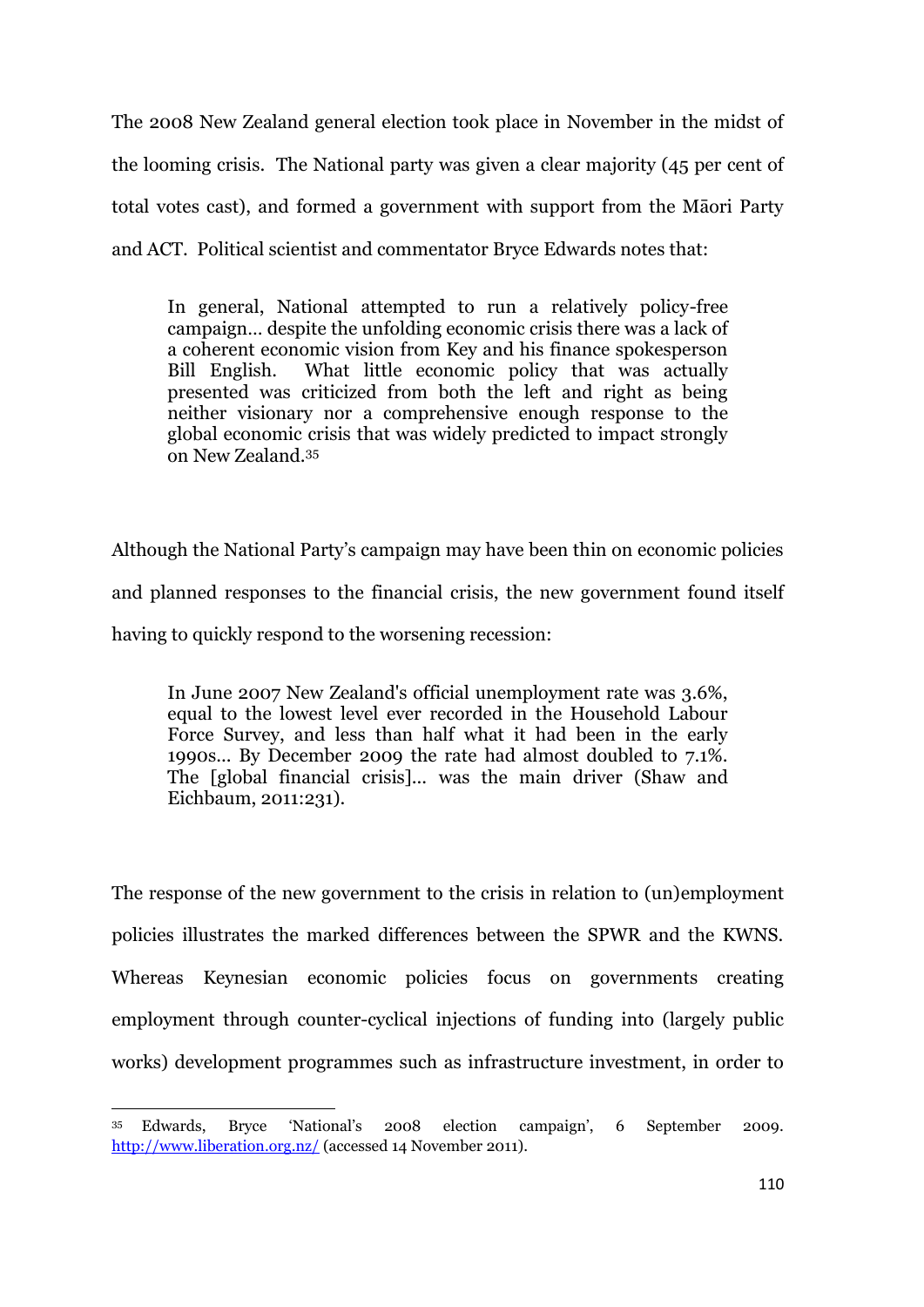create jobs, the new government turned to the private sector to set the agenda for job creation. In February 2009, the Prime Minister convened a national "job summit' with representatives from the business community, non-governmental organisations, trade unions, iwi, and government agencies to discuss various strategies to create jobs and counter unemployment growth. In spite of the rise in unemployment and the costs of living, the government did not make any moves to increase spending on benefit levels or other forms of state assistance, as would have been expected under the KWNS.<sup>36</sup>

Starke has provided a comprehensive analysis of welfare state retrenchment, with a particular emphasis on New Zealand. He shows that since the disestablishment of the KWNS, there have been no large-scale increases to state welfare support payments during times of economic downturn or crisis (just when increased unemployment and reduced employment levels mean there are more individuals and families seeking support from the state). In fact, Starke shows that state welfare retrenchment events are most likely to occur during periods of crisis:

The main cutbacks [between 1975 and 2005] were enacted during moments of economic crisis, particularly steep increases in unemployment, and immediate fiscal or monetary crises such as the 1984 currency crisis, the 1987 stock market crash, the fiscal crisis in the aftermath of the 1990 election and the 1997/98 Asian economic crisis (2007:135).

<sup>36</sup> The National government did introduce a temporary support package ("ReStart") for people who had lost their jobs through redundancy. The ReStart package was launched in in December 2008. It provided time-limited support to those individuals who had been made redundant the ReStart package was comprised of three components: ReCover - a payment for families with children and who are no longer eligible for the In Work Tax Credit; RePlace – an accommodation top-up available for those who qualify for the maximum Accommodation Supplement after they have been made redundant; and ReConnect - job search and employment placement services. See <http://www.beehive.govt.nz/release/restart-assistance-package-redundant-workers> for more information.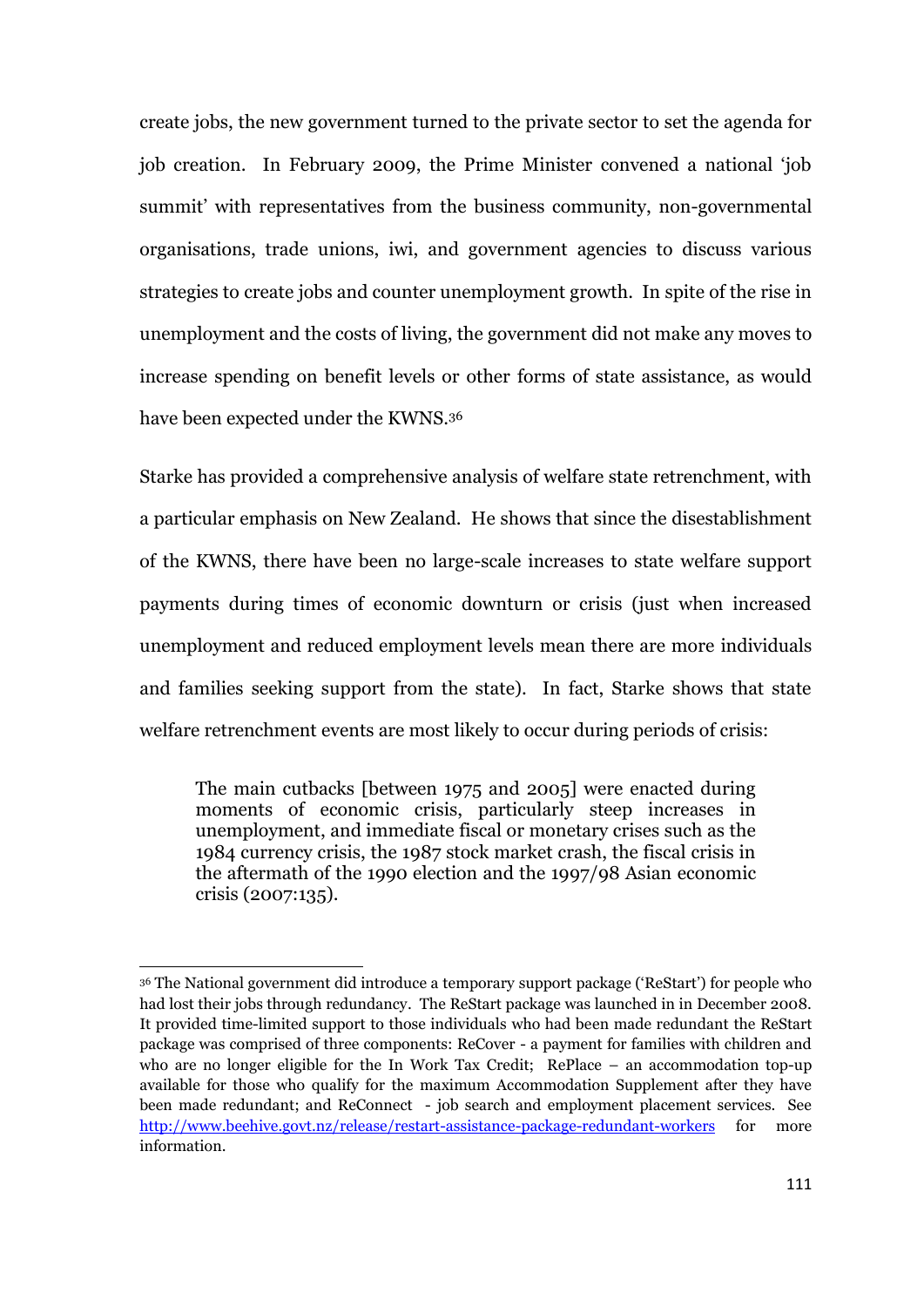These retrenchment events occur regardless of the political party in power. It is the scope and depth of the cutbacks rather than the cutbacks themselves that are determined by left/right ideology (Starke, 2007:135*)*.

Whereas on the one hand the new government talked about job creation, on the other they discussed benefit reductions and increased elements of activation. In February 2010, the government announced a package of welfare reforms dubbed "Future Focus" and legislation was introduced in 30 March 2010 to enact the changes. The changes included introducing work tests for sole parents in receipt of the Domestic Purposes Benefit when their youngest child turns six; introducing a part-time work test for those in receipt of the sickness benefit and deemed by their doctor to be capable of some work; anyone in receipt of the Unemployment Benefit for a period of 52 weeks or longer must go through a lengthy reapplication process in order to continue to be eligible, and hardship assistance payments were made more difficult to receive for repeat applicants through compulsory budgeting advice and other strict eligibility requirements. Shaw and Eichbaum consider that "the approach evident – at least in the political rhetoric around the Future Focus programme – is more weighted towards sanctions, and the assumptions (at times) is that welfare is a lifestyle choice for those on income support' (2011:285). Humpage and Craig consider that the Future Focus package was very much a strengthening of the 'work first' paradigm already begun under the Third Way:

Increasingly adopting the language of the labour market, the income support system was adapted so that beneficiaries were streamed according to 'work status' (i.e. able to work now, in the future or not at all). This 'work-first' approach saw employmentfocused assistance extended to all clients regardless of their benefit type in 2007, while at the same time strengthening and extending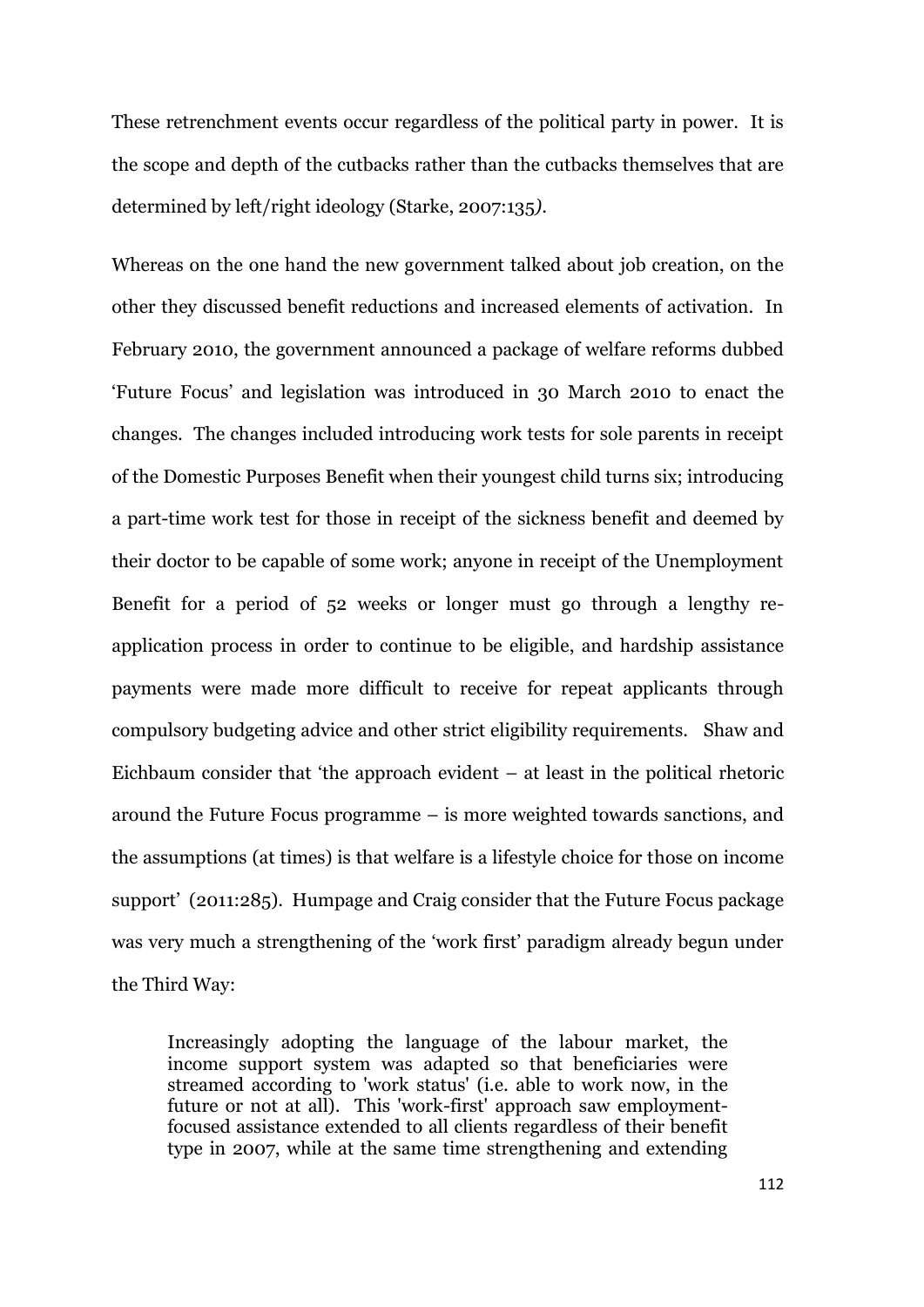work search planning requirements and sanctions. No longer was social protection about the causes of need (such as disability or caring for children) but future employment and outcomes (2008:76).

Also in March 2010, the Minister of Social Development and Employment, Paula Bennett, took a paper to Cabinet proposing the establishment of a Welfare Working Group (WWG). The WWG was charged with developing a range of options for the government to consider implementing on order to reduce levels of benefit dependency. The WWG released an issues paper, followed by an options paper in November 2010, titled *Reducing Long-Term Benefit Dependency: The Options*. The parameters of investigation for the group were largely determined by SPWR ideology, for example, one of the questions it set out to answer was whether or not the benefit system in New Zealand contained the right incentives to get people into work. The establishment of the WWG fitted with the renewed emphasis on activation and sanctions, as argued by Cheyne et al:

The major difference between [the Labour government's social development approach] and that used in the neo-liberal approach is that the neo-liberal approach relies heavily on sanctions and punishment in order to make beneficiaries move into work. Beneficiaries are regarded negatively, as failures whose behaviour will only change through strong controls (2008:183).

This chapter has provided a brief sketch of the development of social policy programmes in New Zealand since the disestablishment of the KWNS. These developments are illustrative of the global shift in modern capitalist social democratic societies towards the concept of SPWR, as portrayed by Jessop and the Dutch regulation theorists. The following and concluding chapter will provide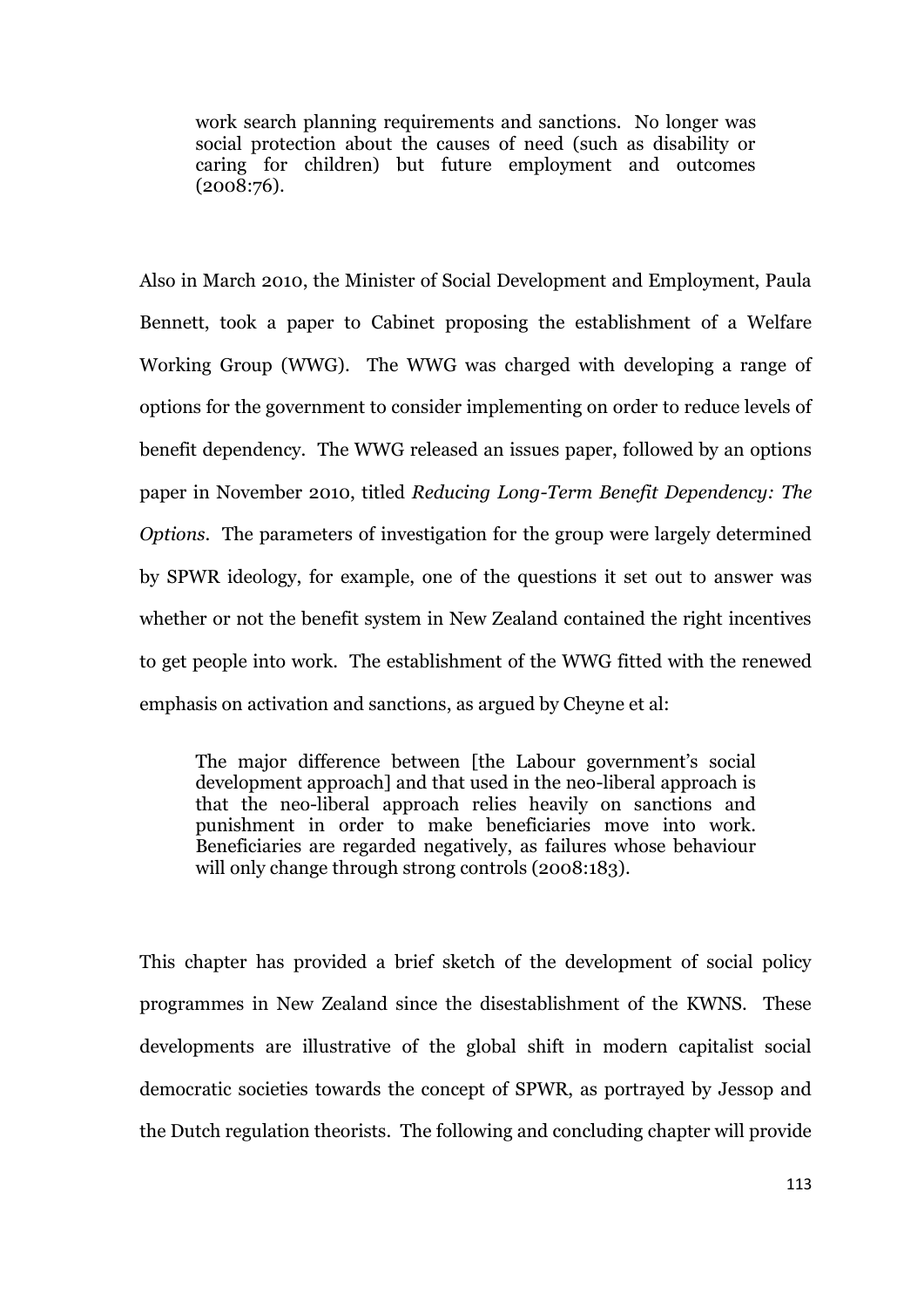some final analysis on how the changes in social policy in New Zealand between 2008 and 2011 were illustrative of the neoliberal state attempting to introduce measures that would re-stabilise the economy in the face of the global financial crisis, in order to protect the global financialist regime of accumulation.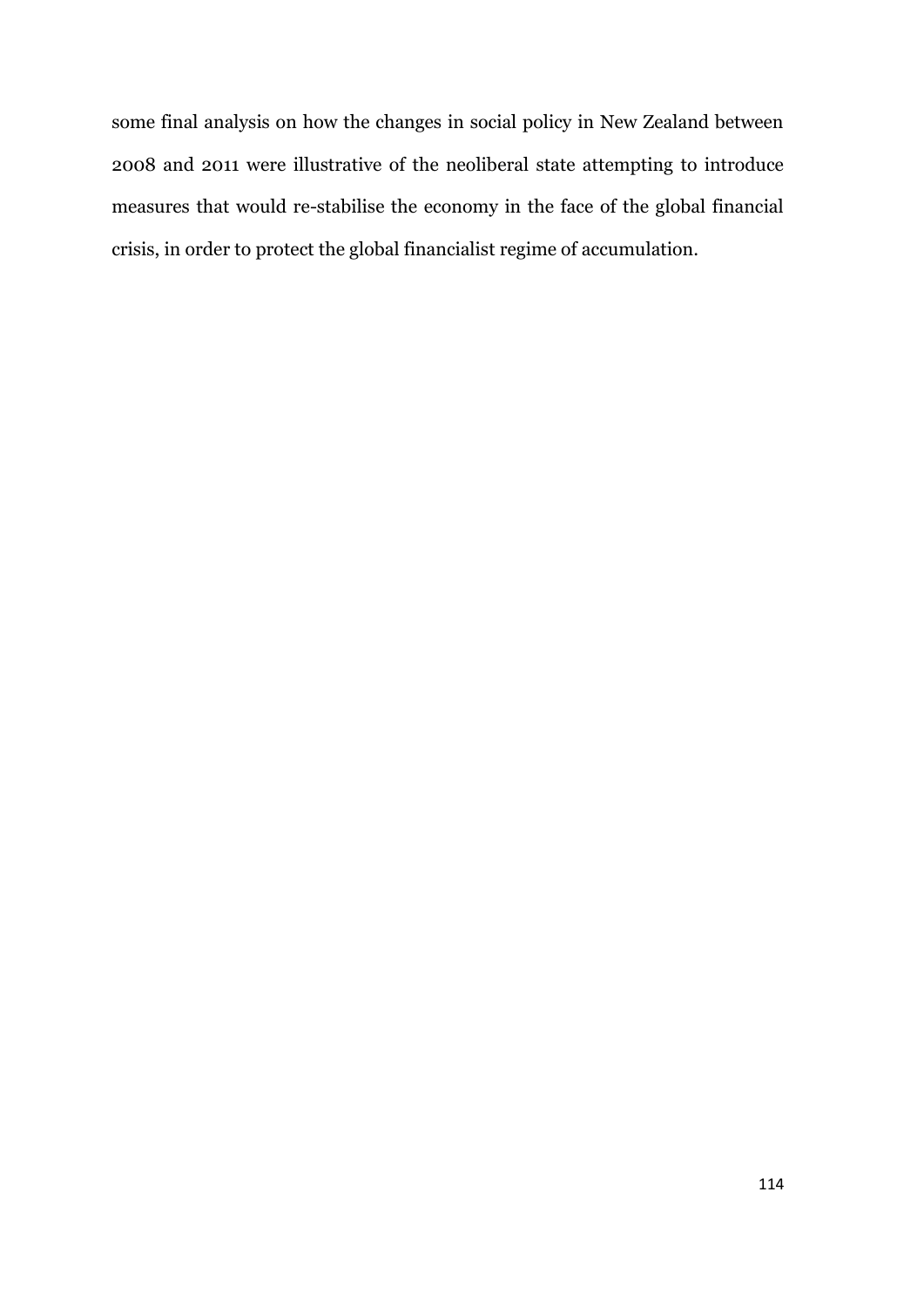# **Chapter Six: A foil to a counter-hegemonic project? New Zealand's unemployment policies 2008-2011, the global financial crisis and the financialist regime of accumulation**

Heterodox interpretations of global political economy are able to provide a compelling analysis of the global financial crisis as it developed within the broader financialist, market-driven capitalist accumulation regime. This has been illustrated in the previous chapters, together with and explanation of how this relates to social policy generally, and specifically to unemployment-related policy programmes.

In Chapter One, it was shown that the Regulation approach is particularly useful when examining the development of capitalism over time: how it manages to survive by continually taking on new forms. The regulationist concepts of the regime of accumulation and mode of regulation which define particular epochs were discussed and explored. Chapter Two then used the regulationist toolkit to examine the development of the global financialist regime of accumulation at the end of the twentieth and start of the twenty-first centuries. It described how the underpinnings of the regime ultimately led to the global financial crisis. Chapter Three provided a more in-depth analysis of a specific regulation school transnational historical materialism. Chapter Four then demonstrated how transnational historical materialism can be used to examine social policy programmes, particularly in relation to unemployment, and how they relate to the dominant regime of accumulation. The chapter charted the change from the KWNS to the SWPR. Chapter Five examined the development of social policy programmes in New Zealand since the disestablishment of the KWNS in order to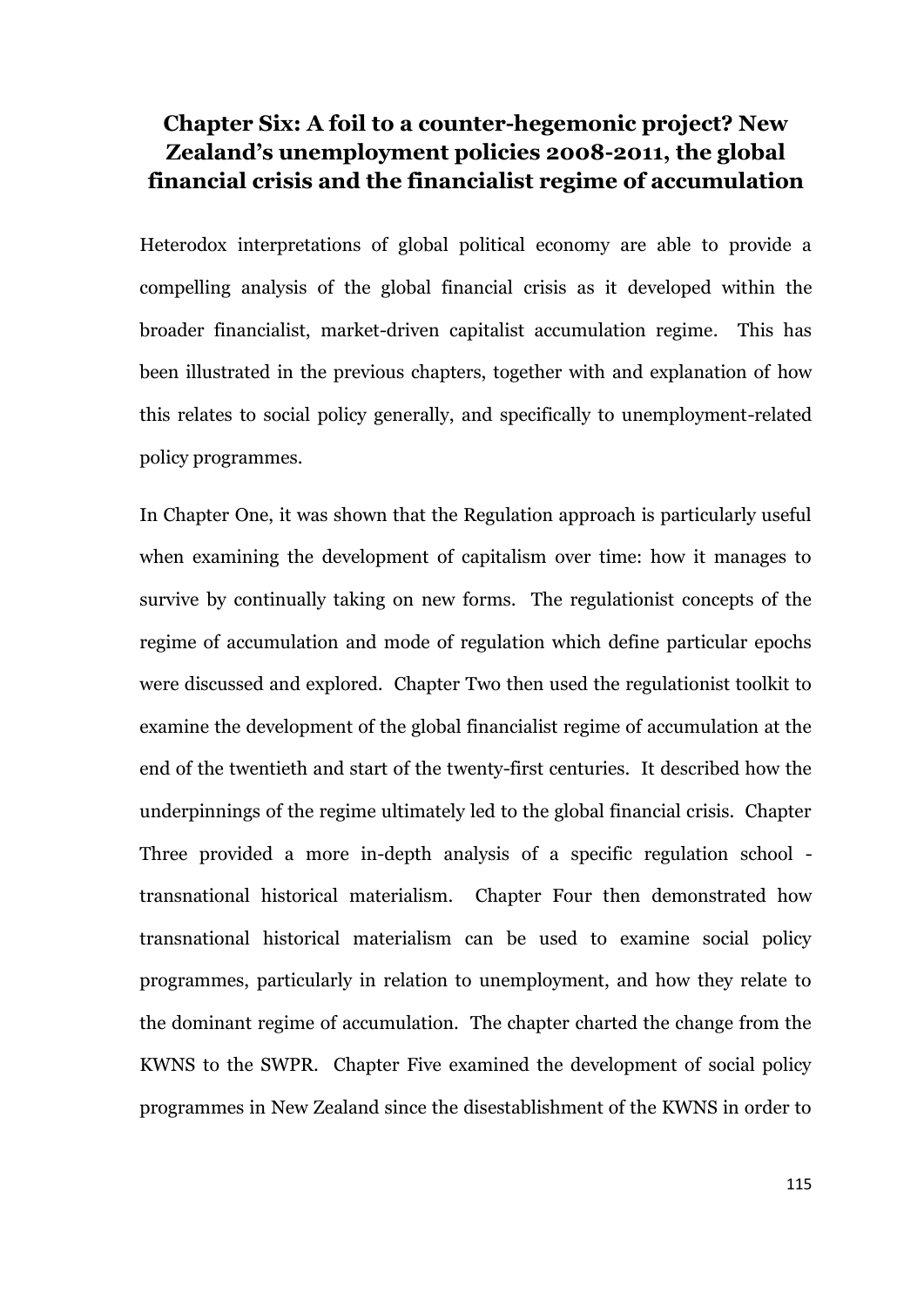show how the New Zealand example illustrates the concepts explored in Chapter Four.

This chapter seeks to bring the ideas developed in the earlier chapters together. What needs to be determined now is how the unemployment-related policies introduced by the New Zealand government from 2008 to 2011 supported the global financialist regime of accumulation in the face of the global financial crisis.

#### **New Zealand's unemployment policies from 2008**

The National Party campaign in the lead-up to the 2008 general election was fairly thin on concrete policies designed to counter the worst impacts of the global financial crisis. Upon taking office, the government acknowledged that there was likely to be increases in the number of unemployed, but did not provide much in the way of detail as to how this would be addressed (beyond the limited ReStart support package for those made redundant). In the Speech from the Throne delivered by the Governor General on 9 December 2008, the government set out its priorities for its term in office:

The driving goal of the new Government will be to grow the New Zealand economy in order to deliver greater prosperity, security and opportunities to all New Zealanders… In pursuing this goal of economic growth my Government will be guided by the principle of individual freedom and a belief in the capacity and right of individuals to shape and improve their own lives. My government believes that building a stronger economy in the term of this Parliament will not be without considerable challenges. These are extraordinarily difficult times for the country and the world. The world is experiencing what is now being described as the worst financial crisis since the Great Depression of the 1930s. Global credit flows have dried up, financial institutions have fallen over, sharemarkets have plunged and economies worldwide are falling into recession. The New Zealand economy has been in recession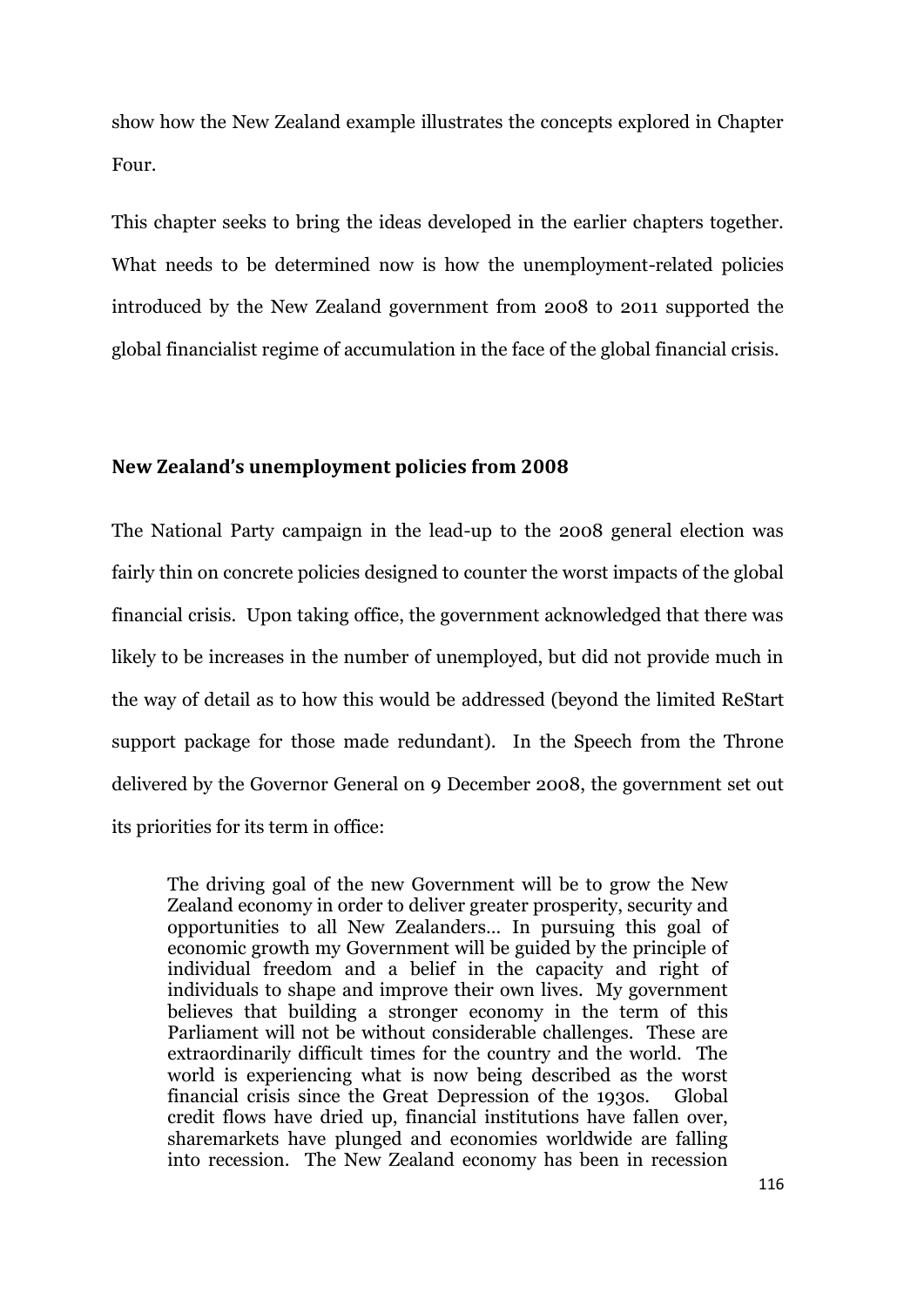this year and economic growth in 2009 is forecast to be low. Asset values are falling and unemployment is predicted to rise. The Government will run an operating deficit this year and is likely to do so for some years to come (Speech from the Throne, 9 December 2008).<sup>37</sup>

The Job Summit which was held in early 2009 was intended to develop concrete ideas on 'how to retain and grow jobs' in New Zealand.<sup>38</sup> The focus of the summit was not on assisting those already unemployed, but rather in preventing further unemployment growth. The fact that the summit was chaired by the head of the New Zealand Stock Exchange illustrates that the Government was committed to addressing unemployment through market mechanisms. The summit really only generated three "ideas": a nine-day working fortnight which would see a wage subsidy provided to employers for the tenth day for employees who might otherwise lose work (eligibility for this subsidy was very tightly targeted and controlled); a proposed project to build a cycleway the length of the country; and the development of a crown-private equity investment fund.

Although the concepts behind the summit were Keynesian, in that it was focused on stimulating growth on the demand-side of the economy, in reality it arguably delivered little in the way of actual job creation. In the releases associated with the Budget announcement of 2009, Finance Minister Bill English in some ways admitted defeat in terms of Keynesian job creation policies: "increased unemployment is one of the harshest effects of the global recession. We cannot

<sup>37</sup> <http://www.beehive.govt.nz/speech/speech-throne>accessed on 13 January 2012.

<sup>38</sup> John Key, 15 January 2009. [http://www.beehive.govt.nz/release/prime-minister039s-summit](http://www.beehive.govt.nz/release/prime-minister039s-summit-employment)[employment](http://www.beehive.govt.nz/release/prime-minister039s-summit-employment) accessed on 7 January 2012.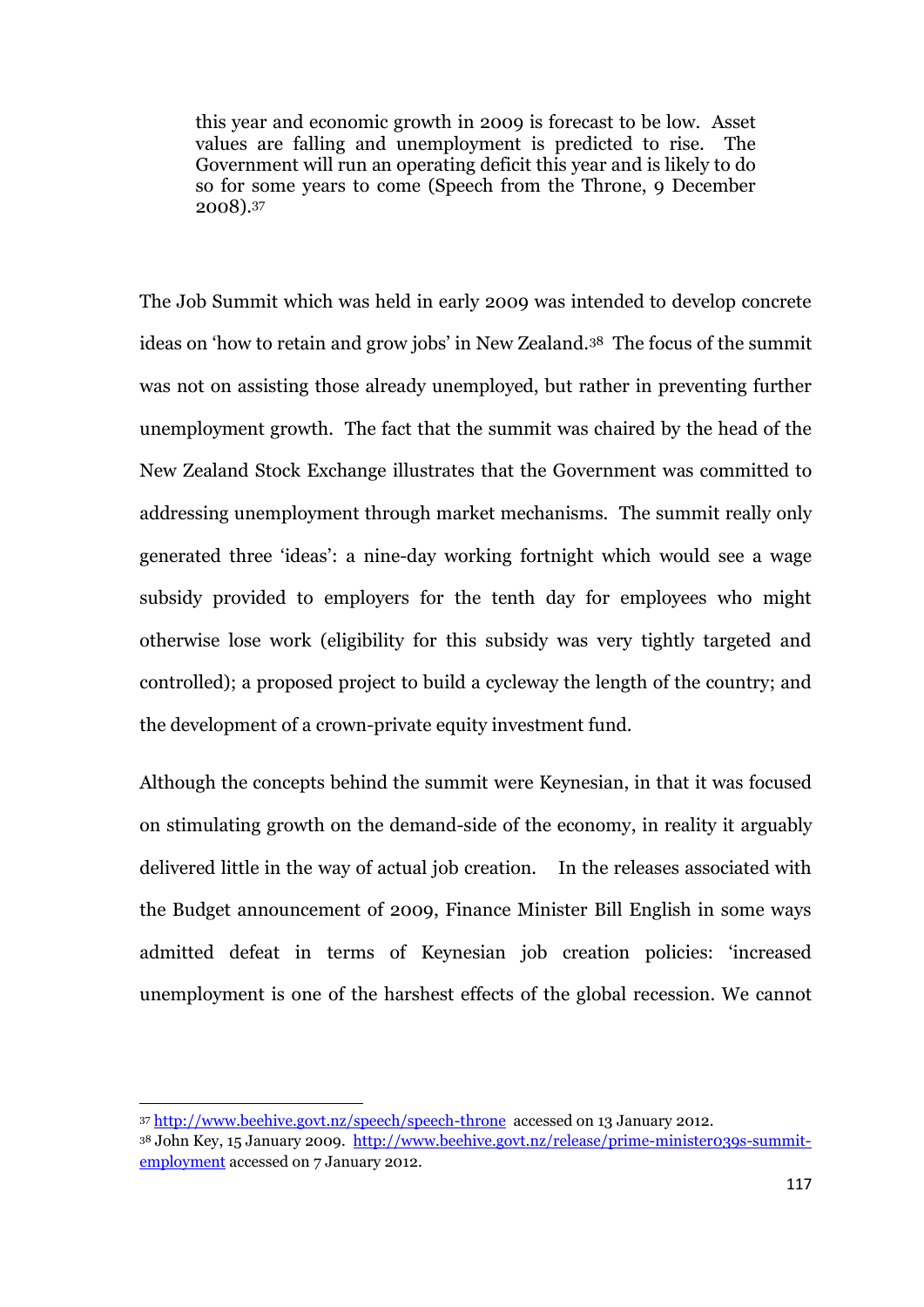reverse that, but we are taking steps to cushion New Zealanders from its sharpest edges'.39

Rather than implementing large-scale public works acts as had been undertaken during the Great Depression (apart from some infrastructure projects such as roading and broadband initiatives), a year after the Job Summit the government"s discourse switched back to the workfarist regime when it announced its Future Focus package of welfare changes and the establishment of the Welfare Working Group, as described in the previous chapter. This is evident in the wording of the media release from the Prime Minister and Minister of Social Development and Employment which accompanied the announcement of the package:

The recession has made life tough for many New Zealand families. Welfare will always be there to catch those who have fallen on hard times. But for some, this safety net has become a trap, imprisoning them in a life of limited income and limited choices. Others are falling through the cracks. We say "enough'. Now it is crunch time for this Government. We are rebalancing obligations and support so that beneficiaries can achieve the best outcome for themselves and those who depend on them… We want beneficiaries to step up and find themselves a job, gain work skills, and get back that confidence in their own abilities. We will back them all the way. With Future Focus we will support people when they are most in need, encourage them to get back to work, and act when they don't take responsibility for themselves.<sup>40</sup>

Just half a year earlier, the Finance Minister stated that "maintaining welfare entitlements will stimulate the economy'<sup>41</sup> but the Future Focus package ultimately led to tighter eligibility and increased obligations. The language

<sup>40</sup> <http://www.beehive.govt.nz/feature/future-focus-benefit-reforms> accessed 13 January 2012.

<sup>39</sup> <http://www.beehive.govt.nz/release/budget-2009-supports-thousands-jobs> accessed on 13 January 2012.

<sup>41</sup> <http://www.beehive.govt.nz/release/budget-2009-supports-thousands-jobs> accessed 13 January 2012.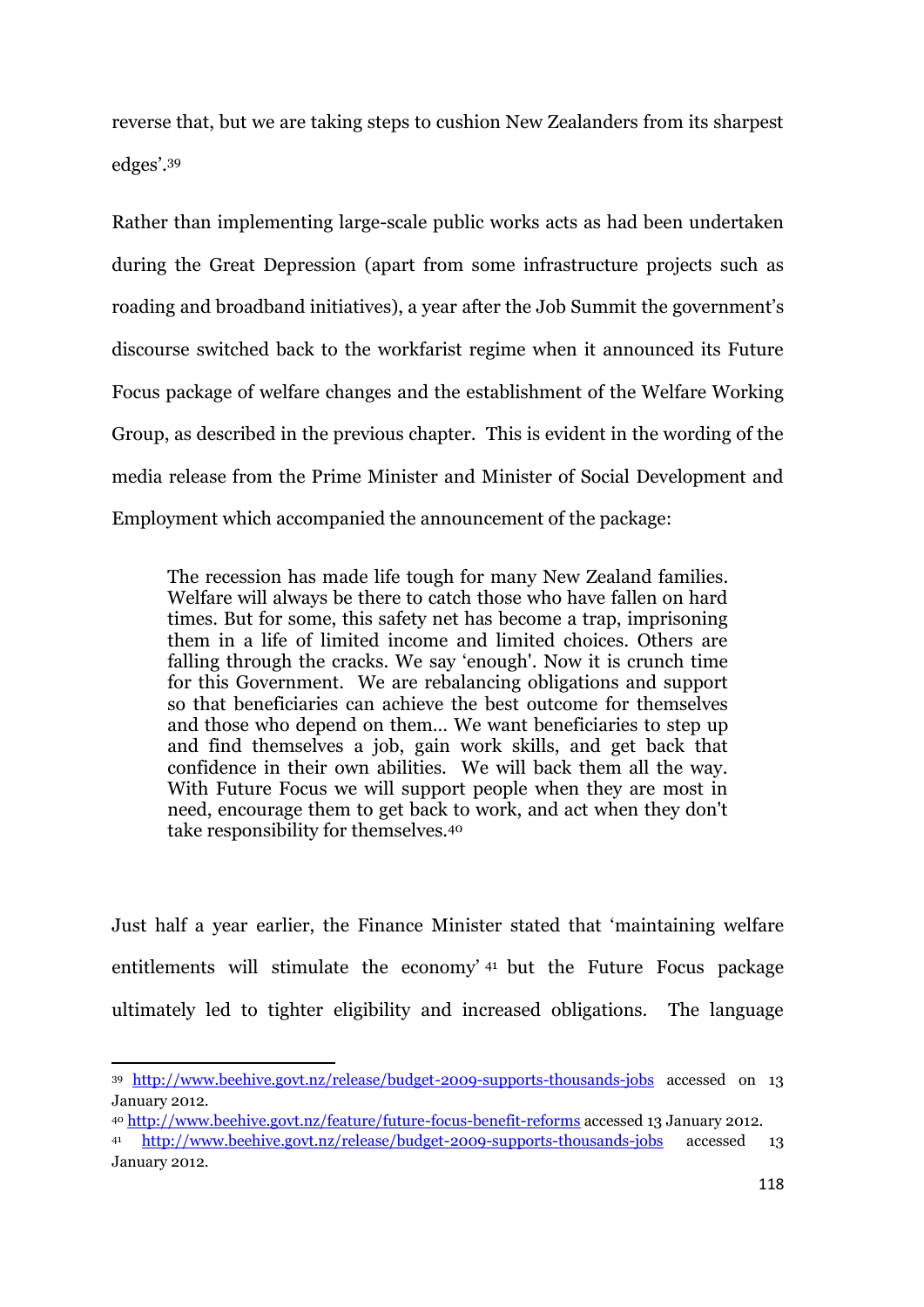associated with the package is replete with references to activation and the workfare regime; the focus was on the choices and actions of individuals. This language is also apparent in the Cabinet papers which sought support for the reform package:

In additional to the focus on work, the package of changes seeks to reinforce the importance of reciprocal obligations for people receiving welfare such as education or training, planning or budgeting. The objective is a welfare system that is fair for everyone, for those receiving the assistance as well as to taxpayers who are providing the assistance. Overall, it seeks to create a welfare system that does not encourage people to remain on welfare longer than they have to, but does continue to provide support to people in genuine need.<sup>42</sup>

But what is not immediately apparent is whether these changes were simply an extension of the SPWR which had been developing since the disestablishment of the KWNS, or whether they were attributable to the effects of the global financial crisis and the government needed to implement them in order to shore up the fragile financialist regime of accumulation.

## **New Zealand's unemployment-related policies and the global financial crisis**

In terms of rhetoric, the New Zealand government did not use the global financial crisis as a justification for massive welfare state retrenchment. The language which the government used when it introduced the Future Focus legislation

 $\overline{\phantom{a}}$ 

<sup>42</sup> [http://www.msd.govt.nz/documents/about-msd-and-our-work/newsroom/media](http://www.msd.govt.nz/documents/about-msd-and-our-work/newsroom/media-releases/news/2010/paper-a-overview.pdf)[releases/news/2010/paper-a-overview.pdf](http://www.msd.govt.nz/documents/about-msd-and-our-work/newsroom/media-releases/news/2010/paper-a-overview.pdf) accessed on 13 January 2012.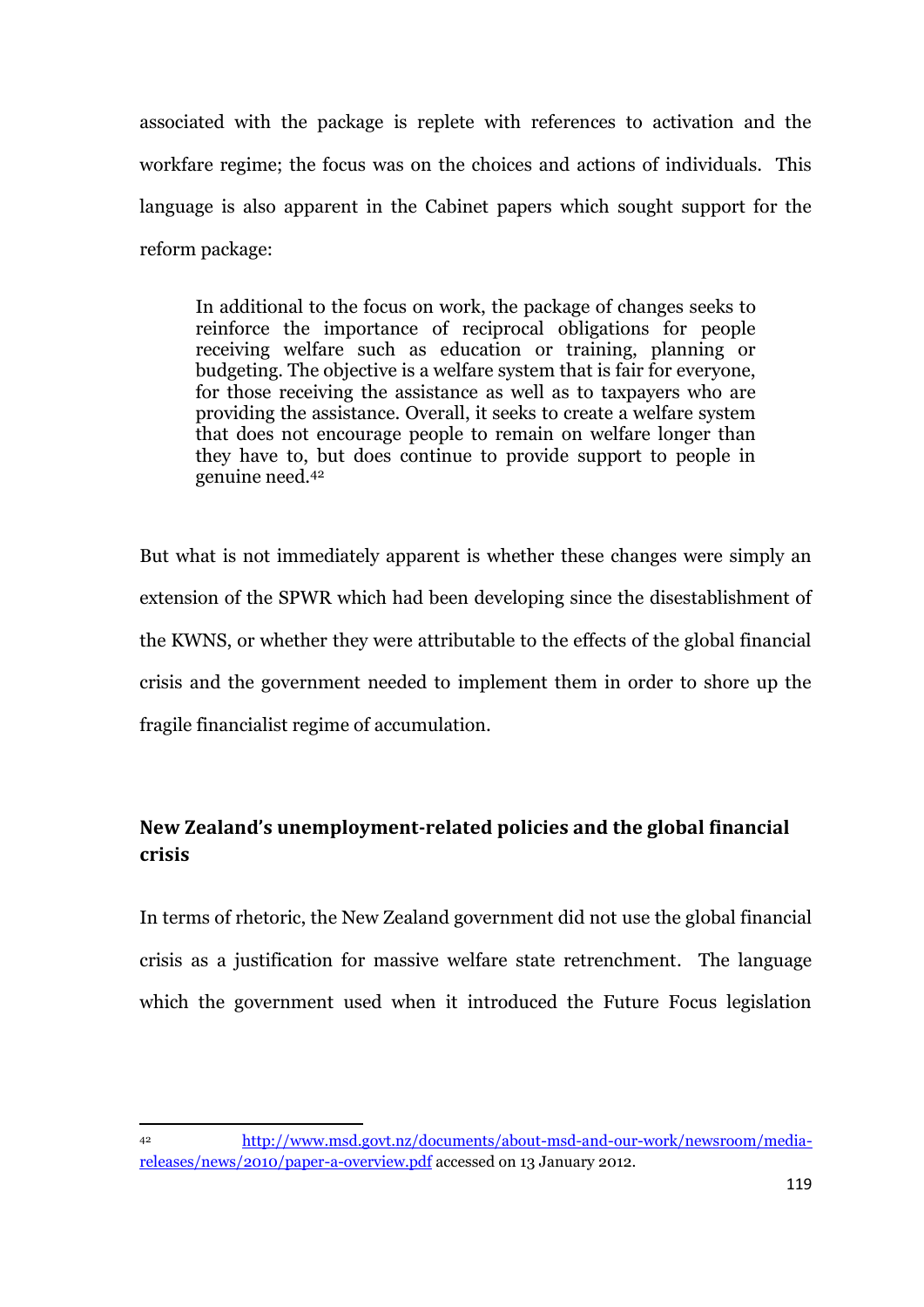focused on 'fairness', 'responsibility', 'obligations', 'incentives' and 'society'.<sup>43</sup> These are all based well within traditional neoliberal ideology and represent an extension of the activation elements implicit in the SWPR.

However, what is evident is that the global financial crisis provided the government with a mandate to implement these changes that it might not otherwise have had. As discussed in previous chapters, under periods of recession and economic crisis, changes in the tax base mean government income contracts. Unless a government chooses to resort to increased borrowing, it will generally by "necessity" undertake cuts in social spending. But not only this, periods of extreme crisis force changed to policy paradigms, as argued by Jessop:

Whereas governance in periods en régulation occurs within parameters defined by institutionalized structural forms, during periods of structural crisis it is far more experimental, trial-anderror and chaotic. But this search process acts as a source of institutional and behavioural variation; more successful experiments are selected in an ex post manner; and, through their co-evolution, are reinstitutionalized and retained as the basis for a new repertoire of governance mechanisms (1997:303).<sup>44</sup>

In the case of the 2008-2011 National-led government, the significant financial crisis led to deeper retrenchment than might otherwise have occurred. The fragility of the economic system allowed it a window in which to (as Jessop states) "experiment". The Chair of the Welfare Working Group, in the issues paper the

 $\overline{\phantom{a}}$ 43[http://www.msd.govt.nz/documents/about-msd-and-our-work/newsroom/media](http://www.msd.govt.nz/documents/about-msd-and-our-work/newsroom/media-releases/news/2010/paper-a-overview.pdf)[releases/news/2010/paper-a-overview.pdf](http://www.msd.govt.nz/documents/about-msd-and-our-work/newsroom/media-releases/news/2010/paper-a-overview.pdf) and [http://www.msd.govt.nz/about-msd-and-our](http://www.msd.govt.nz/about-msd-and-our-work/work-programmes/initiatives/future-focus/index.html)[work/work-programmes/initiatives/future-focus/index.html](http://www.msd.govt.nz/about-msd-and-our-work/work-programmes/initiatives/future-focus/index.html) accessed on 13 January 2012.

<sup>44</sup> *En règulation* refers to the regulationist concepts of states operating at varying levels of autonomy in periods "in regulation" and "out of regulation". As defined by Neilson, in regulation 'is characterised by economic and social stability' and out of regulation phases 'comprise times of decline, turmoil, restructuring, and the consolidation of a new model of development' (Neilson, 1998: 51).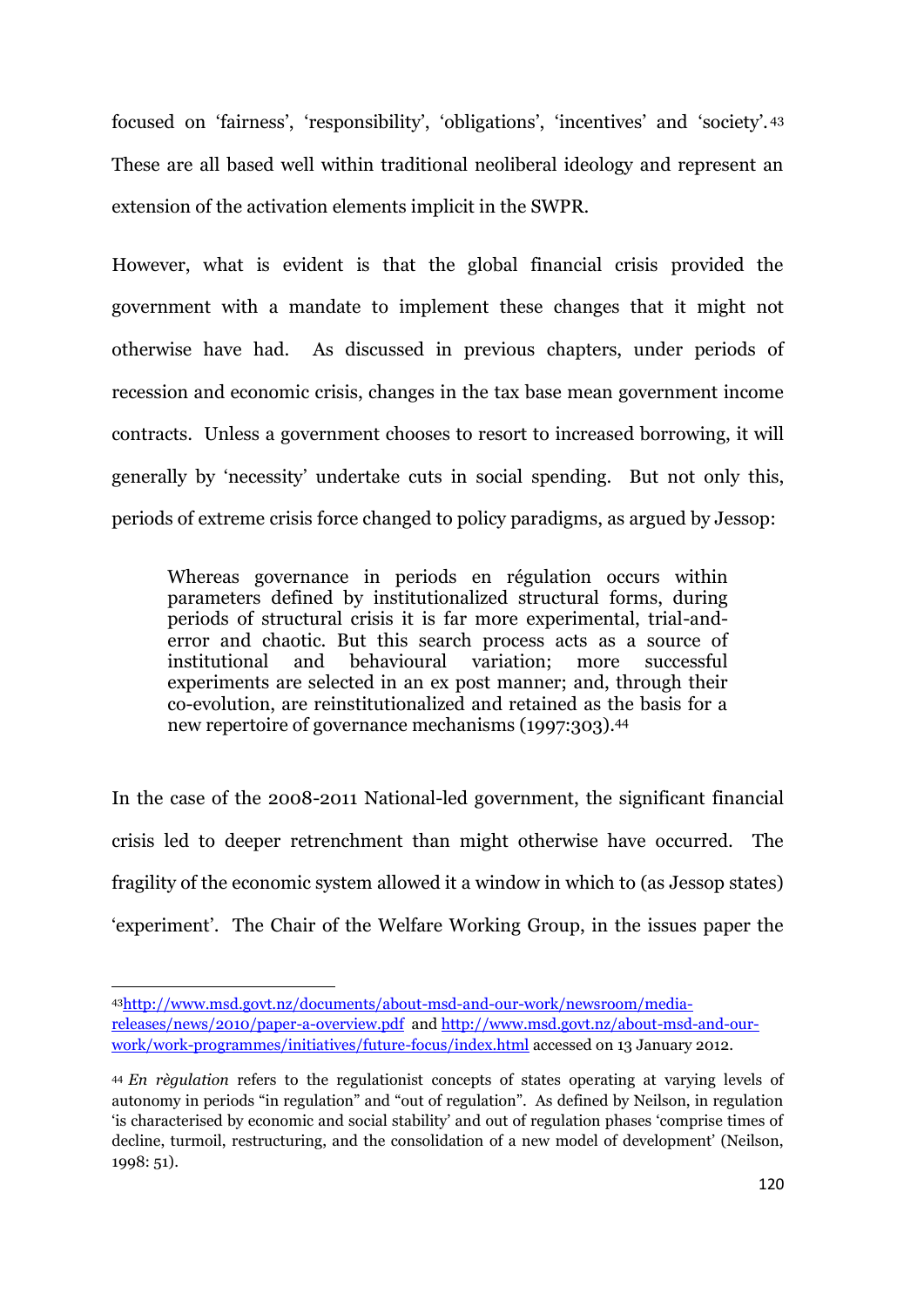group released in August 2010 discusses the seeming necessity of reform due to the crisis:

We heard in our discussions that this [financial] support was clearly needed in 2008 when the New Zealand economy was hit by a global financial crisis. Some New Zealanders lost their jobs or were unable to find work and certainly the benefit system supported many New Zealanders to get back on their feet. But there is also evidence that many people who entered the benefit system as a result of the last recession have found it difficult to escape, and may go on to spend many years out of work. It is this group that is of most concern. This phenomenon, of many people entering the benefit system and remaining there for long periods has become increasingly prevalent in New Zealand.<sup>45</sup>

A good way to examine this retrenchment is by way of comparison with the significant welfare retrenchments that occurred under the Fourth National Government, beginning in 1991 (as discussed in the previous chapter). As Starke has shown, the depth of retrenchment is attributable to political ideology, rather than the retrenchment event itself which is in fact aligned with prevailing economic conditions (and stimulated by rising unemployment (Huber and Stephens, 1999:11)). However, the fact an economic crisis is occurring can provide a government with an apparent motive it might not otherwise have had. In reviewing Starke"s book on welfare retrenchment, Stephens observes that the retrenchment announced as part of the 1991 'Mother of all Budgets' meant that 'an economic crisis was used as a smoke screen for a New Right agenda' (Stephens, 2008:193) and economic crises were a major trigger [of retrenchment in New Zealand and the United Kingdom], but not all recessions led to cuts: crises were used to justify and legitimise an ideological desire for retrenchment"

<sup>45</sup> The Welfare Working Group, Issues Paper, August 2010, p. i

[http://ips.ac.nz/WelfareWorkingGroup/Downloads/Issues%20Paper/Welfare-Working-Group-](http://ips.ac.nz/WelfareWorkingGroup/Downloads/Issues%20Paper/Welfare-Working-Group-Long-Term-Benefit-Dependency-The%20Issues.pdf)[Long-Term-Benefit-Dependency-The%20Issues.pdf](http://ips.ac.nz/WelfareWorkingGroup/Downloads/Issues%20Paper/Welfare-Working-Group-Long-Term-Benefit-Dependency-The%20Issues.pdf) accessed 7 January 2012.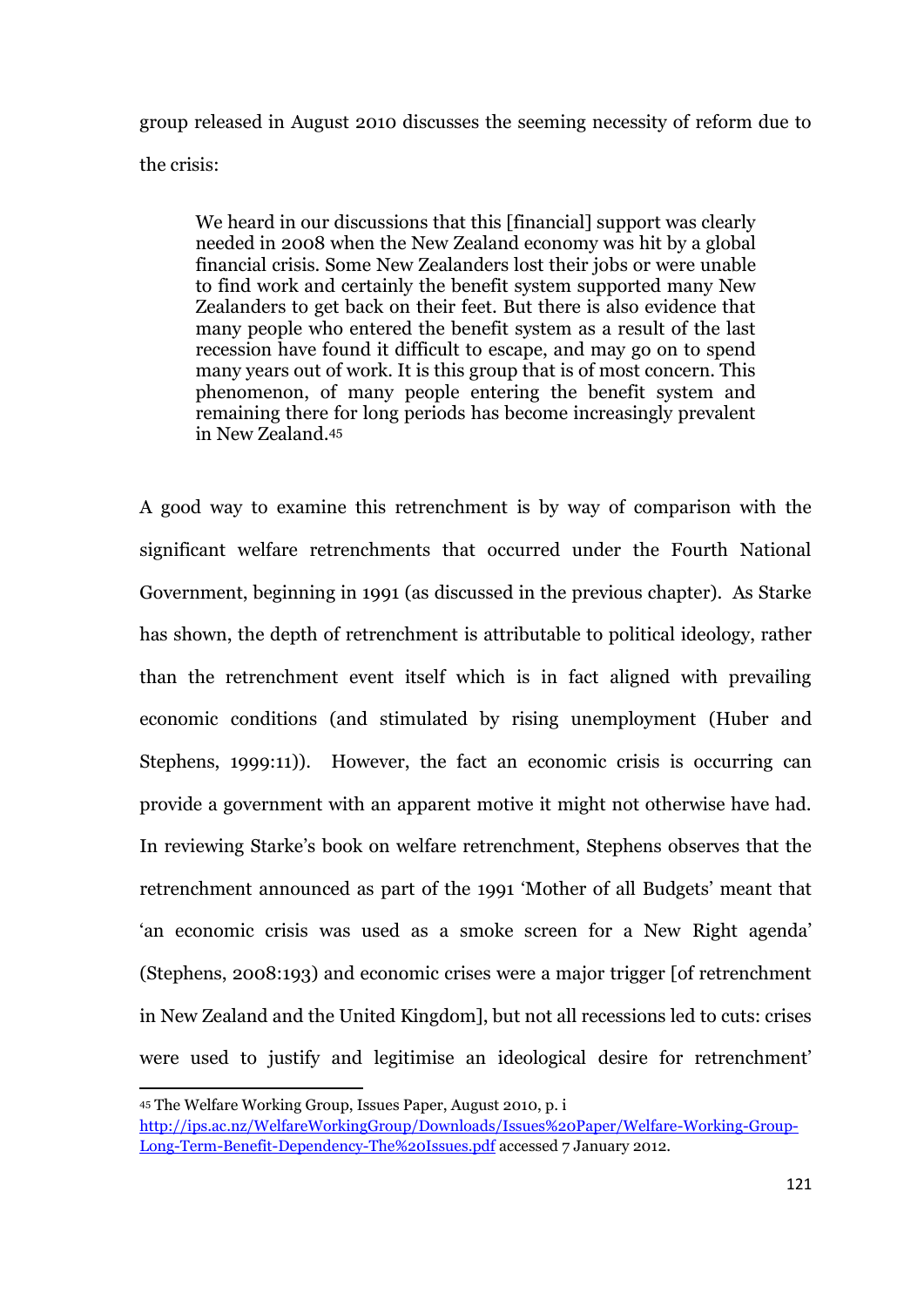(Stephens, 2008:195*)*. However, the question remains: why did the government adopt an approach which further cemented a policy paradigm that has been shown to have contributed to the crisis in the first place?

According to a more macro regulationist interpretation, a state can have two types of responses when facing a "restructuring imperative" (which will likely occur in the face of a major economic or financial crisis). First, a group or party may work to establish a "new active hegemonic bloc… institutionalised social compromise and a new model of development" – such as occurred with the establishment of Fordism and the KWNS in response to the imperative created by the Great Depression (Neilson, 1998:51). Alternatively, a non-hegemonic strategy could be adopted, which seeks to restructure without first establishing a clear mandate or garnering broad consent. This occurred in New Zealand in 1984 and again in 1991 when the Government implemented restructuring programmes without the consent of the electorate (and which in fact drew widespread criticism). Such a strategy was at the time a successful one in a country like New Zealand, with its unicameral legislature and (then) first-past-the-post electoral system. As Neilson states, active hegemony is the end goal, rather than the foundation for the programme of change (1998:53).

In 1984, the government seized on the lack of a credible opposition strategy to implement a raft of economic changes under an "elected dictatorship", and the reforms were presented with rhetoric which argued that "there is no alternative" (TINA) (Neilson, 1998:56-58). In 1991, it implemented a package of welfare retrenchment that was wildly unpopular but remained defiant in the face of criticism.

122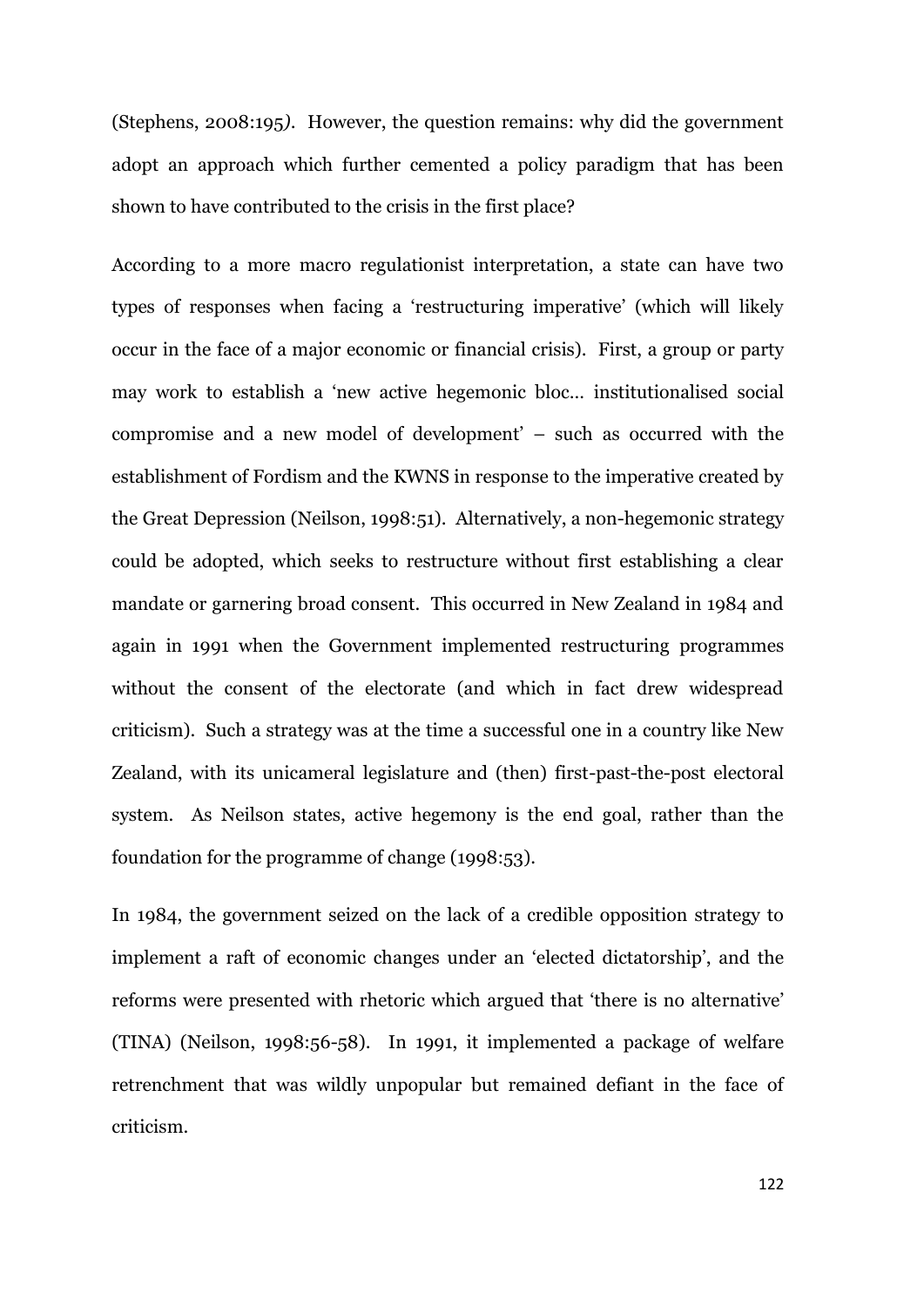In spite of such criticism, by 2008, the neo-liberal mode of political regulation was well and truly established – even with changes in governments the restructuring and retrenchment were not reversed. And under this mode of regulation:

The state has much less capacity to directly regulate economic and social outcomes because the norms and institutions of the integral state have been rolled back… the central state is no longer to be held responsible for failures in the marketplace or within the institutions of the welfare state… with the unleashing of the increasingly global forces of the market, such frameworks position the state as midwife to the independent power of international capital (Neilson, 1998:61- 62).

The responses of the New Zealand government during and since the global financial crisis demonstrate that the state in many capitulated to the power of international capital. The Job Summit think tank which sought to generate the best ideas for countering unemployment growth on the demand side amounted to little. Instead, the government sought to counter the impacts of job losses by transferring the policy levers back on to the individuals through activation and tightened benefit eligibility.

However, as stated earlier, significant growth in unemployment and reductions in services could lead to a government losing the consent of the populace and having to revert to coercion as its controlling mechanism. Strong states would wish to avoid this happening in order to ensure the continued accumulation of the capitalist system (cf. the situation in Greece where mass unemployment, spiralling state debt and painful austerity measures have seen massive public demonstrations and violence).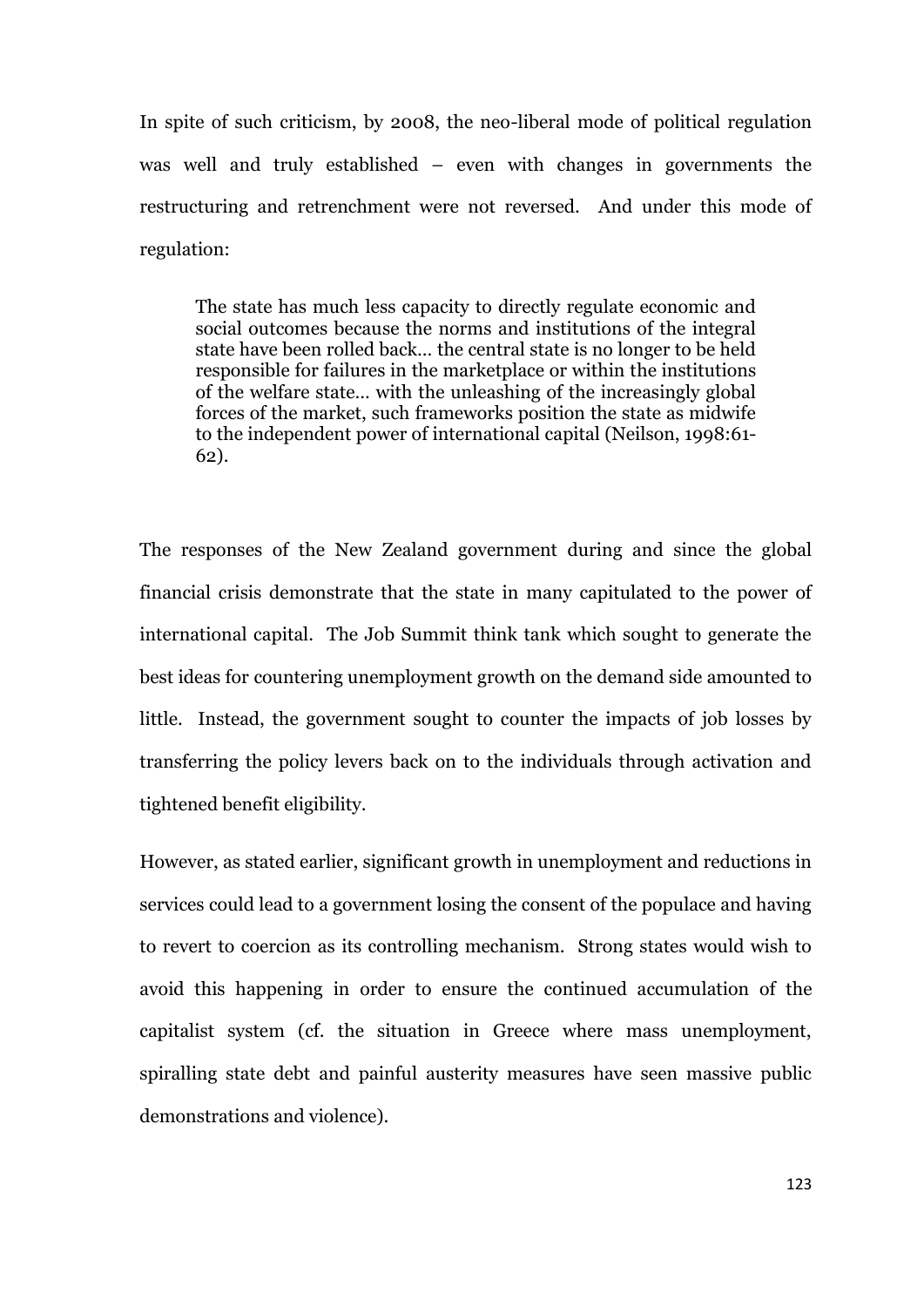From 1998, the National-led government extended and sharpened the SPWR which was established under the terms of the previous Labour-led government, and used the global financial crisis as a convenient mandate for implementing a package of more significant welfare retrenchment. The Government in some ways absolved itself of the "blame" that might be attributed to it (as was attributed to Ruth Richardson and Jenny Shipley after 1991) by establishing the Welfare Working Group which essentially had a briefing to justify reduced social expenditure and to do so whilst appearing to undertake widespread consultation. 46

### **Foiling a restructuring imperative**

1

Although it would seem (at first blush) that a massive economic crisis (such as the global financial crisis) should lead to a major change in the system, given that the causes of the crisis were actually systemic, the evidence would show that this is not always the case. Indeed, as stated by Gramsci, it can be that motivated by self-preservation, the status quo is actually in many ways likely to succeed in defending its territory when under threat:

The superstructures of civil society are like the trench-systems of modern warfare. In war it would sometimes happen that a fierce artillery attack seemed to have destroyed the enemy's entire defensive system, whereas in fact it had only destroyed the outer perimeter; and at the moment of their advance and attack the the (sic) assailants would find themselves confronted by a line of

<sup>46</sup> The Welfare Working Group undertook a series of engagement meetings with key "stakeholders" followed by a forum. It then received hundreds of submissions on its Issues Paper before releasing its Options Paper. For more detail, see

<http://ips.ac.nz/WelfareWorkingGroup/Engaging%20with%20New%20Zealanders.html> (accessed 27 January 2012).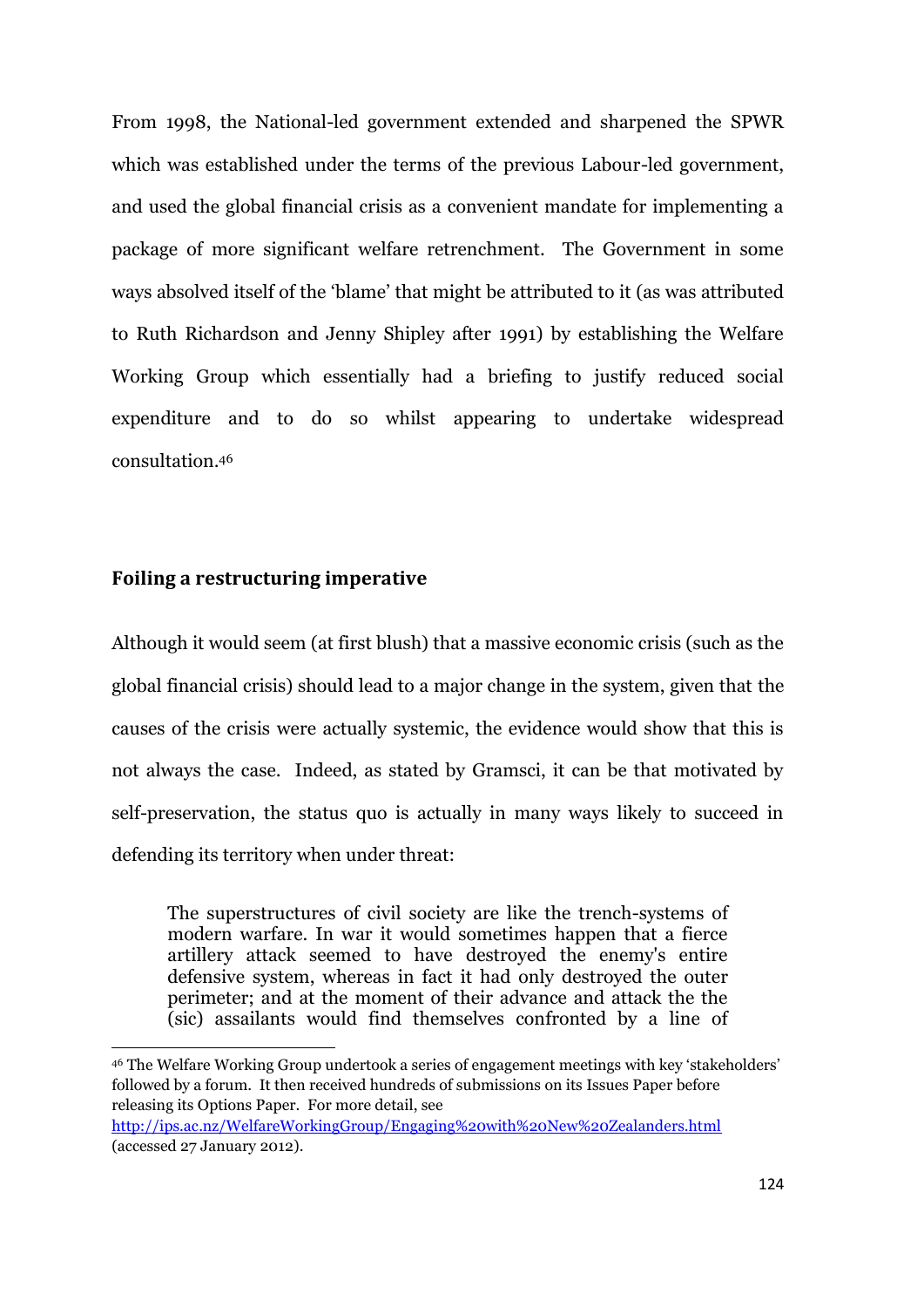defence which was still effective. The same thing happens in politics, during the great economic crises. A crisis cannot give the attacking forces the ability to organise with lightning speed in time and in space; still less can it endow them with fighting spirit. Similarly, the defenders are not demoralised, nor do they abandon their own positions, even among the ruins, nor do they lose faith in their own strength or their own future. Of course, things do not remain exactly as they were (Gramsci, 1971:235).

David Neilson has considered the neo-liberal mode of political regulation which has become entrenched in New Zealand. This mode of regulation seeks to ensure that "the state becomes more distinct and independent [than under Keynesianism] but its scope of intervention becomes narrowed to the upholding of the market and the rule of capital" (1998:51). He argues that under conditions of "restructuring imperative", a counter-hegemonic project may be established. In order to counter such a project being established, the state will implement reforms 'foiling the formation of a counter-hegemony' (Neilson, 1998:66). Neilson argues that this is what occurred in 1984 under the Fourth Labour Government. However, his description of the restructuring implemented then could readily describe to the policies implemented in 2008-2011:

The speed of reform, the oft-repeated TINA incantation, widespread consultation, high levels of state-funded advertising, strategic concessions on non-vital issues, and the sequencing of the reform process to avoid early direct confrontation with welfarist and trade union values all assisted the independent momentum of the project… The obligation of the state to deliver and redistribute wealth is being replaced by the discourse of the market liberty of individuals responsible for themselves in an autonomous civil society which is overcoming "welfare state dependency" (1998:66- 67).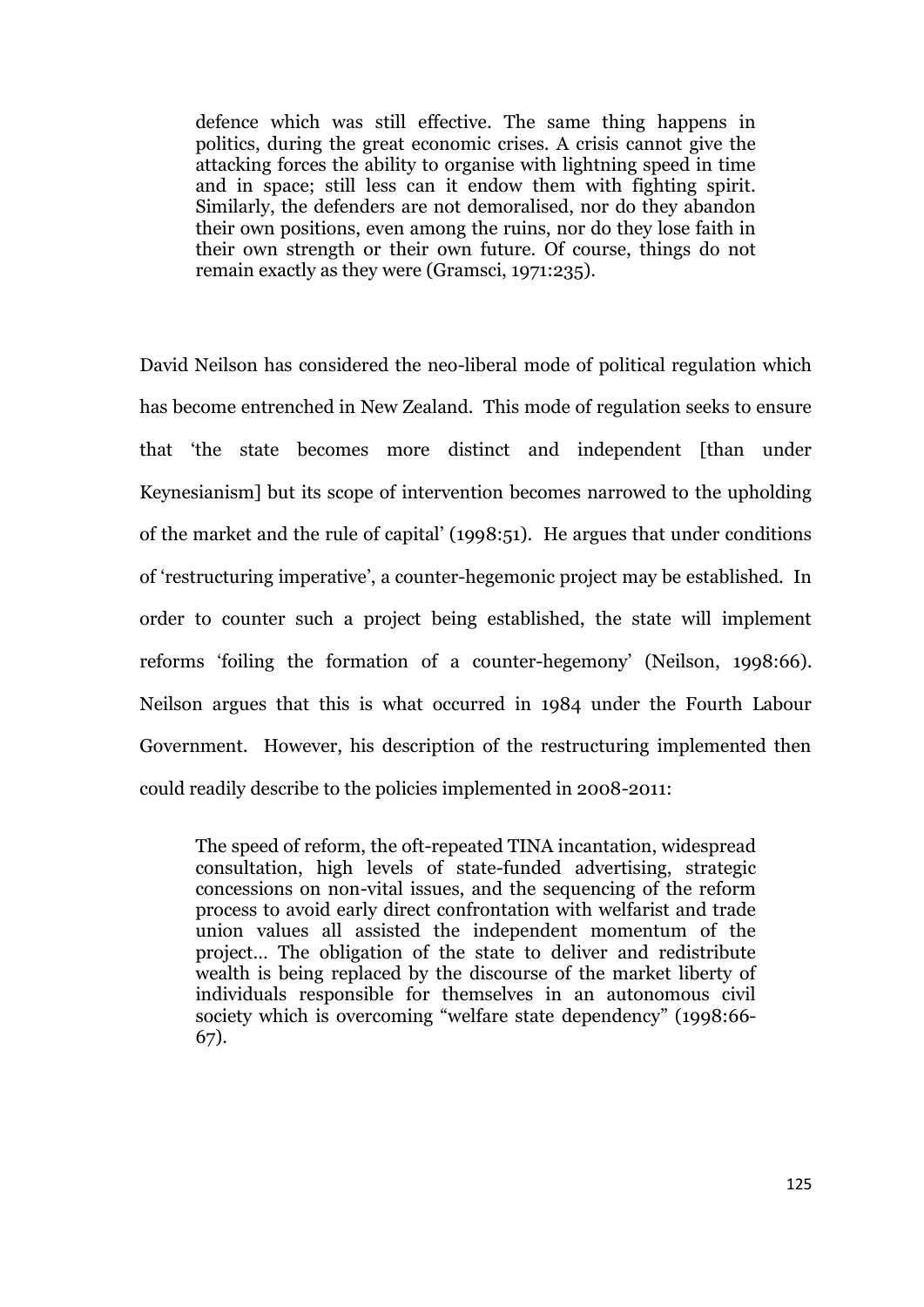Huber and Stephens have analysed the linkages between production regimes and welfare state functioning and retrenchment. In their analysis, they provide a "prescription" for solving the unemployment (and poverty and inequality) problem. Although they consider activation important (if not crucial) element of improving labour market participation (which will in turn stimulate real growth), this needs to be done through the provision of "legal protection and services to make it easier to combine child rearing and working life'. They also consider that there needs to be a focus on job creation through significant investment (1999:17- 18) and "support mechanisms for workers and families" if those participating in the labour market need or wish to undergo "life-long learning" (1999:21). Crucially, they consider that the policies advocated by the OECD (to increase job creation through wage dispersion, deregulated labour markets, and reductions in welfare benefits and entitlements), to be ineffective at curtailing unemployment and socio-economic inequality (they politely claim to be "sceptical" of this policy suites) (1999:19). They go on to note that New Zealand is one of the "two countries which made the most dramatic moves in the direction suggested by the OECD" and that we are "paying the social costs" while our unemployment levels remained little better than other countries (1999:20). Although they were writing in 1999, the arguments they make are equally valid in relation to the policies implemented in the wake of the global financial crisis.

126 The New Zealand government followed prescribed wisdom from the OECD – a paradigm which assumes deregulation of the financial system will bring with it sustained growth; in other words, maintain the global financialist regime of accumulation through microeconomic policies. These policies were implemented regardless of the evidence that such policy programmes had previously led to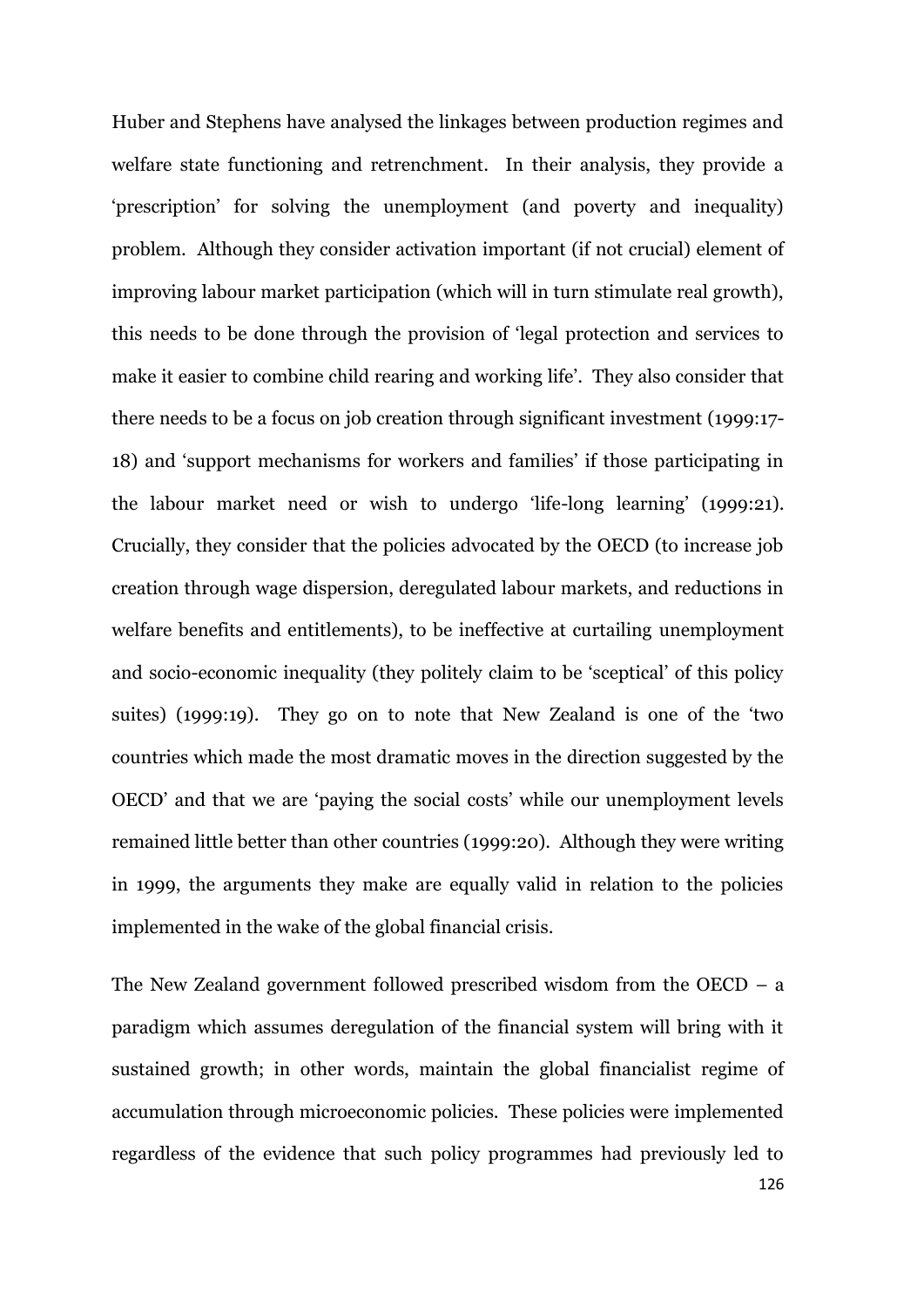entrenched inequality and in work poverty. They are also critical of the way governments such as that in New Zealand have allowed "unemployment crises" to dictate "an agenda of curtailment of welfare state expenditures" which means their "range of political choices was extremely restricted" (Huber and Stephens, 1999:21).

In summary, the policy programme in relation to unemployment implemented by the National-led Government between 2008 and 2011 was arguably counterintuitive. It sought to further entrench the paradigm which had aided and abetted the global financial crisis to occur in the first place: by absolving itself of blame by focusing on the transnational aspects of the crisis, using rhetoric which implied there were no viable alternatives to their policies, concentrating effort on the supply side of the economy and reducing entitlements to avoid creating "benefit dependency". It did this rather than introduce policies to counter the causes of the crisis. This was because it was acting in a way which cemented the active hegemony of the neoliberal mode of regulation, which supported the dominant transnational financialist regime of accumulation, to act as a foil to any counter-hegemony which might otherwise have emerged. Neilson considered that a "generalised crisis" which affected "all national states" might be necessary in order to trigger a "more radical departure" from neoliberal hegemony. At least in the case of New Zealand, the strong state actions were able to provide a foil to such a counter-hegemonic movement, at least in the short term.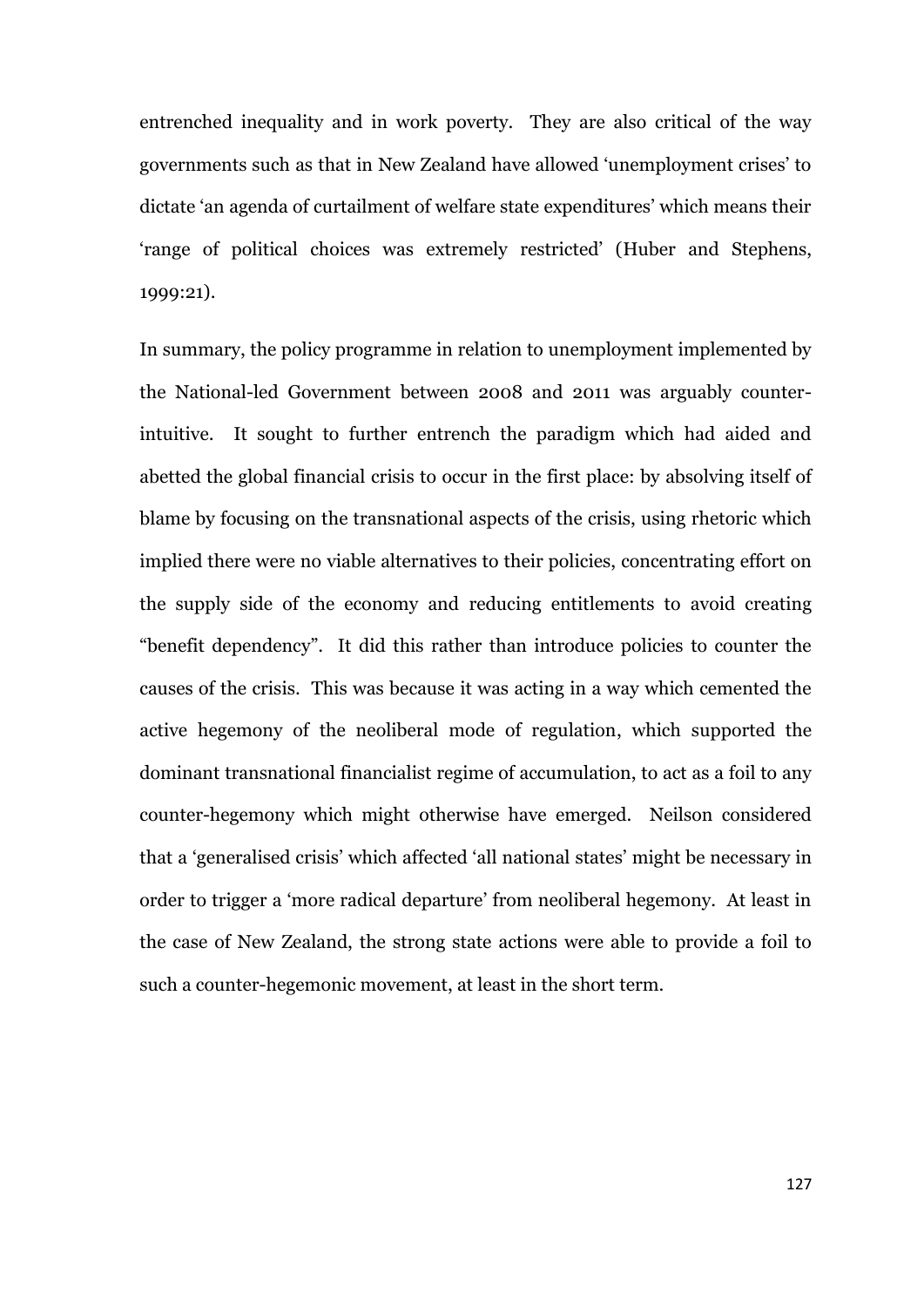### **Conclusion**

The problem of unemployment still vexes the capitalist system in spite of the evolutionary phases through which it has developed. In times of recession and crisis, as available capital shrinks through market and investment contractions, labour is in many respects the easiest for businesses and corporations to shed in order to try and keep accumulation at acceptable levels.

According to the modern neoliberal mode of political regulation, states are in the position of being able to absolve themselves of the blame for increased unemployment levels, as job losses are simply a natural functioning of the market as it seeks to correct itself as part of the "business cycle".

The global financial crisis which commenced in 2008 demonstrates that the mainstream neoliberal economic and political tradition is unable to predict and provide convincing critical analyses of such crises. The regulation approach is a theoretical framework which is based upon heterodox neo-Marxist theories of political economy. It seeks to explain how modern capitalist systems are regulated by economic and extra-economic mechanisms, which help it respond and adapt to shocks and crises - such as the global financial crisis. The regulation approach provides tools of analysis including the regime of accumulation and the mode of regulation.

The regime of accumulation exists at the macro level and is a pattern of production and consumption which extends over a period of time to define a specific juncture of capitalist accumulation. The mode of regulation exists at the meso level and includes social rules, norms and institutions that mediate the class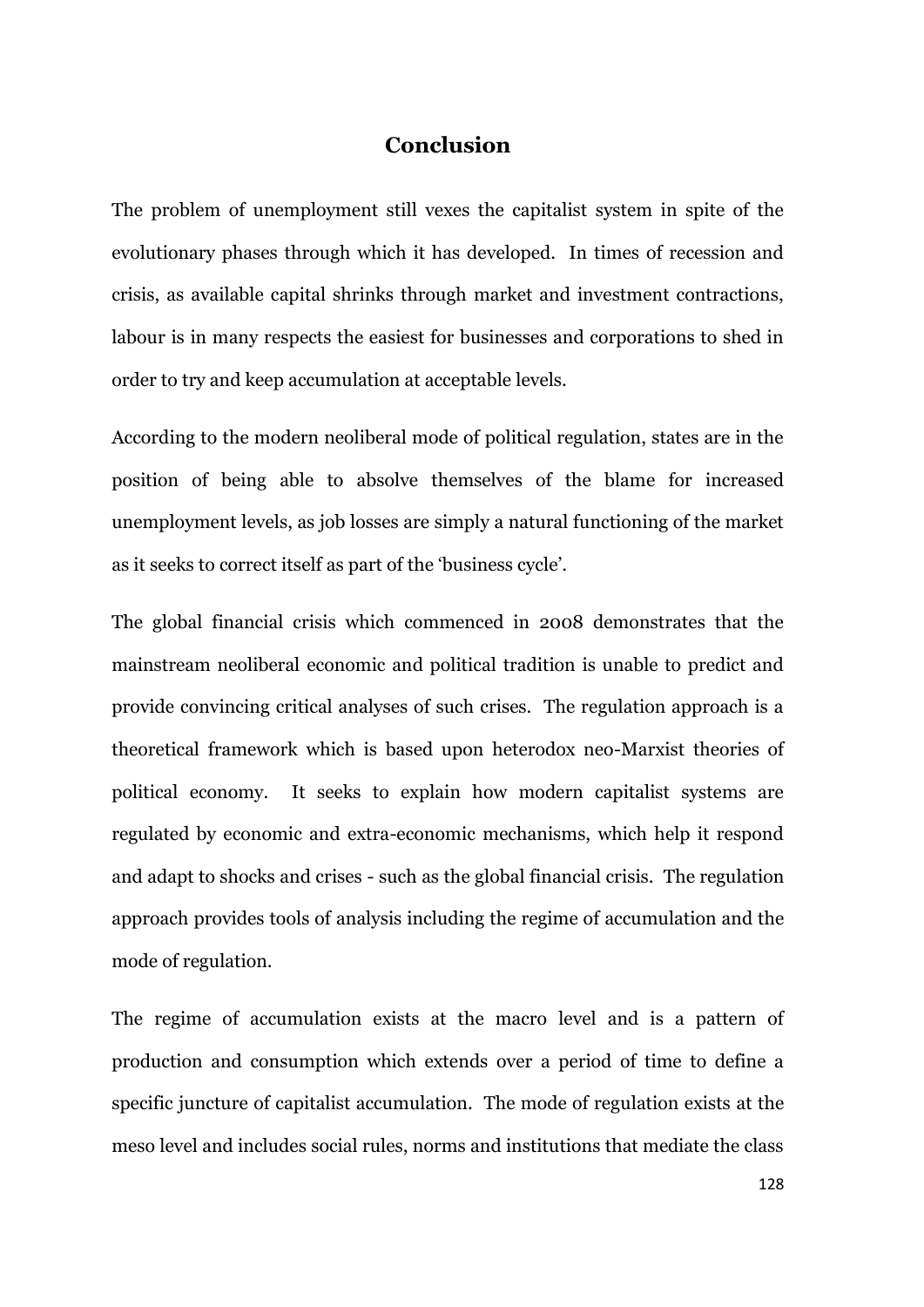struggle and creates the social cohesion necessary to allow capitalist accumulation to occur.

Using the regulation approach to examine the global financial crisis, it is evident that the transnational financialist regime of accumulation that had developed over the course of fifteen years (as a result of deregulation, macroeconomic policies, and changes to corporate governance structures) ultimately led to overinvestment in the financial sector and a contraction in growth in the real economy.

The Amsterdam school of the regulation approach, or transnational historical materialist method, seeks to demonstrate how social policy programmes (and more specifically policies relating to the problem of unemployment) co-evolve with the regime of accumulation in order to support and maintain it in response to periods of crises. An example of this is how the Fordist regime of accumulation was supported by, and developed with, the Keynesian National Welfare State. The financialist regime of accumulation has been supported by the development of social policies marked by the transnationalisation of capital and labour through supply-side activation and flexibility under the Schumpeterian Post-national Workfare Regime.

In 2008, the newly-elected New Zealand government initially responded by undertaking projects such as the Job Summit and policies such as the ReStart Package, as well as employing Keynesian-type language. These actions supported those citizens who had lost their jobs as a result of the crisis, but did little to create job opportunities on the demand-side of the equation. The government then turned to implementing a package of welfare reforms which were a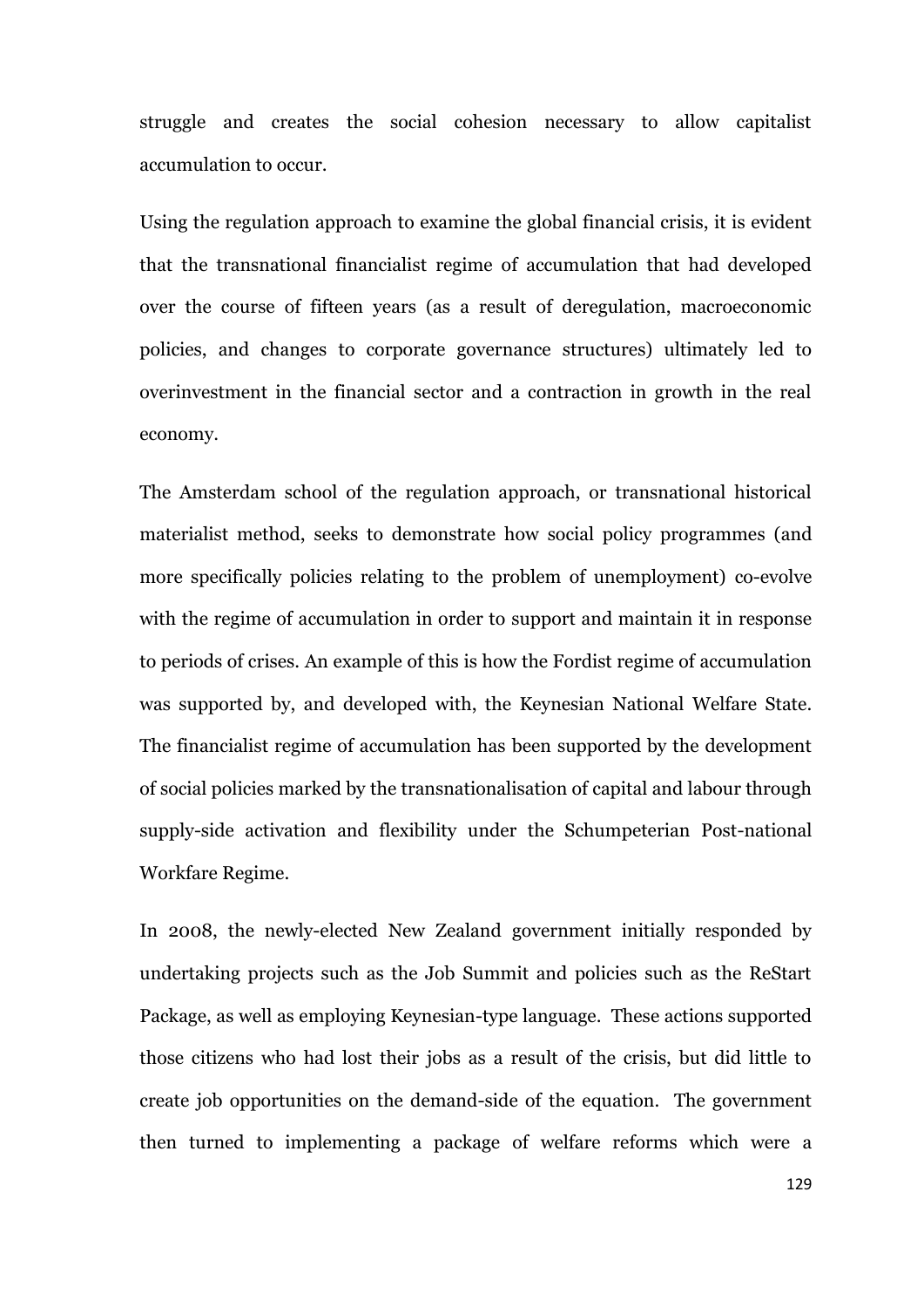continuation of the retrenchment events which had begun under the Fourth Labour Government, and continued by subsequent governments, including under the Third Way paradigm.

Although it may seem somehow counter-intuitive for a government to be reducing financial support for those without work in a time of economic retraction, the regulation approach tells us that this is not unlikely in such a period. A widespread and sustained crisis provides the opportunity for a counterhegemony to develop which provides an alternative to the hegemonic project. It is crisis periods which "shape the welfare state" (Prasad and Gerecke, 2010: 224), and in such a 'trench warfare', a strong state will act in order to present the hegemonic project as the only viable option in the face of the crisis. Perhaps a double-dip crisis could yet see an effective and credible counter-hegemonic project developing, or whether strong state foils will instead manage to maintain the transnational financial and economic system *en règulation*.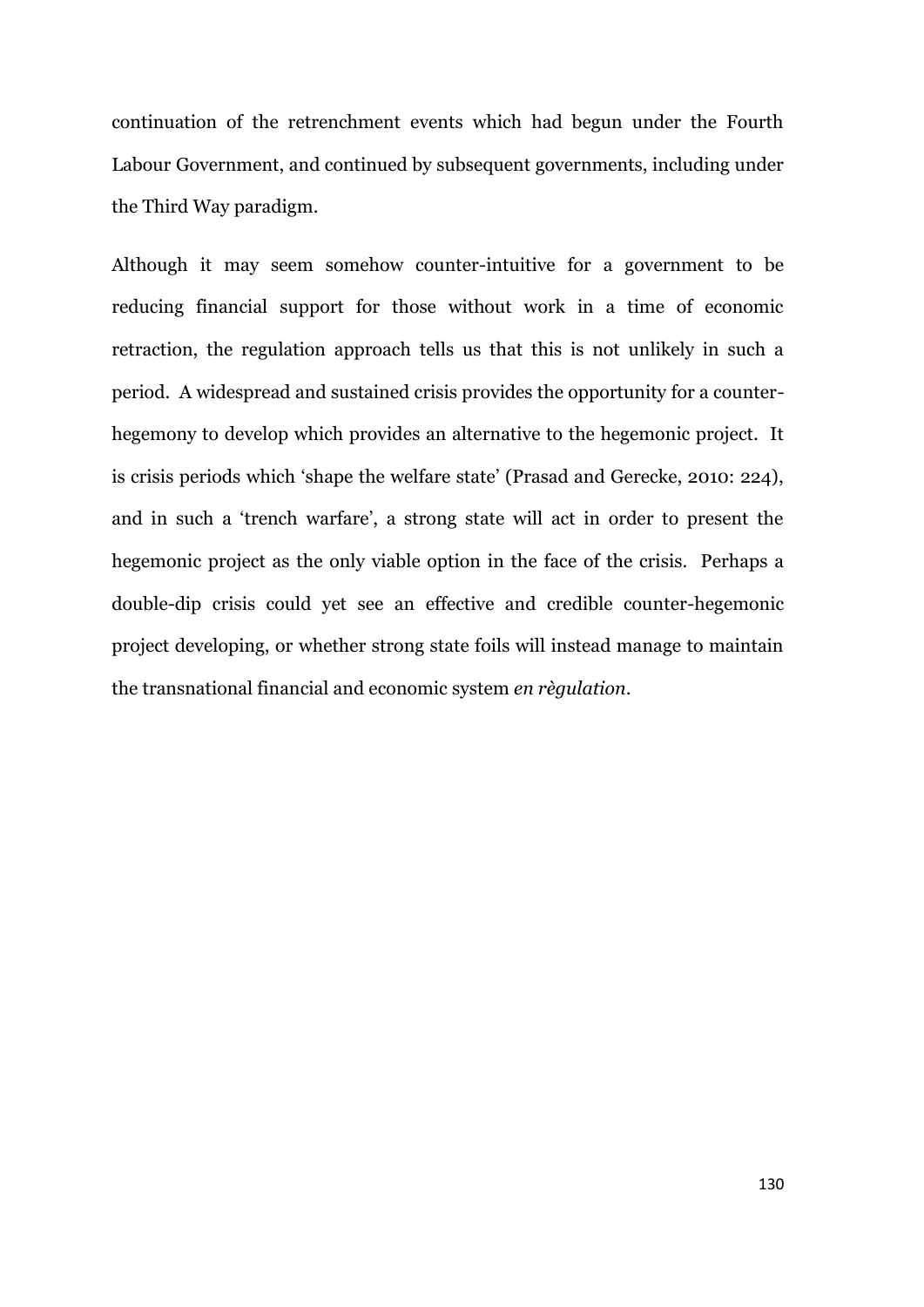# **Bibliography**

Aglietta, Michel. (1979) *A Theory of Capitalist Regulation: The US Experience*. Translated by D. Farnbach, London: NLB.

Aglietta, Michel. (1998) Capitalism at the Turn of the Century: Regulation Theory and the Challenge of Social Change. *New Left Review*, I/232, Nov-Dec 1998, 41- 90.

Aglietta, Michel and Rebéroiux, Antoine. (2005) *Corporate Governance Adrift: A Critique of Shareholder Value*. Northampton: Edward Elgar Publishing.

Baker, Maureen. (2008) Low-income mothers, employment and welfare restructuring. In *New Zealand, New Welfare*, edited by Stephens, Robert; Lunt, Neil; and O'Brien, Mike. Melbourne: Cengage Learning.

Bedggood, David. (1977) State Capitalism in New Zealand. In *Social Welfare and New Zealand Society*, edited by A. D. Trlin, Wellington: Methuen Publications.

Bergesen, Albert. (1993) The Rise of Semiotic Marxism. *Sociological Perspectives*. Volume 36:1, 1-22.

Bertram, Geoff. (1993) Keynesianism, Neoclassicism and the State. In *State and Economy in New Zealand*, edited by B. Roper and C. Rudd, Auckland: Oxford University Press.

Best, Heinrich and Higley, John. (2009) Introduction: Democratic Elitism Reappraised. *Comparative Sociology*, 8:323-344.

Boggs, Carl. (1976) *Gramsci's Marxism*. London: Pluto Press.

Boianovsky, Mauro and Trautwein, Hans-Michael. (2003) Wicksell, Cassel, and the Idea of Involuntary Unemployment. *History of Political Economy*, 35:3, 385- 436.

Boyer, Robert. (2004) *The Future of Economic growth: As New Becomes Old*. Northampton: Edward Elgar Publishing.

Callinicos, Alex. (2001) *Against the Third Way*. Cambridge: Polity Press.

Callinicos, Alex (2010). *Bonfire of Illusions: The Twin Crises of the Liberal World.* Cambridge: Polity Press.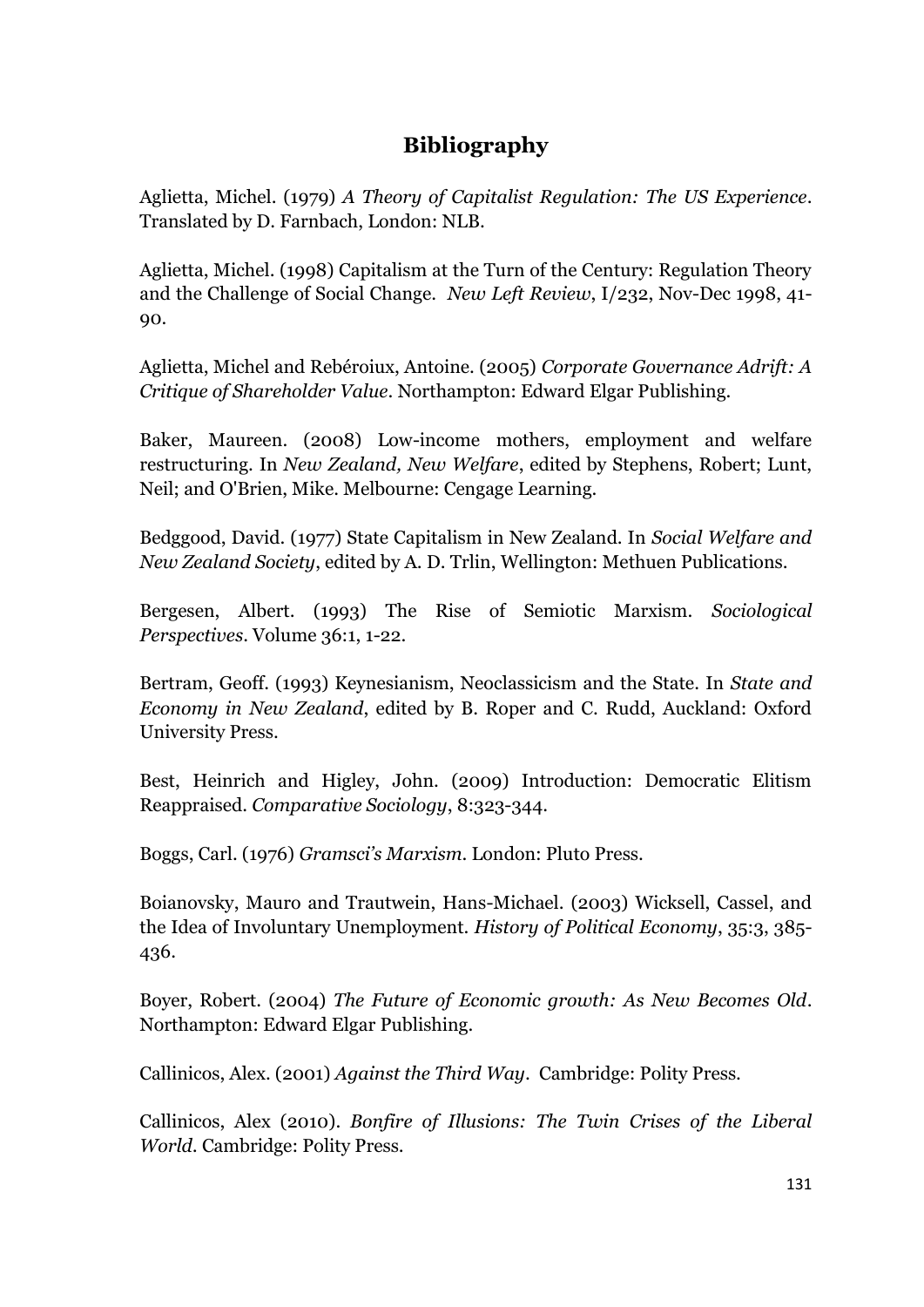Cawson, Alan. (1986) *Corporatism and Political Theory*. Oxford: Basil Blackwell.

Cheyne, Christine; O"Brien, Mike and Belgrave, Michael. (2008) *Social Policy In Aotearoa New Zealand*. South Melbourne: Oxford University Press.

Claessens, Stijn; Dell"Ariccia, Giovanni; Igan, Deniz, and Laeven, Luc. (2010) Lessons and Policy Implications from the Global Financial Crisis. *IMF Working Paper*. WP/10/44.

Clarke, Thomas. (2010) Recurring Crises in Anglo-American Corporate Governance. *Contributions to Political Economy,* Advanced Access, 29:1, 9-32.

Crotty, James. (2009) Structural Causes of the Global Financial Crisis: A Critical Assessment of the 'New Financial Architecture'. *Cambridge Journal of Economics*, 33, 563-580.

Department of Prime Minister and Cabinet, Final Report of the House Prices Unit, March 2008. Available at: <http://www.dpmc.govt.nz/sites/all/files/publications/hpr.pdf> (accessed 30 December 2011).

Dixon, Chandra. (1997) Marxism. In *New Zealand Government and Politics*, edited by Raymond Miller (1st edition), South Melbourne: Oxford University Press.

Dolphin, Tony and Chappell, Laura. (2010) *The Effect of the Global Financial Crisis on Emerging and Developing Economies.* Institute for Public Policy Research, September.

[http://www.ippr.org/images/media/files/publication/2011/05/Financial%20cris](http://www.ippr.org/images/media/files/publication/2011/05/Financial%20crisis%20and%20developing%20economies%20Sep%202010_1798.pdf) [is%20and%20developing%20economies%20Sep%202010\\_1798.pdf](http://www.ippr.org/images/media/files/publication/2011/05/Financial%20crisis%20and%20developing%20economies%20Sep%202010_1798.pdf) (accessed on 14 November 2011).

Duncan, G. (2004) *Society and Politics*. Auckland: Pearson Education.

Easton, Brian. (1996) The Post-War Welfare State. *New Zealand Journal of Social Policy*, 7, 7-28.

Easton, Brian. (2008) The globalisation of the welfare state. In *New Zealand, New Welfare*, edited by Stephens, Robert; Lunt, Neil; and O'Brien, Mike. Melbourne: Cengage Learning.

Edwards, Bryce. (2003) *Political Parties in New Zealand: A study of ideological and organisational transformation*. PhD Thesis, University of Canterbury.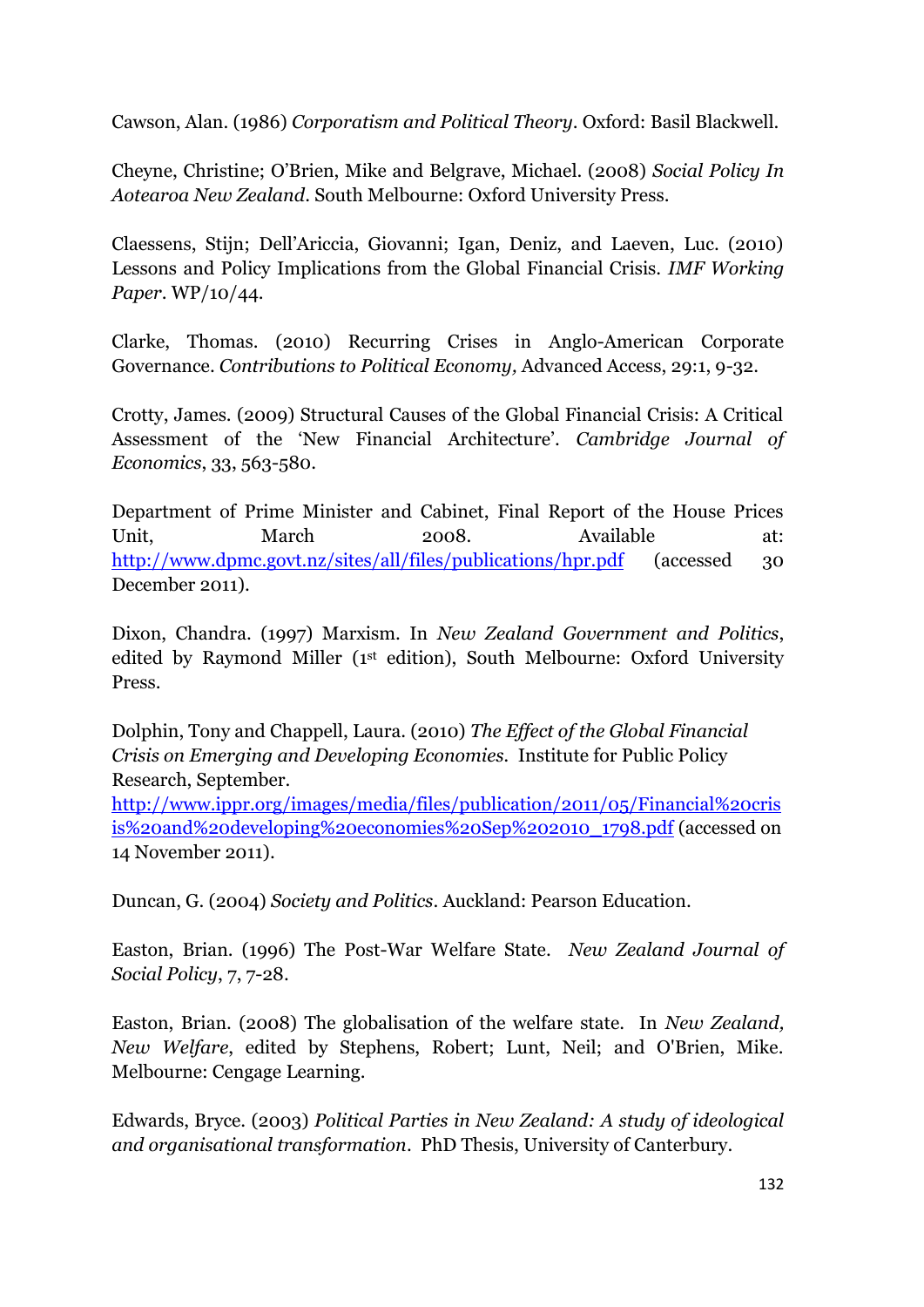Eichbaum, Chris. (2006) The Third Way. In *New Zealand Government and Politics*, edited by Raymond Miller (3<sup>rd</sup> edition), Melbourne: Oxford University Press.

Eichengreen, Barry. (2009) Origins and Regulatory Consequences of the Subprime Crisis. In *Government and Markets: Toward a New Theory of Regulation*, edited by Balleisen, E. and Moss, D. Leiden: Cambridge University Press.

Elliott, John C. (1995) Comment. *History of Political Economy*. 27:1, 147-158.

Farnsworth, Kevin. (2005) International Class Conflict and Social Policy. *Social Policy & Society* 4:2, 217-226.

Giesecke, James A. and Schilling, Chris. (2010) The Economic Impact of the New Zealand Fiscal Stimulus Package. *New Zealand Economic Papers*, 44:3, 231-257.

Goldfinch, Shaun and Roper, Brian. (1993) Treasury's Role in State Policy Formulation During the Post-War Era. In *State and Economy in New Zealand*, edited by B. Roper and C. Rudd. Auckland: Oxford University Press.

Gottfried, Glen. (2010) *Jobs Alone Won't Eliminate Poverty*. Institute for Public Policy Research, September. [http://www.ippr.org/articles/56/631/jobs-alone](http://www.ippr.org/articles/56/631/jobs-alone-wont-eliminate-poverty)[wont-eliminate-poverty](http://www.ippr.org/articles/56/631/jobs-alone-wont-eliminate-poverty) (accessed 14 November 2011).

Gottfried, Glen. (2010) *In-work Poverty in the Recession*. Institute for Public Policy Research, Briefing Note, September.

[http://www.ippr.org/images/media/files/publication/2011/05/inwork%20pover](http://www.ippr.org/images/media/files/publication/2011/05/inwork%20poverty%20sep2010_1796.pdf) [ty%20sep2010\\_1796.pdf](http://www.ippr.org/images/media/files/publication/2011/05/inwork%20poverty%20sep2010_1796.pdf) (accessed 14 November 2011).

Gramsci, Antonio. (1971) *Selections from the Prison Notebooks*, edited and translated by Q. Hoare and G. N. Smith. New York: International Publishers.

Grant, Wyn. (1985) Introduction. In *The Political Economy of Corporatism*, edited by W. Grant. Basingstoke: Macmillan.

Hay, Colin. (2005) Too Important to Leave to the Economists? The Political Economy of Welfare Retrenchment. *Social Policy and Society*, 4:2, 197-205.

Hay, Colin. (2005) (What"s Marxist About) Marxist State Theory. In *The State: Theories and Issues*, edited by C. Hay; M. Lister and D. Marsh. Hampshire: Palgrave MacMillan.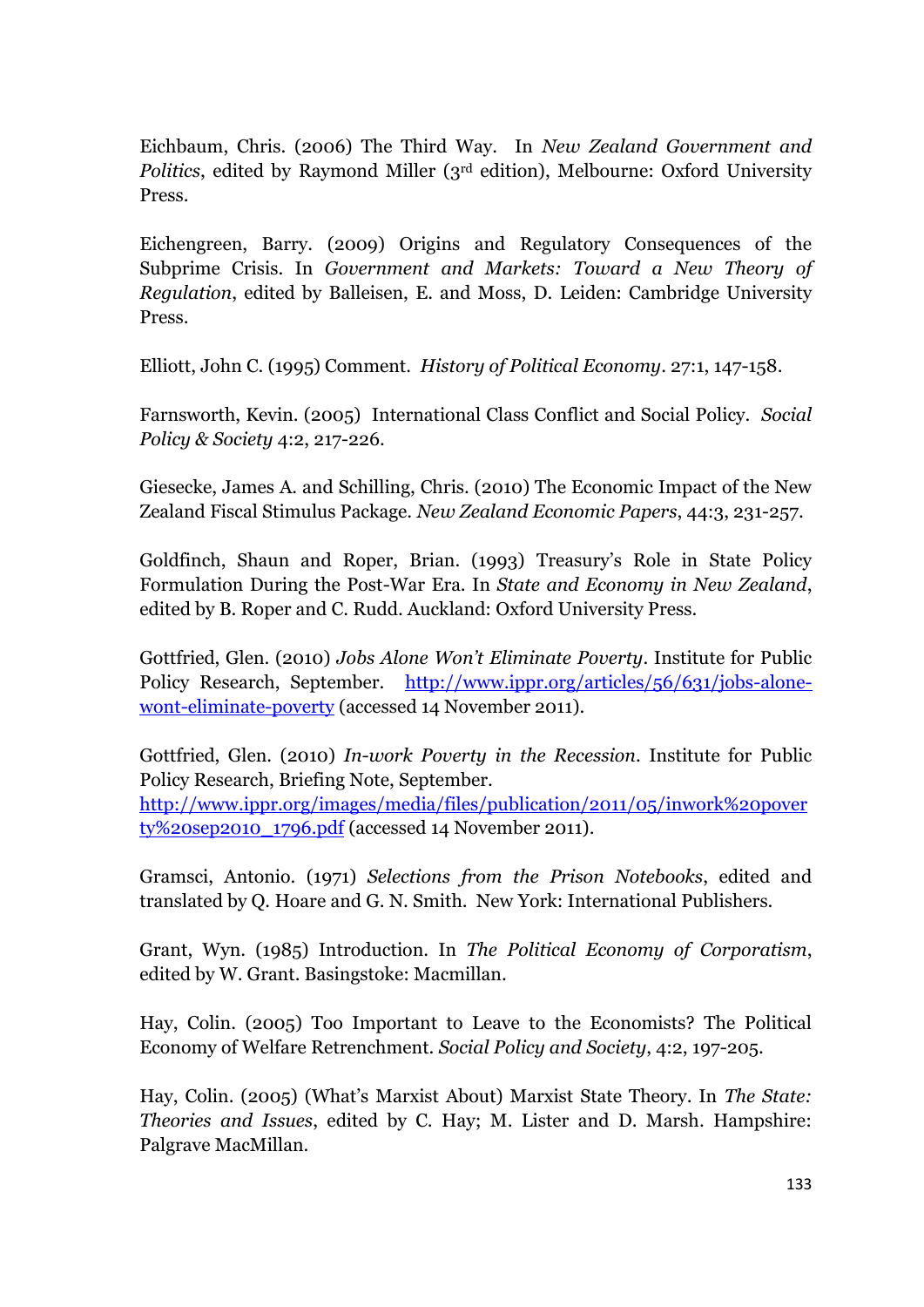Heywood, A. (2002) *Politics*. Hampshire: Palgrave.

Higley, John. (2009) Conclusion: Democratic Elitism and Western Political Thought. *Comparative Sociology*, 8, 440-458.

Higley, John. (2009) Elite's and Democracies Illusions. *Comparative Sociology*, 8, 402-418.

Hoare, Quintin and Smith, Geoffrey Nowell. (1971) Introduction. In Gramsci, Antonio. *Selections from the Prison Notebooks*, edited and translated by Q. Hoare and G. N. Smith. New York: International Publishers.

Hoffman, John. (1984) *The Gramscian Challenge: Coercion and Consent in Marxist Political Theory*. New York: Basil Blackwell Incorporated.

Holden, Chris. (2005) Social Policy and Political Economy: A Tale of (at least) Two Disciplines. *Social Policy and Society*, 4:2, 173-181.

Holman, Otto. (1989) *In Search of Hegemony: Socialist Government and the Internationalization of Domestic Politics in Spain. International Journal of Political Economy*, Fall 1989 (3), 76-101.

Howard, M.C. and King, J.E. (1990) Marxian Economists and the Great Depression. *History of Political Economy*, 22:1, 81-100.

Huber, Evelyne and Stephens, John D. (1999) Welfare State and Production Regimes in the Era of Retrenchment. Paper Number 1, Occasional Papers of the School of Social Science. Princeton University. <http://www.sss.ias.edu/files/papers/paperone.pdf> accessed 16 January 2012.

Humpage, Louise and Craig, David. (2008) From welfare to welfare-to-work. In *New Zealand, New Welfare*, edited by Stephens, Robert; Lunt, Neil; and O'Brien, Mike. Melbourne: Cengage Learning.

Isogai, Akinori; Ebizuka, Akira and Uemura, Hiroyasu. (2000) The Hierarchical Market-Form Nexus as the Japanese Mode of Régulation. In *Japanese Capitalism in Crisis: A Regulationist Interpretation* edited by R. Boyer and T. Yamada. Abingdon: Taylor and Francis Limited.

Jessop, Bob. (1988) Regulation Theory, Post Fordism and the State: more than a reply to Werner Bonefield. *Capital and Class,* 34, Spring 1988, 147-168.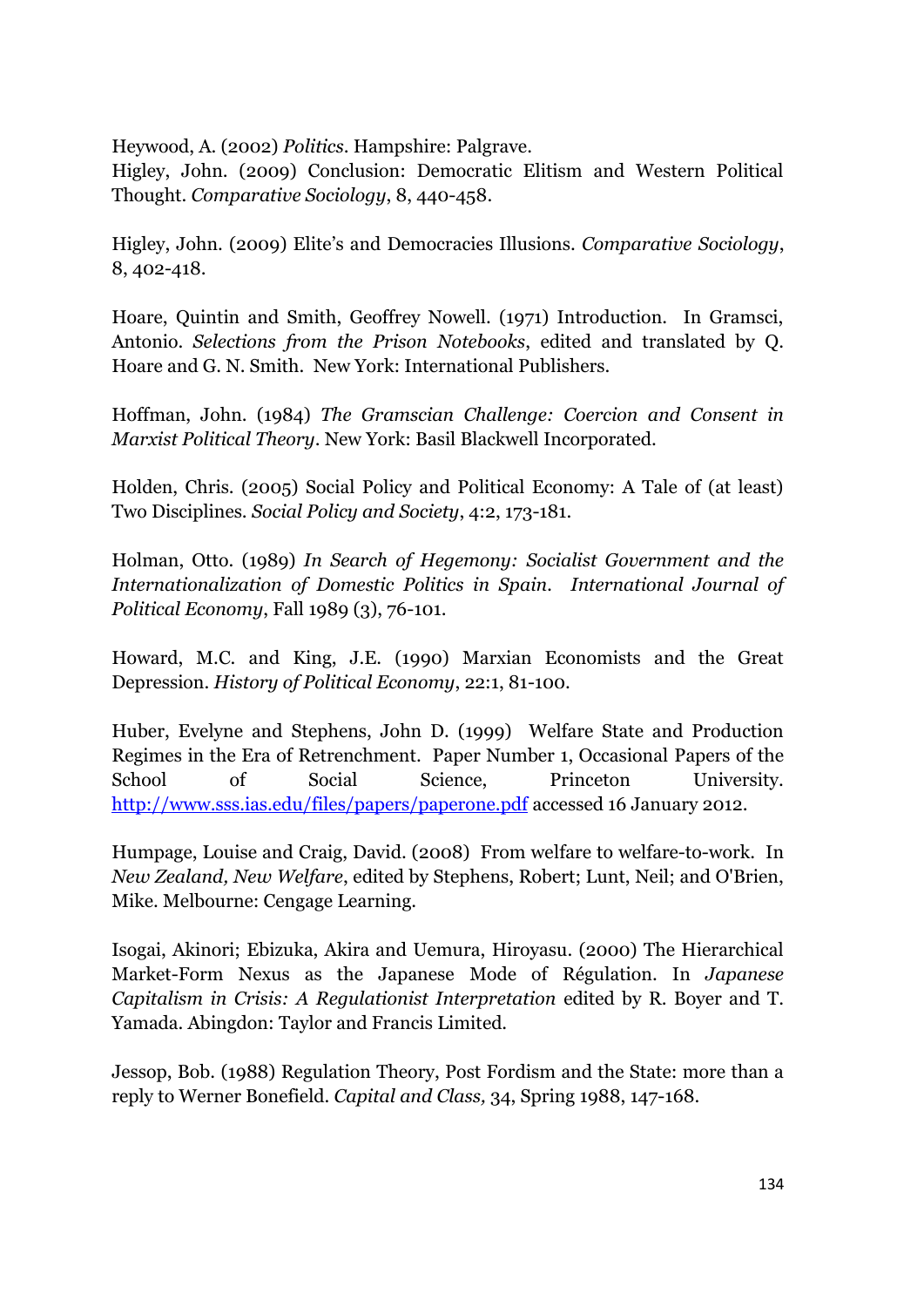Jessop, Bob. (1990) *State Theory: Putting Capitalist State in Their Place*. Cambridge: Polity Press.

Jessop, Bob. (1997) Survey Article: The Regulation Approach. *The Journal of Political Philosophy,* 5:3, 287-326.

Jessop, Bob. (2002) *The Future of the Capitalist State*. Cambridge: Polity Press.

Jessop, Bob. (2003) *Changes in Welfare Regimes and the Search for Flexibility and Employability*. In *The Political Economy of European Employment: European integration and the transnationalization of the (un)employment question*, edited by Henk Overbeek, London: Routledge.

Jessop, Bob and Sum, Ngai-Ling. (2006) *Beyond the Regulation Approach: Putting Capitalist Economies in Their Place*. Cheltenham: Edward Elgar Publishing.

Kaletsky, Anatole. (2010) *Capitalism 4.0: The Birth of a New Economy in the Aftermath of the Crisis.* New York: Public Affairs.

Lange, O. (1935) Marxian Economics and Modern Economic Theory. *The Review of Economic Studies*, Vol. 2, No. 3, 189-201.

Leotief, Wassily. (1938) The Significance of Marxian Economics for Present-Day Economic Theory. *The American Economic Review*, Vol. 28, No. 1, Supplement, Papers and Proceedings of the Fiftieth Annual Meeting of the American Economic Association, March 1938, 1-9.

Lipietz, Alain. (1988) Accumulation, Crises, and Ways Out: Some Methodological Reflections on the Concept of "Regulation". *International Journal of Political Economy*, 1988(2), Summer, 10-43.

Lunt, Neil. (2008) From Welfare State to Social Development: Winning the War of Words in New Zealand. *Social Policy & Society* 7:4, 405-418.

Marx, Karl (1977) *Selected Writings*, edited by David McLellan. Oxford: Oxford University Press.

Marx, Karl and Engels, Friedrich. (2002) *The Communist Manifesto*. London: Penguin Books.

McLeay, E.H. (1992) The State in New Zealand. In *New Zealand Politics in Perspective*, edited by Hyam Gold, Auckland: Longman Paul.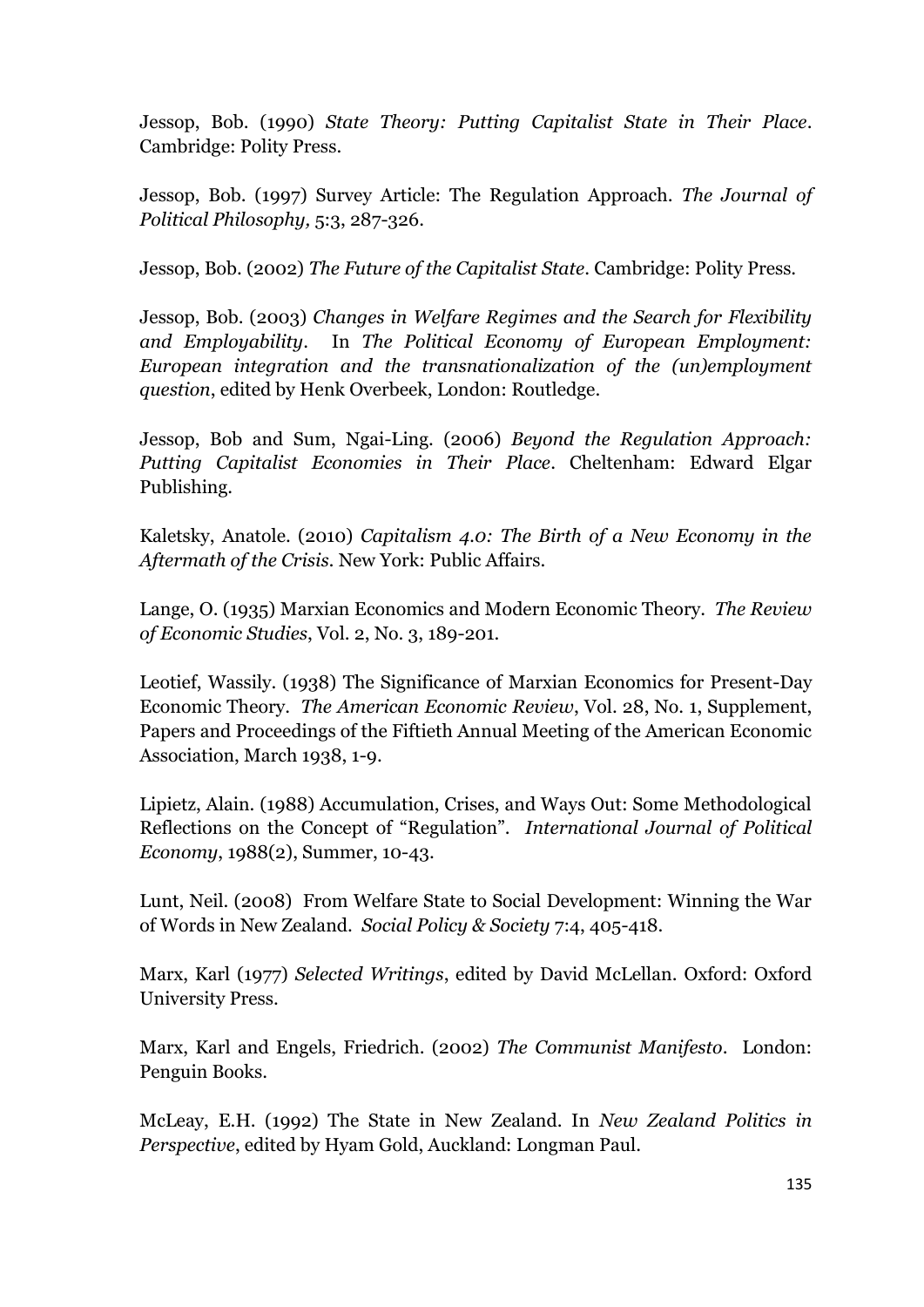McClelland, Alison and St John, Susan. (2006) Social Policy Responses to Globalisation in Australia and New Zealand, 1980-2005. *Australian Journal of Political Science*, 41:2, June, 177-191.

Miller, Richard W. (1984) *Analyzing Marx: Morality, Power and History*. Princeton: Princeton University Press.

Moloney, P. (1997) Pluralist Theories of the State. In *New Zealand Politics in Transition*, edited by Raymond Miller, Auckland, Oxford University Press.

Morton, Adam David. (2003) Social Forces in the Struggle over Hegemony: Neo-Gramscian Perspectives in International Political Economy. *Rethinking Marxism*, Volume 15, Number 2, 153-179.

Morton, Adam David. (2011) Social Forces in the struggle over hegemony: Neo-Gramscian perspectives in international political economy, in *Rethinking Gramsci*, edited by Marcus E Green, Abingdon: Routledge.

Mulgan, Richard. (1993) A Pluralist Analysis of the New Zealand State. In *State and Economy in New Zealand*, edited by B. Roper and C. Rudd, pp. 128-146. Auckland: Oxford University Press.

Murphy, Austin. (2008) An Analysis of the Financial Crisis of 2008: Causes and Solutions. Available at <http://ssrn.com/abstract=1295344> (accessed 14 November 2011).

Neilson, David. (1998) State Autonomy and the Mode of Political Regulation: Neo-Liberal Restructuring in New Zealand. *Studies in Political Economy*, 57, Autumn, 45-71.

Neilson, David. (2006) *Competition, Business Confidence and National State Neoliberalization: A Critical Regulation Theory Perspective*. Occasional Paper Series No. 3, Department of Societies and Cultures, University of Waikato.

Neilson, David. (2011) Remaking the Connections: Marxism and the French Regulation School. *Review of Radical Political Economics*, published online 13 October 2011. DOI: 10.1177/0486613411423893.

O"Brien, Mike. (2008) Work first and active labour markets. In *New Zealand, New Welfare*, edited by Stephens, Robert; Lunt, Neil; and O'Brien, Mike. Melbourne: Cengage Learning.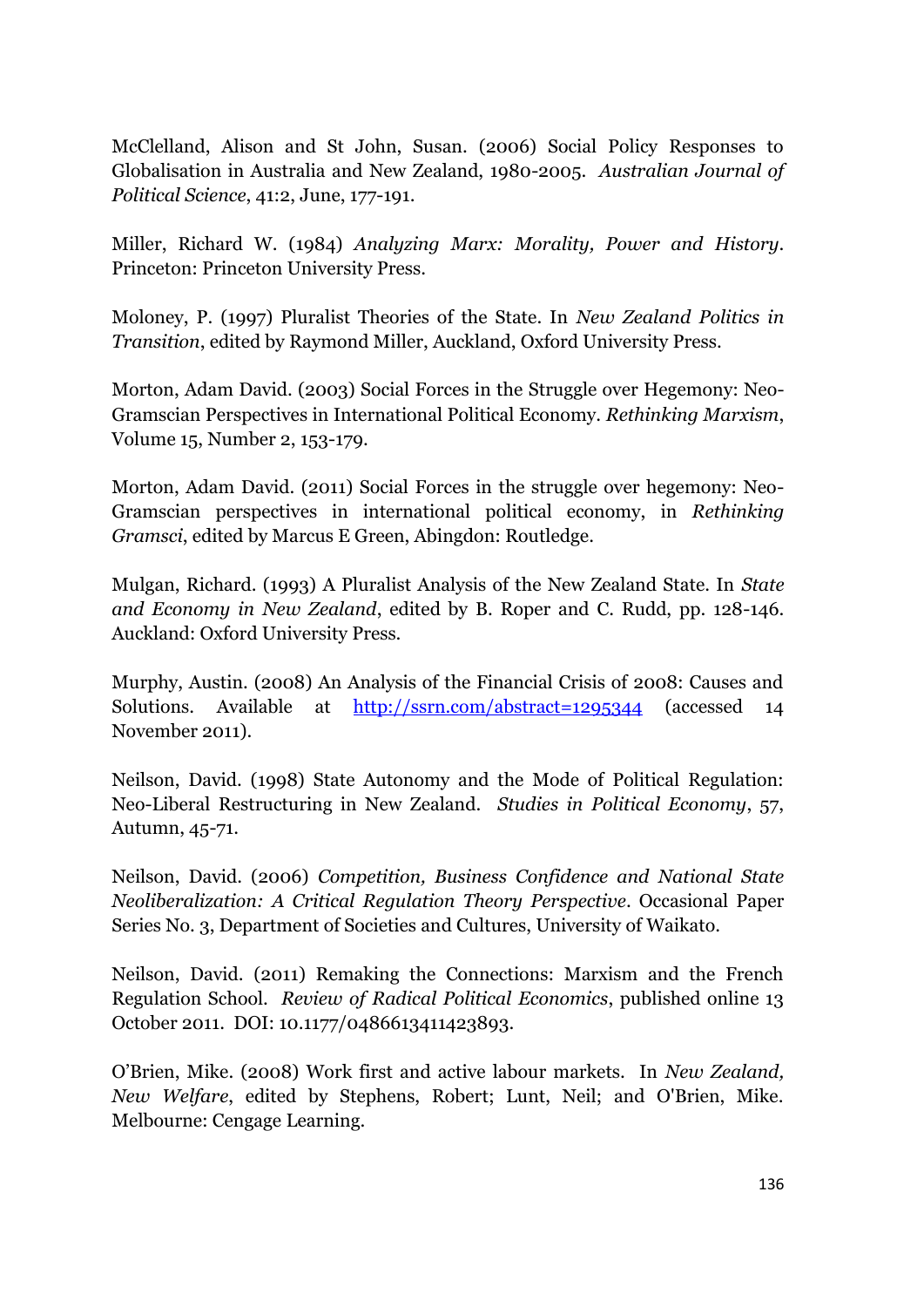Overbeek, Henk. (2000) Transnational Historical Materialism: Theories of Transnational Class Formation and World Order. In *Global Political Economy: Contemporary Theories,* edited by Ronen Palan. London: Routledge.

Overbeek, Henk. (2004) Transnational Class Formation and Concepts of Control: Towards a Genealogy of the Amsterdam Project in International Political Economy. *Journal of International Relations and Development,* 7, 113-141.

Overbeek, Henk. (2003) Globalization, Neo-Liberalism and the Employment Question. In *The Political Economy of European Employment: European integration and the transnationalization of the (un)employment question*, edited by Overbeek, Henk. London: Routledge.

Peace, Robin. (2001) Social Exclusion: A Concept in Need of Definition? *Social Policy Journal of New Zealand*, 2001:16, 17-36.

Pitelis, Christos N. (2010) From Bust to Boom: an Introduction. *Contributions to Political Economy.* Advanced Access, published April 12, 2010. 1-8.

Pochet, Philippe and Degryse, Christophe. (2010) Social Policies of the European Union. *Global Social Policy*, 10:248-257.

Prasad, Naren and Gerecke, Megan. (2010) Social Security Spending in Times of Crisis. *Global Social Policy*, 10:218.

Przeworski, Adam. (1985) *Capitalism and Social Democracy*. Cambridge: Cambridge University Press.

Quadagno, Jill. (1987) Theories of the Welfare State. *Annual Review of Sociology*, 13:109-128.

Reinhart, Carmen M. and Rogoff, Kenneth S. (2008) Is the 2007 U.S. Sub-Prime Financial Crisis so Different? An International Historical Comparison. *American Economic Review*, 98:2; 339–344.

Roper, Brian. (1993) A Level Playing Field? Business Political Activism and State Policy Formation. In *State and Economy in New Zealand*, edited by B. Roper and C. Rudd. Auckland: Oxford University Press.

Roper, Brian. (1993) The End of the Golden Weather: New Zealand"s Economic Crisis. In *State and Economy in New Zealand*, edited by B. Roper and C. Rudd. Auckland: Oxford University Press.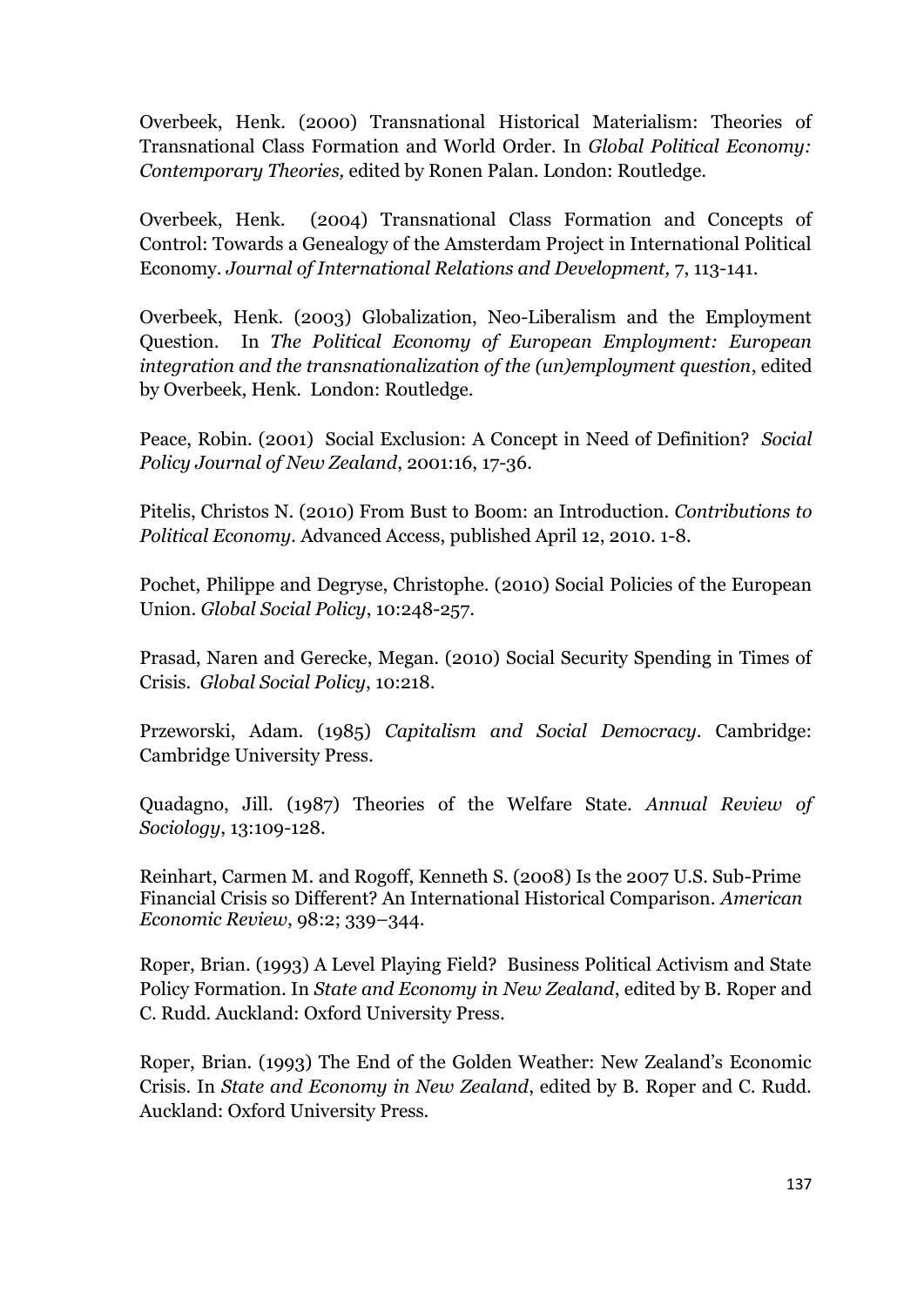Roper, Brian and Rudd, Chris. (1993) New Zealand"s Political Economy. In *State and Economy in New Zealand*, edited by B. Roper and C. Rudd. Auckland: Oxford University Press.

Roper, Brian. (2008) The welfare state: origins, development, crisis and redesign. In *New Zealand, New Welfare*, edited by Stephens, Robert; Lunt, Neil; and O'Brien, Mike. Melbourne: Cengage Learning.

Roper, Brian. (2011) *The Fifth (Key) National Government's Neoliberal Policy Agenda: Securing a Brighter Future?* Paper presented at the New Zealand Political Studies Association Annual Conference, University of Otago, Dunedin, New Zealand, 30 November – 2 December.

Rothstein, Bo. (1987) Corporatism and Reformism: The Social Democratic Institutionalization of Class Conflict. *Acta Sociologica* (30) 3:4, 295-311.

Shaw, Richard and Eichbaum, Chris (2011) *Public Policy in New Zealand: Institutions, processes and outcomes*. Auckland, Pearson.

Sowell, Thomas. (1985) *Marx's Philosophy and Economics*. London: George Allen & Unwin.

Starke, Peter. (2007) *Radical Welfare State Retrenchment: A Comparative Analysis*. New York: Palgrave Macmillan.

Stedman Jones, Gareth. (2002) Preface. In Marx, Karl and Engels, Friedrich. *The Communist Manifesto.* London: Penguin Books.

St John, Susan (2008) *Working for Families*: work, families and poverty. In *New Zealand, New* Welfare, edited by Stephens, Robert; Lunt, Neil; and O'Brien, Mike. Melbourne: Cengage Learning.

Stephens, Robert. (2008) New welfare, New Zealand? In *New Zealand, New*  Welfare, edited by Stephens, Robert; Lunt, Neil; and O'Brien, Mike. Melbourne: Cengage Learning.

Stephens, Robert. (2008) Radical Welfare State Retrenchment: A Comparative Analysis by Peter Starke Houndsmill, Palgrave Macmillan 2008. *Social Policy Journal of New Zealand*, 2008:33, 192-195.

Stephens, Robert. (2008) The changing social security system. In *New Zealand, New Welfare*, edited by Stephens, Robert; Lunt, Neil; and O'Brien, Mike. Melbourne: Cengage Learning.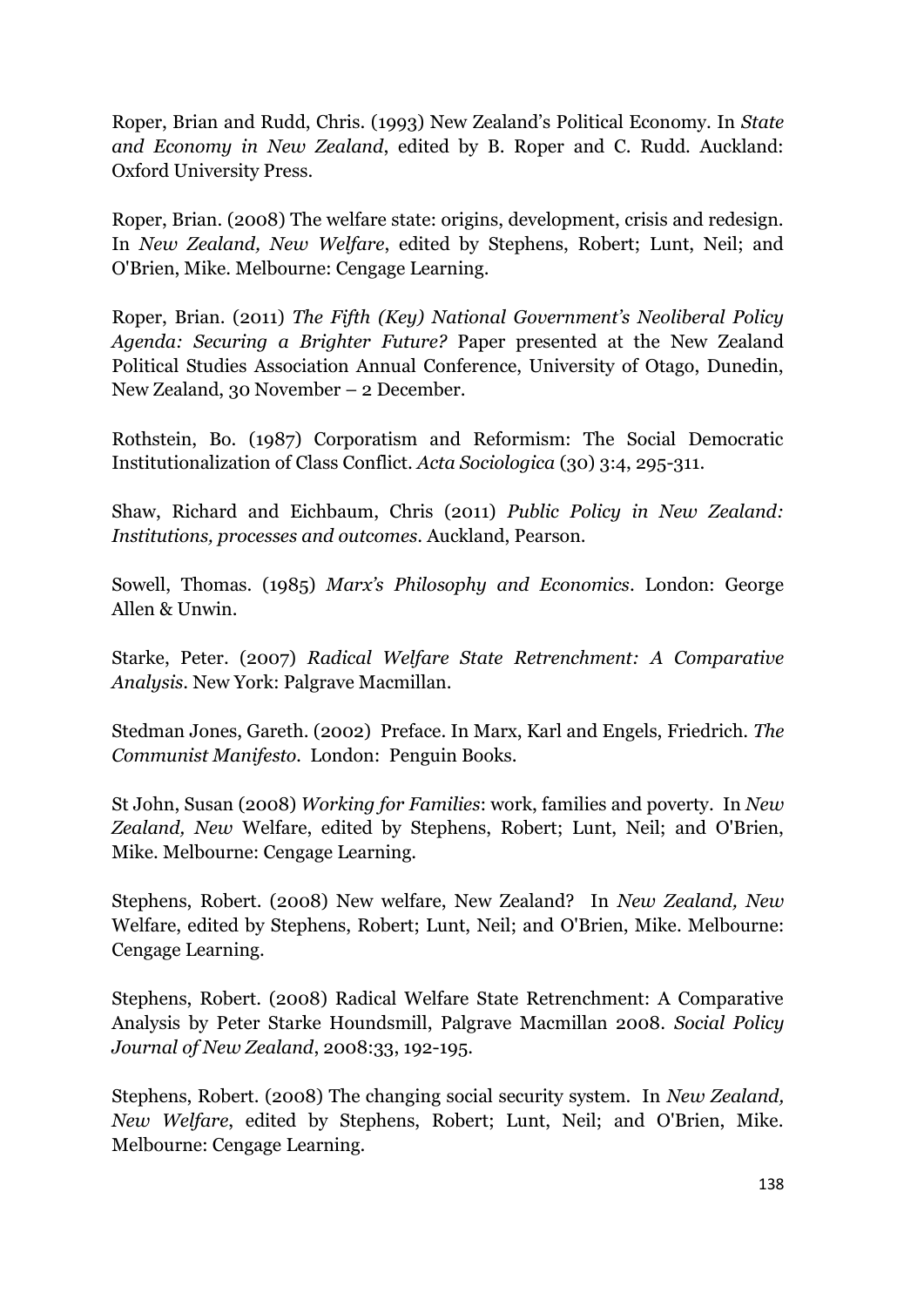Swank, Duane. (2005) Globalisation, Domestic Politics, and Welfare state Retrenchment in Capitalist Democracies, *Social Policy & Society* 4:2, 183-195.

Sweezy, Paul M. (1946) *The Theory of Capitalist Development: Principles of Marxian Political Economy*. London: Dennis Dobson Limited.

Tayob, Riaz. (2006) Global Social Policy Forum: The World Trade Organisation: Hegemony and Theory in Practice. *Global Social Policy*, 6: 144-147.

Traxler, Franz. (2004) The Metamorphoses of Corporatism: From Classical to Lean Patterns. *European Journal of Political Research*, 43: 571-598.

van Apeldoorn, Bastiaan. (2004) Introduction. *Journal of International Relations and Development,* 7, 110-112.

van Apeldoorn, Bastiaan. (2004) Theorizing the Transnational: a Historical Materialist Approach. *Journal of International Relations and Development,* 7, 142-176.

van der Pijl, Kees. (1989) Ruling Classes, Hegemony, and the State System: Theoretical and Historical Considerations. *International Journal of Political Economy*, Fall 1989 (3), 7-35.

van der Pijl, Kees. (2004) Two Faces of the Transnational Cadre Under Neo-Liberalism. *Journal of International Relations and Development,* 7, 177-207

Walsh, Pat. (1993) The State and Industrial Relations in New Zealand. In *State and Economy in New Zealand*, edited by B. Roper and C. Rudd. Auckland: Oxford University Press.

Watkins, Evan. (2011) Gramscian politics and capitalist common sense. In *Rethinking Gramsci*, edited by Marcus E Green, Abingdon: Routledge.

Wilkes, Christopher. (1993) The State as an Historical Subject: A Periodization of State Formation in New Zealand. In *State and Economy in New Zealand*, edited by B. Roper and C. Rudd, Auckland: Oxford University Press.

Wolff, Jonathan. (2002) *Why Read Marx Today?* New York: Oxford University Press.

Wooding, Paul. (1993) New Zealand in the International Economy. In *State and Economy in New Zealand*, edited by B. Roper and C. Rudd. Auckland: Oxford University Press.